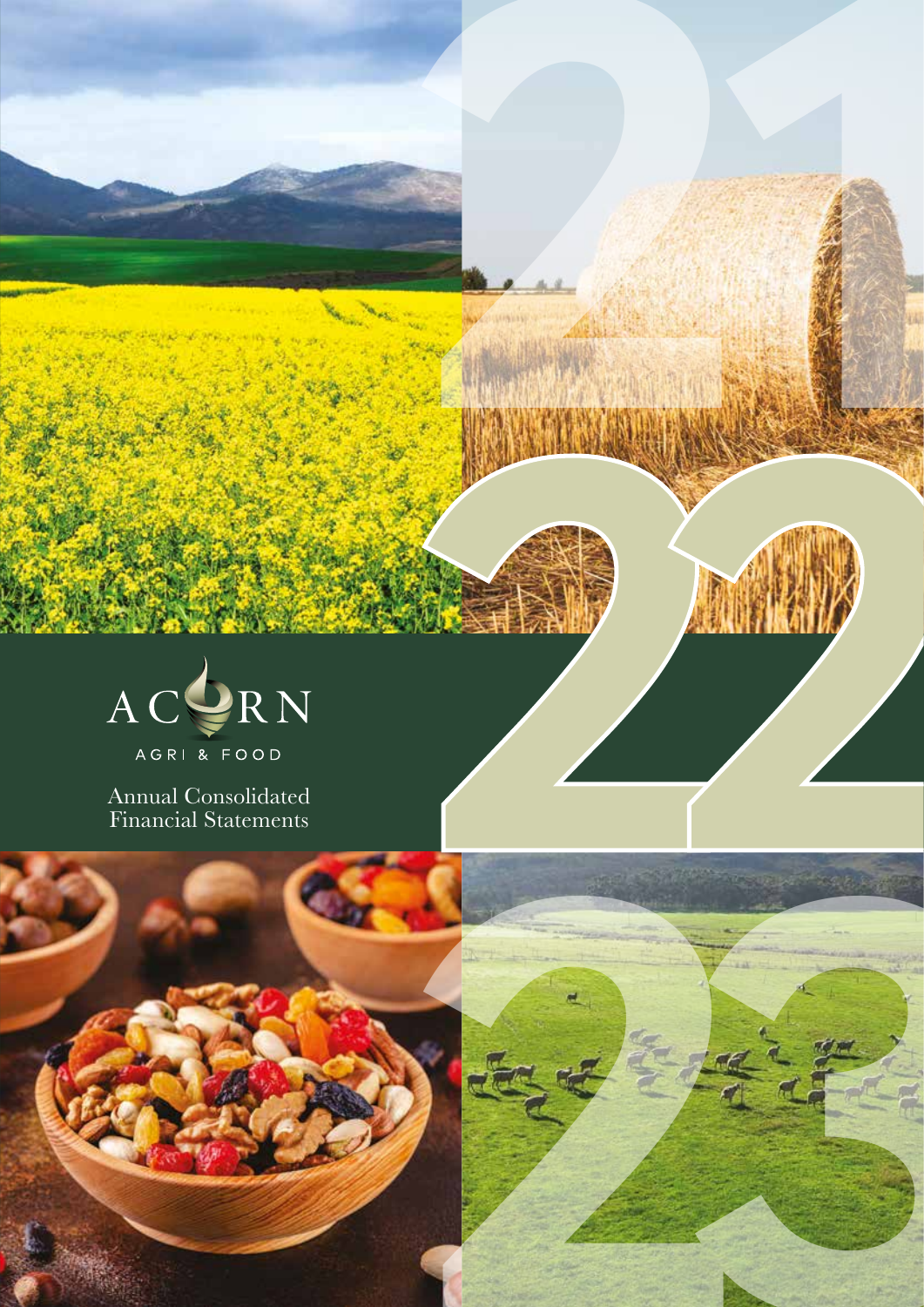# General Information

| Company registration number           | 1998/001018/06                                                                                                                                                                                                                                                                                                                             |                                                                                                                                                                                                                                   |
|---------------------------------------|--------------------------------------------------------------------------------------------------------------------------------------------------------------------------------------------------------------------------------------------------------------------------------------------------------------------------------------------|-----------------------------------------------------------------------------------------------------------------------------------------------------------------------------------------------------------------------------------|
| Country of incorporation and domicile | South Africa                                                                                                                                                                                                                                                                                                                               |                                                                                                                                                                                                                                   |
| Directors                             | YJ Visser<br>AJ Uys<br>LE Coetzer<br>DG de Kock<br>CD Flemming<br><b>RE</b> Goff<br>P Malan<br><b>AC Neethling</b><br>CA Smith<br>DCH Uys<br>MR van Breda<br>Al van der Merwe<br>JHP van der Merwe<br>*= Appointed on 3 January 2022<br>$^{\prime}$ = Non-executive directors<br>$x =$ Executive directors<br>° = Audit and risk committee | <sup>^</sup> Chairperson<br>Chief executive officer<br>$\,$ $\,$ $\,$<br>$\bowtie$<br>$\circ \wedge$<br>$\circ \wedge$<br>$\wedge$<br>$\mathbbm{Z}$<br>¤<br>$\circ \wedge$<br>$\wedge$<br>$\circ \wedge$<br>$*\wedge$<br>$\wedge$ |
| Company Secretary                     | A Steyn                                                                                                                                                                                                                                                                                                                                    |                                                                                                                                                                                                                                   |
| Registered address                    | Unit C2, The Beachhead<br>10 Niblick Way<br>Somerset West<br>7130                                                                                                                                                                                                                                                                          |                                                                                                                                                                                                                                   |
| <b>External Auditors</b>              | PricewaterhouseCoopers Inc.                                                                                                                                                                                                                                                                                                                |                                                                                                                                                                                                                                   |
| <b>Internal Auditors</b>              | Moore Risk Services (Pty) Ltd                                                                                                                                                                                                                                                                                                              |                                                                                                                                                                                                                                   |
| Attorneys                             | Van der Spuy and Partners<br>Werksmans Attorneys                                                                                                                                                                                                                                                                                           |                                                                                                                                                                                                                                   |
| <b>Bankers and Financiers</b>         | Nedbank Ltd<br>Standard Bank<br>ABSA Bank Ltd<br><b>First National Bank</b>                                                                                                                                                                                                                                                                | Rand Merchant Bank, a division of FirstRand Limited                                                                                                                                                                               |
| Website                               | www.acornagri.com                                                                                                                                                                                                                                                                                                                          |                                                                                                                                                                                                                                   |

These financial statements were prepared by L de Villiers and supervised by AL Geertsema CA (SA).

These financial statements have been audited in compliance with the applicable requirements of the Companies Act of South Africa.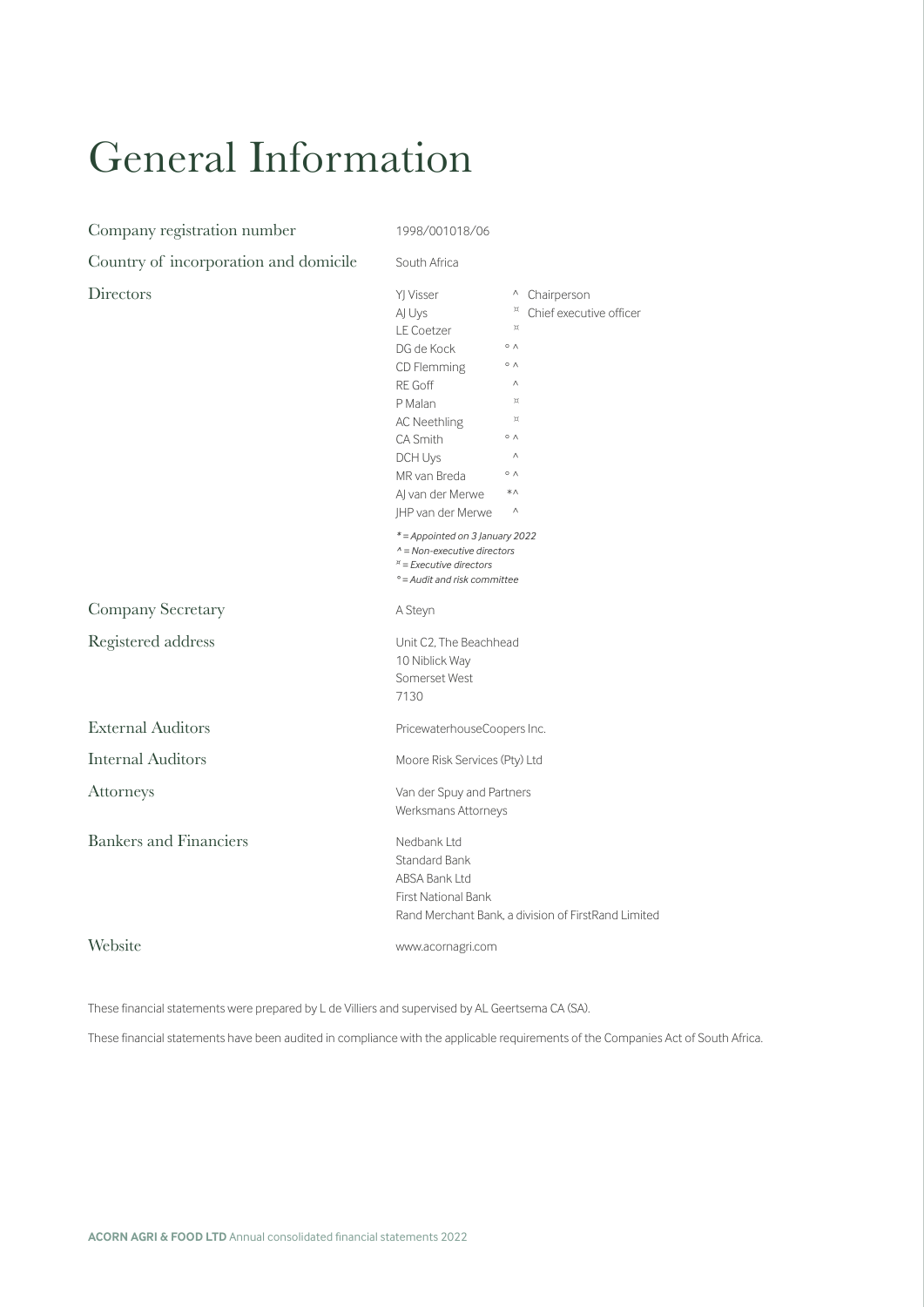# **Contents**

| Directors' responsibilities and approval                           | $\overline{2}$ |
|--------------------------------------------------------------------|----------------|
| Certificate of the Company Secretary                               | 3              |
| Audit and risk committee report                                    | 3              |
| Independent auditor's report                                       | 4              |
| Directors' report                                                  | 6              |
| Consolidated and separate Statements of profit or loss             | 9              |
| Consolidated and separate Statements of other comprehensive income | 10             |
| Consolidated and separate Statements of financial position         | 11             |
| Consolidated and separate Statements of changes in equity          | 12             |
| Consolidated and separate Statements of cash flows                 | 14             |
| Notes to the annual financial statements                           | 16             |
| Shareholder information                                            | 87             |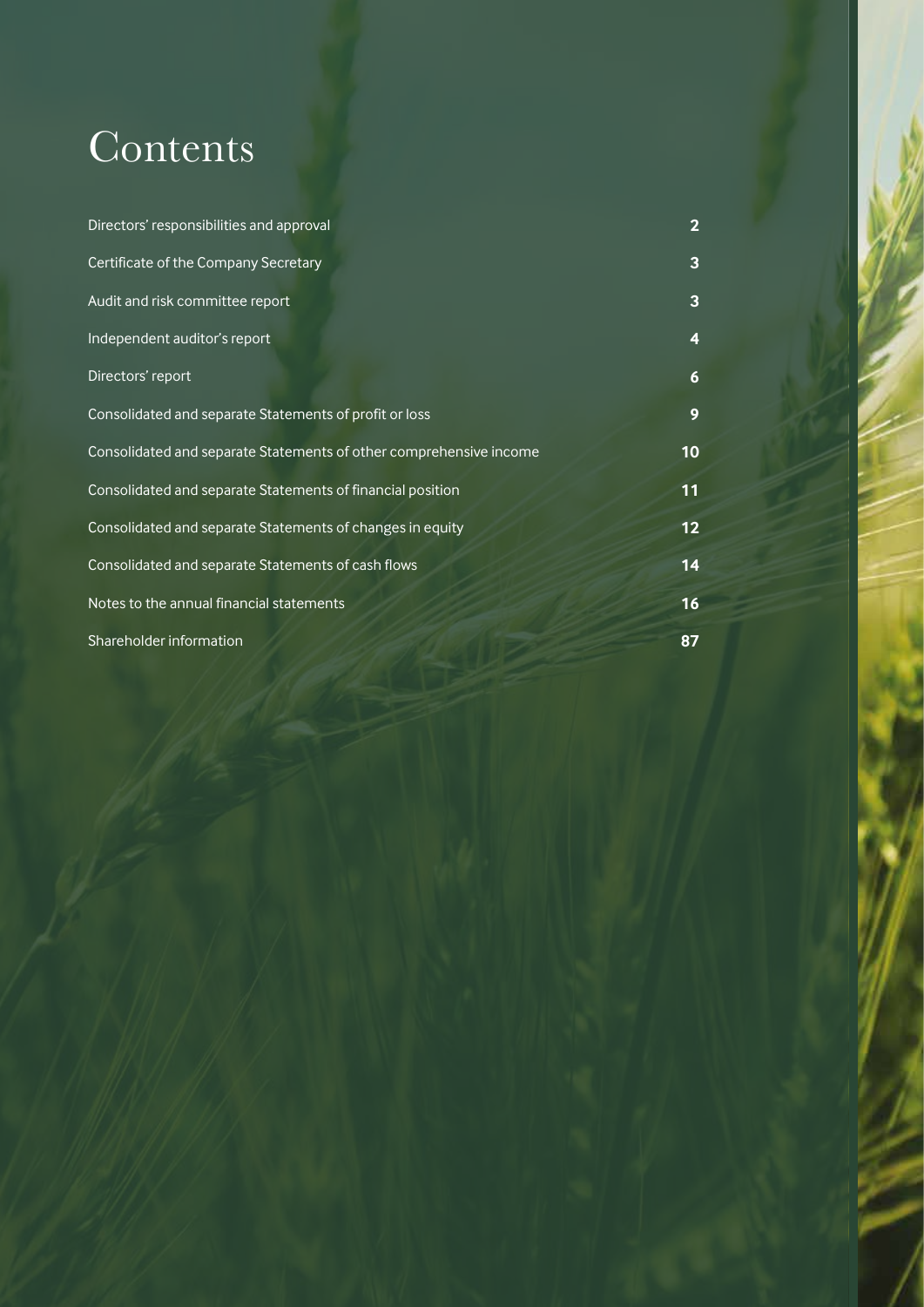# Directors' responsibilities and approval

The directors are required in terms of the Companies Act of South Africa to maintain adequate accounting records and are responsible for the content and integrity of the annual financial statements and related financial information included in this report. It is their responsibility to ensure that the annual financial statements fairly present the state of affairs of the Group as at the end of the financial year and the results of its operations and cash flows for the period then ended, in conformity with International Financial Reporting Standards. The external auditors are engaged to express an independent opinion on the annual financial statements. A copy of the annual financial statements of the Group is available on the company's website. The directors are responsible for the maintenance and integrity of statutory and audited information on the company's website.

The annual financial statements are prepared in accordance with International Financial Reporting Standards and are based upon appropriate accounting policies consistently applied and supported by reasonable and prudent judgements and estimates.

The directors acknowledge that they are ultimately responsible for the system of internal financial control established by the Group and place considerable importance on maintaining a strong control environment. To enable the directors to meet these responsibilities, the board of directors sets standards for internal control aimed at reducing the risk of error or loss in a cost-effective manner. The standards include the proper delegation of responsibilities within a clearly defined framework, effective accounting procedures and adequate segregation of duties to ensure an acceptable level of risk. These controls are monitored throughout the Group and all employees are required to maintain the highest ethical standards in ensuring the Group's business is conducted in a manner that in all reasonable circumstances is above reproach. The focus of risk management in the Group is on identifying, assessing, managing and monitoring all known forms of risk across the Group. While operating risk cannot be fully eliminated, the Group endeavours to minimise it by ensuring that appropriate infrastructure, controls, systems and ethical behaviour are applied and managed within predetermined procedures and constraints.

The Group Audit and risk committee plays an integral role in risk management as well as overseeing the Group's integrated reporting and internal audit function.

The Group's internal audit function, which operates unimpeded and independently from operational management, and has unrestricted access to the Group Audit and risk committee, assesses and, when necessary, recommends improvements in the system of internal controls and accounting practices, based on audit plans that take cognisance of the relative degree of risk of each function or aspect of the business.

The Code of Corporate Practices and Conduct has been integrated into Group strategies and operations.

The directors are of the opinion, based on the information and explanations given by management, that the system of internal control provides reasonable assurance that the financial records may be relied on for the preparation of the annual financial statements. However, any system of internal financial control can provide only reasonable, and not absolute, assurance against material misstatement or loss.

The directors have reviewed the Group's and company's cash flow forecast for the year to 28 February 2023 and, in the light of this review and the current financial position, they are satisfied that the Group and company has or has access to adequate resources to continue in operational existence for the foreseeable future. Refer to note 19.

The external auditors are responsible for independently auditing and reporting on the Group's and company's annual financial statements. The annual financial statements have been examined by the Group's and company's external auditors and their report is presented on pages 4 and 5.

The external auditors were given unrestricted access to all financial records and related data, including minutes of all meetings of shareholders, the board of directors and committees of the board. The directors believe that all representations made to the independent auditors during their audit are valid and appropriate.

The annual financial statements set out on pages 3 to 87 which have been prepared on the going concern basis, were approved by the board of directors and signed on its behalf by:

**YJ Visser AJ Uys**

25 May 2022

*Chairperson Chief executive officer*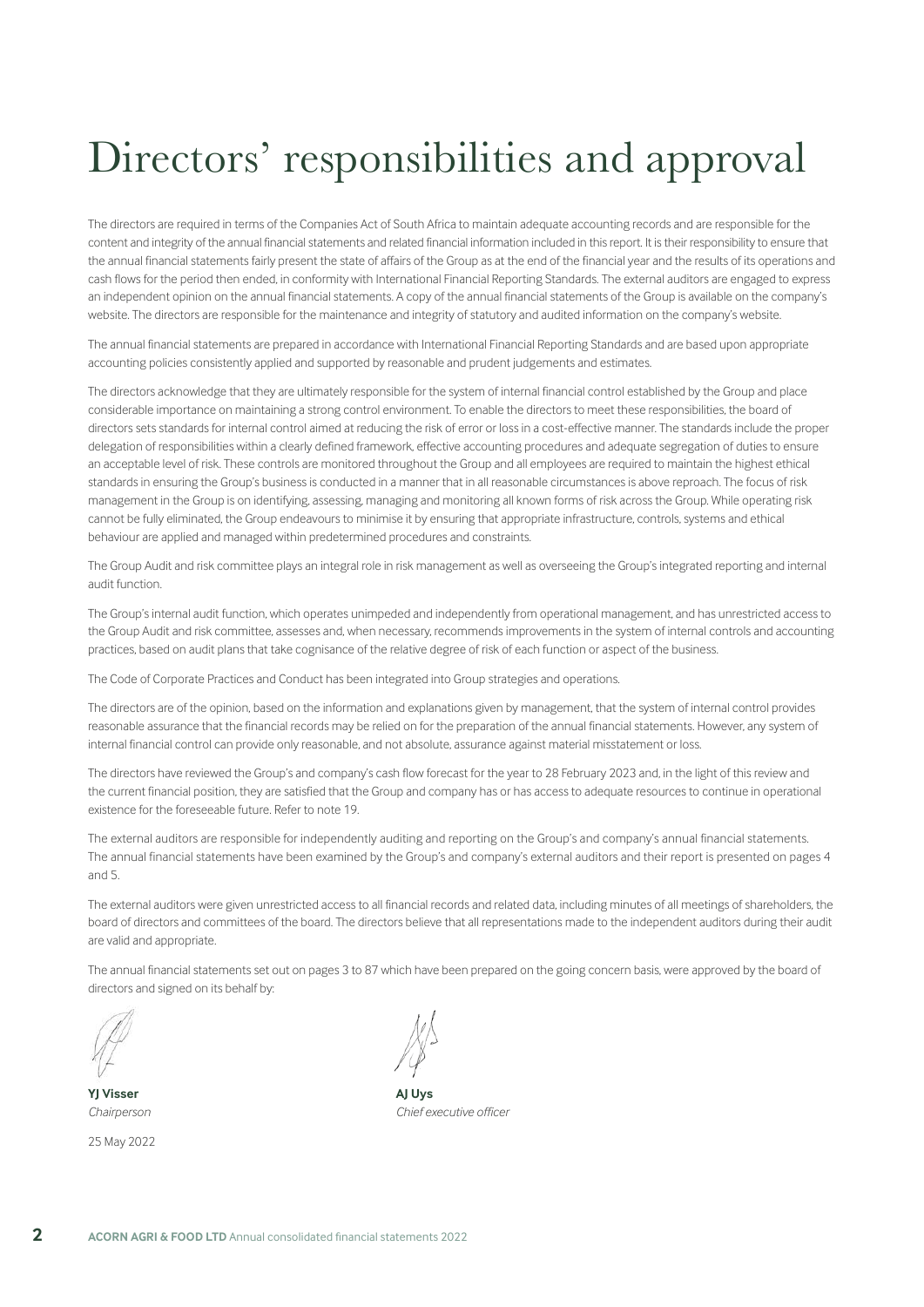# Certificate of the company secretary

In terms of section 88(2)(e) of the Companies Act of South Africa, the company secretary hereby certifies that all returns of the company and its subsidiaries, as prescribed by the said Act, have been submitted to the Companies and Intellectual Property Commission (CIPC) and that the said returns are true, correct and up to date.

**A Steyn** *Company secretary*

25 May 2022

# Audit and risk committee report

This committee is responsible to fulfil certain duties in terms of the Companies Act of South Africa and function in accordance with the terms of an audit and risk committee charter. These duties include the nomination of the external auditor for appointment, the approval of the fees and terms of appointment of the external auditor, ensuring the appointment of the external auditor complies with the Companies Act of South Africa and other legislation, the approval of non-audit services that may be provided by the external auditor, the preparation of a statement to be included in the annual financial statements and to deal with any complaints or concerns relating to, amongst others, the accounting practices, financial statements, internal or external audit, financial controls, etc.

The committee reviewed and confirmed the independence of the external auditor, PricewaterhouseCoopers Inc., and recommended its reappointment as external auditor to the shareholders. The committee is satisfied that PricewaterhouseCoopers Inc. complies with the provisions of the Companies Act of South Africa and the code of Professional Conduct for Registered Auditors. After due consideration, the committee approved the fees and terms of appointment of the external auditor. The committee annually reviews a policy in terms of which the external auditor may perform certain non-audit services. This policy has been compiled to ensure the independence of the external auditor. No complaints or concerns have been received by the committee during the year under review on any of the matters within its area of responsibility.

The committee has evaluated the consolidated and separate annual financial statements for the year ended 28 February 2022 to ensure it complies in all material aspects with the Companies Act of South Africa and International Financial Reporting Standards and has recommended the approval thereof to the board of directors. The board of directors has approved the financial statements which will be presented to the shareholders at the annual general meeting.

The committee is also responsible to assist the board with its risk management responsibility and is responsible to ensure the risk management policies, procedures and standards are applied.

 $M_{\rm s}$  bob

**MR van Breda** *Chairperson of the audit and risk committee*

25 May 2022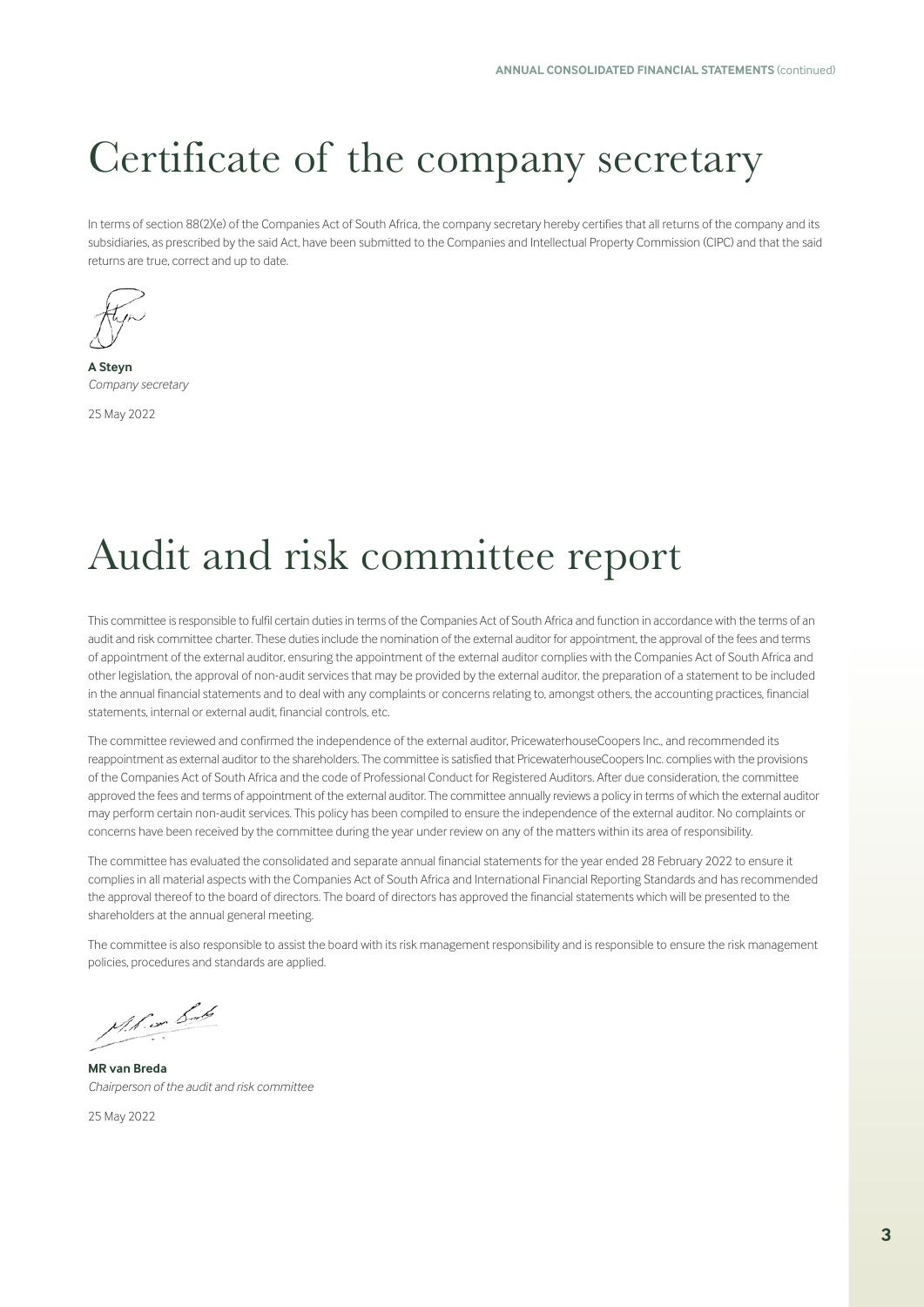# Independent auditor's report

*to the shareholders of Acorn Agri and Food Limited*

# *Our opinion*

In our opinion, the consolidated and separate financial statements present fairly, in all material respects, the consolidated and separate financial position of Acorn Agri and Food Limited (the Company) and its subsidiaries (together the Group) as at 28 February 2022, and its consolidated and separate financial performance and its consolidated and separate cash flows for the year then ended in accordance with International Financial Reporting Standards and the requirements of the Companies Act of South Africa.

## What we have audited

Acorn Agri and Food Limited's consolidated and separate financial statements set out on pages 9 to 86 comprise:

- the consolidated and separate statements of financial position as at 28 February 2022;
- the consolidated and separate statements of profit or loss for the year then ended;
- the consolidated and separate statements of other comprehensive income for the year then ended;
- the consolidated and separate statements of changes in equity for the year then ended;
- the consolidated and separate statements of cash flows for the year then ended; and
- the notes to the annual financial statements, which include a summary of significant accounting policies.

# *Basis for opinion*

We conducted our audit in accordance with International Standards on Auditing (ISAs). Our responsibilities under those standards are further described in the *Auditor's responsibilities for the audit of the consolidated and separate financial statements* section of our report.

We believe that the audit evidence we have obtained is sufficient and appropriate to provide a basis for our opinion.

## Independence

We are independent of the Group in accordance with the Independent Regulatory Board for Auditors' *Code of Professional Conduct for Registered Auditors* (IRBA Code) and other independence requirements applicable to performing audits of financial statements in South Africa. We have fulfilled our other ethical responsibilities in accordance with the IRBA Code and in accordance with other ethical requirements applicable to performing audits in South Africa. The IRBA Code is consistent with the corresponding sections of the International Ethics Standards Board for Accountants' *International Code of Ethics for Professional Accountants (including International Independence Standards)*.

# *Other information*

The directors are responsible for the other information. The other information obtained at the date of this auditor's report comprises the information included in the document titled "Acorn Agri and Food Annual consolidated financial statements 2022", which includes the Directors' report, the Audit and risk committee report and the Certificate of the company secretary as required by the Companies Act of South Africa. The other information does not include the consolidated or the separate financial statements and our auditor's report thereon.

Our opinion on the consolidated and separate financial statements does not cover the other information and we do not express an audit opinion or any form of assurance conclusion thereon.

In connection with our audit of the consolidated and separate financial statements, our responsibility is to read the other information identified above and, in doing so, consider whether the other information is materially inconsistent with the consolidated and separate financial statements or our knowledge obtained in the audit, or otherwise appears to be materially misstated.

If, based on the work we have performed on the other information that we obtained prior to the date of this auditor's report, we conclude that there is a material misstatement of this other information, we are required to report that fact. We have nothing to report in this regard.

# *Responsibilities of the directors for the consolidated and separate financial statements*

The directors are responsible for the preparation and fair presentation of the consolidated and separate financial statements in accordance with International Financial Reporting Standards and the requirements of the Companies Act of South Africa, and for such internal control as the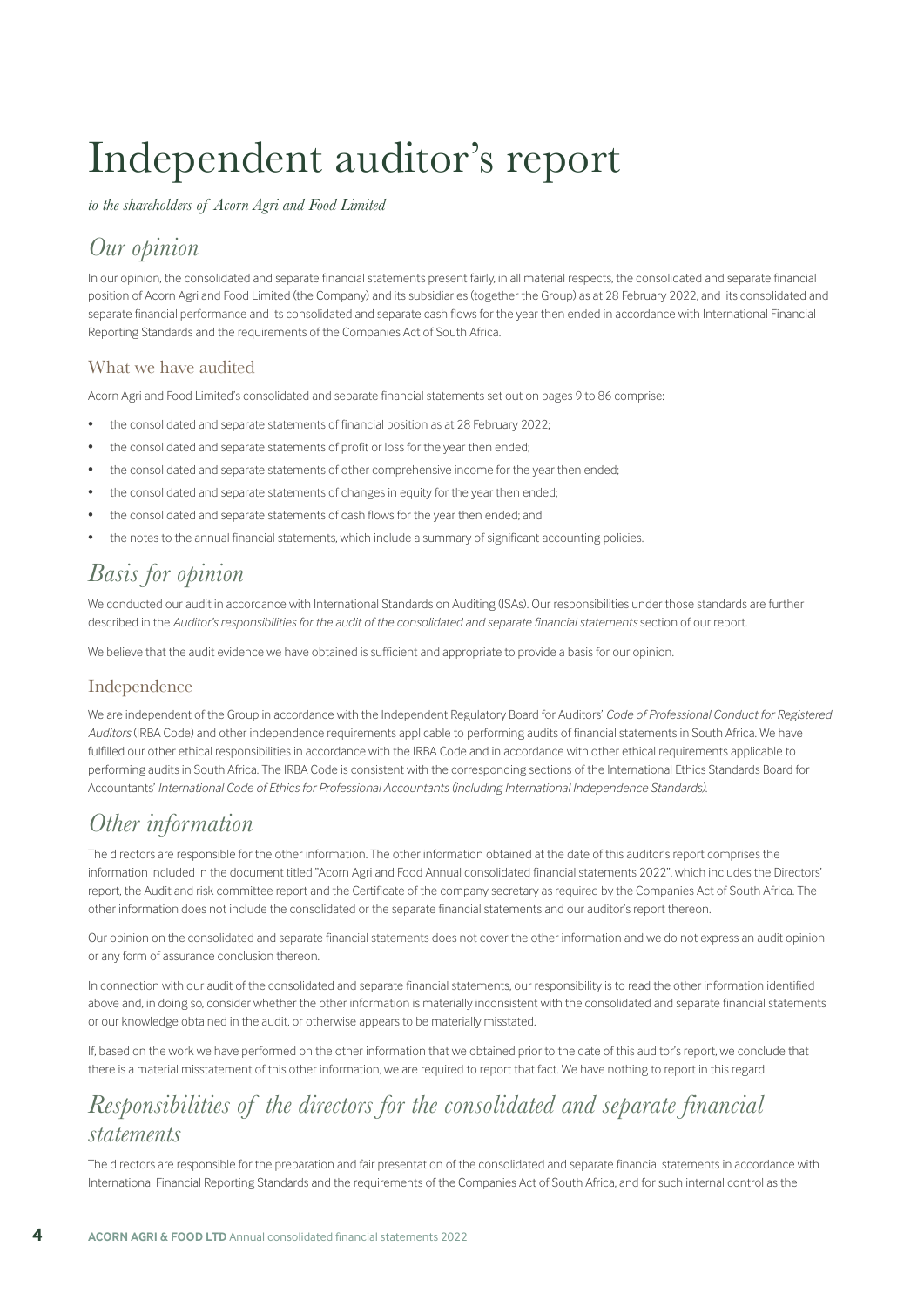directors determine is necessary to enable the preparation of consolidated and separate financial statements that are free from material misstatement, whether due to fraud or error.

In preparing the consolidated and separate financial statements, the directors are responsible for assessing the Group and the Company's ability to continue as a going concern, disclosing, as applicable, matters related to going concern and using the going concern basis of accounting unless the directors either intend to liquidate the Group and/or the Company or to cease operations, or have no realistic alternative but to do so.

# *Auditor's responsibilities for the audit of the consolidated and separate financial statements*

Our objectives are to obtain reasonable assurance about whether the consolidated and separate financial statements as a whole are free from material misstatement, whether due to fraud or error, and to issue an auditor's report that includes our opinion. Reasonable assurance is a high level of assurance, but is not a guarantee that an audit conducted in accordance with ISAs will always detect a material misstatement when it exists. Misstatements can arise from fraud or error and are considered material if, individually or in the aggregate, they could reasonably be expected to influence the economic decisions of users taken on the basis of these consolidated and separate financial statements.

As part of an audit in accordance with ISAs, we exercise professional judgement and maintain professional scepticism throughout the audit. We also:

- Identify and assess the risks of material misstatement of the consolidated and separate financial statements, whether due to fraud or error, design and perform audit procedures responsive to those risks, and obtain audit evidence that is sufficient and appropriate to provide a basis for our opinion. The risk of not detecting a material misstatement resulting from fraud is higher than for one resulting from error, as fraud may involve collusion, forgery, intentional omissions, misrepresentations, or the override of internal control.
- Obtain an understanding of internal control relevant to the audit in order to design audit procedures that are appropriate in the circumstances, but not for the purpose of expressing an opinion on the effectiveness of the Group's and the Company's internal control.
- Evaluate the appropriateness of accounting policies used and the reasonableness of accounting estimates and related disclosures made by the directors.
- Conclude on the appropriateness of the directors' use of the going concern basis of accounting and, based on the audit evidence obtained, whether a material uncertainty exists related to events or conditions that may cast significant doubt on the Group's and the Company's ability to continue as a going concern. If we conclude that a material uncertainty exists, we are required to draw attention in our auditor's report to the related disclosures in the consolidated and separate financial statements or, if such disclosures are inadequate, to modify our opinion. Our conclusions are based on the audit evidence obtained up to the date of our auditor's report. However, future events or conditions may cause the Group and / or Company to cease to continue as a going concern.
- Evaluate the overall presentation, structure and content of the consolidated and separate financial statements, including the disclosures, and whether the consolidated and separate financial statements represent the underlying transactions and events in a manner that achieves fair presentation.
- Obtain sufficient appropriate audit evidence regarding the financial information of the entities or business activities within the group to express an opinion on the consolidated financial statements. We are responsible for the direction, supervision and performance of the group audit. We remain solely responsible for our audit opinion.

We communicate with the directors regarding, among other matters, the planned scope and timing of the audit and significant audit findings, including any significant deficiencies in internal control that we identify during our audit.

Verenectuherselverfun den.

PricewaterhouseCoopers Inc. Director: H Zeelie Registered Auditor Stellenbosch, South Africa 26 May 2022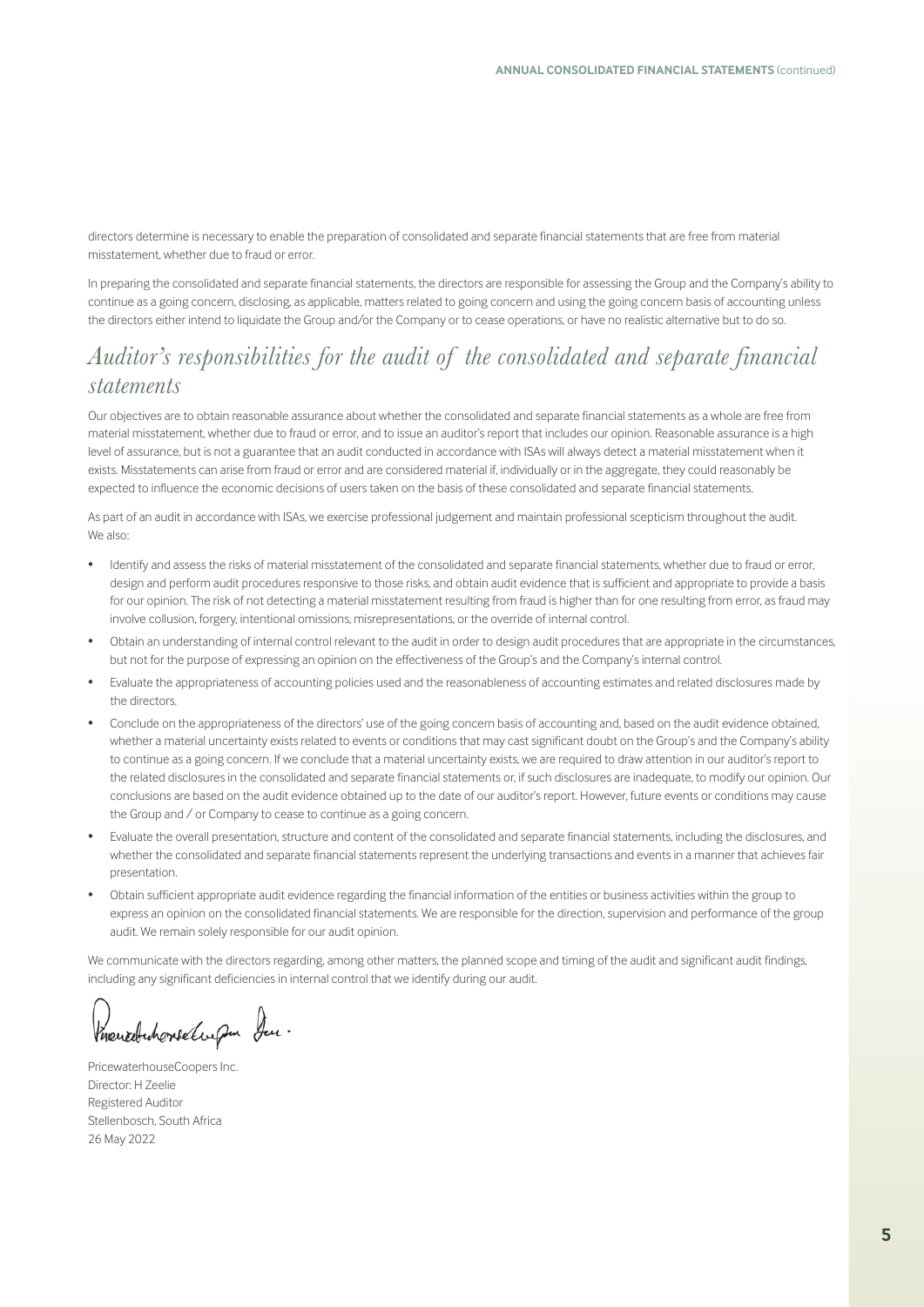# Directors' report

### *for the year ended 28 February 2022*

The directors' annual report, which forms part of the annual financial statements of the Group and the Company for the year ended 28 February 2022, is presented below.

# *1. Review of activities*

Acorn Agri and Food Ltd is a leading South African vertically integrated agriculture and food group. Our divisions comprise of production activities, agricultural inputs and services, energy and logistics, agri production and food processing. We operate in South Africa, Namibia and Lesotho.

# *2. Going concern*

The Group continues to expect a constrained retail environment and volatile primary agricultural market conditions going forward as a result of the longer term impact of COVID-19 on the South African economy. The Group's effectiveness and importance of its diversified business model has proven successful in navigating the economic climate over the last three years and our position in the agricultural sector continues to be increasingly relevant in addressing our customers' needs and supporting the industry as a whole.

Based on the financial statements, the present position of the Group budgets for the coming year and available financing facilities, the directors have no reason to believe that the Group will not be a going concern. The going concern principle is therefore accepted and applied in the preparation of the financial statements.

## *3. Directors*

Refer to General Information.

## Directors' interests

At year-end, the executive directors of the Group and its subsidiaries own a shareholding of 3.3% (excluding shares held via Acorn Manco (Pty) Ltd and Acorn Manco 2 (Pty) Ltd). The non-executive directors of the Group and its subsidiaries own a shareholding of less than two percent.

## Directors' employment contracts and trade limitations

At year-end, the executive directors of the Group and its subsidiaries were subject to either written employment agreements (regulating their duties, remuneration, allowances, limitations, leave and notice periods), or appointed through the Group's management agreement with Acorn Private Equity (Pty) Ltd.

## Directors' remuneration

The directors' remuneration for the year under review has been set out in note 21.

## *4. Company Secretary*

The Company secretary of the Company is A Steyn:

Business address: 11 Donkin Street Caledon 7230

## *5. Share capital*

No shares were issued for the period under review.

The authorised share capital remained unchanged during the year. The authorised share capital consists of 10 000 000 000 ordinary shares of no par value. On the reporting date 144 687 400 (2021: 144 687 400) were in issue.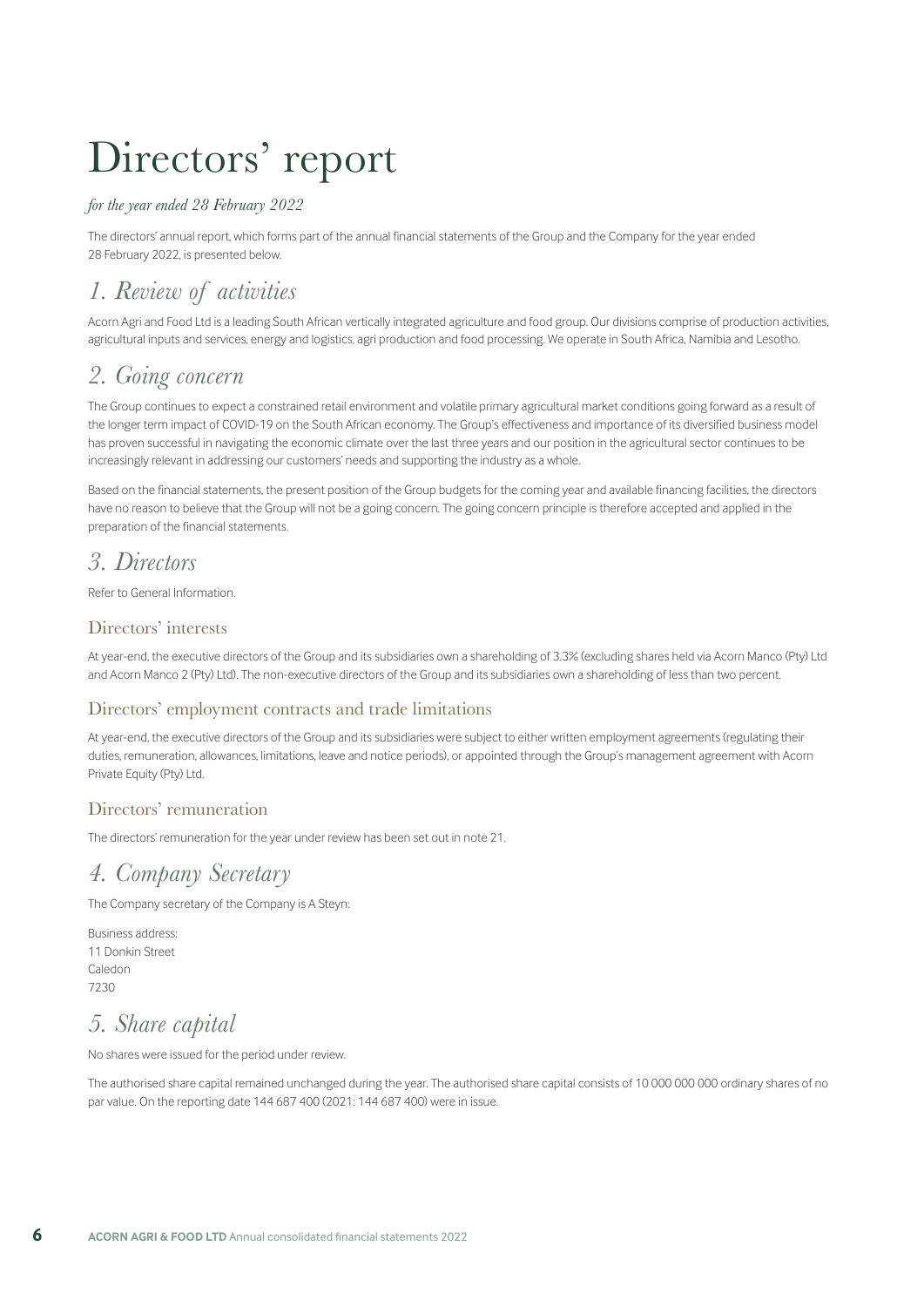## *6. Financial results, dividends and other financial matters*

### Dividend and capital distribution

The Group board resolved to declare an ordinary dividend of R0.50 per share based on the 28 February 2022 financial results to shareholders on register as at 17 June 2022, expected to be paid on or before 1 July 2022.

The Group board resolved to declare an ordinary dividend of R0.30 per share based on the 28 February 2021 financial results to shareholders on register as at 29 June 2021, paid on 31 July 2021.

### Share trading

Acorn Agri and Food Ltd manages the over-the-counter trading internally. Trading is regularly reviewed by independent Internal Auditors for compliance with the Memorandum of Incorporation and internal policies. Further information with regard to the Company's shares can be obtained on Acorn Agri and Food Ltd's website.

The share trading procedures requires bilateral negotiation between buyers and sellers and places the trading outside the ambit of the Financial Markets Act, 19 of 2012. Unless the shares are ceded to Overberg Agri Bedrywe (Pty) Ltd, the buyer will pay the purchase price directly to the seller.

### Financial results

The profit after tax Group for the year under review was R161 million (2021: R178 million). The Group's headline profit attributable to equity holders amounted to R126 million (2021: R135 million).

During the financial year the following extraordinary transactions took place:

#### Business acquisitions

- The Group acquired 100% interest in four target companies (Ascendis Animal Health (Pty) Ltd, Ascendis Vet (Pty) Ltd, Kyron Laboratories (Pty) Ltd and Kyron Prescriptions (Pty) Ltd) collectively referred to as the Animal Health businesses (renamed to the Kyron Group) effective 1 December 2021.
- The Group acquired a 51% interest, through its subsidiary Moov Fuel (Pty) Ltd, in Bachmus Oil and Fuel Supplies (Pty) Ltd (a company incorporated in the Republic of Namibia) effective 1 January 2022.
- The Group acquired assets and liabilities of Meat Matrix (Pty) Ltd, though an intermediary wholly owned subsidiary, Ambalagi Citrus (Pty) Ltd (renamed to Matrix Software (Pty) Ltd) effective 1 June 2021.

#### Restatement of prior year comparatives

- During the year the Group entered into a sale and purchase agreement with African Rainbow Capital for the purposes of the creation of a B-BBEE vehicle to capitalise on investments in the agricultural and food sectors ("the proposed transaction") communicated to shareholders by circular on or about 5 July 2021. This proposed transaction was subject to shareholder approval and would have seen ACG Fruit (Pty) Ltd being realised as an asset held for sale. The Company received notices in terms of section 164(3) of the Companies Act, 71 of 2008 from dissenting shareholders prior to the date specified in the circular. The number of section 164(3)-notices (2.69%) was above the threshold set by the board, resulting in the Company terminating the proposed transaction as communicated to shareholders on 25 August 2021. Prior year comparative figures were restated from a discontinued operation to a continued operation to account for ACG Fruit (Pty) Ltd.
- The Group further restated Boltfast (Pty) Ltd as a continued operation as the board does not believe the current market prospects support a highly probable sale of this company at a reasonable and acceptable price within the next twelve months as required by IFRS.

During the prior financial year the following extraordinary transactions took place:

• The Board approved a share repurchase of 1 936 322 Acorn Agri & Food shares. These shares are disclosed as treasury shares in the statement of financial position.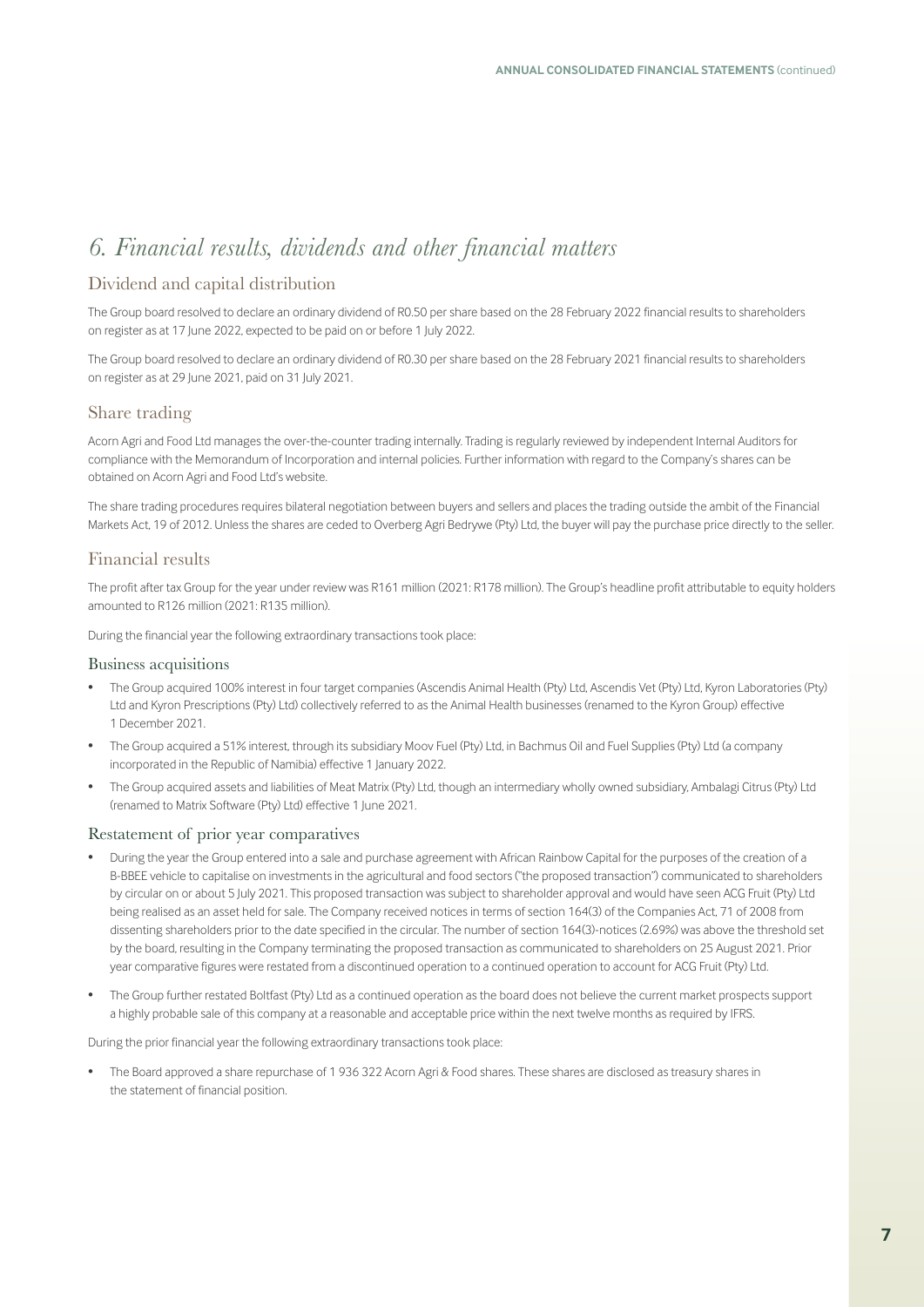## Directors' report (continued) *for the year ended 28 February 2021*

# *7. Mining licence*

A converted mining right awarded to one of the subsidiaries in the Group in 2012 was valid until 21 July 2021. The Group has submitted their renewal application on 21 May 2021 indicating compliance with all relevant requirements for renewal. At 28 February 2022 the renewal process is still in progress. The previous licence remains valid while the Department of Minerals and Energy finalises their assessment.

# *8. Events after the reporting period*

The board is not aware of any significant events after the reporting date that will have a material effect on the Group's results or financial position as presented in these financial statements.

# *9. Auditors*

PricewaterhouseCoopers Inc. will continue in office in accordance with section 90(6) of the Companies Act of South Africa.

# *10. Subsidiary companies*

Information regarding the subsidiary companies and details of interest in subsidiaries are presented in Note 12 to the consolidated financial statements.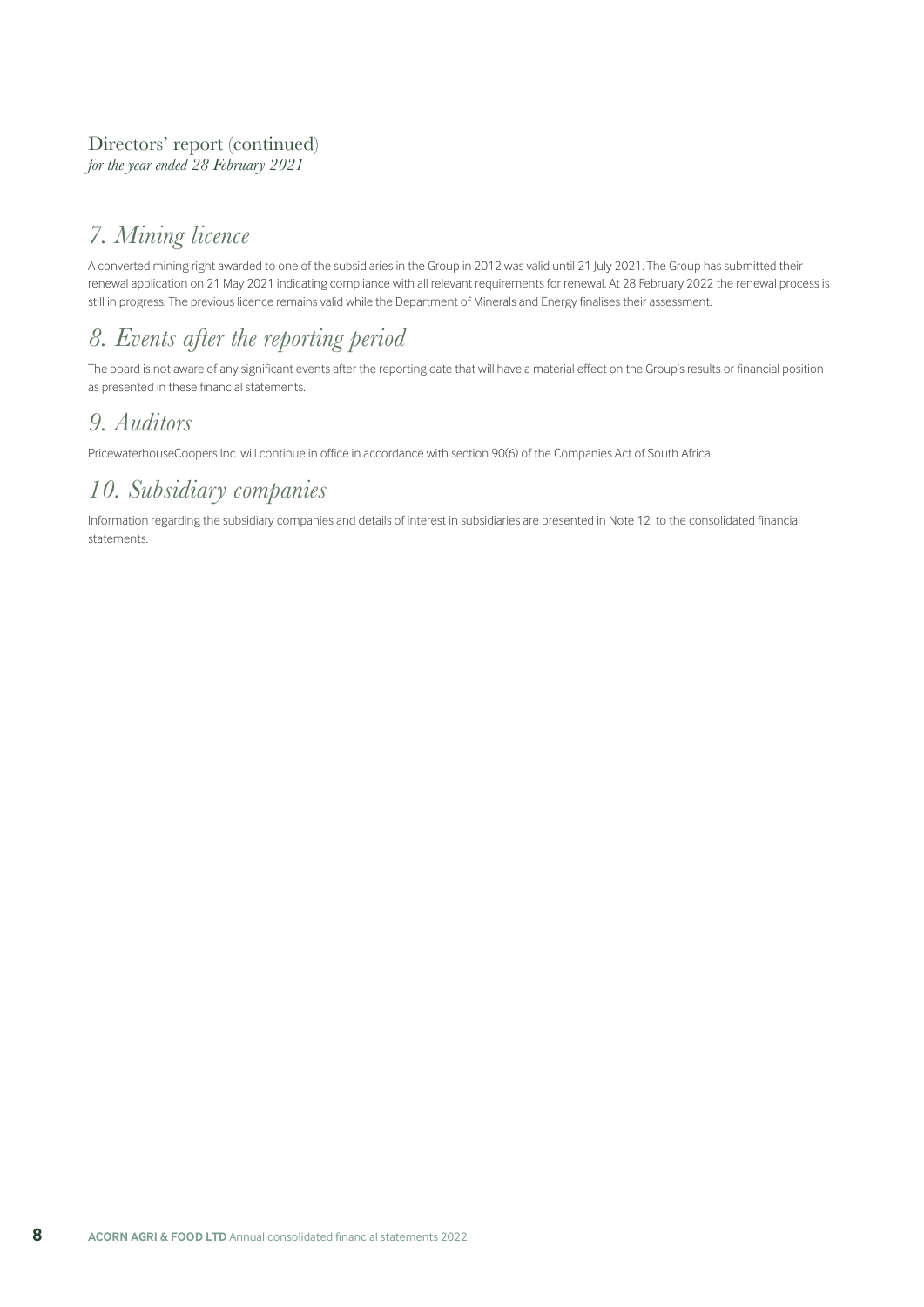# Statements of profit or loss

*for the year ended 28 February 2022*

|                                                                       |      | <b>GROUP</b>        |                                   | <b>COMPANY</b>       |               |
|-----------------------------------------------------------------------|------|---------------------|-----------------------------------|----------------------|---------------|
|                                                                       | Note | 2022<br>R'000       | 2021<br>Restated*<br><b>R'000</b> | 2022<br><b>R'000</b> | 2021<br>R'000 |
| Revenue                                                               | 3    | 11 219 334          | 8 0 3 0 3 1 9                     | 13548                | 13548         |
| Fair value adjustment - biological asset: consumable<br>Cost of Sales | 4.4  | 10458<br>(10071747) | (39 292)<br>(7008896)             |                      |               |
| <b>Gross profit</b>                                                   |      | 1158045             | 982 131                           | 13548                | 13 5 48       |
| Interest revenue                                                      | 4.1  | 102989              | 107082                            |                      |               |
| Other income                                                          | 4.2  | 67833               | 84415                             |                      |               |
| Sales and marketing costs                                             | 4.4  | (13925)             | (20834)                           |                      |               |
| Administration costs                                                  | 4.4  | (216921)            | (182180)                          |                      |               |
| Operating expenses                                                    | 4.4  | (772258)            | (692082)                          |                      |               |
| Operating profit before capital items                                 |      | 325763              | 278 532                           | 13548                | 13 548        |
| Capital items                                                         | 4.3  | (21609)             | 38771                             |                      |               |
| <b>Operating profit</b>                                               |      | 304 154             | 317 303                           | 13548                | 13 548        |
| Finance income                                                        | 4.5  | 22 5 5 7            | 22 9 89                           |                      |               |
| Finance costs                                                         | 4.6  | (129561)            | (132000)                          |                      |               |
| Share of net profit from associate                                    | 13   | 2534                | 7879                              |                      |               |
| Profit before taxation                                                |      | 199 684             | 216 171                           | 13548                | 13548         |
| Income tax expense                                                    | 5    | (38441)             | (37853)                           |                      | 52            |
| Profit for the year                                                   |      | 161 243             | 178 318                           | 13548                | 13 600        |
| Profit attributable to:                                               |      |                     |                                   |                      |               |
| Owners of the parent                                                  |      | 124 004             | 155 297                           | 13 548               | 13 600        |
| Non-controlling interests                                             | 8.6  | 37 239              | 23 0 21                           |                      |               |
|                                                                       |      | 161 243             | 178 318                           | 13548                | 13 600        |
| Earnings per ordinary share (cents)                                   | 8.3  | 95.0                | 118.0                             |                      |               |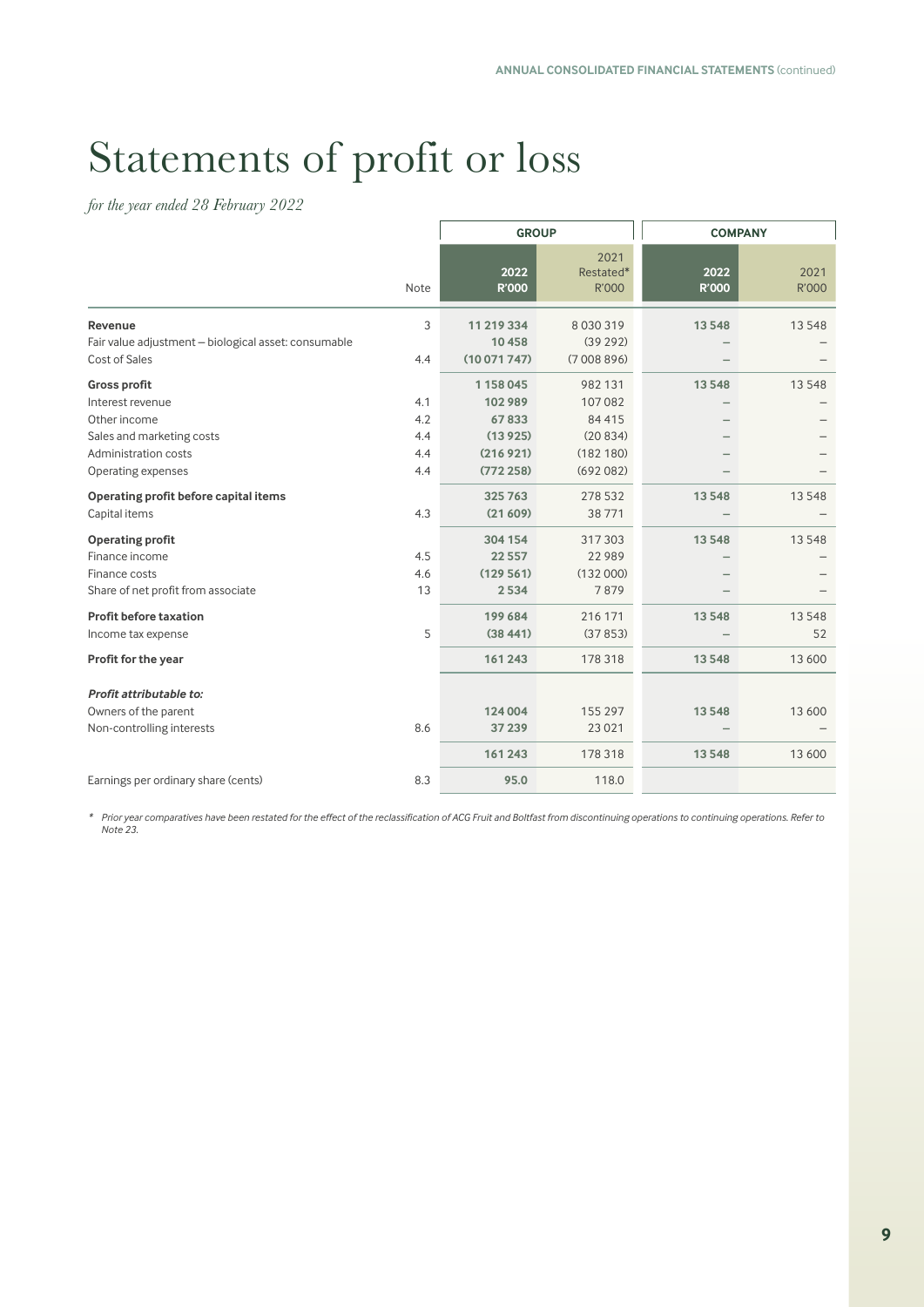# Statements of other comprehensive income

*for the year ended 28 February 2022*

|                                                                                                    |      | <b>GROUP</b>         |                            | <b>COMPANY</b> |                      |
|----------------------------------------------------------------------------------------------------|------|----------------------|----------------------------|----------------|----------------------|
|                                                                                                    | Note | 2022<br><b>R'000</b> | 2021<br>Restated*<br>R'000 | 2022<br>R'000  | 2021<br><b>R'000</b> |
| Profit for the year                                                                                |      | 161 243              | 178 318                    | 13548          | 13 600               |
| Other comprehensive income                                                                         |      |                      |                            |                |                      |
| Items that may be subsequently reclassified to<br>profit or loss                                   |      |                      |                            |                |                      |
| Exchange differences on translation of foreign operations                                          |      | (214)                | 190                        |                |                      |
| Actuarial gains and losses on defined benefit plans                                                |      | (1365)               | (93)                       |                |                      |
| Income tax effect relating to these items                                                          |      |                      |                            |                |                      |
| Items that will not be reclassified to profit or loss                                              |      |                      |                            |                |                      |
| Net change in fair value of equity instruments at fair<br>value through other comprehensive income |      | (137)                | 164                        |                |                      |
| Income tax effect relating to these items                                                          |      |                      |                            |                |                      |
| Other comprehensive income for the year, net of tax                                                |      | (1716)               | 261                        |                |                      |
| Total comprehensive income for the year                                                            |      | 159 527              | 178 579                    | 13548          | 13 600               |
| Total comprehensive income attributable to:                                                        |      |                      |                            |                |                      |
| Owners of the parent                                                                               |      | 122 485              | 155 558                    | 13548          | 13 600               |
| Non-controlling interests                                                                          | 8.6  | 37042                | 23 0 21                    |                |                      |
|                                                                                                    |      | 159 527              | 178 579                    | 13548          | 13 600               |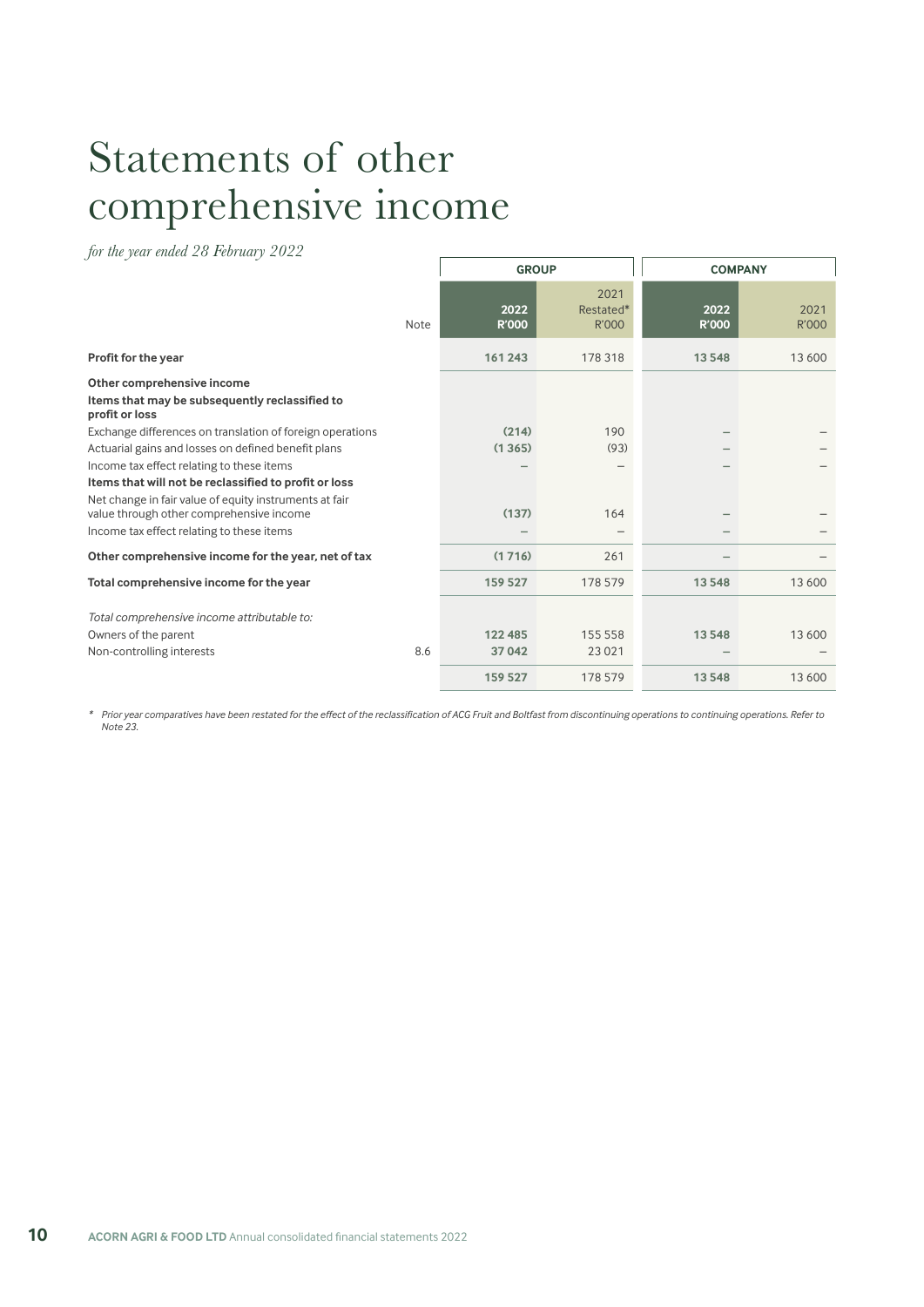# Statements of Financial Position

*at 28 February 2022*

|                                                                                                                    | <b>GROUP</b>                        |                                           | <b>COMPANY</b>                      |                              |
|--------------------------------------------------------------------------------------------------------------------|-------------------------------------|-------------------------------------------|-------------------------------------|------------------------------|
| Note                                                                                                               | 28 February<br>2022<br><b>R'000</b> | 28 February<br>2021<br>Restated*<br>R'000 | 28 February<br>2022<br><b>R'000</b> | 28 February<br>2021<br>R'000 |
| Assets<br><b>Non-current assets</b><br>Property, plant and equipment<br>6.1                                        | 1380663                             | 1 273 524                                 |                                     |                              |
| Investment property<br>6.2<br>6.3<br>Intangible assets                                                             | 281 171<br>1 120 101                | 276 140<br>306 216                        |                                     |                              |
| <b>Biological assets</b><br>6.4<br>6.5<br>Deferred tax asset                                                       | 220 598<br>177 000                  | 227 432<br>147 630                        |                                     |                              |
| Trade and other receivables<br>7.3.1<br>Loans to related parties<br>7.3.4<br>$7.1 - 7.2$<br>Other financial assets | 314 294<br>42 3 0 6<br>68 432       | 193 045<br>68 9 89<br>35 2 48             |                                     |                              |
| 12<br>Investments in subsidiaries<br>13<br>Investment in associates and joint ventures                             | $\overline{\phantom{0}}$<br>70 645  | 81883                                     | 1 439 900                           | 1 439 900                    |
| <b>Total non-current assets</b>                                                                                    | 3675209                             | 2610107                                   | 1439900                             | 1439900                      |
| <b>Current assets</b>                                                                                              |                                     |                                           |                                     |                              |
| 6.6<br>Inventories<br>6.7<br>Biological assets: consumables                                                        | 833064<br>168 614                   | 526 377<br>156 480                        |                                     |                              |
| 7.3.1<br>Trade and other receivables                                                                               | 1622200                             | 1 3 5 3 6 5 2                             |                                     |                              |
| Loans to customers<br>7.3.2<br>7.3.3                                                                               | 568554                              | 76 553<br>454 303                         |                                     |                              |
| Cash and cash equivalents<br>7.3.4<br>Loans to related parties                                                     | 390099<br>63925                     | 31 1 29                                   |                                     |                              |
| Loans to group companies<br>12<br>Current tax receivable                                                           | 19 247                              | 52 9 24                                   | 882824                              | 923025                       |
| <b>Total current assets</b>                                                                                        | 3 1 5 4 0 0 3                       | 2 651 418                                 | 882824                              | 923025                       |
| 15<br>Assets classified as held for sale                                                                           |                                     | 113 952                                   |                                     |                              |
| <b>Total assets</b>                                                                                                | 6829212                             | 5 3 7 5 4 7 7                             | 2322724                             | 2 3 6 2 9 2 5                |
| Equity and liabilities<br>Equity                                                                                   |                                     |                                           |                                     |                              |
| Net issued stated capital<br>$8.1 - 8.2$<br>Other reserves                                                         | 1428478<br>(101895)                 | 1 434 515<br>(101740)                     | 1486514<br>(40240)                  | 1486514<br>(29898)           |
| Retained earnings                                                                                                  | 1688069                             | 1 600 484                                 | 872969                              | 902827                       |
| Attributable to equity holders of the parent<br>8.6<br>Non-controlling interests                                   | 3014652<br>346 066                  | 2933259<br>276 871                        | 2 3 1 9 2 4 3                       | 2 3 5 9 4 4 3                |
| <b>Total equity</b>                                                                                                | 3360718                             | 3 2 1 0 1 3 0                             | 2 3 1 9 2 4 3                       | 2 3 5 9 4 4 4                |
| <b>Liabilities</b><br><b>Non-current liabilities</b>                                                               |                                     |                                           |                                     |                              |
| 7.3.5<br><b>Borrowings</b><br>7.3.6<br>Lease liabilities                                                           | 264 560<br>156736                   | 293 460<br>145 521                        |                                     |                              |
| Post-retirement medical liability                                                                                  | 14 2 27                             | 13 9 8 7                                  |                                     |                              |
| Trade and other payables<br>7.3.7                                                                                  | 6 181                               | 5798                                      |                                     |                              |
| 6.5<br>Deferred tax<br>Provisions<br>6.8                                                                           | 279 937<br>1963                     | 135 106<br>1857                           |                                     |                              |
| <b>Total non-current liabilities</b>                                                                               | 723 604                             | 595729                                    |                                     |                              |
| <b>Current liabilities</b>                                                                                         |                                     |                                           |                                     |                              |
| 7.3.5<br><b>Borrowings</b><br>7.3.6<br>Lease liabilities                                                           | 1406698<br>51 573                   | 938 538<br>48 0 88                        |                                     |                              |
| Post-retirement medical liability                                                                                  | 1723                                | 1858                                      |                                     |                              |
| Current tax payable                                                                                                | 3839                                |                                           |                                     |                              |
| 7.3.7<br>Trade and other payables<br>Bank overdraft<br>7.3.3                                                       | 1 133 896<br>147 161                | 560 572<br>20562                          | 3481                                | 3481                         |
| <b>Total current liabilities</b>                                                                                   | 2744890                             | 1569618                                   | 3481                                | 3481                         |
| 15<br>Liabilities of disposal group                                                                                | $\qquad \qquad -$                   |                                           |                                     |                              |
| <b>Total liabilities</b>                                                                                           | 3468494                             | 2 1 6 5 3 4 7                             | 3481                                | 3481                         |
| <b>Total equity and liabilities</b>                                                                                | 6829212                             | 5375477                                   | 2 3 2 7 2 4                         | 2 3 6 2 9 2 5                |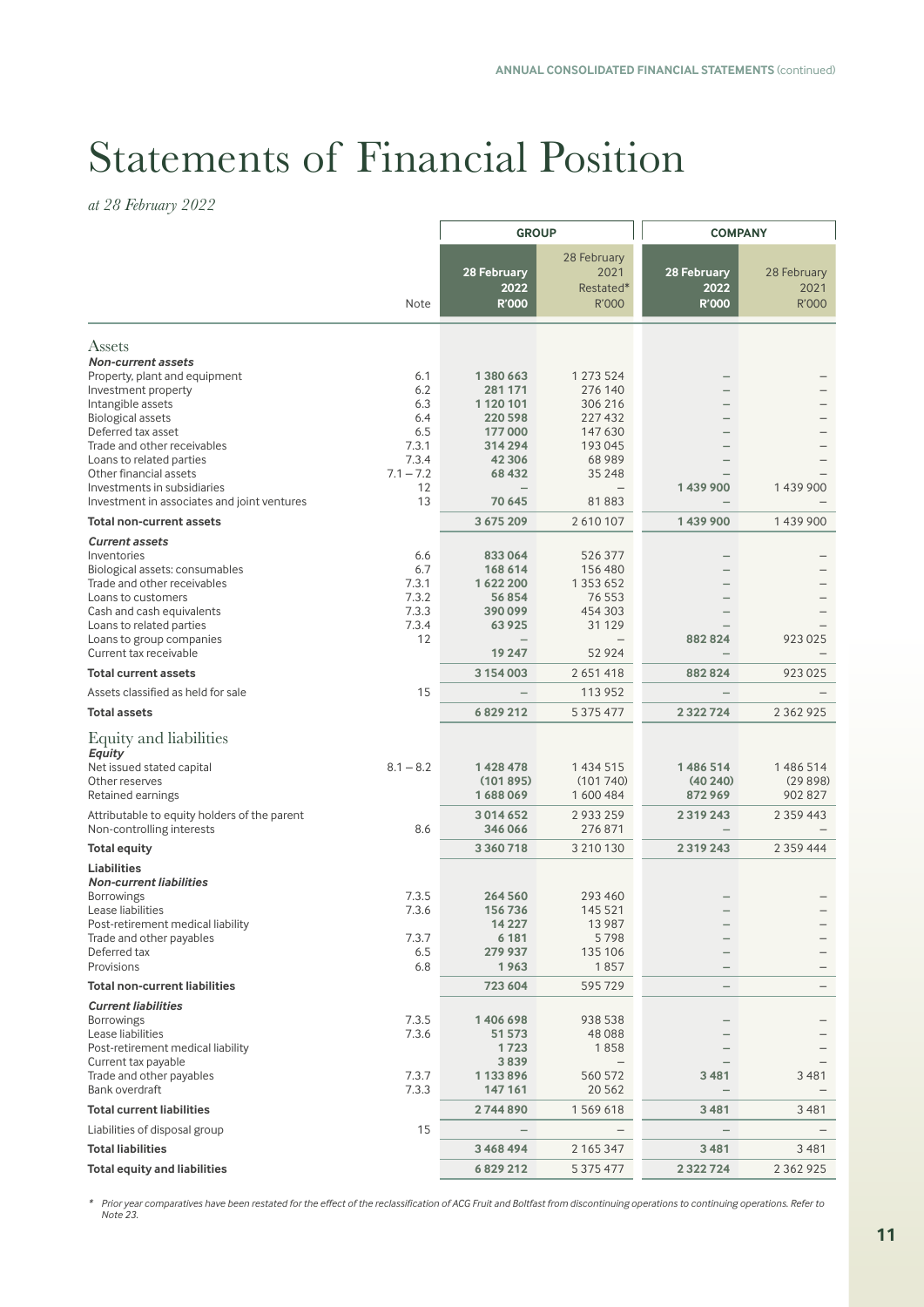# Statements of Changes in Equity

*for the year ended 28 February 2022*

|                                                                                  |                                   |                                           | <b>GROUP</b>                             |                                                   |                                                         |                                              |
|----------------------------------------------------------------------------------|-----------------------------------|-------------------------------------------|------------------------------------------|---------------------------------------------------|---------------------------------------------------------|----------------------------------------------|
|                                                                                  | <b>Stated</b><br>capital<br>R'000 | <b>Treasury</b><br>shares<br><b>R'000</b> | <b>Other</b><br>reserves<br><b>R'000</b> | <b>Retained</b><br>earnings<br>Restated*<br>R'000 | Non-<br>controlling<br><b>interests</b><br><b>R'000</b> | <b>Total</b><br>equity<br>Restated*<br>R'000 |
| <b>Balance at 1 March 2020</b>                                                   | 1720 671                          | (256 155)                                 | (99136)                                  | 1521311                                           | 326 962                                                 | 3 2 1 3 6 5 4                                |
| Total comprehensive income                                                       |                                   |                                           |                                          |                                                   |                                                         |                                              |
| Profit for the year<br>Other comprehensive income for the year                   |                                   |                                           | 152                                      | 155 297<br>(93)                                   | 23021<br>202                                            | 178318<br>261                                |
| Total comprehensive income                                                       |                                   |                                           | 152                                      | 155 204                                           | 23 2 23                                                 | 178 579                                      |
|                                                                                  |                                   |                                           |                                          |                                                   |                                                         |                                              |
| Transactions with owners of the parent<br><b>Contributions and distributions</b> |                                   |                                           |                                          |                                                   |                                                         |                                              |
| Share buy back                                                                   |                                   | (30000)                                   |                                          |                                                   |                                                         | (30000)                                      |
| Transaction with non-controlling interest                                        |                                   |                                           | (2757)                                   | 3620                                              | (53478)                                                 | (52615)                                      |
| Dividends paid (refer note 8.5)                                                  |                                   |                                           |                                          | (79651)                                           | (19836)                                                 | (99487)                                      |
| <b>Total contributions and distributions</b>                                     | $\overline{\phantom{0}}$          | (30000)                                   | (2757)                                   | (76031)                                           | (73314)                                                 | (182102)                                     |
| Balance as at 28 February 2021*                                                  | 1720 671                          | (286 155)                                 | (101740)                                 | 1600484                                           | 276871                                                  | 3 2 1 0 1 3 2                                |
| Total comprehensive income                                                       |                                   |                                           |                                          |                                                   |                                                         |                                              |
| Profit for the year                                                              |                                   |                                           |                                          | 124 004                                           | 37 239                                                  | 161243                                       |
| Other comprehensive income for the year                                          |                                   |                                           | (154)                                    | (1365)                                            | (197)                                                   | (1716)                                       |
| Total comprehensive income                                                       |                                   |                                           | (154)                                    | 122 639                                           | 37042                                                   | 159 527                                      |
| Transactions with owners of the parent                                           |                                   |                                           |                                          |                                                   |                                                         |                                              |
| <b>Contributions and distributions</b><br>Share buy back                         |                                   | (6037)                                    |                                          |                                                   |                                                         | (6037)                                       |
| Transaction with non-controlling interest                                        |                                   |                                           |                                          | 4 4 4 9                                           | (12246)                                                 | (7797)                                       |
| Movement in retained earnings due to IFRS 16                                     |                                   |                                           |                                          |                                                   |                                                         |                                              |
| adjustment for right-of-use assets                                               |                                   |                                           |                                          | (258)                                             |                                                         | (258)                                        |
| Non-controlling interest on acquisition of subsidiaries                          |                                   |                                           |                                          |                                                   | 53877                                                   | 53877                                        |
| Dividends paid (refer note 8.5)                                                  |                                   |                                           |                                          | (39245)                                           | (9478)                                                  | (48723)                                      |
| <b>Total contributions and distributions</b>                                     | $\overline{\phantom{0}}$          | (6037)                                    |                                          | (35054)                                           | 32 153                                                  | (8938)                                       |
| Total transactions with owners of the parent                                     |                                   | (6037)                                    | (154)                                    | 87585                                             | 69 195                                                  | 150589                                       |
| Balance as at 28 February 2022                                                   | 1720 671                          | (292192)                                  | (101894)                                 | 1688069                                           | 346 066                                                 | 3 3 6 0 7 2 1                                |
| <b>Notes</b>                                                                     | 8.1                               | 8.2                                       |                                          |                                                   | 8.6                                                     |                                              |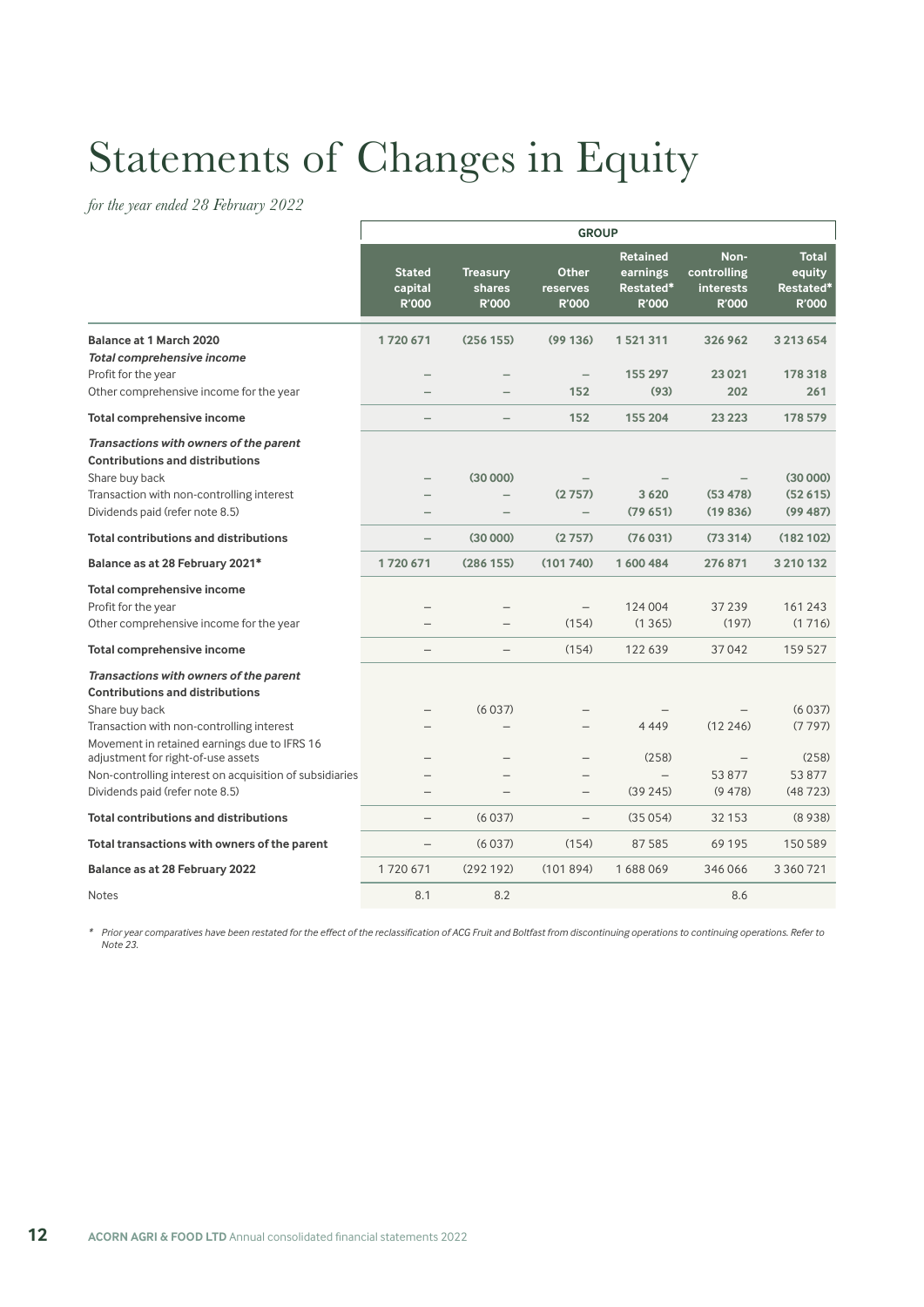٦

|                                                                            |                                   |                                           | <b>COMPANY</b>                           |                                             |                                                         |                                        |
|----------------------------------------------------------------------------|-----------------------------------|-------------------------------------------|------------------------------------------|---------------------------------------------|---------------------------------------------------------|----------------------------------------|
|                                                                            | <b>Stated</b><br>capital<br>R'000 | <b>Treasury</b><br>shares<br><b>R'000</b> | <b>Other</b><br>reserves<br><b>R'000</b> | <b>Retained</b><br>earnings<br><b>R'000</b> | Non-<br>controlling<br><b>interests</b><br><b>R'000</b> | <b>Total</b><br>equity<br><b>R'000</b> |
| <b>Balance at 1 March 2020</b>                                             | 1720 670                          | (234156)                                  | (22763)                                  | 976039                                      |                                                         | 2439790                                |
| Total comprehensive income                                                 |                                   |                                           |                                          |                                             |                                                         |                                        |
| Profit for the year                                                        |                                   |                                           |                                          | 13 600                                      |                                                         | 13 600                                 |
| Other comprehensive income for the year                                    |                                   |                                           |                                          |                                             |                                                         |                                        |
| Total comprehensive income                                                 |                                   |                                           |                                          | 13 600                                      |                                                         | 13 600                                 |
| <b>Transactions with Company</b><br><b>Contributions and distributions</b> |                                   |                                           |                                          |                                             |                                                         |                                        |
| Granting of share options                                                  |                                   |                                           | (7135)                                   |                                             |                                                         | (7135)                                 |
| Dividends paid (refer note 8.5)                                            |                                   |                                           |                                          | (86812)                                     |                                                         | (86812)                                |
| <b>Total contributions and distributions</b>                               |                                   |                                           | (7135)                                   | (86812)                                     |                                                         | (93947)                                |
| <b>Total changes</b>                                                       |                                   |                                           | (7135)                                   | (73212)                                     |                                                         | (80347)                                |
| Balance as at 28 February 2021                                             | 1720 670                          | (234 156)                                 | (29898)                                  | 902827                                      | $\overline{\phantom{0}}$                                | 2 3 5 9 4 4 3                          |
| Total comprehensive income                                                 |                                   |                                           |                                          |                                             |                                                         |                                        |
| Profit for the year                                                        |                                   |                                           |                                          | 13548                                       |                                                         | 13548                                  |
| Other comprehensive income for the year                                    |                                   |                                           |                                          |                                             |                                                         |                                        |
| Total comprehensive income                                                 |                                   |                                           |                                          | 13548                                       | $\overline{\phantom{0}}$                                | 13548                                  |
| <b>Transactions with Company</b><br><b>Contributions and distributions</b> |                                   |                                           |                                          |                                             |                                                         |                                        |
| Granting of share options                                                  |                                   |                                           | (10342)                                  |                                             |                                                         | (10342)                                |
| Dividends paid (refer note 8.5)                                            |                                   | $\overline{\phantom{0}}$                  | $\overline{\phantom{0}}$                 | (43, 406)                                   | $\overline{\phantom{0}}$                                | (43, 406)                              |
| <b>Total contributions and distributions</b>                               |                                   | $\overline{\phantom{0}}$                  | (10342)                                  | (43, 406)                                   | $\overline{\phantom{0}}$                                | (53748)                                |
| <b>Total changes</b>                                                       |                                   | $\qquad \qquad$                           | (10342)                                  | (29858)                                     | —                                                       | (40 200)                               |
| Balance as at 28 February 2022                                             | 1720670                           | (234156)                                  | (40240)                                  | 872969                                      | $\overline{\phantom{0}}$                                | 2319243                                |
| <b>Notes</b>                                                               | 8.1                               | 8.2                                       |                                          |                                             | 8.6                                                     |                                        |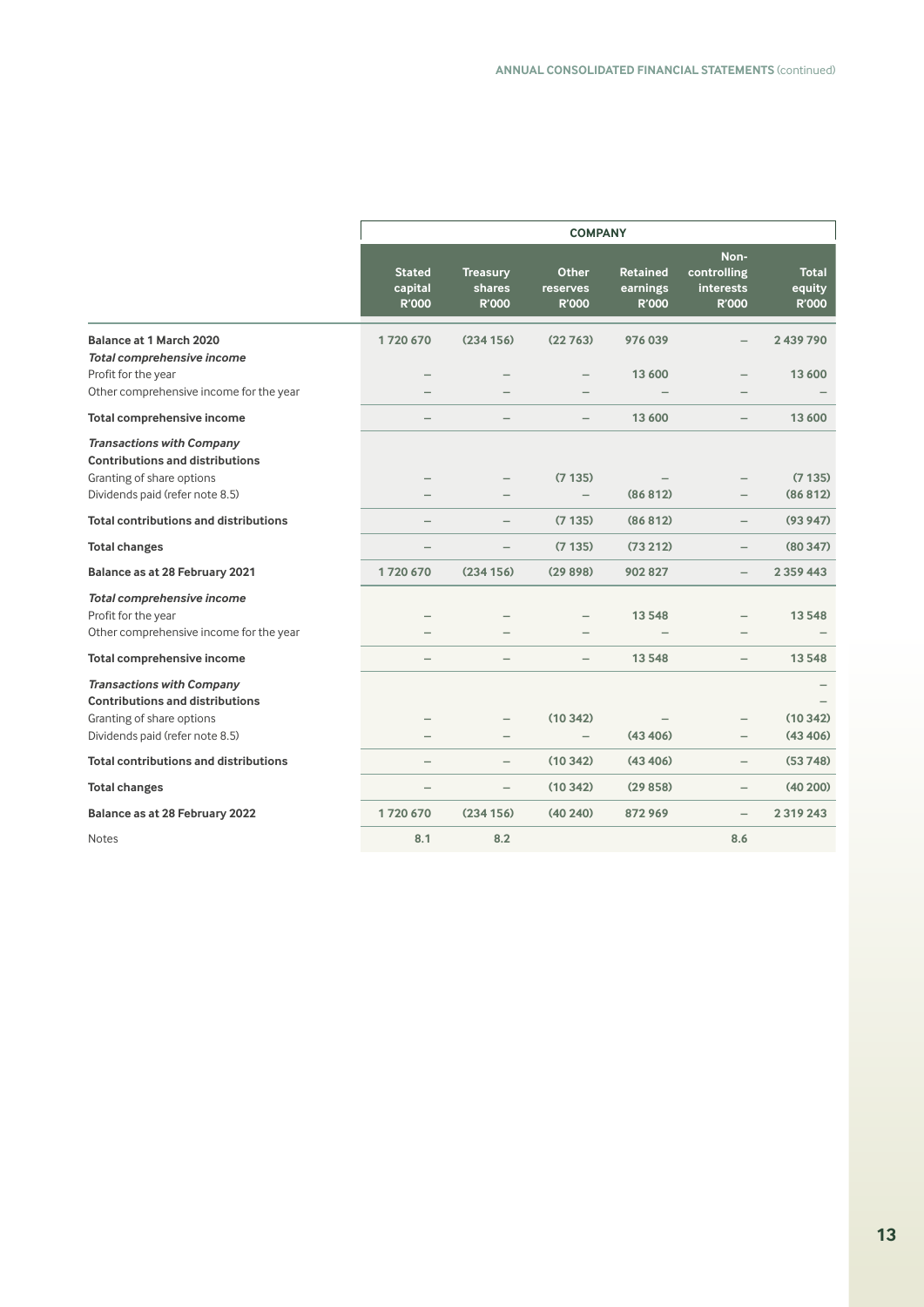# Statements of Cash Flows

*for the year ended 28 February 2022*

|                                                                                      |            | <b>GROUP</b>         |                            | <b>COMPANY</b>       |               |
|--------------------------------------------------------------------------------------|------------|----------------------|----------------------------|----------------------|---------------|
|                                                                                      | Note       | 2022<br><b>R'000</b> | 2021<br>Restated*<br>R'000 | 2022<br><b>R'000</b> | 2021<br>R'000 |
| Cash flows from operating activities                                                 |            |                      |                            |                      |               |
| Cash generated from operations                                                       | 9.1        | 530 804              | 484 482                    | 13548                | 27048         |
| Finance income received                                                              | 4.5        | 22 5 5 7             | 22 5 6 4                   |                      |               |
| Dividends received                                                                   |            |                      |                            | (10342)              | (7135)        |
| Finance costs paid<br>Tax paid                                                       | 4.6<br>9.2 | (129561)<br>(31365)  | (111710)<br>56 550         |                      | 52            |
| Net cash inflow from operating activities                                            |            | 392 435              | 451886                     | 3 2 0 6              | 19 9 65       |
|                                                                                      |            |                      |                            |                      |               |
| Cash flows from investing activities<br>Acquisition of property, plant and equipment | 6.1        | (161101)             | (142573)                   |                      |               |
| Proceeds on disposal of property, plant and equipment                                |            | 59 248               | 137140                     |                      |               |
| Acquisition of investment properties                                                 | 6.2        | (911)                | (2 272)                    |                      |               |
| Proceeds on disposal of investment properties                                        |            | 1038                 |                            |                      |               |
| Acquisition of intangible assets                                                     | 6.3        | (1362)               | (2859)                     |                      |               |
| Payment of acquisition of subsidiary net of cash acquired                            |            | (741896)             |                            |                      |               |
| Loans to group companies repaid<br>Loans to related parties repaid                   | 12         | 729                  | 51 262                     | 40 200               | 66847         |
| Loans advanced to related parties                                                    |            | (30607)              |                            |                      |               |
| Loans advanced to customers                                                          |            | (7099)               |                            |                      |               |
| Loans to customers repaid                                                            |            | 26798                |                            |                      |               |
| Acquisition of financial assets                                                      |            | (40000)              | (8381)                     |                      |               |
| Acquisition of investment in associates                                              |            | (3322)               | (5261)                     |                      |               |
| Proceeds from sale of investments                                                    | 7.1        | 3842                 | 2 2 7 7                    |                      |               |
| Purchase of biological assets                                                        |            | (1933)               | (5245)                     |                      |               |
| Sale of biological assets                                                            |            | 71442                | 16520                      |                      |               |
| Net cash (outflow)/inflow from investing activities                                  |            | (825134)             | 40 609                     | 40 200               | 66847         |
| Cash flows from financing activities                                                 |            |                      |                            |                      |               |
| Repurchase of shares                                                                 |            | (6037)               | (30000)                    |                      |               |
| Proceeds from borrowings                                                             | 7.3.5.3    | 3 0 28 20 7          | 6 153 722                  |                      |               |
| Repayment of borrowings<br>Proceeds from borrowings incurred in respect of           | 7.3.5.3    | (3041098)            | (6517729)                  |                      |               |
| business acquisitions                                                                |            | 350 000              |                            |                      |               |
| Principle elements of lease payments                                                 | 7.3.6      | (40452)              | (25, 408)                  |                      |               |
| Dividends paid                                                                       | 8.5        | (48723)              | (99487)                    | (43406)              | (86812)       |
| Net cash inflow/(outflow) from financing activities                                  |            | 241896               | (518902)                   | (43 406)             | (86812)       |
| Net decrease in cash, cash equivalents and bank overdrafts                           |            | (190 803)            | (26 407)                   |                      |               |
| Cash, cash equivalents and bank overdrafts at the<br>beginning of the year           | 7.3.3      | 433741               | 460 148                    |                      |               |
| Cash, cash equivalents and bank overdrafts at the<br>end of the year                 | 7.3.3      | 242 938              | 433741                     |                      |               |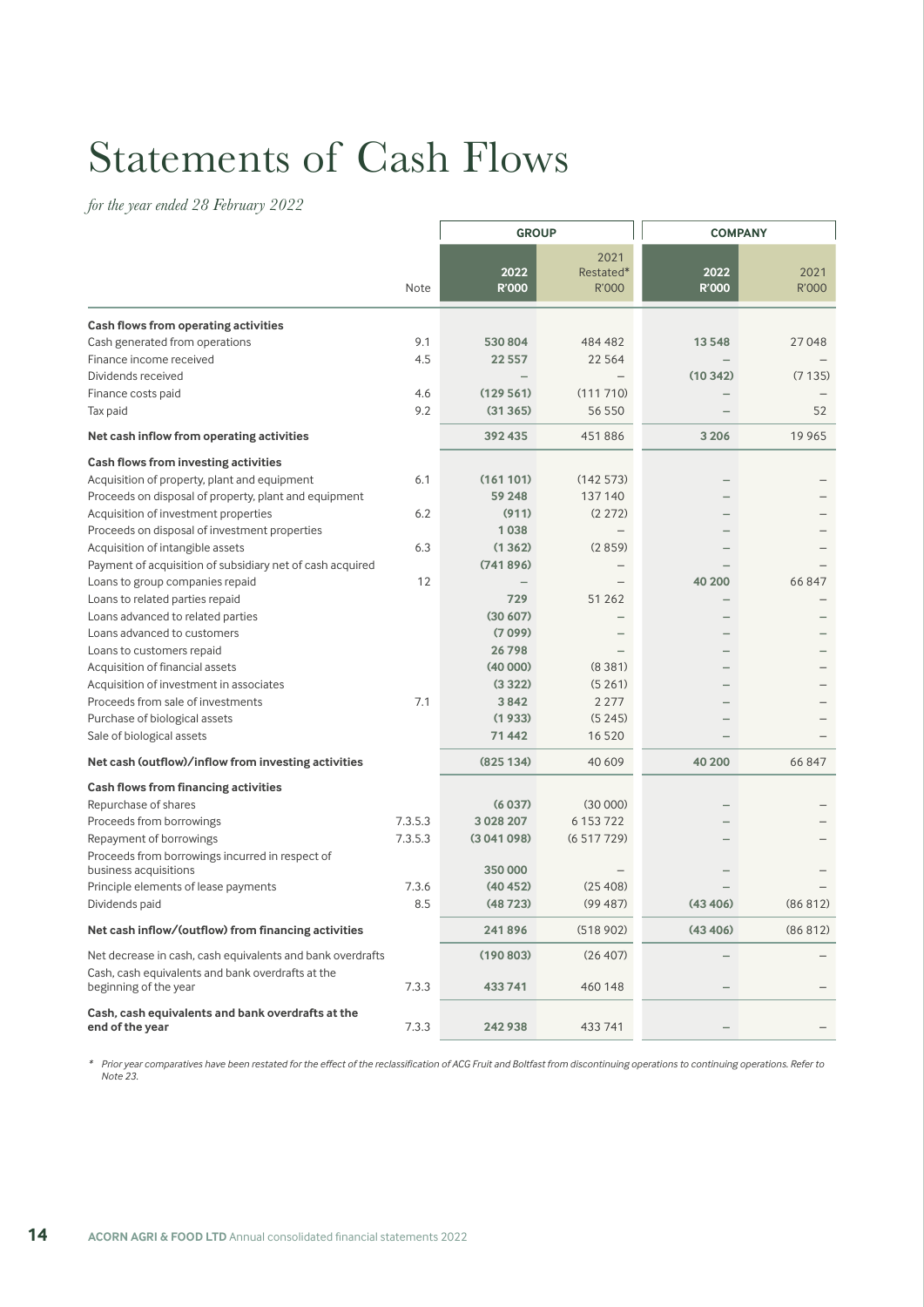# Contents of the notes to the annual financial statements

| Accounting policies                            | 16 |
|------------------------------------------------|----|
| How numbers are calculated                     |    |
| Segment information                            | 18 |
| Revenue                                        | 20 |
| Other income and expense items                 | 22 |
| Income tax expense                             | 26 |
| Non-financial assets and liabilities           | 27 |
| Financial assets and liabilities               | 43 |
| Equity - including earnings per share          | 61 |
| Notes to the cash flow statements              | 65 |
| Risk                                           |    |
| Financial risk management                      | 66 |
| Capital risk management                        | 71 |
| Group structure                                |    |
| Investment in subsidiaries                     | 72 |
| Investment in associates and joint ventures    | 74 |
| Related parties                                | 76 |
| Discontinued operations                        | 77 |
| <b>Business combinations</b>                   | 77 |
| Unrecognised items                             |    |
| Commitments                                    | 79 |
| Contingencies                                  | 79 |
| Going concern                                  | 79 |
| Events after the reporting period              | 79 |
| Employee benefits and costs                    |    |
| Directors' and prescribed officers' emoluments | 80 |
| Other                                          |    |
| Fair value estimation                          | 81 |
| Restatement of prior year comparatives         | 82 |
| New standards and interpretations              | 86 |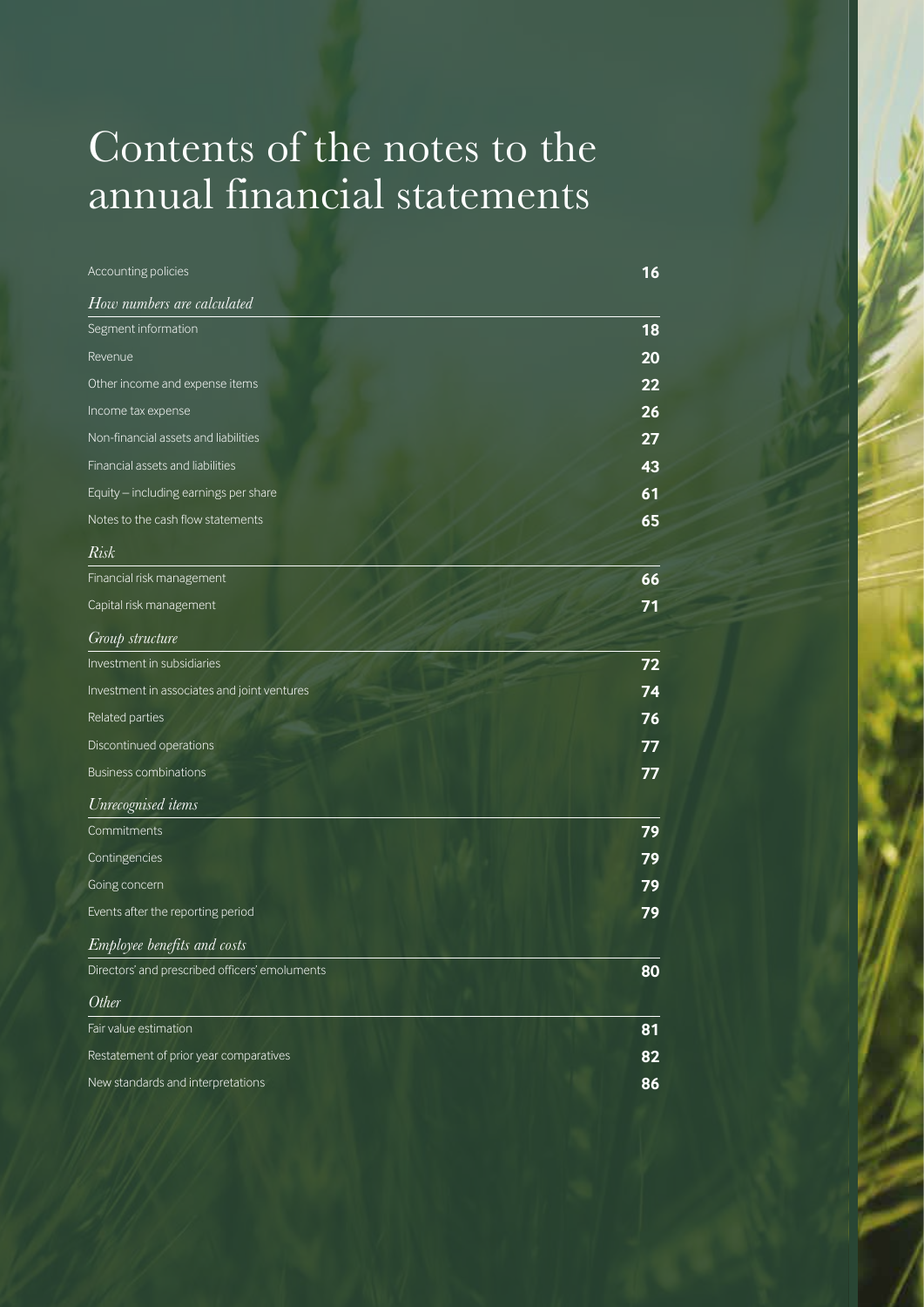# Notes to the Annual Financial Statements

*for the year ended 28 February 2022*

# *Accounting policies*

The principal accounting policies applied in the preparation of these annual financial statements are included in the specific notes to which they relate and are indicated with a grey background.

# *Significant accounting judgements and estimates*

The preparation of financial statements in conformity with IFRS requires the use of certain critical accounting estimates. It also requires management to exercise its judgement in the process of applying the Group's accounting policies. The areas involving a higher degree of judgement or complexity, or areas where assumptions and estimates are significant to these annual financial statements, are included in the specific notes to which they relate and are indicated with a green border.

# *1. Significant accounting policies*

## 1.1 Statement of compliance

The consolidated and separate annual financial statements are prepared on a going concern basis in compliance with the Companies Act of South Africa, the South African Institute of Chartered Accountants (SAICA) financial reporting guides as issued by the Accounting Practices Committee, International Financial Reporting Standards (IFRS) and interpretations issued by the International Financial Reporting Interpretation Committee (IFRIC).

## 1.2 Basis of preparation

The financial statements have been prepared under the historical cost convention, modified by the revaluation of certain financial assets, biological assets and the application of the equity method of accounting for investments in associated companies and joint ventures.

Refer to note 24 for details of new and amended standards issued but not yet effective in the current year.

The annual financial statements are expressed in South African rand (ZAR or R), rounded to the nearest thousand, unless otherwise stated.

## 1.3 Foreign currency

### (a) Functional and presentation currency

Items included in the financial statements of each of the Group's entities are measured using the currency of the primary economic environment in which the entity operates (the functional currency). The consolidated financial statements are presented in South African rand (ZAR or R), which is the Group's presentation currency.

### (b) Transactions and balances

Foreign currency transactions and balances are translated into the functional currency using the exchange rates prevailing at the dates of the transactions or valuation where items are re-measured, respectively. Foreign exchange gains and losses are recognised in the statement of profit or loss within "other net gains and losses".

### 1.4 Impairment of non-financial assets

The Group assesses at each reporting date whether there is any indication that an asset may be impaired. If any such indication exists, the Group estimates the recoverable amount of the individual asset.

If it is not possible to estimate the recoverable amount of the individual asset, the recoverable amount of the cash-generating unit to which the asset belongs is determined. The recoverable amount of an asset or cash-generating unit is the higher of its fair value less costs of disposal and its value-in-use.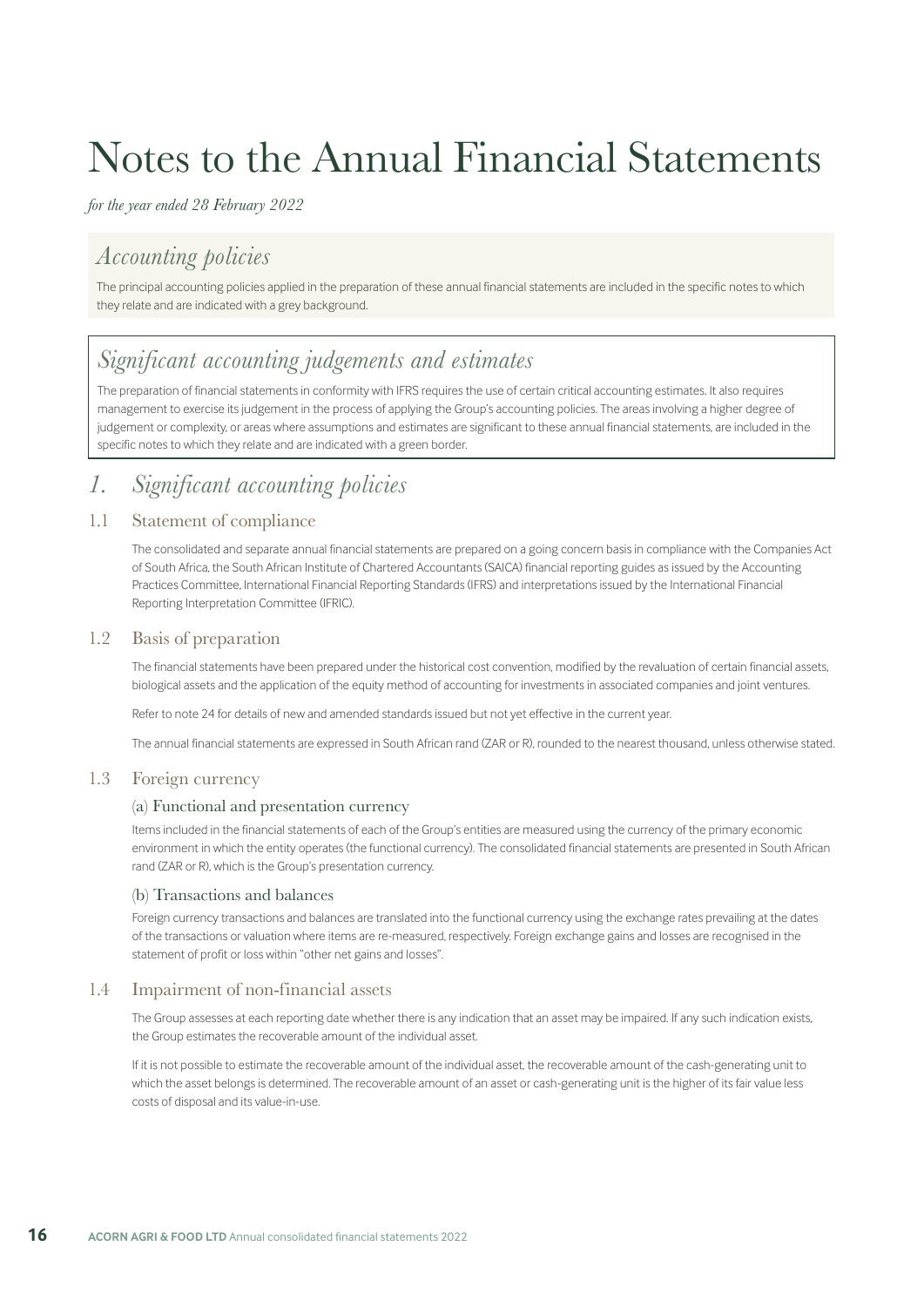### 1.5 Common control transactions

A business combination of entities or businesses under common control is a business combination where all the entities or businesses being combined, is ultimately controlled by the same party or parties before and after the business combination, and where the control is not of a temporary nature.

Business combinations under common control is accounted for using the "acquisition accounting" principle. Under this principle, all assets and liabilities acquired are initially recognised at its fair value. The difference between the fair value of the net assets and consideration will be recognised as goodwill or as a gain on bargain purchase.

#### 1.6 Transactions with minority shareholders – "economic entity approach"

The Group applies a policy of treating transactions with minority shareholders as transactions with equity owners of the Group. For purchases from minorities, the difference between any consideration paid and the relevant share acquired of the carrying value of net assets of the subsidiary is recorded in equity. Gains or losses on disposals to minority shareholders are also recorded in equity.

### 1.7 Financial Guarantees

Financial guarantee contracts are recognised as a financial liability at the time the guarantee is issued.

The liability is initially measured at fair value and subsequently at the higher of:

- the amount determined in accordance with the expected credit loss model under IFRS 9 *Financial Instruments* and
- the amount initially recognised less, where appropriate, the cumulative amount of income recognised in accordance with the principles of IFRS 15 *Revenue from Contracts with Customers*.

The fair value of financial guarantees is determined based on the present value of the difference in cash flows between the contractual payments required under the debt instrument and the payments that would be required without the guarantee, or the estimated amount that would be payable to a third party for assuming the obligations.

Where guarantees in relation to loans or other payables of associates are provided for no compensation, the fair values are accounted for as contributions and recognised as part of the cost of the investment.

#### 1.8 Non-current assets (or disposal groups) held-for-sale and discontinued operations

Non-current assets (or disposal groups) are classified as held for sale if their carrying amount will be recovered principally through a sale transaction rather than through continuing use and a sale is considered highly probable. They are measured at the lower of their carrying amount and fair value less costs to sell, except for assets such as deferred tax assets, assets arising from employee benefits, financial assets and investment property that are carried at fair value and contractual rights under insurance contracts, which are specifically exempt from this requirement.

An impairment loss is recognised for any initial or subsequent write-down of the asset (or disposal group) to fair value less costs to sell. A gain is recognised for any subsequent increases in fair value less costs to sell of an asset (or disposal group), but not in excess of any cumulative impairment loss previously recognised. A gain or loss not previously recognised by the date of the sale of the non-current asset (or disposal group) is recognised at the date of derecognition.

Non-current assets (including those that are part of a disposal group) are not depreciated or amortised while they are classified as held for sale. Interest and other expenses attributable to the liabilities of a disposal group classified as held for sale continue to be recognised.

Non-current assets classified as held for sale and the assets of a disposal group classified as held for sale are presented separately from the other assets in the balance sheet. The liabilities of a disposal group classified as held for sale are presented separately from other liabilities in the balance sheet.

A discontinued operation is a component of the entity that has been disposed of or is classified as held for sale and that represents a separate major line of business or geographical area of operations, is part of a single co-ordinated plan to dispose of such a line of business or area of operations, or is a subsidiary acquired exclusively with a view to resale. The results of discontinued operations are presented separately in the statement of profit or loss.

If the above conditions are no longer met to classify non-current assets and disposal groups as held for sale, the Group ceases to classify and present the non-current assets and disposal groups as such. The Group shall measure the non-current assets and disposal group on the date it ceases to be held for sale at the lower of the carrying amount before the asset was classified as held for sale and its recoverable amount. The financial statements are amended accordingly from the period of initial classification as held for sale. The group elects to restate comparatives in this regard. Any adjustment arising from this change is also included in profit and loss from continuing operations.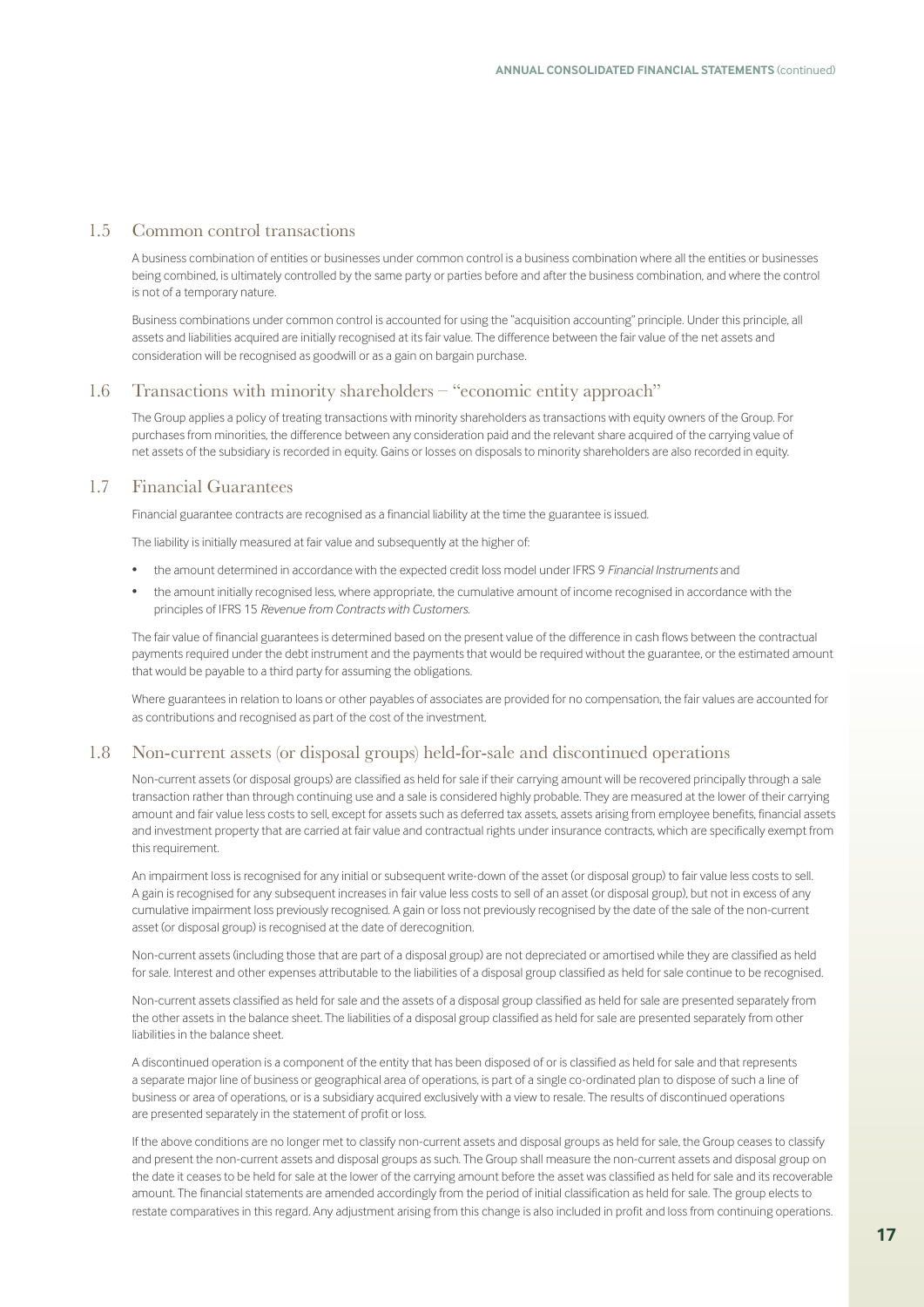## 1.9 Significant accounting judgements and estimates

The preparation of the Group's annual financial statements requires management to make judgements, estimates and assumptions that affect the reported amounts of revenues, expenses, assets and liabilities, and the disclosure of contingent liabilities at the reporting date. However, uncertainty about these assumptions and estimates could result in outcomes that could require a material adjustment to the carrying value of the asset or liability affected in the future.

The key assumptions concerning the future and other key sources of estimation uncertainty at the reporting date, that have a significant risk of causing a material adjustment to the carrying amounts of assets and liabilities within the next financial year, are highlighted below with more detail provided in the specific notes to which they relate:

#### (a) Estimates

- Life-span and residual value of fixed assets and intangible assets note 6.1 and 6.3
- Decommissioning and restoration provision note 6.1
- Deferred tax assets note 6.5
- Provision for stock obsolescence note 6.6
- Fair value of biological assets: consumables note 6.7
- Trade and other receivables: Expected credit losses note 7.3.1

#### (b) Judgements

- Impairment of goodwill note 6.3
- Interests in consolidated controlled entities note 12
- Classification of joint venture: Berekisanang Empowerment Farm (Pty) Ltd note 13
- Accounting for different reporting periods within the Group note 12

# *How numbers are calculated*

## *2. Segment information*

During the period, and mainly due to the business acquisitions, the Group revised its internal management reporting structure and consequently revised its segmental reporting to better reflect the Group's internal management review structure to the chief decision-maker (CODM).

The segments of the Group have been identified by business segment. Operating segments are reported in a manner consistent with the internal reporting provided to the chief operating decision-maker. The chief operating decision-maker, who is responsible for allocating resources and assessing performance of the operating segments, has been identified as the executive directors, and for which discrete financial information is available to make strategic decisions. Operating segments which display similar economic characteristics are aggregated for reporting purposes.

The reportable segments are highlighted below on the basis of products and services offered, the dominant customer basis and the economic sector in which they operate. The geographical areas in which they operate are of secondary concern. The Group is not reliant on any one major customer due to the dispersion of a wide range of customers across the Group.

The chief operating decision-maker monitors the operating results of the business segments separately for the purposes of making decisions about resources to be allocated and of assessing performance. They primarily assess the performance of the operating segments based upon a measure of revenue and net profit after tax.

Inter-segment pricing is determined on an arm's-length basis in a manner similar to transactions with third parties.

**Production:** Processing of raw-materials and supply of procured goods to agricultural producers, manufacturers and retail markets.

**Agricultural Inputs and Services:** Supply of goods and services agricultural wholesale and retail markets.

**Energy and Logistics:** Supply of petroleum and lubricant products to retail, commercial and agricultural clients.

**Agri Production:** Production, packaging and marketing of fresh fruit, mainly soft citrus and table grapes, for export markets.

Food Processing: Processing of various commodities into food products for wholesale and retail consumers.

**Corporate:** Corporate consists of a Group shared services function geared to support growth. Corporate includes income and expenses not necessarily associated with a segment.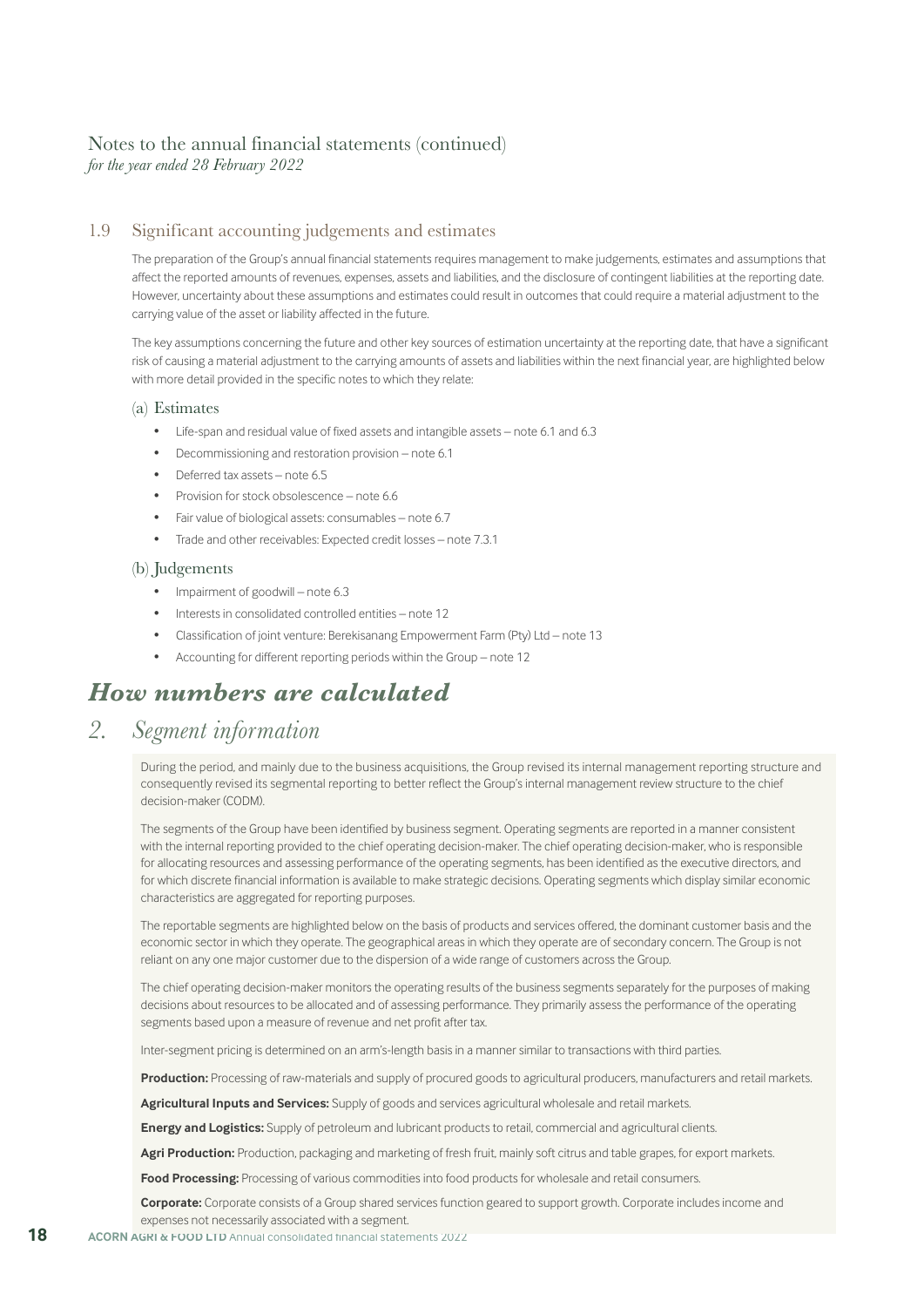# *2. Segment information (continued)*

|                                                 | Revenue              |                            | <b>Operating profit before</b><br>capital items |                            | Net profit after tax |                                   |
|-------------------------------------------------|----------------------|----------------------------|-------------------------------------------------|----------------------------|----------------------|-----------------------------------|
|                                                 | 2022<br><b>R'000</b> | 2021<br>Restated*<br>R'000 | 2022<br><b>R'000</b>                            | 2021<br>Restated*<br>R'000 | 2022<br>R'000        | 2021<br>Restated*<br><b>R'000</b> |
| Production                                      | 294 140              | 265 372                    | 26 6 6 6                                        | 19 0 9 7                   | 23 5 0 5             | 13 402                            |
| Agricultural Inputs and Services                | 4 4 4 3 2 2 0        | 3 2 7 2 7 1 5              | 228 194                                         | 165 105                    | 108 005              | 67059                             |
| <b>Energy and Logistics</b>                     | 5879661              | 3651302                    | 115 573                                         | 93779                      | 72015                | 53 1 36                           |
| Agri Production                                 | 287 007              | 467276                     | (7298)                                          | 16961                      | (37126)              | 59880                             |
| <b>Food Processing</b>                          | 552 243              | 520 208                    | (13797)                                         | (5122)                     | (2325)               | 4493                              |
| <b>Total for reportable segments</b>            | 11 456 271           | 8176873                    | 349 343                                         | 289820                     | 164074               | 197 970                           |
| Inter-segment revenue                           | (346018)             | (241148)                   |                                                 |                            |                      |                                   |
| Corporate                                       | 109 081              | 94 5 94                    | (23580)                                         | (11288)                    | (2832)               | (19653)                           |
| <b>Total external revenue</b>                   | 11 219 334           | 8030319                    |                                                 |                            |                      |                                   |
| <b>Operating profit before</b><br>capital items |                      |                            | 325 763                                         | 278 532                    |                      |                                   |
| Profit after tax                                |                      |                            |                                                 |                            | 161242               | 178317                            |

|                                  | <b>Total assets</b>  |                            | <b>Total liabilities</b> |                            |
|----------------------------------|----------------------|----------------------------|--------------------------|----------------------------|
|                                  | 2022<br><b>R'000</b> | 2021<br>Restated*<br>R'000 | 2022<br><b>R'000</b>     | 2021<br>Restated*<br>R'000 |
| Production                       | 390 599              | 382 226                    | 224 083                  | 236 447                    |
| Agricultural Inputs and Services | 3518020              | 2068111                    | 2 172 957                | 1292340                    |
| <b>Energy and Logistics</b>      | 1 3 3 5 1 7          | 922 540                    | 871785                   | 573 287                    |
| Agri Production                  | 944 926              | 1 242 641                  | 468 259                  | 642 150                    |
| Food Processing                  | 411 168              | 417945                     | 87795                    | 64 6 6 6                   |
| Total for reportable segments    | 6 598 230            | 5 0 3 3 4 6 3              | 3824879                  | 2808890                    |
| Corporate                        | 230 982              | 342014                     | (356385)                 | (643543)                   |
|                                  | 6829212              | 5 3 7 5 4 7 7              | 3468494                  | 2 1 6 5 3 4 7              |

\* Prior year comparatives have been restated for the effect of the reclassification of ACG Fruit and Boltfast from discontinuing operations to continuing operations.<br>Refer to Note 23. Prior year amounts have further been r

Segment assets and liabilities are only those items that can be specifically identified within a particular segment, and includes intercompany loans and trade balances as part of its reported assets and liabilities.

The Group views the entire Southern African region as a single geographical area.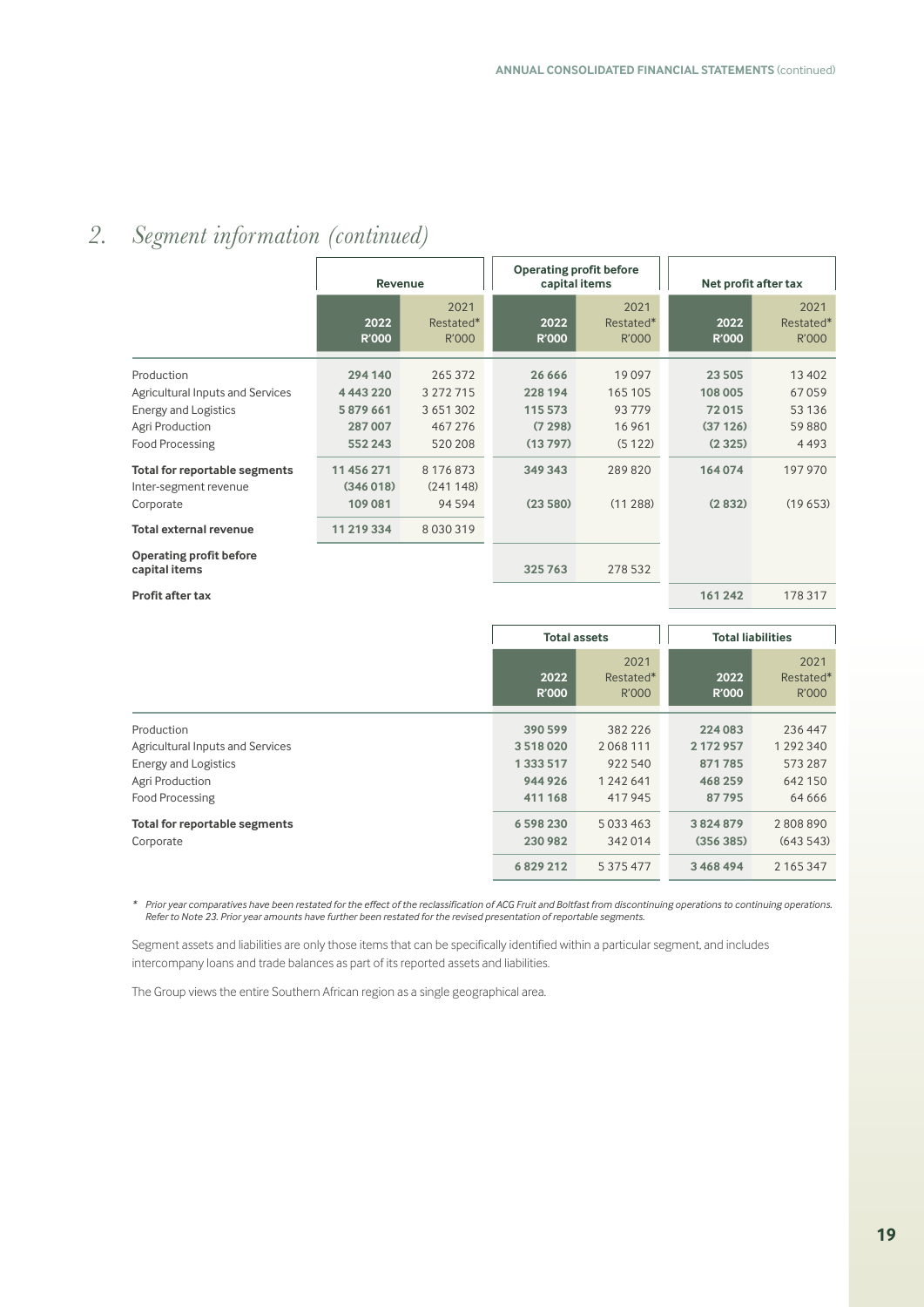## *3. Revenue*

#### Revenue from contracts with customers

Revenue is recognised when the group satisfies performance obligations and transfers control of goods and services to its customers at an amount that reflects the consideration the Group expects to be entitled to in exchange for these goods or services, allocated to each specific performance obligation. Revenue is measured at the fair value of the consideration received or receivable.

The main categories of revenue and the basis of recognition are as follows:

#### Sale of Goods – wholesale

The Group manufactures and sells a range of products, including (i) lime products, (ii) petroleum and petroleum products, (iii) the buying and slaughtering of cattle and sheep; the selling of a range of meat, by-products and livestock, (iv) industrial fasteners, (v) fresh fruit and (vi) health and other snacks, dried fruit and nuts. Sales are recognised when control of the products has transferred, being when the products are delivered to the wholesaler, the wholesaler has full discretion over the channel and price to sell the products. and there is no unfulfilled obligation that could affect the wholesaler's acceptance of the products.

Delivery occurs when the products have been shipped to the specific location, the risks of obsolescence and loss have been transferred to the wholesaler, and either the wholesaler has accepted the products in accordance with the sales contract, the acceptance provisions have lapsed, or the Group has objective evidence that all criteria for acceptance have been satisfied.

Revenue from the sale of goods is recognised when the Group has supplied products to the customer, the customer has accepted the goods and recoverability of the debtor concerned is relatively certain.

#### Sale of Goods – retail

The Group operates a chain of retail stores selling agricultural supplies, dried fruit, nuts, industrial fasteners, grocery and convenience items. Revenue from the sale of goods is recognised when a group entity sells a product to the customer. Sales are recognised when control of the products has transferred, being when the products are collected by the customer, and there is no unfulfilled obligation that could affect the customer's acceptance of the products.

Payment of the transaction price is due immediately when the customer purchases the goods.

#### Services rendered

Timing of recognition: Revenue from services consist of various services for which a fee is charged. This includes transport, slaughtering fees, commission and administration fees. Revenue from services is recognised in the accounting period which the services are rendered. For fixed price contracts, revenue is recognised based on the actual services provided to the end of the reporting period as a portion of the services to be provided.

Sale of services include grain handling revenue which is revenue received for the storage and handling of clients' grains.

Measurement of revenue: Estimates of revenue, costs or extent of progress toward completion are revised if circumstances change. Any resulting increases or decreases in estimated revenues or costs are reflected in profit or loss in the period in which the circumstances that give rise to the revision become known by management.

#### Rental income

Income from leases in respect of property is recognised in profit or loss on a straight-line basis over the lease term.

#### Financing income

The Group does not expect to have any contracts where the period between the transfer of the service to the customer exceeds one year. As a consequence, the Group does not adjust any of the transaction prices for the time value of money.

#### Mineral Royalty tax

The Mineral and Petroleum Resource Royalty Act 2008 (Royalty Act) imposes a royalty tax on refined and unrefined minerals. The Mineral Royalty tax is deducted from revenue.

#### The Company

Finance income comprises dividend revenue. Dividend revenue is recognised when received or receivable.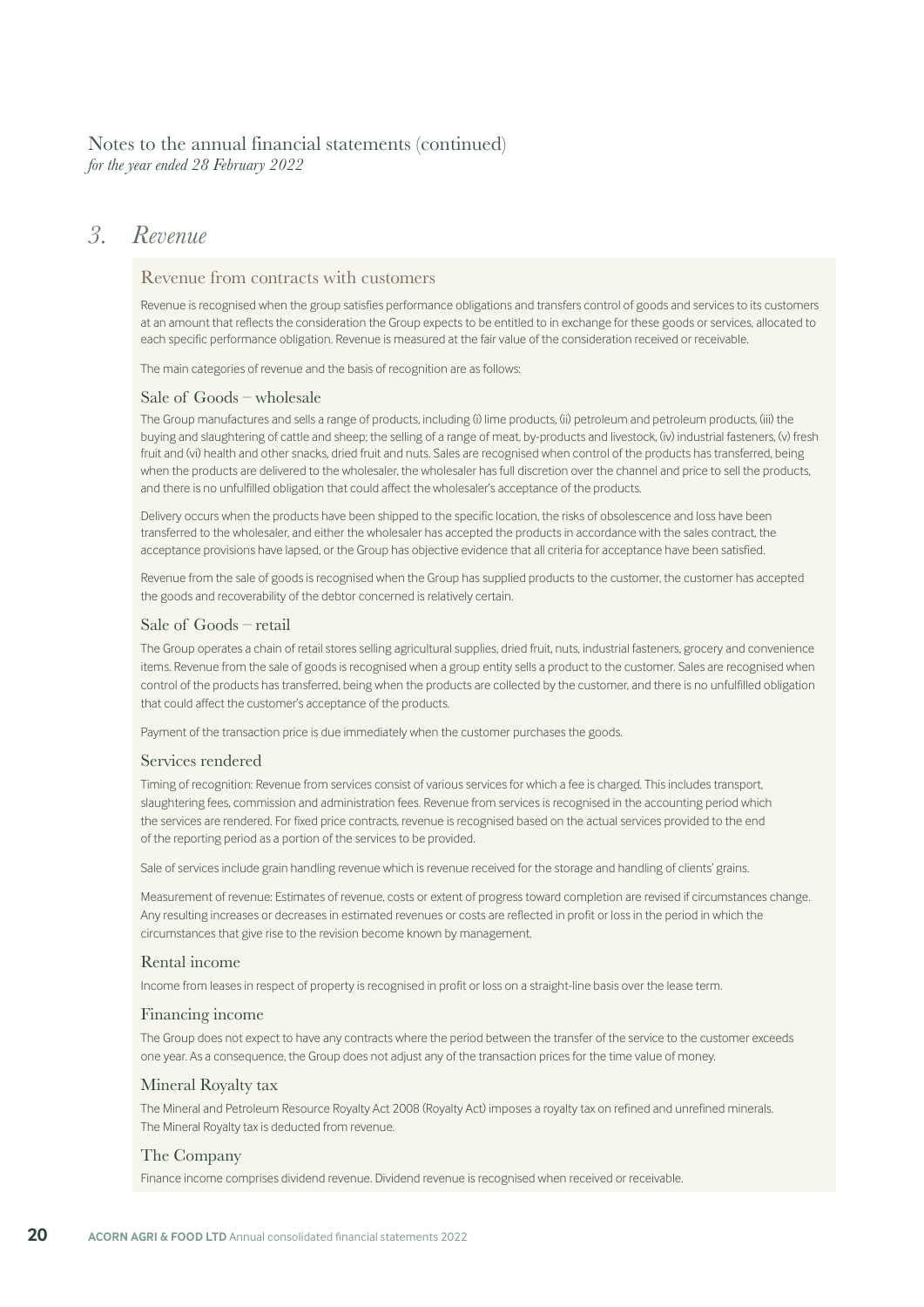# *3. Revenue (continued)*

|                                                     | <b>GROUP</b>         |                                   | <b>COMPANY</b>       |                      |
|-----------------------------------------------------|----------------------|-----------------------------------|----------------------|----------------------|
|                                                     | 2022<br><b>R'000</b> | 2021<br>Restated*<br><b>R'000</b> | 2022<br><b>R'000</b> | 2021<br><b>R'000</b> |
| Revenue from contracts with customers:              |                      |                                   |                      |                      |
| Gross revenue from contracts with customers         | 11808800             | 8 3 1 7 6 9 7                     |                      |                      |
| Net revenue from contracts with customers**:        |                      |                                   |                      |                      |
| Sale of goods: Retail sales                         | 3 271 264            | 2 407 340                         |                      |                      |
| Sale of goods: Wholesale sales                      | 6562384              | 4 688 046                         |                      |                      |
| Rendering of services: Administration fees received | 13015                | 5 2 4 3                           |                      |                      |
| Rendering of services: Retail services              | 263 279              | 180 431                           |                      |                      |
| Rendering of services: Wholesale services           | 43                   | 90                                |                      |                      |
| Rendering of services: Commission                   | 42 973               | 39 144                            |                      |                      |
| Rendering of services: Grain                        | 981 267              | 651986                            |                      |                      |
| Rendering of services: Transport                    | 41 196               | 35 24 6                           |                      |                      |
| Rendering of services: Licence fees                 | 31770                |                                   |                      |                      |
| Revenue from contracts with customers               | 11 207 191           | 8 0 0 7 5 2 6                     |                      |                      |
| Timing of revenue recognition                       |                      |                                   |                      |                      |
| At a point of time                                  | 9833648              | 7095386                           |                      |                      |
| Over time                                           | 1 373 543            | 912 140                           |                      |                      |
|                                                     | 11 207 191           | 8 0 0 7 5 2 6                     |                      |                      |
| Revenue other than from contracts with customers:   |                      |                                   |                      |                      |
| Rental income                                       | 12 143               | 11939                             |                      |                      |
| Dividends received                                  |                      | 10854                             | 13548                | 13548                |
| Revenue other than from contracts with customers    | 12 143               | 22793                             | 13548                | 13548                |
| <b>Total</b>                                        | 11 219 334           | 8 0 3 0 3 1 9                     | 13548                | 13548                |

*\* Prior year comparatives have been restated for the effect of the reclassification of ACG Fruit and Boltfast from discontinuing operations to continuing operations. Refer to Note 23.*

\*\* Gross revenue of goods and services include 100% of the income received in respect of sales where the Group also acts as an agent. Net revenue only includes<br>the commission earned on the transactions where the Group acts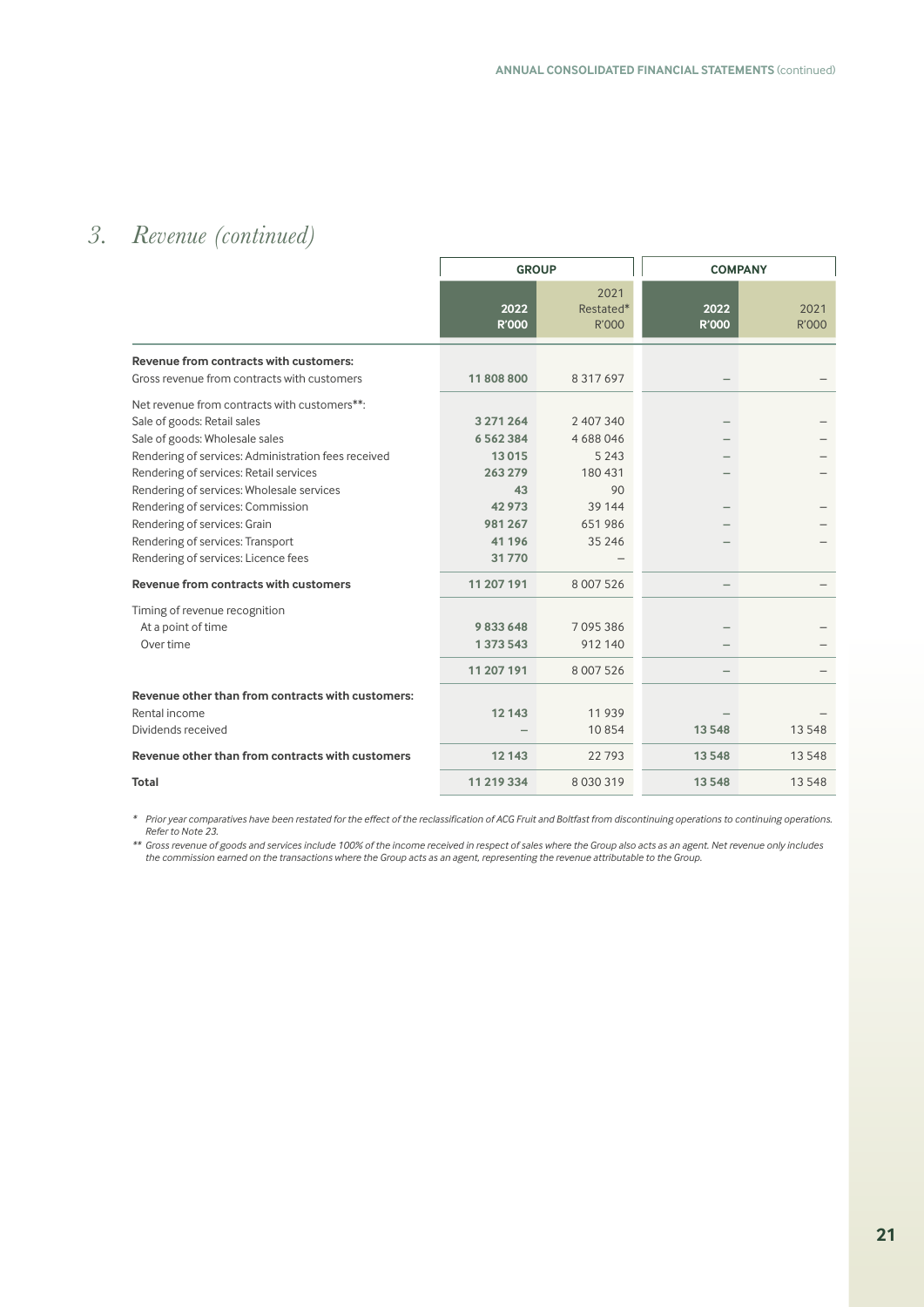# *4. Other income and expense items*

### 4.1 Interest revenue

|     |                                                                                                                                                                                                                                                |                                                                               | <b>GROUP</b>                                                              | <b>COMPANY</b>       |               |
|-----|------------------------------------------------------------------------------------------------------------------------------------------------------------------------------------------------------------------------------------------------|-------------------------------------------------------------------------------|---------------------------------------------------------------------------|----------------------|---------------|
|     |                                                                                                                                                                                                                                                | 2022<br>R'000                                                                 | 2021<br>Restated*<br><b>R'000</b>                                         | 2022<br><b>R'000</b> | 2021<br>R'000 |
|     | Interest on trade and other receivables<br>Interest on instalment sale agreements<br>Other interest received                                                                                                                                   | 68016<br>27024<br>7949                                                        | 79 737<br>21749<br>5 5 9 6                                                |                      |               |
|     |                                                                                                                                                                                                                                                | 102 989                                                                       | 107082                                                                    |                      |               |
| 4.2 | Other income<br>Administration fees received<br>Bad debts recovered<br>Commission received<br>Foreign exchange gains<br>Franchise fees<br>Insurance claims received<br>Packaging income<br>Rebates<br>Recoupment of utilities<br>Rental income | 7 1 2 3<br>5420<br>8062<br>7803<br>1637<br>4 2 0 9<br>5628<br>2 3 9 6<br>4951 | 6 3 9 3<br>6<br>13069<br>1158<br>1572<br>3 3 7 7<br>7366<br>3614<br>21989 |                      |               |
|     | - Investment properties<br>- Other properties<br>SARS Employee tax incentive<br>Transport expenses recovered<br>Other                                                                                                                          | 4600<br>3 3 5 4<br>5087<br>5 3 3 0<br>2 2 3 3                                 | 4753<br>2 5 6 4<br>2873<br>4599<br>11082                                  |                      |               |
|     |                                                                                                                                                                                                                                                | 67833                                                                         | 84 415                                                                    |                      |               |

*\* Prior year comparatives have been restated for the effect of the reclassification of ACG Fruit and Boltfast from discontinuing operations to continuing operations. Refer to Note 23.*

#### Capital items

Capital items disclosed in the Statement of profit or loss are disclosed separately as they are not deemed to form part of the Group's trade operations. Included in capital items are profits and losses realised on non-current assets, and impairment losses and reversals on non-current assets.

### 4.3 Capital items

|                                                          | <b>GROUP</b>         |                            | <b>COMPANY</b>       |               |  |
|----------------------------------------------------------|----------------------|----------------------------|----------------------|---------------|--|
|                                                          | 2022<br><b>R'000</b> | 2021<br>Restated*<br>R'000 | 2022<br><b>R'000</b> | 2021<br>R'000 |  |
| Profit on disposal of property, plant and equipment      | 2040                 | 29 9 9 8                   |                      |               |  |
| Impairment on other financial assets                     |                      | (2.047)                    |                      |               |  |
| Net loss on sale of investments                          | (916)                |                            |                      |               |  |
| Net profit on sale of subsidiary                         | 825                  | 334                        |                      |               |  |
| Fair value adjustments (note 7.2)                        | (4221)               |                            |                      |               |  |
| Fair value adjustment on biological assets               | 23                   | 148                        |                      |               |  |
| Gain on lease modification                               | 1408                 |                            |                      |               |  |
| Impairment on loans and other receivables                | (23765)              | (1134)                     |                      |               |  |
| (Impairment)/reversal of impairment on biological assets | (3 212)              | 11 472                     |                      |               |  |
| Purchase price adjustment**                              | 13500                |                            |                      |               |  |
| Professional fees                                        | (7761)               |                            |                      |               |  |
| Other                                                    | 470                  |                            |                      |               |  |
|                                                          | (21609)              | 38771                      |                      |               |  |

*\* Prior year comparatives have been restated for the effect of the reclassification of ACG Fruit and Boltfast from discontinuing operations to continuing operations. Refer to Note 23.*

*\*\* This amount received relates to a claw back on the purchase price between Acorn Agri (Pty) Ltd and the sellers of Afrifresh (now known as ACG Fruit).*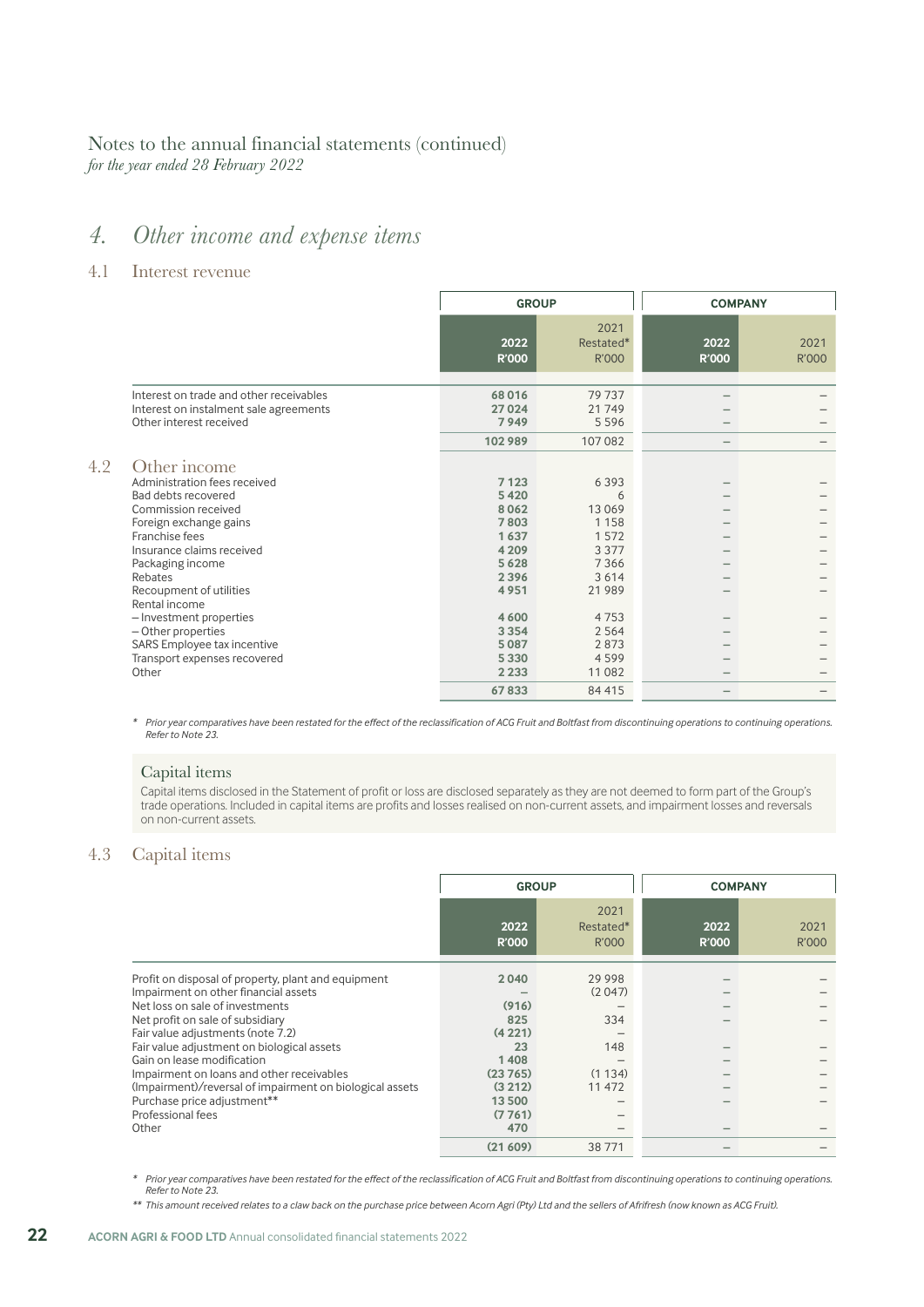## *4. Other income and expense items (continued)*

## 4.4 Expenses by nature

#### Leases

Payments associated with short-term leases, low-value assets and variable payments are recognised on a straight-line basis as an expense in profit or loss. Short-term leases are leases with a lease term of 12 months or less. Low-value assets comprise IT equipment and small items of office furniture. Variable payments are determinable on revenue recognised in profit or loss.

#### Employee benefits

#### *Retirement obligations*

The Group participates in defined contribution retirement funds, in terms of which the Group pays contributions to the fund and related policies to a private and state-operated administrator on a contractual and compulsory basis. The Group has no legal or derivative obligation to pay any further contributions if the funds does not have sufficient assets to pay benefits to its members.

#### *Post-employment medical obligations*

The Group provides post-employment medical benefits in terms of a fixed contribution plan to a specific group of participating former employees by means of a contribution to their monthly costs. The post-employment medical benefit obligation and the cost of the benefit are determined annually by an independent actuary. Any surpluses or deficits between the actuarially determined obligation and the amounts provided during the year, are recognised in the liability and the Statement of profit or loss in the relevant year. The assumptions used include long-term estimates in the consumer price index and applicable discount rates. Actuaries use the projected credit unit method to determine the liability.

#### *Performance incentive scheme*

A performance incentive scheme was approved by the board of directors. The aim of the performance incentive scheme is to encourage employees to achieve specified agreed upon objectives and to acknowledge excellent performance. A liability for the performance incentive scheme is recognised under trade and other payables if an enforceable legal or contractual right exists to settle the liability. It is expected that the liability will be settled within twelve months. Financial goals must first be achieved before the liability is recognised.

#### Profit bonus

The board of directors of one of the subsidiaries in the Group may, if that board is of the opinion that there is sufficient headline earnings of a operating entity, approve a profit bonus for distribution to clients in some of the subsidiaries who, through their purchases, enabled the subsidiaries in the Group to achieve sufficient headline earnings. The profit bonus policy is determined and approved by the board of directors of one of the subsidiaries in the Group. The profit bonus is recognised as an expense in the Statement of profit or loss as operating expenses.

### Quality upgrading

The board of directors of one of the subsidiaries in the Group may, if that board is of the opinion that there is sufficient headline earnings of a operating entity, approve a payment based on the actual additional income earned from outloading a better quality of grain than the actual quality at intake, which enabled the Group to achieve sufficient headline earnings. The quality upgrading policy is determined and approved by the board of directors of one of the subsidiaries in the Group. The quality upgrading is recognised as an expense in the Statement of profit or loss within operating expenses.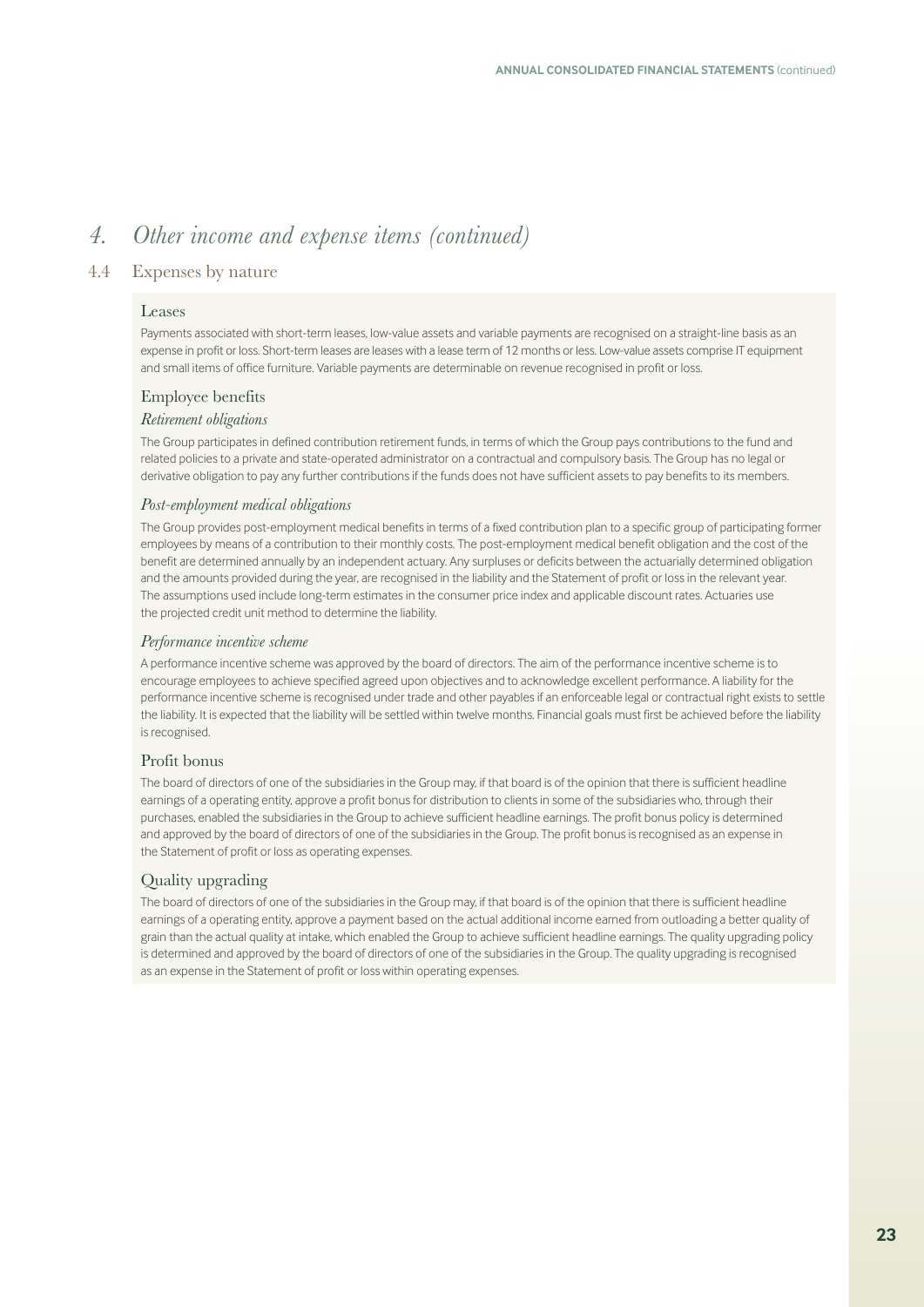# *4. Other income and expense items (continued)*

## 4.4 Expenses by nature (continued)

|                                                                                                                                                                                                                                                    | <b>GROUP</b>                                    |                                                  | <b>COMPANY</b>       |                      |
|----------------------------------------------------------------------------------------------------------------------------------------------------------------------------------------------------------------------------------------------------|-------------------------------------------------|--------------------------------------------------|----------------------|----------------------|
|                                                                                                                                                                                                                                                    | 2022<br><b>R'000</b>                            | 2021<br>Restated*<br>R'000                       | 2022<br><b>R'000</b> | 2021<br><b>R'000</b> |
| <b>Expenses by nature</b><br>Changes in inventory of finished goods and work in progress<br>Purchase of goods                                                                                                                                      | 168025<br>9 409 015                             | (108330)<br>6717451                              |                      |                      |
| <b>Employment remuneration and benefit expense</b><br>Salaries and wages<br>Performance incentive scheme and share based payments<br>Retirement benefit cost<br>Other costs                                                                        | 548 996<br>37931<br>32 057<br>15 930            | 480 617<br>12857<br>29 160<br>11 1 7 5           |                      |                      |
| Depreciation, amortisation and impairments<br>Depreciation pertaining to property, plant and equipment<br>Depreciation on biological assets<br>Amortisation relating to intangible assets<br>Impairments relating to property, plant and equipment | 115 180<br>9 1 7 4<br>26 667<br>(732)           | 115 103<br>9498<br>16887<br>732                  |                      |                      |
| External and internal auditors' remuneration<br>Statutory external audit fee<br>- Current year provision<br>- Prior year under-/(over-) provision<br>- Consulting, tax advisory and other fees paid<br>Internal audit fee                          | 7392<br>218<br>1908<br>1 1 8 6                  | 6657<br>811<br>2 2 9 0<br>1760                   |                      |                      |
| Advertising and marketing<br>Bad debts written off<br>Provision for impairment of trade receivables<br>Bank charges<br>Commission paid                                                                                                             | 12 114<br>60 470<br>(44599)<br>13 650<br>16 644 | 5 3 8 9<br>54 297<br>(42533)<br>9645<br>12 9 9 7 |                      |                      |
| Computer expenses<br>Foreign exchange losses<br>Fuel expenses<br>Guarantee premium                                                                                                                                                                 | 14 4 19<br>(662)<br>81458<br>5034               | 15718<br>1062<br>65 0 54<br>3734                 |                      |                      |
| Insurance<br>Licence fees<br>Maintenance                                                                                                                                                                                                           | 21 287<br>11 258<br>93769                       | 19411<br>8014<br>65 938                          |                      |                      |
| Management fee paid to Acorn Private Equity (Pty) Ltd<br>Motor vehicle expenses<br>Packaging                                                                                                                                                       | 14 9 9 7<br>8653<br>72 689                      | 13 3 3 3<br>4954<br>63 0 51                      |                      |                      |
| Printing and stationary<br>Professional, legal and consulting fees<br>Protective clothing<br>Rates and taxes                                                                                                                                       | 3473<br>23868<br>3 0 0 9<br>6480                | 3 9 8 1<br>27 3 43<br>2 6 4 1<br>6 2 5 2         |                      |                      |
| Rental paid (short term and variable)<br>Royalties paid<br>Safety expenses<br>Security                                                                                                                                                             | 29 119<br>2982<br>3 1 3 1<br>8 3 7 0            | 20188<br>2028<br>2 2 5 0<br>6781                 |                      |                      |
| Telephone expenses<br>Transportation expenses<br>Travel and accommodation                                                                                                                                                                          | 5 3 0 1<br>68 470<br>3460                       | 5 2 2 1<br>61898<br>2 3 3 6                      |                      |                      |
| Water and electricity<br>Other costs                                                                                                                                                                                                               | 60764<br>102 296                                | 54 1 53<br>112 188                               |                      |                      |
| Total                                                                                                                                                                                                                                              | 11 074 851                                      | 7903992                                          |                      |                      |
| Presented as:<br>- Cost of Sales<br>- Sales and marketing costs<br>- Administration costs                                                                                                                                                          | 10 071 747<br>13925<br>216 921<br>772 258       | 7008896<br>20834<br>182 180                      |                      |                      |
| – Operating expenses<br><b>Total</b>                                                                                                                                                                                                               | 11 074 851                                      | 692082<br>7903992                                |                      |                      |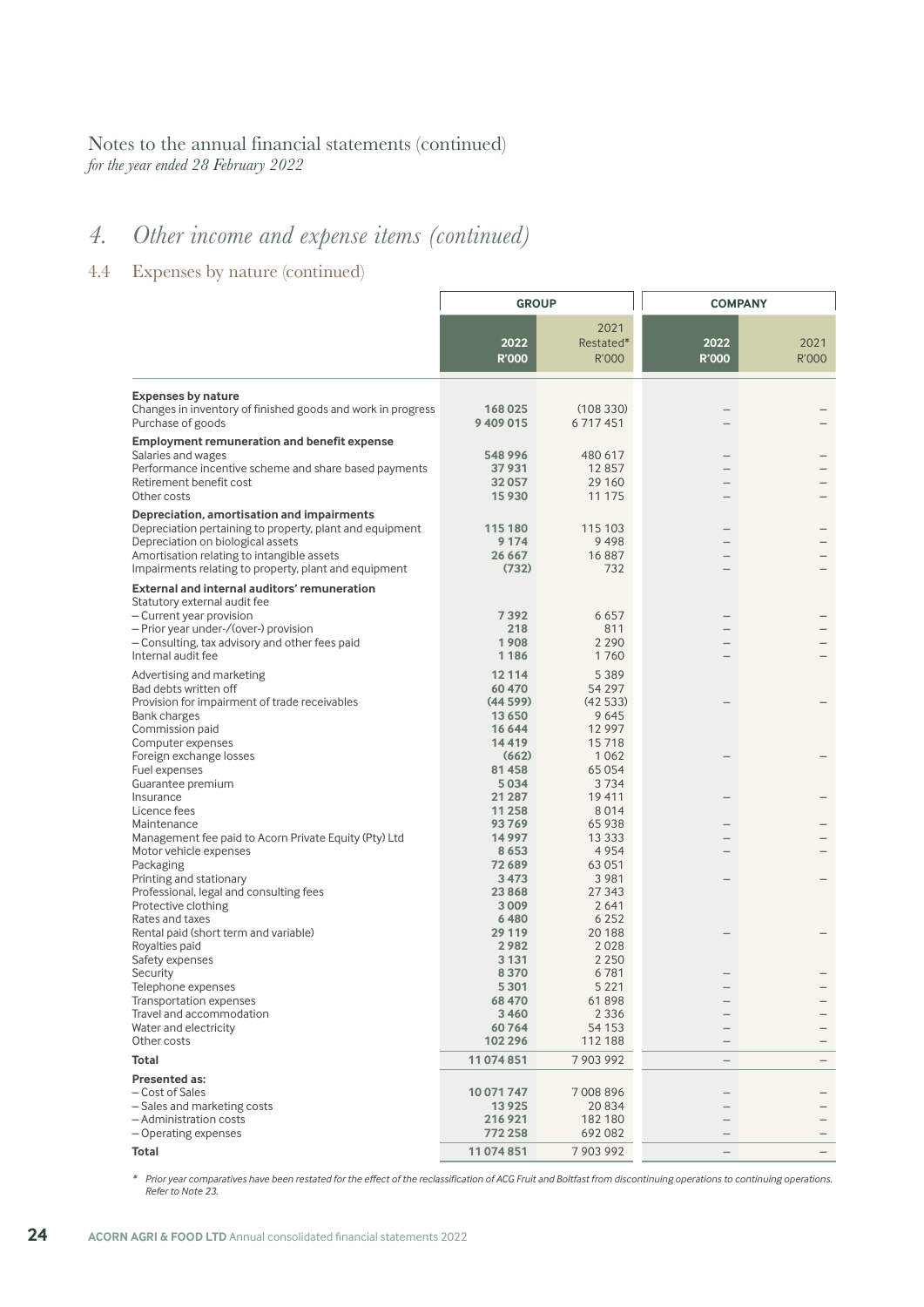# *4. Other income and expense items (continued)*

## 4.5 Finance income

Finance income is recognised in profit or loss using the effective interest method.

|                      | <b>GROUP</b>         |                            | <b>COMPANY</b>       |                              |  |
|----------------------|----------------------|----------------------------|----------------------|------------------------------|--|
|                      | 2022<br><b>R'000</b> | 2021<br>Restated*<br>R'000 | 2022<br><b>R'000</b> | 2021<br><b>R'000</b>         |  |
| Bank                 | 22 5 5 7             | 22 9 89                    |                      | $\qquad \qquad \blacksquare$ |  |
| Total finance income | 22 5 5 7             | 22 9 89                    | -                    | $\qquad \qquad \blacksquare$ |  |

*\* Prior year comparatives have been restated for the effect of the reclassification of ACG Fruit and Boltfast from discontinuing operations to continuing operations. Refer to Note 23.*

#### 4.6 Finance costs

Finance costs are calculated using the effective interest rate method and included in profit or loss.

|                                                                          |                      | <b>GROUP</b>               | <b>COMPANY</b>       |               |  |
|--------------------------------------------------------------------------|----------------------|----------------------------|----------------------|---------------|--|
|                                                                          | 2022<br><b>R'000</b> | 2021<br>Restated*<br>R'000 | 2022<br><b>R'000</b> | 2021<br>R'000 |  |
| Bank                                                                     | 91 041               | 104 472                    |                      |               |  |
| - Less interest capitalised on seed and property, plant<br>and equipment | (2385)               | (1989)                     |                      |               |  |
| Shareholders loans                                                       | 17 344               | 11 138                     |                      |               |  |
| Lease liabilities                                                        | 13521                | 14852                      |                      |               |  |
| Instalment sale agreements                                               | 3418                 | 2 1 7 9                    |                      |               |  |
| Other interest paid                                                      | 6 6 2 2              | 1 3 4 8                    |                      |               |  |
|                                                                          | 129 561              | 132 000                    |                      |               |  |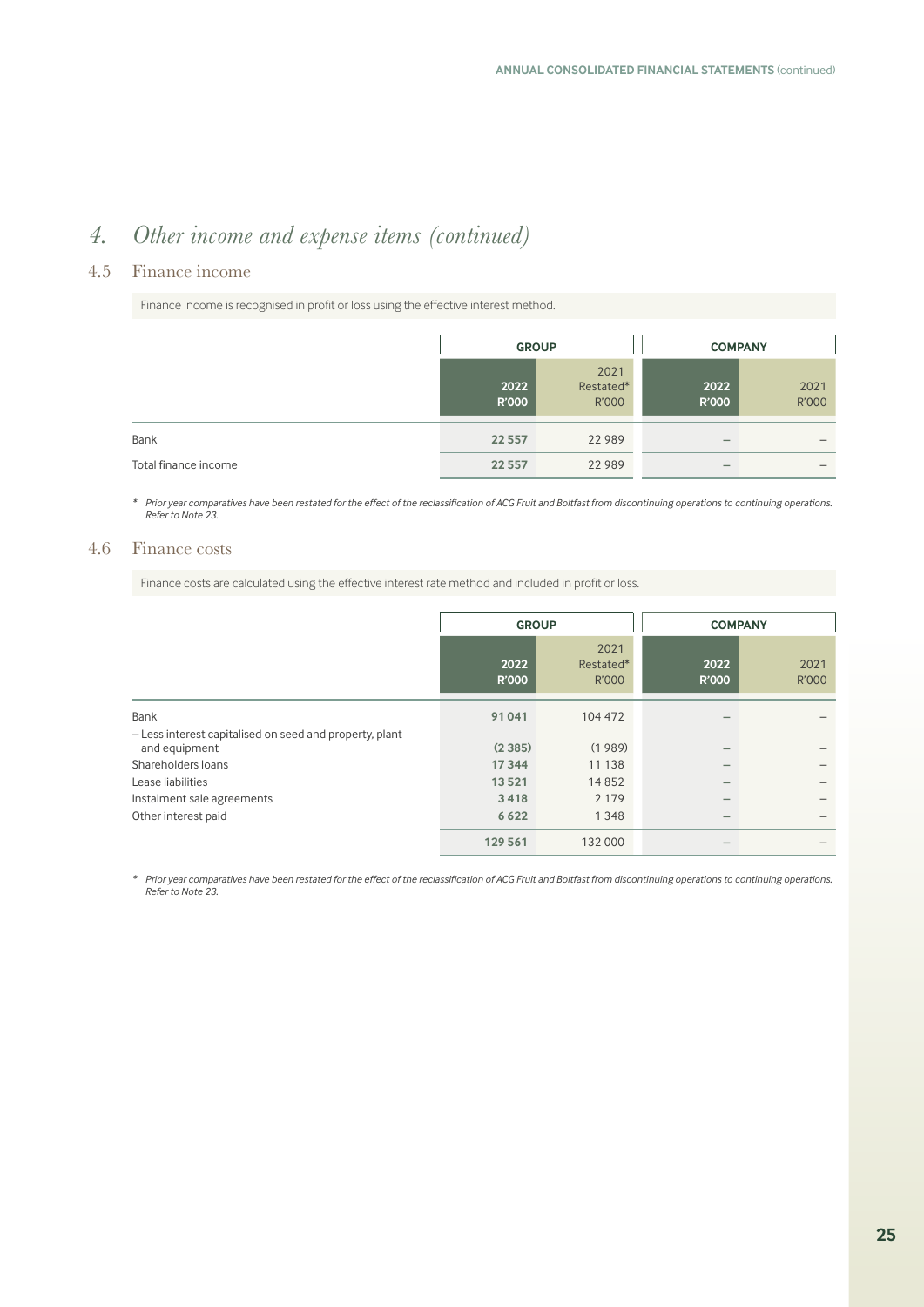# *5. Income tax expense*

The income tax expense for the period comprises current and deferred income tax. Income tax is recognised in the statement of profit or loss, except to the extent that it relates to items recognised directly in equity, in which case it will also be recognised directly in equity.

The current income tax charge is calculated on the basis of the tax laws enacted or substantively enacted at the statement of financial position date in the countries where the Group operates and generates taxable income.

|                                                      |               | <b>GROUP</b>                      |               | <b>COMPANY</b>       |  |
|------------------------------------------------------|---------------|-----------------------------------|---------------|----------------------|--|
|                                                      | 2022<br>R'000 | 2021<br>Restated*<br><b>R'000</b> | 2022<br>R'000 | 2021<br><b>R'000</b> |  |
| Major components of the tax expense                  |               |                                   |               |                      |  |
| Current                                              |               |                                   |               |                      |  |
| Local income tax                                     |               |                                   |               |                      |  |
| Current year                                         | 39 065        | 21 3 9 1                          |               | (52)                 |  |
| Prior year                                           | 12998         |                                   |               |                      |  |
| Withholding tax                                      |               | 3                                 |               |                      |  |
|                                                      | 52063         | 21 3 9 4                          |               | (52)                 |  |
| <b>Deferred</b>                                      |               |                                   |               |                      |  |
| Deferred income tax                                  |               |                                   |               |                      |  |
| Current year                                         | (13622)       | 16459                             |               |                      |  |
| Prior year                                           |               |                                   |               |                      |  |
|                                                      | (13622)       | 16 459                            |               |                      |  |
|                                                      | 38 441        | 37853                             |               | (52)                 |  |
| Tax rate reconciliation                              |               |                                   |               |                      |  |
| Standard tax rate (%)                                | 28.0          | 28.0                              | 28.0          | 28.0                 |  |
| Permanent differences (%)                            |               | (10.1)                            | (28.0)        | (28.0)               |  |
| Non-deductible expenses (%)**                        | 5.2           | 19.8                              |               |                      |  |
| Exempt income (%)                                    | (7.5)         | (19.7)                            | (28.0)        | (28.0)               |  |
| Prior year adjustments for income tax (%)            | 4.6           | (11.2)                            |               |                      |  |
| Capital gains taxation (%)                           | 0.1           | (16.5)                            |               |                      |  |
| Allowances claimed during the year (%)               | (4.3)         |                                   |               |                      |  |
| Impairments (%)                                      | 4.1           | —                                 |               |                      |  |
| Net deferred tax asset not previously recognised (%) | (11.2)        | $\qquad \qquad -$                 |               |                      |  |
| Other (%)                                            | 0.25          | 17.1                              |               |                      |  |
| Effective rate (%)                                   | 19.25         | 17.5                              |               |                      |  |

*\* Prior year comparatives have been restated for the effect of the reclassification of ACG Fruit and Boltfast from discontinuing operations to continuing operations. Refer to Note 23.*

*\*\* Includes legal fees, fines and penalties which are not in the production of income and thus non-deductible.*

For details on deferred tax, refer to note 6.5.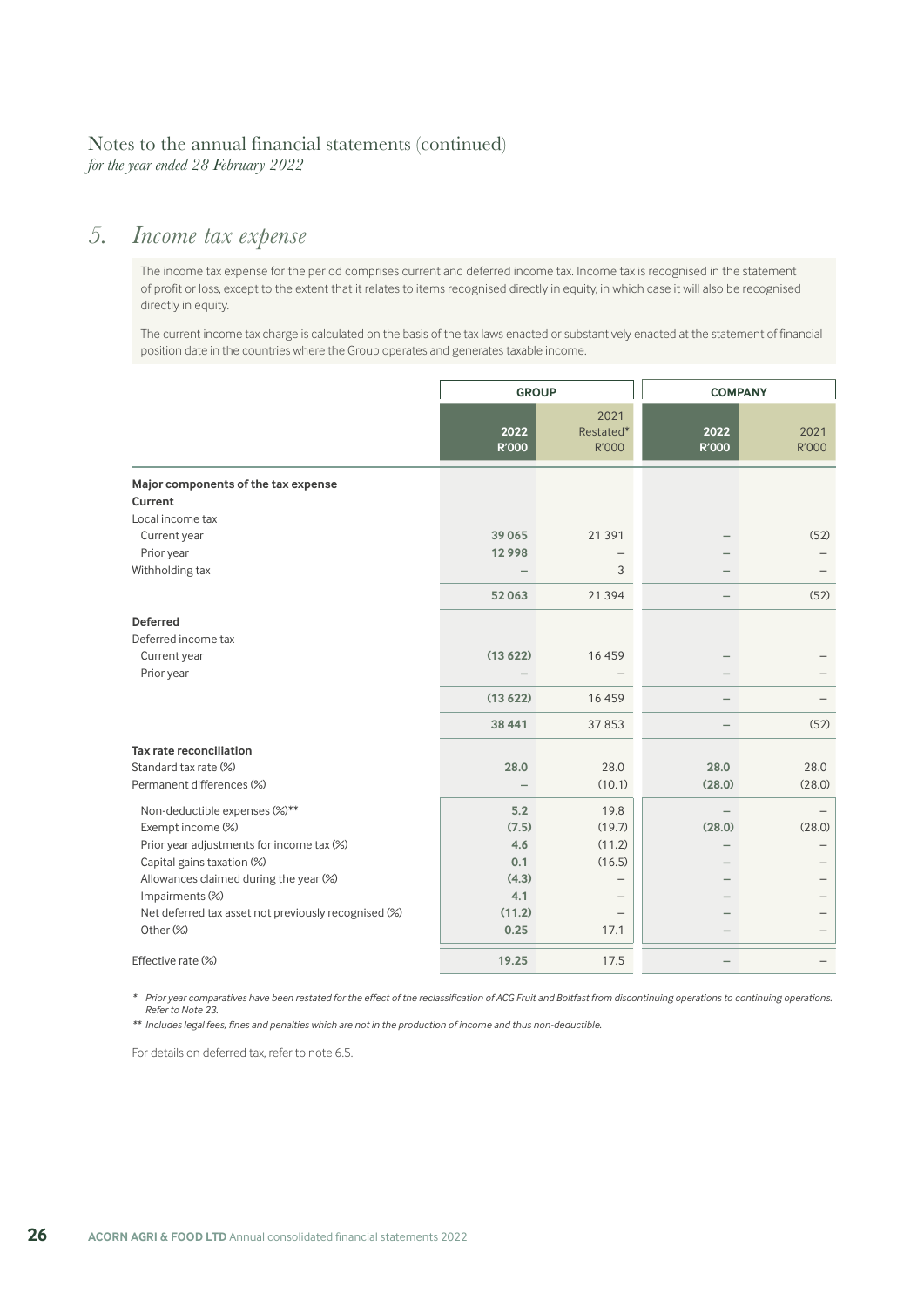## *6. Non-financial assets and liabilities*

## 6.1 Property, plant and equipment

Land and buildings consist mainly of grain silos, retail outlets, warehouses, factories, an abattoir, an open cast mine and offices. All property, plant and equipment are shown at cost (including borrowing costs) less accumulated depreciation and impairment, except for land, which is shown at cost less impairment. The cost price includes costs directly attributable to the acquisition of the assets. Additional costs are either included in the carrying amount of the existing asset or recognised as an individual asset, as the case may be, only if it is probable that future economic benefits relating to the item will flow to the Group and the cost price of the item can be reliably measured. All repair and maintenance costs are recognised in the Statement of profit or loss in the financial period in which they were incurred.

The construction or commissioning of a mining asset results in an obligation for an entity to dismantle or remove the asset, restore the site on which the asset was constructed and restore the mining site mined. Property, plant and equipment includes the initial estimate of the costs of dismantling and removing the item, restoring the site on which it is located and the mining site mined, the obligation for which the Group incurs when the item is acquired. Decommissioning and restoration cost are accounted as separate items under Property Plant and Equipment.

Changes in the decommissioning, restoration or similar liability, other than the unwinding of the discount, is to be added to or deducted from the cost of the asset to which it relates; the adjusted depreciable amount of the asset is then depreciated prospectively over its remaining useful life.

IFRS 16 introduced a single, on-balance sheet accounting model for lessees. The result thereof is that all leases assets have been recognised on the balance sheet as Right of Use assets which had been previously been classified in profit or loss under the principles of IAS 17: *Leases*.

Depreciation is calculated according to the straight-line basis to decrease the cost price of each asset to the residual value of the asset over the expected useful life of the asset, as follows:

| Land                               | Indefinite life |
|------------------------------------|-----------------|
| <b>Buildings</b>                   | 20 to 50 years  |
| Silos                              | 50 years        |
| Steel silos                        | 25 years        |
| Silo machinery and equipment       | 15 years        |
| Machinery and equipment            | 4 to 30 years   |
| Office furniture and equipment     | 1 to 15 years   |
| Computers                          | 3 to 5 years    |
| Motor vehicles                     | 3 to 15 years   |
| Implements                         | 15 years        |
| Decommissioning assets - Land      | 288 years       |
| Decommissioning assets - Buildings | 30 years        |

The residual values and useful lives of assets are reviewed and adjusted, if necessary, on each reporting date. The carrying amount of an asset is immediately written down to the realisable amount thereof if the carrying amount of the asset exceeds it.

Each part of an item of property, plant and equipment with a cost that is significant in relation to the total cost of the item is depreciated separately. The depreciation charge for each period is recognised in profit or loss unless it is included in the carrying amount of another asset.

The useful life of the mining assets equals the estimated useful life of the mine. Depreciation of the capitalised costs of mining assets start at the time when the mining activities commence on the acquired mining assets.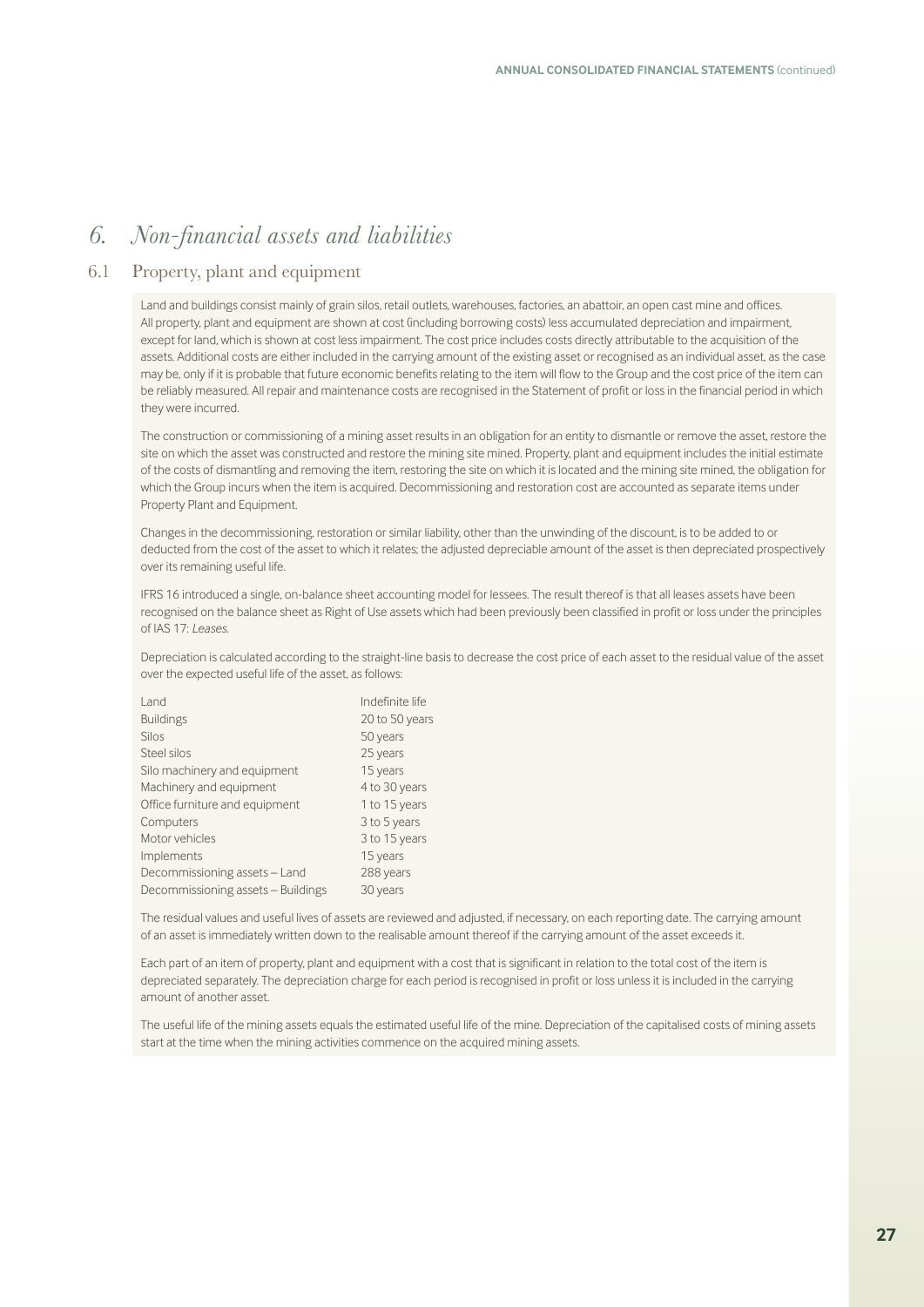## *6. Non-financial assets and liabilities (continued)*

## 6.1 Property, plant and equipment (continued)

#### Right-of-use assets

Right-of-use assets are presented within property, plant and equipment on the Statement of Financial Position.

On initial recognition the right-of-use asset is measured equal to:

- the initial amount of the corresponding lease liability;
- any lease payments made at or before the commencement date;
- any initial direct costs incurred:
- any estimated costs to dismantle and remove the underlying asset or to restore the underlying asset or the site on which it is located, when the Group incurs an obligation to do so, unless these costs are incurred to produce inventories; and
- less any lease incentives received.

Right-of-use assets are subsequently measured at cost less accumulated depreciation and impairment losses.

Right-of-use assets are depreciated over the shorter period of lease term and useful life of the underlying asset. However, if a lease transfers ownership of the underlying asset or the cost of the right-of-use asset reflects that the Group expects to exercise a purchase option, the related right-of-use asset is depreciated over the useful life of the underlying asset. Depreciation starts at the commencement date of a lease.

For right-of-use assets which are depreciated over their useful lives, the useful lives are determined consistently with items of the same class of property, plant and equipment.

The residual value, useful life and depreciation method of each asset are reviewed at the end of each reporting year. If the expectations differ from previous estimates, the change is accounted for prospectively as a change in accounting estimate. Each part of a right-of-use asset with a cost that is significant in relation to the total cost of the asset is depreciated separately. The depreciation charge for each year is recognised in profit or loss unless it is included in the carrying amount of another asset.

#### Life-span and residual value of fixed assets and intangible assets

Management review the life-span and residual value of fixed assets and appropriate intangible assets on an annual basis, and adjustments are made as appropriate. Management uses their experience, judgement and assumptions in the process of determining life-span and residual value.

#### Decommissioning and restoration provision

The construction or commissioning of an asset results in an obligation for the Group to dismantle or remove the asset and restore the site on which the asset was constructed.

The determination of long-term provisions, in particular environmental provisions, remains a key area where management's judgement is required. Estimating the future cost of these obligations is complex and requires management to make estimates and judgements because most of the obligations will only be fulfilled in the future and contracts and laws are often not clear regarding what is required. The resulting provisions could also be influenced by changing technologies and political, environmental, safety, business and statutory considerations.

It is envisaged that, based on the current information available, any additional liability in excess of the amounts provided will not have a material adverse effect on the Group's financial position, liquidity or cash flow.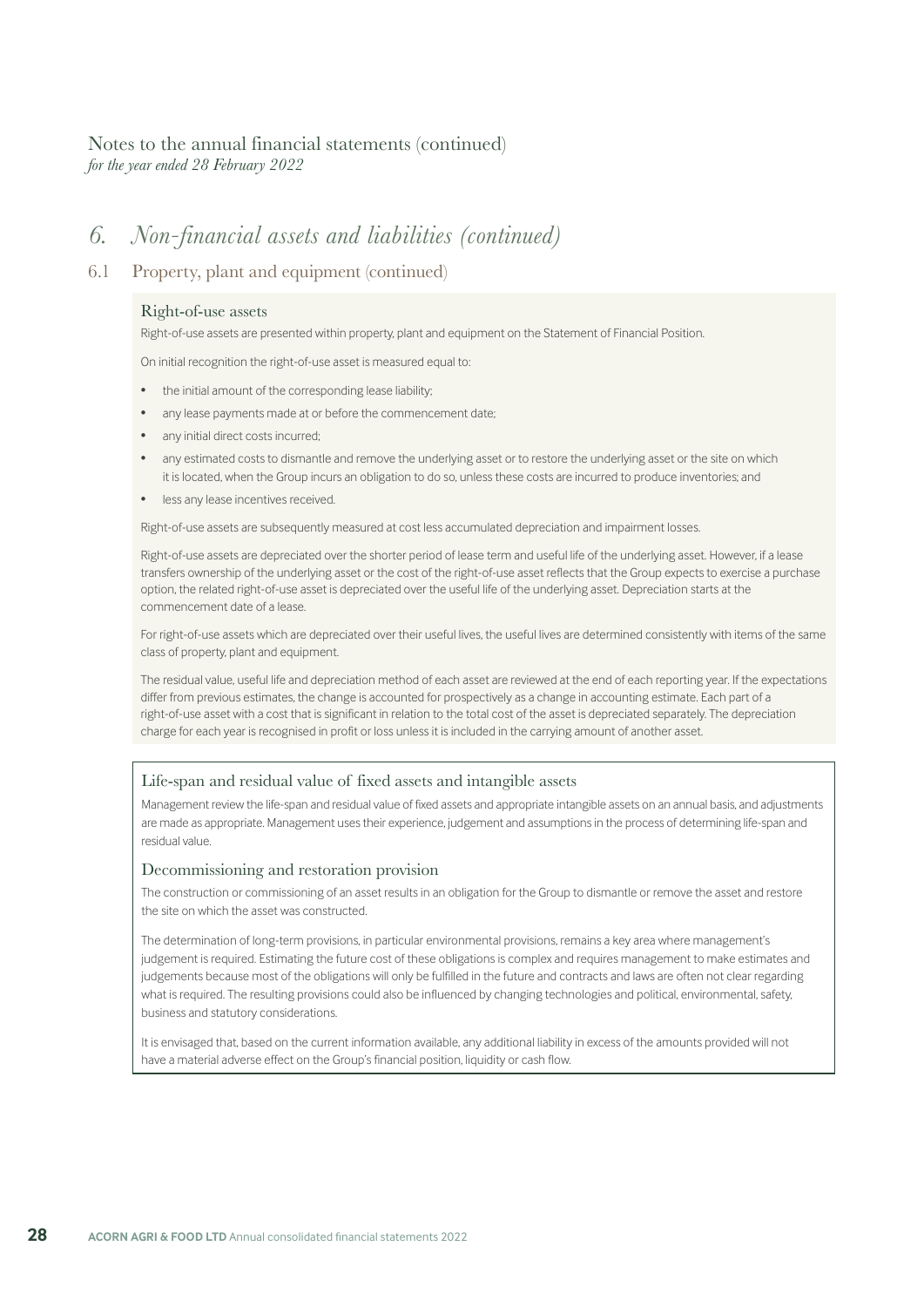# *6. Non-financial assets and liabilities (continued)*

## 6.1 Property, plant and equipment (continued)

|                                            | <b>GROUP</b>                        |                                                            |                                           |                                    |                                                           |                                                 |  |
|--------------------------------------------|-------------------------------------|------------------------------------------------------------|-------------------------------------------|------------------------------------|-----------------------------------------------------------|-------------------------------------------------|--|
|                                            | <b>Cost</b><br>2022<br><b>R'000</b> | <b>Accumulated</b><br>depreciation<br>2022<br><b>R'000</b> | Carrying<br>value<br>2022<br><b>R'000</b> | Cost<br>2021<br>Restated*<br>R'000 | Accumulated<br>depreciation<br>2021<br>Restated*<br>R'000 | Carrying<br>value<br>2021<br>Restated*<br>R'000 |  |
| Land and buildings                         | 541018                              | (66977)                                                    | 474 041                                   | 489 412                            | (54559)                                                   | 434853                                          |  |
| Machinery, motor vehicles and<br>equipment | 1091019                             | (334070)                                                   | 756949                                    | 959767                             | (262008)                                                  | 697759                                          |  |
| Right-of-use assets                        | 226 510                             | (119096)                                                   | 107 414                                   | 195 481                            | (79.371)                                                  | 116 110                                         |  |
| Capital work in progress                   | 41 215                              |                                                            | 41 215                                    | 23738                              |                                                           | 23738                                           |  |
| Decommissioning assets                     | 1381                                | (337)                                                      | 1044                                      | 1381                               | (317)                                                     | 1064                                            |  |
| <b>Total</b>                               | 1901143                             | (520 480)                                                  | 1380663                                   | 1669779                            | (396255)                                                  | 1 273 524                                       |  |

*\* Prior year comparatives have been restated for the effect of the reclassification of ACG Fruit and Boltfast from discontinuing operations to continuing operations. Refer to Note 23.*

#### **Analysis of movements in carrying value:**

|                                            |                                                     |                                                                               |                                  |                                                                                     | <b>GROUP</b>                     |                                  |                                   |                                   |                                                     |
|--------------------------------------------|-----------------------------------------------------|-------------------------------------------------------------------------------|----------------------------------|-------------------------------------------------------------------------------------|----------------------------------|----------------------------------|-----------------------------------|-----------------------------------|-----------------------------------------------------|
|                                            | <b>Opening</b><br>carrying<br>value<br><b>R'000</b> | (Impairment<br>$\log(2)$<br>reversal of<br>impairment<br>loss<br><b>R'000</b> | <b>Additions</b><br><b>R'000</b> | <b>Additions</b><br>through<br><b>Business</b><br>Combina-<br>tions<br><b>R'000</b> | <b>Transfers</b><br><b>R'000</b> | <b>Disposals</b><br><b>R'000</b> | Deprecia-<br>tion<br><b>R'000</b> | Modifica-<br>tion<br><b>R'000</b> | <b>Closing</b><br>carrying<br>value<br><b>R'000</b> |
| 2022                                       |                                                     |                                                                               |                                  |                                                                                     |                                  |                                  |                                   |                                   |                                                     |
| Land and buildings                         | 434 853                                             |                                                                               | 37 485                           | 3867                                                                                | 9850                             | (273)                            | (11741)                           |                                   | 474 041                                             |
| Machinery, motor vehicles and<br>equipment | 697759                                              | 732                                                                           | 100 196                          | 10913                                                                               | 25 605                           | (3359)                           | (74897)                           |                                   | 756949                                              |
| Right-of-use assets                        | 116 110                                             |                                                                               | 569                              | 17540                                                                               | 1765                             | $\overline{\phantom{0}}$         | (28522)                           | (48)                              | 107414                                              |
| Capital work in progress                   | 23738                                               | $\overline{\phantom{m}}$                                                      | 57932                            | $\qquad \qquad -$                                                                   | (36854)                          | (3601)                           |                                   |                                   | 41 215                                              |
| Decommissioning assets                     | 1064                                                |                                                                               |                                  |                                                                                     |                                  |                                  | (20)                              |                                   | 1044                                                |
| <b>Total</b>                               | 1 273 524                                           | 732                                                                           | 196 182                          | 32 3 20                                                                             | 366                              | (7233)                           | (115180)                          |                                   | $(48)$ 1 380 663                                    |
| 2021                                       |                                                     |                                                                               |                                  |                                                                                     |                                  |                                  |                                   |                                   |                                                     |
| Land and buildings                         | 414096                                              |                                                                               | 43516                            |                                                                                     | 42 441                           | (55448)                          | (9752)                            |                                   | 434 853                                             |
| Machinery, motor vehicles and              |                                                     |                                                                               |                                  |                                                                                     |                                  |                                  |                                   |                                   |                                                     |
| equipment                                  | 727 142                                             | (732)                                                                         | 90 0 56                          |                                                                                     | 28 4 33                          | (69044)                          | (78096)                           |                                   | 697759                                              |
| Right-of-use assets                        | 139 615                                             | $\qquad \qquad -$                                                             | 2 1 3 4                          |                                                                                     | 4888                             | (2112)                           | (27074)                           | (1341)                            | 116 110                                             |
| Capital work in progress                   | 27 240                                              |                                                                               | 6 1 3 4                          |                                                                                     | (9636)                           |                                  |                                   |                                   | 23738                                               |
| Decommissioning assets                     | 512                                                 |                                                                               | 733                              |                                                                                     |                                  |                                  | (181)                             |                                   | 1064                                                |
| <b>Total</b>                               | 1 308 605                                           | (732)                                                                         | 142 573                          |                                                                                     | 66 126                           | (126604)                         | (115103)                          |                                   | $(1341)$ 1273 524                                   |

Certain property, plant and equipment has been encumbered as security for interest-bearing borrowings (refer note 7.3.5).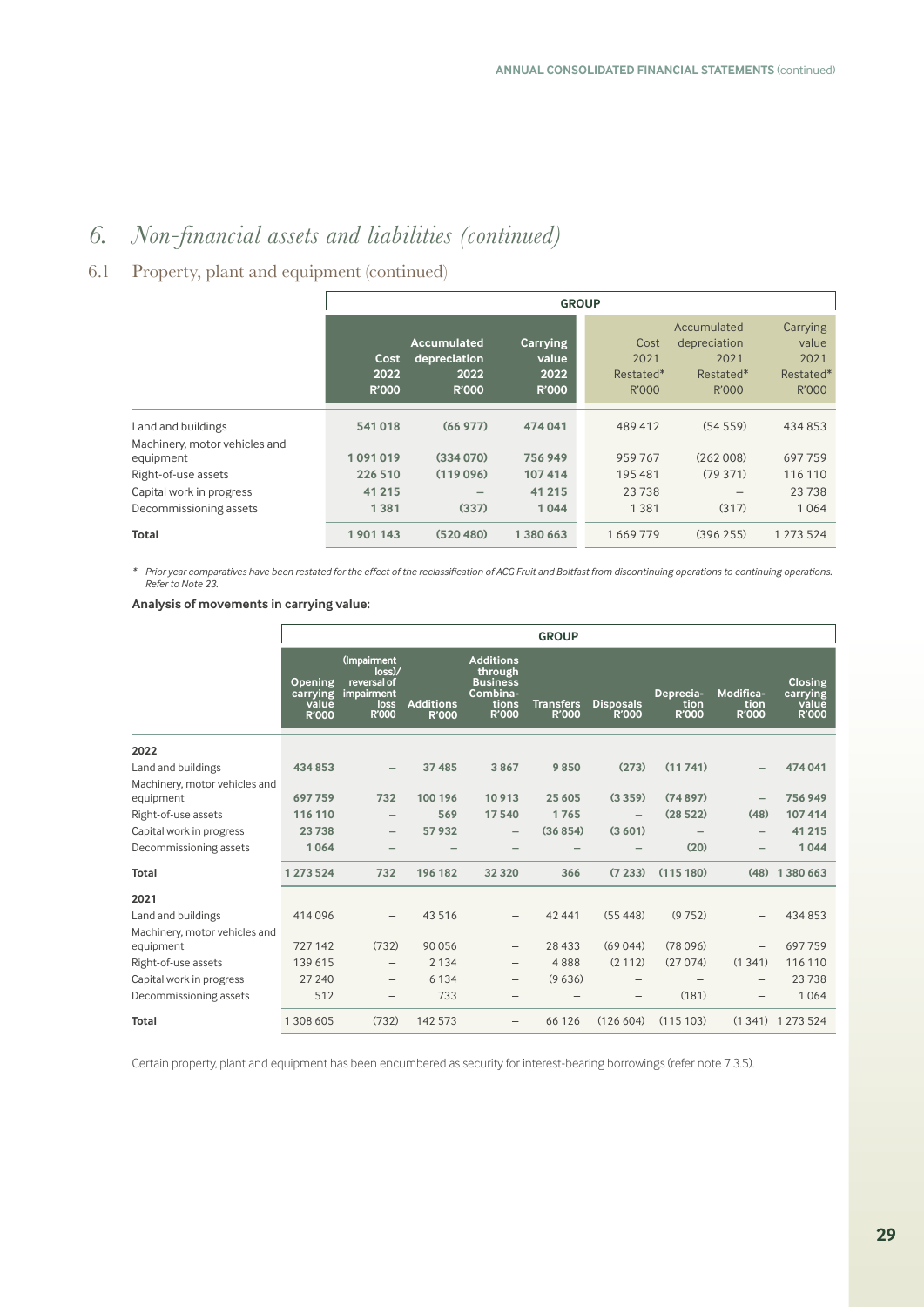# *6. Non-financial assets and liabilities (continued)*

6.1 Property, plant and equipment (continued)

|                                                                          |                      | <b>GROUP</b>                      |  |  |
|--------------------------------------------------------------------------|----------------------|-----------------------------------|--|--|
|                                                                          | 2022<br><b>R'000</b> | 2021<br>Restated*<br><b>R'000</b> |  |  |
| Carrying value of assets pledged as security:                            |                      |                                   |  |  |
| Machinery, motor vehicles and equipment: Borrowings and instalment sales | 193 484              | 188 140                           |  |  |
| Land and buildings: FirstRand Bank Ltd                                   | 346 443              | 81712                             |  |  |
| Land and buildings: Nedbank Ltd                                          |                      | 77762                             |  |  |
| <b>Total</b>                                                             | 539 927              | 347 614                           |  |  |
| <b>Depreciation expense:</b>                                             |                      |                                   |  |  |
| - Cost of Sales                                                          | 14541                | 34 0 15                           |  |  |
| - Administration costs                                                   | 1 1 7 8              | 1 1 1 0                           |  |  |
| - Operating expenses                                                     | 99 4 61              | 79 9 78                           |  |  |
| <b>Total</b>                                                             | 115 180              | 115 103                           |  |  |
| Leases:                                                                  |                      |                                   |  |  |
| Right-of-use assets (carrying amounts)                                   |                      |                                   |  |  |
| Land and buildings                                                       | 106 428              | 114700                            |  |  |
| Machinery, motor vehicles and equipment                                  | 986                  | 1410                              |  |  |
| <b>Total</b>                                                             | 107414               | 116 110                           |  |  |
| Depreciation charge of Right-of-use assets                               |                      |                                   |  |  |
| Land and buildings                                                       | 28098                | 26 650                            |  |  |
| Machinery, motor vehicles and equipment                                  | 424                  | 424                               |  |  |
| <b>Total</b>                                                             | 28 5 22              | 27074                             |  |  |

*\* Prior year comparatives have been restated for the effect of the reclassification of ACG Fruit and Boltfast from discontinuing operations to continuing operations. Refer to Note 23.*

For additional disclosures on the lease expense, interest expense and lease liability refer to notes 4.4, 4.6 and 7.3.6 respectively.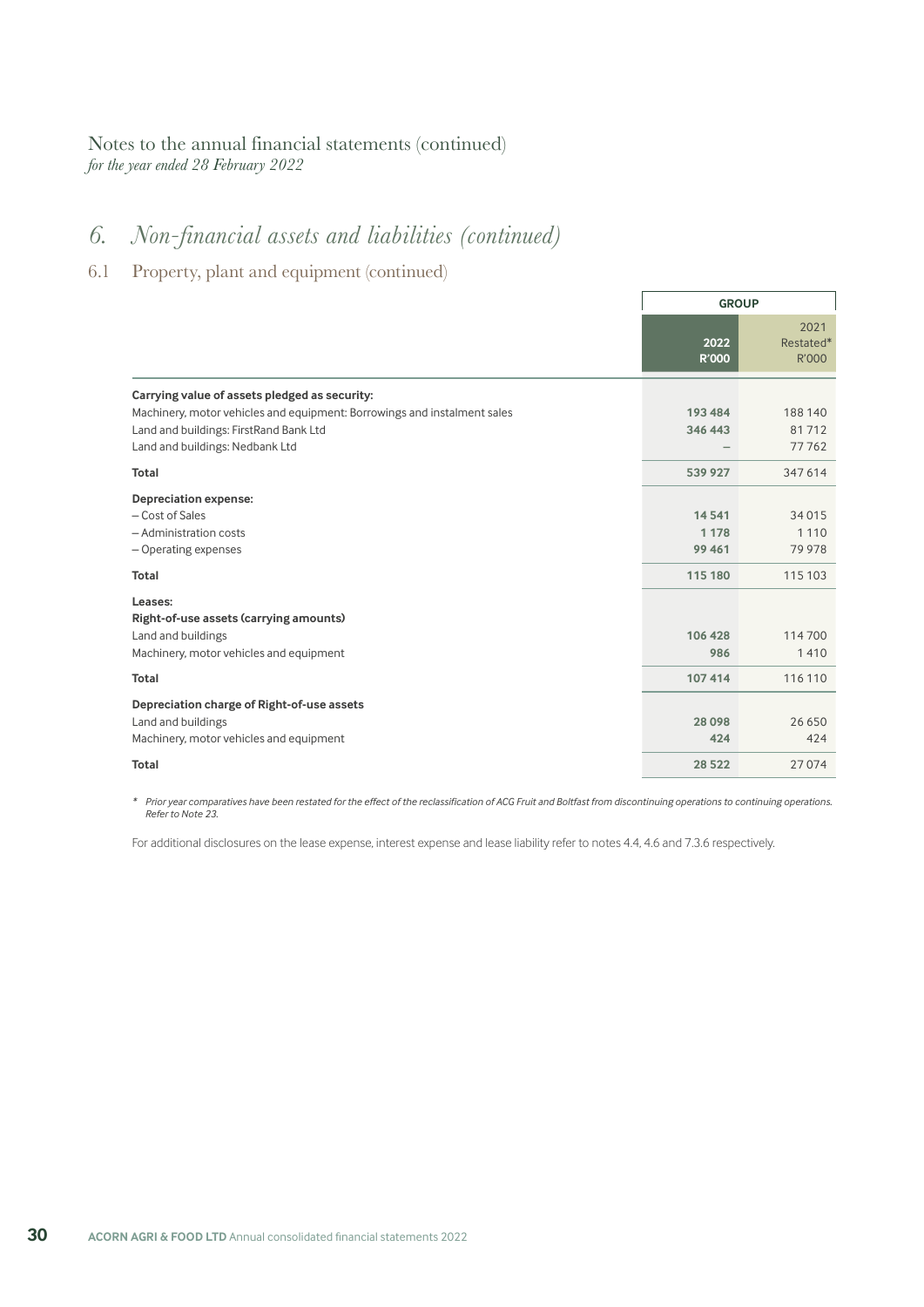# *6. Non-financial assets and liabilities (continued)*

## 6.2 Investment Properties

Investment property consists of land and buildings, owned by the Group, with the objective of collecting rentals or increasing capital value, rather than producing and supplying goods or for administrative purposes. Investment property is shown at cost less accumulated depreciation and impairment, except for land, which is shown at cost less impairment.

Depreciation is calculated according to the straight-line basis to reduce the cost price of each asset to the residual value of the asset over the expected useful life of the asset, as follows:

| Land             | Indefinite life |
|------------------|-----------------|
| <b>Buildings</b> | 50 years        |

The residual values and useful lives of assets are reviewed and adjusted, if necessary, on each reporting date. The carrying amount of an asset is immediately written down to the realisable amount thereof if the carrying amount of the asset exceeds it.

The depreciation charge for each period is recognised in profit or loss unless it is included in the carrying amount of another asset.

The gain or loss arising from the derecognition of an item of investment property is included in profit or loss when the item is derecognised. The gain or loss arising from the derecognition of an item of investment property is determined as the difference between the net disposal proceeds, if any, and the carrying amount of the item.

|                     | <b>GROUP</b>                 |                                                            |                                           |                       |                                              |                                           |  |
|---------------------|------------------------------|------------------------------------------------------------|-------------------------------------------|-----------------------|----------------------------------------------|-------------------------------------------|--|
|                     | Cost<br>2022<br><b>R'000</b> | <b>Accumulated</b><br>depreciation<br>2022<br><b>R'000</b> | Carrying<br>value<br>2022<br><b>R'000</b> | Cost<br>2021<br>R'000 | Accumulated<br>depreciation<br>2021<br>R'000 | Carrying<br>value<br>2021<br><b>R'000</b> |  |
| Investment property | 289 690                      | (8519)                                                     | 281 171                                   | 288 111               | (11971)                                      | 276 140                                   |  |
| <b>Total</b>        | 289 690                      | (8519)                                                     | 281 171                                   | 288 111               | (11971)                                      | 276 140                                   |  |

#### **Analysis of movements in carrying value:**

|                     | <b>GROUP</b>                                 |                                  |                                  |                                  |                                     |                                                     |  |
|---------------------|----------------------------------------------|----------------------------------|----------------------------------|----------------------------------|-------------------------------------|-----------------------------------------------------|--|
|                     | Opening<br>carrying<br>value<br><b>R'000</b> | <b>Disposals</b><br><b>R'000</b> | <b>Additions</b><br><b>R'000</b> | <b>Transfers</b><br><b>R'000</b> | <b>Depreciation</b><br><b>R'000</b> | <b>Closing</b><br>carrying<br>value<br><b>R'000</b> |  |
| 2022                |                                              |                                  |                                  |                                  |                                     |                                                     |  |
| Investment property | 276 140                                      | (1038)                           | 911                              | 1922                             | 3 2 3 6                             | 281 171                                             |  |
| <b>Total</b>        | 276 140                                      | (1038)                           | 911                              | 1922                             | 3 2 3 6                             | 281 171                                             |  |
| 2021                |                                              |                                  |                                  |                                  |                                     |                                                     |  |
| Investment property | 272 704                                      | $\qquad \qquad -$                | 2 2 7 2                          | 2 2 8 8                          | (1124)                              | 276 140                                             |  |
| <b>Total</b>        | 272 704                                      |                                  | 2 2 7 2                          | 2 2 8 8                          | (1124)                              | 276 140                                             |  |

Management determined the fair value of investment property to be R330 million on 28 February 2022 (2021: R343 million). In determining the fair value of investment property, Management takes into account the latest selling values, municipal valuations, age of the property and general market conditions.

Investment property to a maximum value of R101.4 million (2021: R101.4 million) were encumbered to First National Bank as disclosed in note 7.3.5.

Depreciation expense has been charged in "operating expenses".

For additional disclosures relating to rental income earned refer to note 4.2.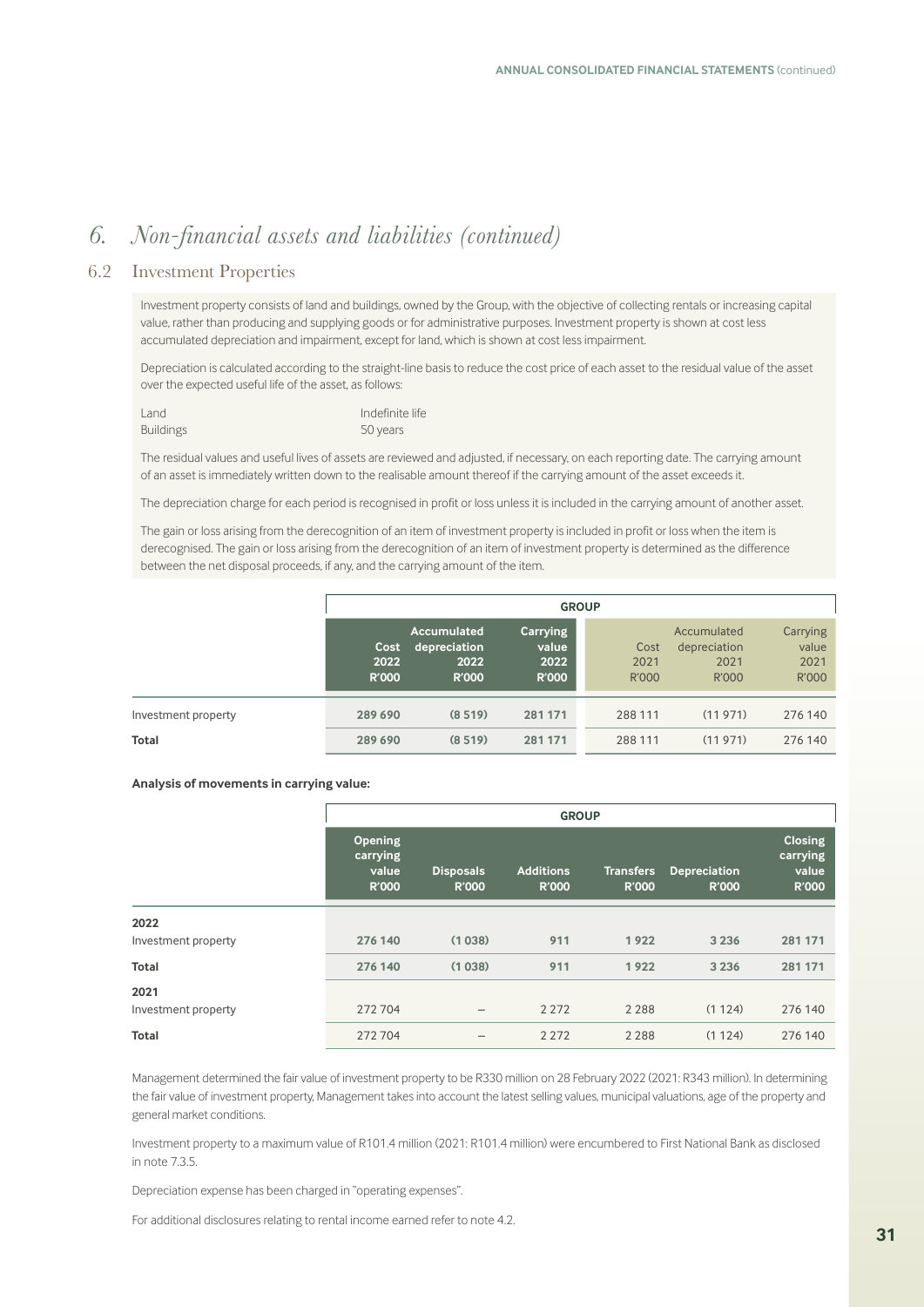## *6. Non-financial assets and liabilities (continued)*

#### 6.3 Intangible assets

#### Goodwill

Goodwill is carried at cost less any accumulated impairment.

At the acquisition dates, goodwill is allocated to each of the cash-generating units expected to benefit from a business combination. An impairment is determined by assessing the recoverable amount of the cash-generating unit to which goodwill relates. The recoverable amount is either determined as the value-in-use of each cash-generating unit or fair value less cost to sell. Value-in-use is calculated by estimating the expected future cash flows in each unit and choosing a suitable discount rate in order to calculate the present value of those cash flows.

Where the recoverable amount of the cash-generating unit is less than the carrying amount of the unit, an impairment loss is recognised in profit or loss beginning with the write-off of the goodwill allocated to such cash-generating unit. Where the goodwill is insufficient to cover the amount of the impairment adjustment, the remaining assets in the cash-generating unit are impaired on a pro rata basis.

Irrespective of whether there is any indication of impairment, the Group also tests goodwill acquired in a business combination for impairment annually by comparing its carrying amount with its recoverable amount. This impairment test is performed annually at the end of the reporting period.

#### Other intangible assets

Other intangible assets are measured at cost less accumulated amortisation and any accumulated impairment losses.

Computer software bought is capitalised as computer software if it does not form an integral part of the hardware. It is capitalised on the basis of the costs incurred to acquire and commission the specific software. These costs are amortised according to the straight-line basis over the expected useful life.

Costs associated with the development or maintenance of computer software programs are recognised as an expense as incurred. Costs directly attributable to the production of identifiable and unique software products under the control of the Group that are expected to generate economic benefits exceeding costs for a period of more than one year are recognised as an intangible asset. Direct costs include software development employee costs as well as an appropriate portion of relevant overhead costs.

Other intangible assets are recognised as an asset are amortised on a straight-line basis over the expected useful life thereof, as follows:

| Software             | 5 to 15 years             |
|----------------------|---------------------------|
| <b>Trademarks</b>    | $5 - 20$ years/Indefinite |
| Client relationships | 5 to 20 years             |
| Mineral reserves     | 300 years                 |

The residual values and useful lives of assets are reviewed and adjusted, if necessary, on each reporting date. The carrying amount of an asset is immediately written down to the realisable amount thereof if the carrying amount of the asset exceeds it.

The amortisation charge for each period is recognised in profit or loss unless it is included in the carrying amount of another asset. Impairment is written off to the Statement of profit or loss and included under capital items.

The gain or loss arising from the derecognition of an item of other intangible assets is included in profit or loss when the item is derecognised. The gain or loss arising from the derecognition of an item of computer software is determined as the difference between the net disposal proceeds, if any, and the carrying amount of the item.

#### Impairment of goodwill

Goodwill was allocated to cash-generating units. The carrying value of goodwill is assessed for impairment using a discounted cash flow methodology based on forecasts including assumptions on operating profit, depreciation, working capital movements and capital expenditure.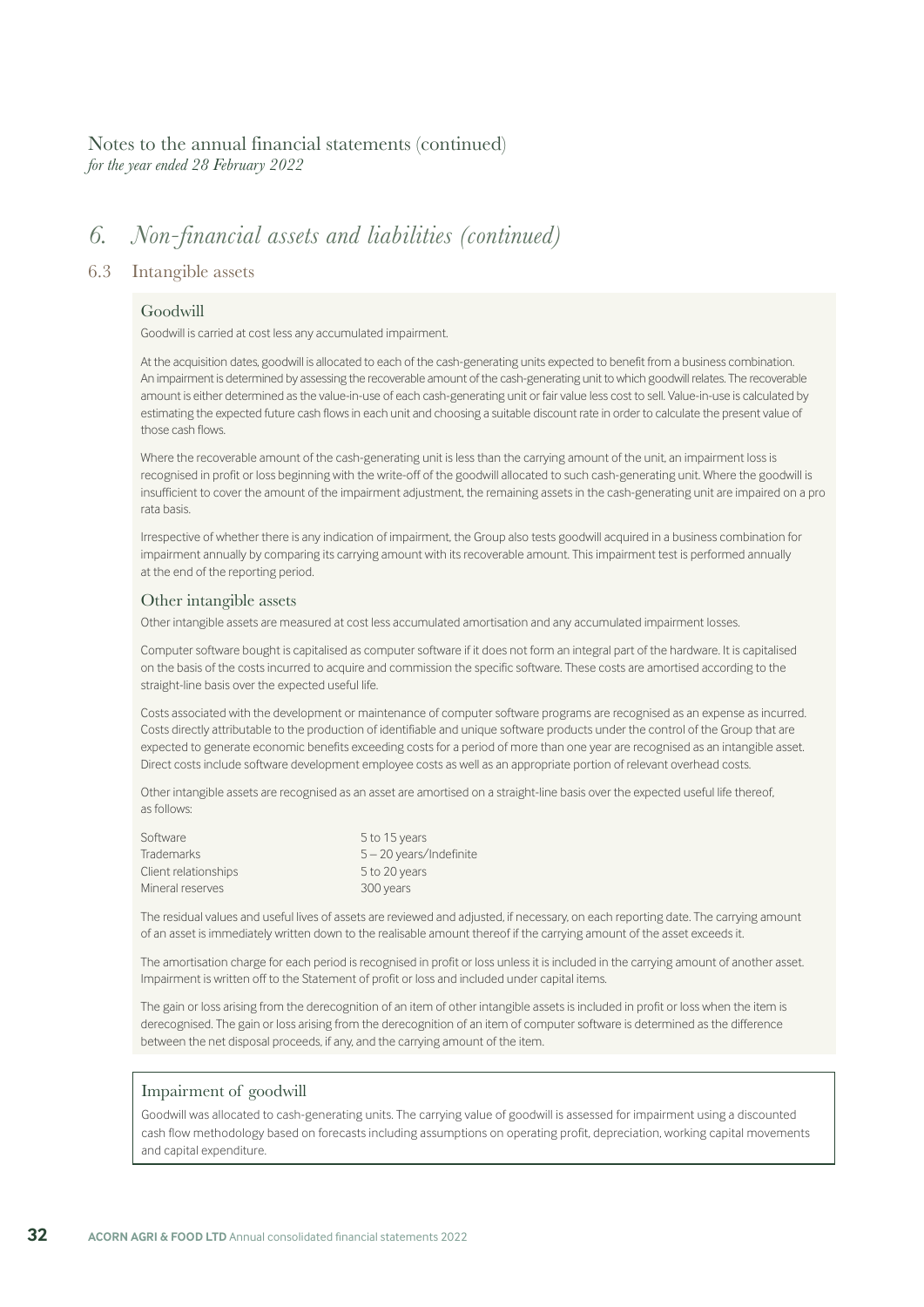# *6. Non-financial assets and liabilities (continued)*

## 6.3 Intangible assets (continued)

|                           | <b>GROUP</b>                 |                                                                           |                                           |                                    |                                                                                 |                                                        |  |
|---------------------------|------------------------------|---------------------------------------------------------------------------|-------------------------------------------|------------------------------------|---------------------------------------------------------------------------------|--------------------------------------------------------|--|
|                           | Cost<br>2022<br><b>R'000</b> | <b>Accumulated</b><br>amortisation/<br>impairment<br>2022<br><b>R'000</b> | Carrying<br>value<br>2022<br><b>R'000</b> | Cost<br>2021<br>Restated*<br>R'000 | Accumulated<br>amortisation/<br>impairment<br>2021<br>Restated*<br><b>R'000</b> | Carrying<br>value<br>2021<br>Restated*<br><b>R'000</b> |  |
| Goodwill                  | 474 221                      |                                                                           | 474 221                                   | 120376                             |                                                                                 | 120376                                                 |  |
| Client relationships      | 286 371                      | (65057)                                                                   | 221 314                                   | 158 636                            | (50238)                                                                         | 108 398                                                |  |
| Software                  | 91 154                       | (18566)                                                                   | 72588                                     | 59864                              | (11912)                                                                         | 47952                                                  |  |
| Mineral rights            | 24 945                       | (1413)                                                                    | 23 5 32                                   | 24 945                             | (1330)                                                                          | 23 6 15                                                |  |
| <b>Trademarks</b>         | 25 849                       | (7437)                                                                    | 18 4 12                                   | 12 204                             | (6385)                                                                          | 5819                                                   |  |
| <b>Brand names</b>        | 27 041                       | (352)                                                                     | 26 689                                    |                                    |                                                                                 |                                                        |  |
| Supplier relationships    | 286 684                      | (3707)                                                                    | 282977                                    |                                    |                                                                                 |                                                        |  |
| Product development       | 148                          |                                                                           | 148                                       | 56                                 |                                                                                 | 56                                                     |  |
| Registration and dossiers | 220                          |                                                                           | 220                                       |                                    |                                                                                 |                                                        |  |
| <b>Total</b>              | 1216633                      | (96532)                                                                   | 1 1 2 0 1 0 1                             | 376081                             | (69865)                                                                         | 306 216                                                |  |

*\* Prior year comparatives have been restated for the effect of the reclassification of ACG Fruit and Boltfast from discontinuing operations to continuing operations. Refer to Note 23.*

#### **Analysis of movements in carrying value:**

|                           | <b>GROUP</b>                                        |                                  |                                                                         |                                     |                                                |                              |                                                     |  |
|---------------------------|-----------------------------------------------------|----------------------------------|-------------------------------------------------------------------------|-------------------------------------|------------------------------------------------|------------------------------|-----------------------------------------------------|--|
|                           | <b>Opening</b><br>carrying<br>value<br><b>R'000</b> | <b>Additions</b><br><b>R'000</b> | <b>Additions</b><br>through<br>business<br>combinations<br><b>R'000</b> | <b>Amortisation</b><br><b>R'000</b> | <b>Exchange</b><br>differences<br><b>R'000</b> | <b>Other</b><br><b>R'000</b> | <b>Closing</b><br>carrying<br>value<br><b>R'000</b> |  |
| 2022                      |                                                     |                                  |                                                                         |                                     |                                                |                              |                                                     |  |
| Goodwill                  | 120 376                                             | —                                | 351015                                                                  |                                     |                                                | 2830                         | 474 221                                             |  |
| Client relationships      | 108 398                                             |                                  | 127735                                                                  | (14819)                             |                                                |                              | 221 314                                             |  |
| Software                  | 47952                                               | 1050                             | 30 240                                                                  | (6654)                              |                                                | $\overline{\phantom{0}}$     | 72588                                               |  |
| Mineral rights            | 23 6 15                                             |                                  |                                                                         | (83)                                |                                                |                              | 23 5 32                                             |  |
| <b>Trademarks</b>         | 5819                                                | $\overline{\phantom{0}}$         | 13855                                                                   | (1052)                              | (210)                                          |                              | 18412                                               |  |
| <b>Brand names</b>        |                                                     |                                  | 27041                                                                   | (352)                               |                                                |                              | 26 689                                              |  |
| Supplier relationships    |                                                     |                                  | 286 684                                                                 | (3707)                              |                                                |                              | 282 977                                             |  |
| Product development       | 56                                                  | 92                               |                                                                         |                                     |                                                |                              | 148                                                 |  |
| Registration and dossiers |                                                     | 220                              |                                                                         |                                     |                                                |                              | 220                                                 |  |
| <b>Total</b>              | 306 216                                             | 1362                             | 836 570                                                                 | (26667)                             | (210)                                          | 2830                         | 1 120 101                                           |  |
| 2021*                     |                                                     |                                  |                                                                         |                                     |                                                |                              |                                                     |  |
| Goodwill                  | 118 378                                             | 1998                             |                                                                         |                                     |                                                | $\qquad \qquad -$            | 120 376                                             |  |
| Client relationships      | 119 614                                             |                                  | —                                                                       | (11216)                             |                                                | $\qquad \qquad -$            | 108 398                                             |  |
| Software                  | 51833                                               | 805                              |                                                                         | (4686)                              |                                                |                              | 47952                                               |  |
| Mineral rights            | 23781                                               |                                  |                                                                         | (166)                               |                                                | $\qquad \qquad -$            | 23 6 15                                             |  |
| Trademarks                | 6459                                                | $\qquad \qquad -$                |                                                                         | (819)                               | 179                                            | —                            | 5819                                                |  |
| Product development       |                                                     | 56                               |                                                                         |                                     |                                                | $\qquad \qquad -$            | 56                                                  |  |
| <b>Total</b>              | 320065                                              | 2859                             | —                                                                       | (16887)                             | 179                                            | $\overline{\phantom{0}}$     | 306 216                                             |  |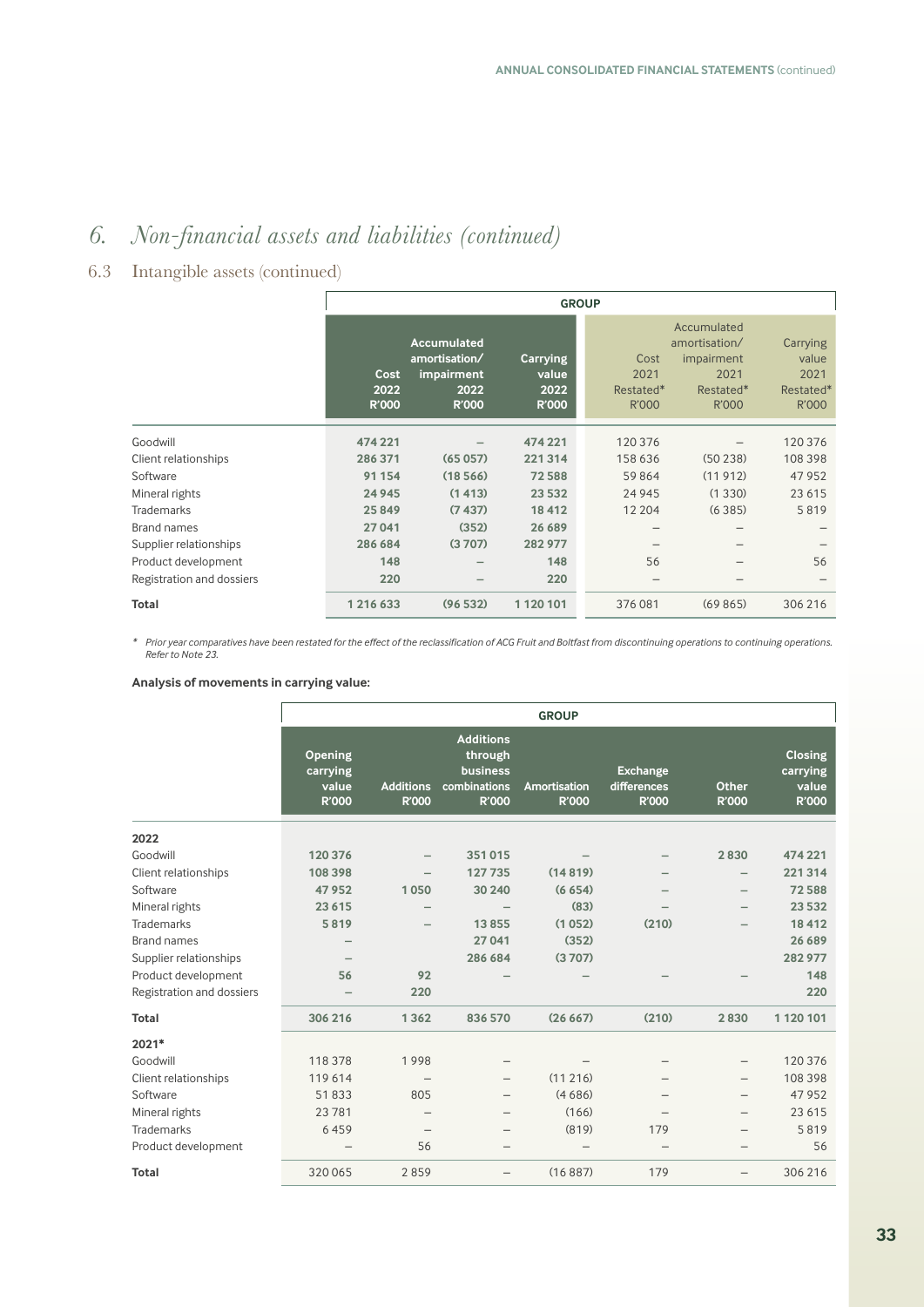# *6. Non-financial assets and liabilities (continued)*

## 6.3 Intangible assets (continued)

The carrying amount of goodwill, client relationships, trademarks, mineral reserves, trademarks, brand names and supplier relationships have been allocated as follows:

|                                           | <b>GROUP</b>             |                                         |                                   |                                   |                                       |                                           |  |
|-------------------------------------------|--------------------------|-----------------------------------------|-----------------------------------|-----------------------------------|---------------------------------------|-------------------------------------------|--|
|                                           | Goodwill<br><b>R'000</b> | <b>Client</b><br>relationships<br>R'000 | <b>Mineral</b><br>rights<br>R'000 | <b>Trademarks</b><br><b>R'000</b> | <b>Brand</b><br>names<br><b>R'000</b> | <b>Supplier</b><br>relationships<br>R'000 |  |
| 2022                                      |                          |                                         |                                   |                                   |                                       |                                           |  |
| Overberg Agri Bedrywe (Pty) Ltd           | 39833                    | 948                                     |                                   |                                   |                                       |                                           |  |
| Moov Fuel (Pty) Ltd                       | 79846                    | 8617                                    |                                   |                                   |                                       |                                           |  |
| Bontebok Limeworks (Pty) Ltd              |                          | $\qquad \qquad$                         | 23 5 32                           |                                   |                                       |                                           |  |
| Boltfast (Pty) Ltd                        |                          | 1923                                    |                                   | 2068                              |                                       |                                           |  |
| Overberg Wealth and Risk                  |                          |                                         |                                   |                                   |                                       |                                           |  |
| Management (Pty) Ltd                      | 3527                     | 5 2 7 5                                 |                                   |                                   |                                       |                                           |  |
| Grassroots Group Holdings (Pty) Ltd       |                          |                                         |                                   | 3090                              |                                       |                                           |  |
| Kyron Group**                             | 311965                   | 85 189                                  |                                   |                                   | 26 689                                | 282 977                                   |  |
| Bachmus Oil and Fuel Supplies (Pty) Ltd   | 5 2 8 1                  | 22 3 51                                 |                                   | 7383                              |                                       |                                           |  |
| Matrix Software (Pty) Ltd                 | 33 597                   | 16 3 10                                 |                                   | 5871                              |                                       |                                           |  |
| ACG Fruit (Pty) Ltd                       |                          | 80701                                   |                                   |                                   |                                       |                                           |  |
| Other                                     | 172                      |                                         |                                   |                                   |                                       |                                           |  |
|                                           | 474 221                  | 221314                                  | 23 5 32                           | 18412                             | 26 689                                | 282 977                                   |  |
| Classification of intangible assets: 2022 | Indefinite               | <b>Finite</b>                           | <b>Finite</b>                     | <b>Finite</b>                     | <b>Finite</b>                         | <b>Finite</b>                             |  |
| 2021*                                     |                          |                                         |                                   |                                   |                                       |                                           |  |
| Overberg Agri Bedrywe (Pty) Ltd           | 37003                    | 948                                     |                                   |                                   |                                       |                                           |  |
| Moov Fuel (Pty) Ltd                       | 79846                    | 10322                                   |                                   |                                   |                                       |                                           |  |
| Bontebok Limeworks (Pty) Ltd              |                          |                                         | 23 6 15                           |                                   |                                       |                                           |  |
| Boltfast (Pty) Ltd                        |                          | 2 2 6 2                                 |                                   | 2519                              |                                       |                                           |  |
| Overberg Agri Wealth and Risk             |                          |                                         |                                   |                                   |                                       |                                           |  |
| Management (Pty) Ltd                      | 3527                     | 6938                                    |                                   |                                   |                                       |                                           |  |
| Grassroots Group Holdings (Pty) Ltd       |                          |                                         |                                   | 3 3 0 0                           |                                       |                                           |  |
| ACG Fruit (Pty) Ltd                       |                          | 87928                                   |                                   |                                   |                                       |                                           |  |
|                                           | 120 376                  | 108 398                                 | 23 6 15                           | 5819                              |                                       |                                           |  |
| Classification of intangible assets: 2021 | Indefinite               | Finite                                  | Finite                            | Finite                            | Finite                                | Finite                                    |  |

*\* Prior year comparatives have been restated for the effect of the reclassification of ACG Fruit and Boltfast from discontinuing operations to continuing operations. Refer to Note 23.*

*\*\* All patents, trademarks and other rights pertaining to Kyron Group have been ceded to Rand Merchant Bank, a division of FirstRand Bank Limited as security for the bridge finance (refer to note 7.3.5).*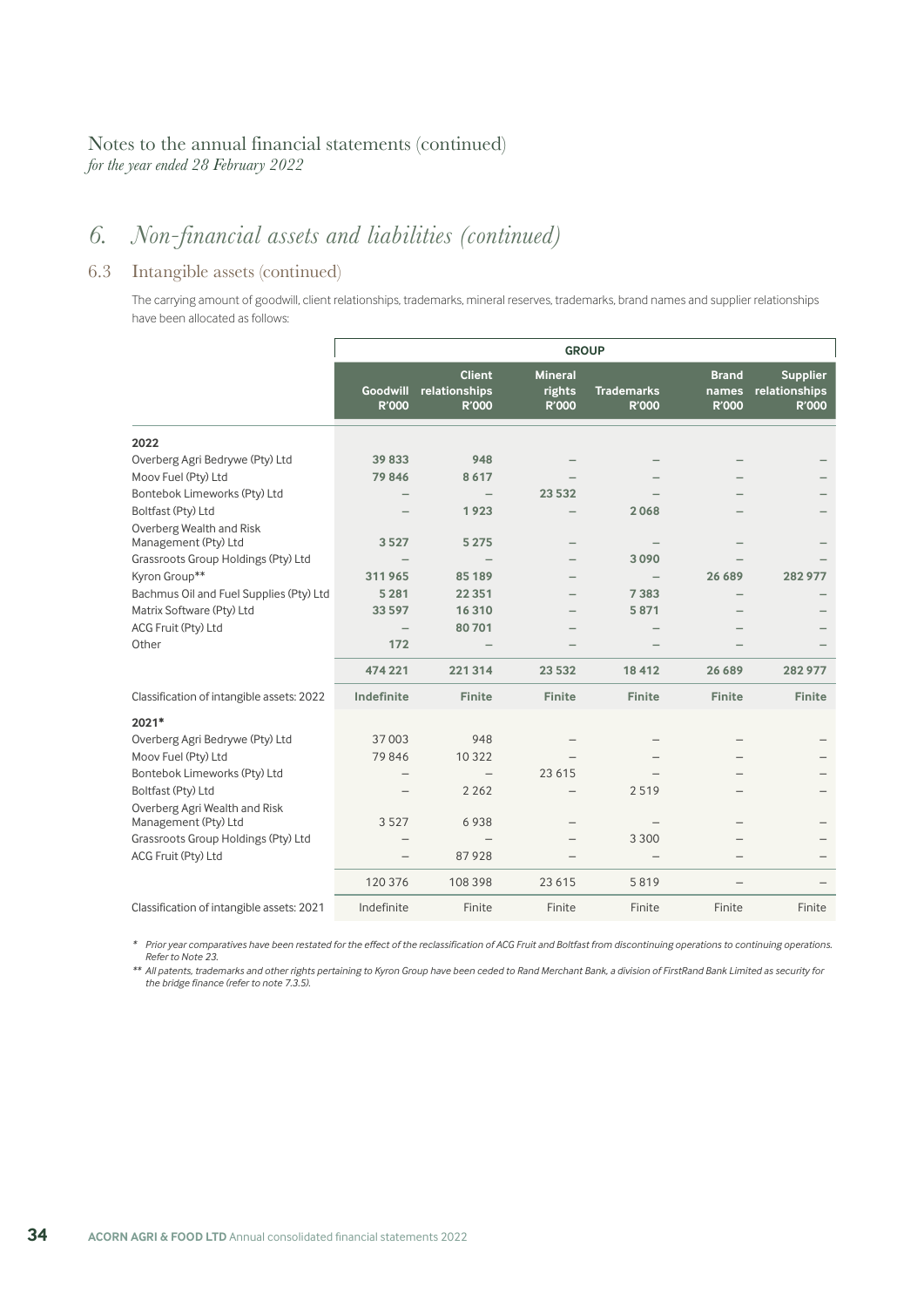# *6. Non-financial assets and liabilities (continued)*

## 6.3 Intangible assets (continued)

Assumptions used in discounted cash flow methodology Financial budgets approved by management are used to calculate the cash flow projections for a five-year period.

| Assumption                     | Approach used to determine values                                                                                                                                                                                                                                     |
|--------------------------------|-----------------------------------------------------------------------------------------------------------------------------------------------------------------------------------------------------------------------------------------------------------------------|
| Revenue growth                 | An annual average growth rate extended over the five-year forecast period is used; this is based<br>on past performance and management's expectations of market development.                                                                                          |
| Budgeted gross margin          | Based on past performance and management's expectations for the future.                                                                                                                                                                                               |
| Other operating costs          | These costs are forecasted by management adjusted for inflationary increases, non-cash flow items<br>and once-off isolated expenses. These costs will generally reflect the fixed costs which are not<br>expected to vary significantly with sales volumes or prices. |
| Annual capital expenditure     | Expected capital expenditure approved by the board of directors for planned refurbishment. This is<br>determined based on historical experience and expectations set by management.                                                                                   |
| Medium term growth             | This is the weighted average growth rate used to extrapolate the cash flows over the budgeted period.                                                                                                                                                                 |
| Long term growth rate          | Long term South African inflationary outlook as published by the South African Reserve Bank.                                                                                                                                                                          |
| Pre- or Post-tax discount rate | This is a discount rate determined by the Group that best reflects the specific risks relating to the<br>cash-generating units against the target capital structure, derived by direct comparison to peers<br>of the Company or division.                             |

Key assumptions used for value-in-use calculations. All intangible assets are allocated to the cash-generating unit generating cashflows for impairment testing:

|                                         | 2022  | 2021  |
|-----------------------------------------|-------|-------|
| Overberg Agri Bedrywe (Pty) Ltd         |       |       |
| - Discount rate (Post-tax)              | 15.6% | 15.0% |
| - Long term growth rate                 | 4.7%  | 4.7%  |
| Moov Fuel (Pty) Ltd                     |       |       |
| - Discount rate (Post-tax)              | 15.6% | 14.5% |
| - Long term growth rate                 | 4.7%  | 4.7%  |
| <b>Bontebok Limeworks (Pty) Ltd</b>     |       |       |
| - Discount rate (Post-tax)              | 19.3% | 20.0% |
| - Revenue growth rate                   | 11.2% | 17.0% |
| - Long term growth rate                 | 4.7%  | 4.7%  |
| <b>Kyron Group</b>                      |       |       |
| - Discount rate (Post-tax)              | 14.3% | n/a   |
| - Revenue growth rate                   | 5.7%  | n/a   |
| - Long term growth rate                 | 4.7%  | n/a   |
| Bachmus Oil and Fuel Supplies (Pty) Ltd |       |       |
| - Discount rate (Post-tax)              | 16.8% | n/a   |
| - Revenue growth rate                   | 2.0%  | n/a   |
| - Long term growth rate                 | 4.7%  | n/a   |
| Matrix Software (Pty) Ltd               |       |       |
| - Discount rate (Post-tax)              | 19.8% | n/a   |
| - Revenue growth rate                   | 13.0% | n/a   |
| - Long term growth rate                 | 4.7%  | n/a   |
| <b>ACG Fruit (Pty) Ltd</b>              |       |       |
| - Discount rate (Post-tax)              | 14.5% | n/a   |
| - Revenue growth rate                   | 11.8% | n/a   |
| - EBITDA margin                         | 24.8% | n/a   |
| - Long term growth rate                 | 4.7%  | n/a   |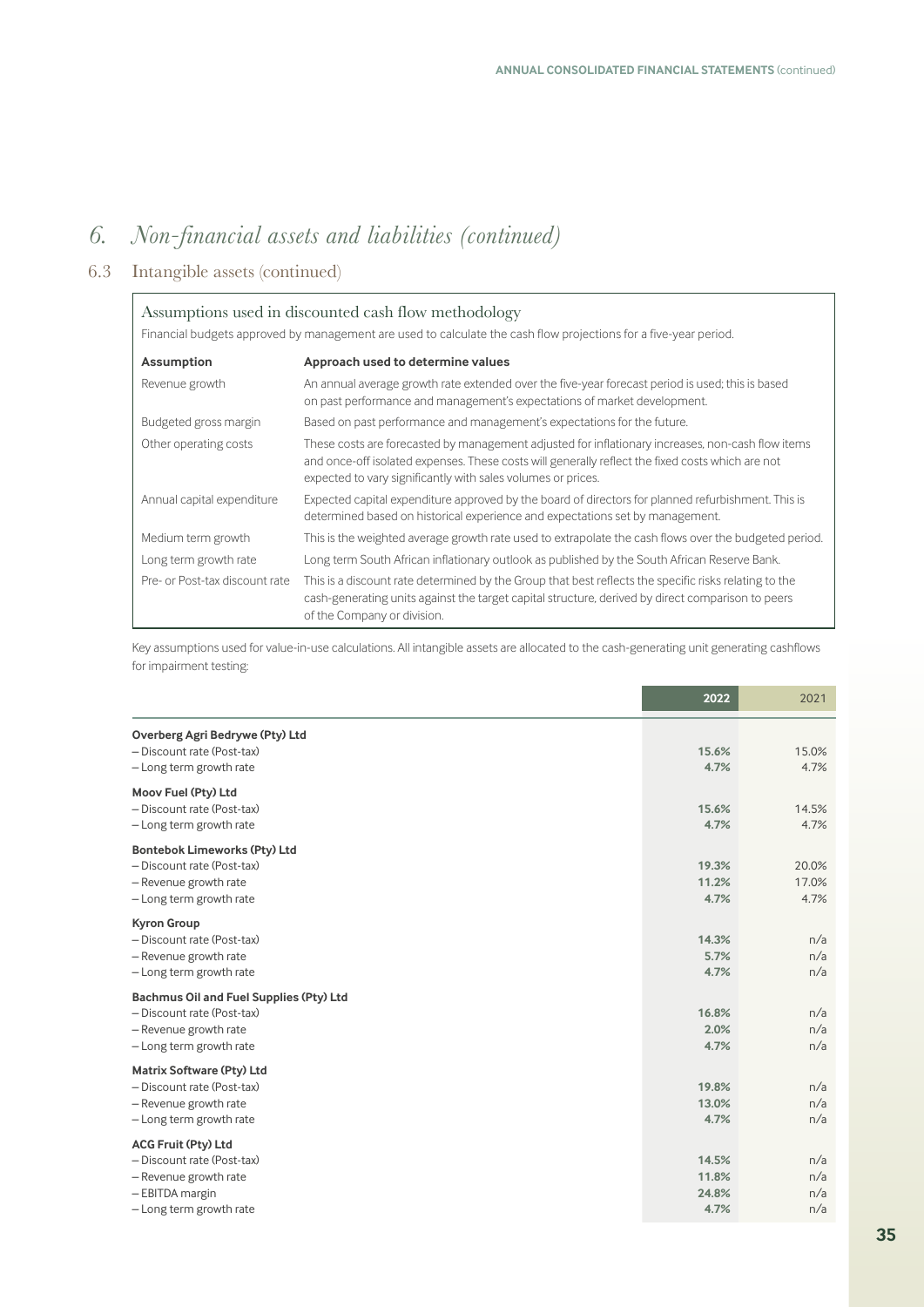## *6. Non-financial assets and liabilities (continued)*

### 6.3 Intangible assets (continued)

### Sensitivity analysis: ACG Fruit (Pty) Ltd

Refer below the recoverable amount of CGUs sensitive to reasonable fluctuations in risk factors:

|                                                                                       | <b>From</b> | To    | Impairment loss<br>(gross of tax) |
|---------------------------------------------------------------------------------------|-------------|-------|-----------------------------------|
| Recoverable amount increase if the following key assumptions below were<br>to change: |             |       |                                   |
| - Discount rate                                                                       | 14.5%       | 13.5% |                                   |
| - Revenue growth rate                                                                 | 11.8%       | 13.8% |                                   |
| - EBITDA margin                                                                       | 24.8%       | 26.8% |                                   |
| - Long term growth rate                                                               | 4.7%        | 5.7%  |                                   |
| Recoverable amount decrease if the following key assumptions below were<br>to change: |             |       |                                   |
| - Discount rate                                                                       | 14.5%       | 15.5% | (46751)                           |
| - Revenue growth rate                                                                 | 11.8%       | 9.8%  | (80701)                           |
| - EBITDA margin                                                                       | 24.8%       | 22.8% | (60754)                           |
| - Long term growth rate                                                               | 4.7%        | 3.7%  | (27764)                           |

ACG Fruit (Pty) Ltd is most sensitive to revenue growth rates impacted by the exchange rate, market prices and primary agricultural risks impacting volume.

It is management's belief that any other reasonable possible change in the key assumptions on which the recoverable amount of the non-impaired cash-generating units is based, would not cause the carrying amount to exceed the recoverable amounts. No further impairments were identified.

### 6.4 Biological assets

An entity shall recognise a biological asset or agricultural produce when, and only when:

- the entity controls the asset as a result of past events;
- it is probable that future economic benefits associated with the asset will flow to the entity; and
- the fair value or cost of the asset can be measured reliably.

The bearer plant is initially measured at cost and is subsequently stated at cost net of accumulated depreciation and any accumulated impairment losses.

Depreciation on orchards and vineyards are calculated on the straight-line method over the estimated useful life as follows:

- grape vineyards ranging between 25 and 40 years; and
- citrus orchards at 30 years.

Depreciation is calculated from the point that the orchards and vineyards are in uniform and started to produce fruit. The period orchards and vineyards start bearing fruit range between four and seven years, depending on the type of fruit. Production costs are capitalised until just before the orchards and vineyards are in uniform. Orchards consist of citrus trees and vineyards consist of table and raisin grape vines. The residual value, useful life and depreciation method of the assets are reviewed at the end of each reporting year. If the expectations differ from previous estimates, the change is accounted for prospectively as a change in accounting estimate. The depreciation charge for each year is recognised in profit or loss. The gain or loss arising from derecognition is included in profit or loss when the asset is derecognised. The gain or loss arising from derecognition of the asset is determined as the difference between the net disposal proceeds, if any, and the carrying amount of the asset item.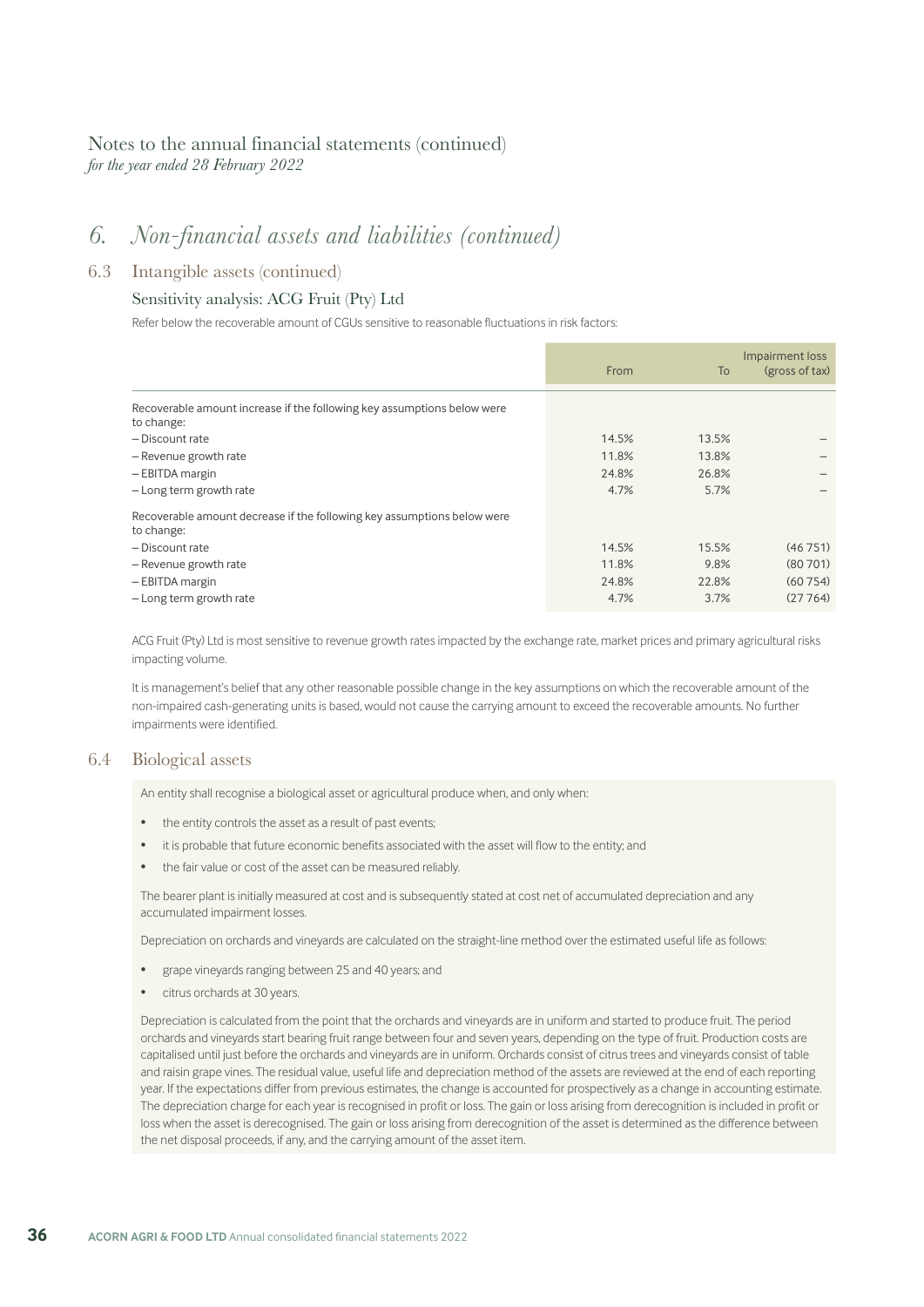# *6. Non-financial assets and liabilities (continued)*

## 6.4 Biological assets (continued)

|                                         | <b>GROUP</b>                  |                                                            |                                           |                               |                                              |                                           |  |  |
|-----------------------------------------|-------------------------------|------------------------------------------------------------|-------------------------------------------|-------------------------------|----------------------------------------------|-------------------------------------------|--|--|
|                                         | Cost<br>2022<br><b>R'000</b>  | <b>Accumulated</b><br>depreciation<br>2022<br><b>R'000</b> | Carrying<br>value<br>2022<br><b>R'000</b> | Cost<br>2021<br>R'000         | Accumulated<br>depreciation<br>2021<br>R'000 | Carrying<br>value<br>2021<br><b>R'000</b> |  |  |
| Citrus<br>Grapes<br>Livestock and other | 116 306<br>143 207<br>4 3 3 9 | (17637)<br>(25617)                                         | 98 669<br>117 590<br>4 3 3 9              | 117 203<br>145 383<br>4 2 1 7 | (14241)<br>(25130)                           | 102 962<br>120 253<br>4 2 1 7             |  |  |
| <b>Total</b>                            | 263852                        | (43254)                                                    | 220 598                                   | 266803                        | (39371)                                      | 227432                                    |  |  |

#### **Analysis of movements in carrying value:**

|                     |                                              |                                  |                                  | <b>GROUP</b>                                               |                                                    |                                            |                                                     |
|---------------------|----------------------------------------------|----------------------------------|----------------------------------|------------------------------------------------------------|----------------------------------------------------|--------------------------------------------|-----------------------------------------------------|
|                     | Opening<br>carrying<br>value<br><b>R'000</b> | <b>Additions</b><br><b>R'000</b> | <b>Disposals</b><br><b>R'000</b> | <b>Classified</b><br>from held<br>for sale<br><b>R'000</b> | <b>Reversal of</b><br>impairments/<br><b>R'000</b> | (impairments) Depreciation<br><b>R'000</b> | <b>Closing</b><br>carrying<br>value<br><b>R'000</b> |
| 2022                |                                              |                                  |                                  |                                                            |                                                    |                                            |                                                     |
| Citrus              | 102962                                       | 264                              | (664)                            |                                                            |                                                    | (3893)                                     | 98 6 6 9                                            |
| Grapes              | 120 254                                      | 5830                             |                                  | $\overline{\phantom{0}}$                                   | (3212)                                             | (5282)                                     | 117 590                                             |
| Livestock and other | 4 2 1 7                                      | 4 3 3 9                          | (4217)                           | $\overline{\phantom{0}}$                                   |                                                    |                                            | 4 3 3 9                                             |
| <b>Total</b>        | 227 433                                      | 10 433                           | (4881)                           | $\qquad \qquad -$                                          | (3212)                                             | (9175)                                     | 220 598                                             |
| 2021                |                                              |                                  |                                  |                                                            |                                                    |                                            |                                                     |
| Citrus              | 117401                                       | 939                              | (32377)                          | 26 623                                                     | (5450)                                             | (4174)                                     | 102 962                                             |
| Grapes              | 114 190                                      | 4 3 0 6                          | (29028)                          | 23 656                                                     | 12 4 5 3                                           | (5324)                                     | 120 253                                             |
| Livestock and other | 3414                                         | 4 2 1 7                          | (3414)                           | $\qquad \qquad \blacksquare$                               |                                                    |                                            | 4 2 1 7                                             |
| <b>Total</b>        | 235 005                                      | 9462                             | (64819)                          | 50 279                                                     | 7003                                               | (9, 498)                                   | 227 432                                             |

### Other information: Bearer plants: Citrus and Grapes

The group and company has bearer biological assets which consist of vineyards and citrus orchards.

The vineyards consist of 537.05 ha (2021: 546.57 ha) of which 71.01 ha (2021: 60.97 ha) are non-bearing, 466.04 ha (2021: 485.60 ha) are bearing and 454.24 ha (2021: 485.60 ha) are fully bearing. During the current year 32.44 ha (2021: 9 ha) new vineyards were established and 24.01 ha (2021: 35.10 ha) were removed.

The orchards consist of 240.39 ha (2021: 291.31 ha) of which 10 ha (2021: 10 ha) are non-bearing, 230.39 ha (2021: 281.31 ha) are bearing and 230.39 ha (2021: 281.31 ha) are fully bearing. During the current year 0 ha (2021: 0 ha) new orchards were established and 24.43 ha (2021: 0 ha) were removed and 0 ha (2021: 50.92) were sold.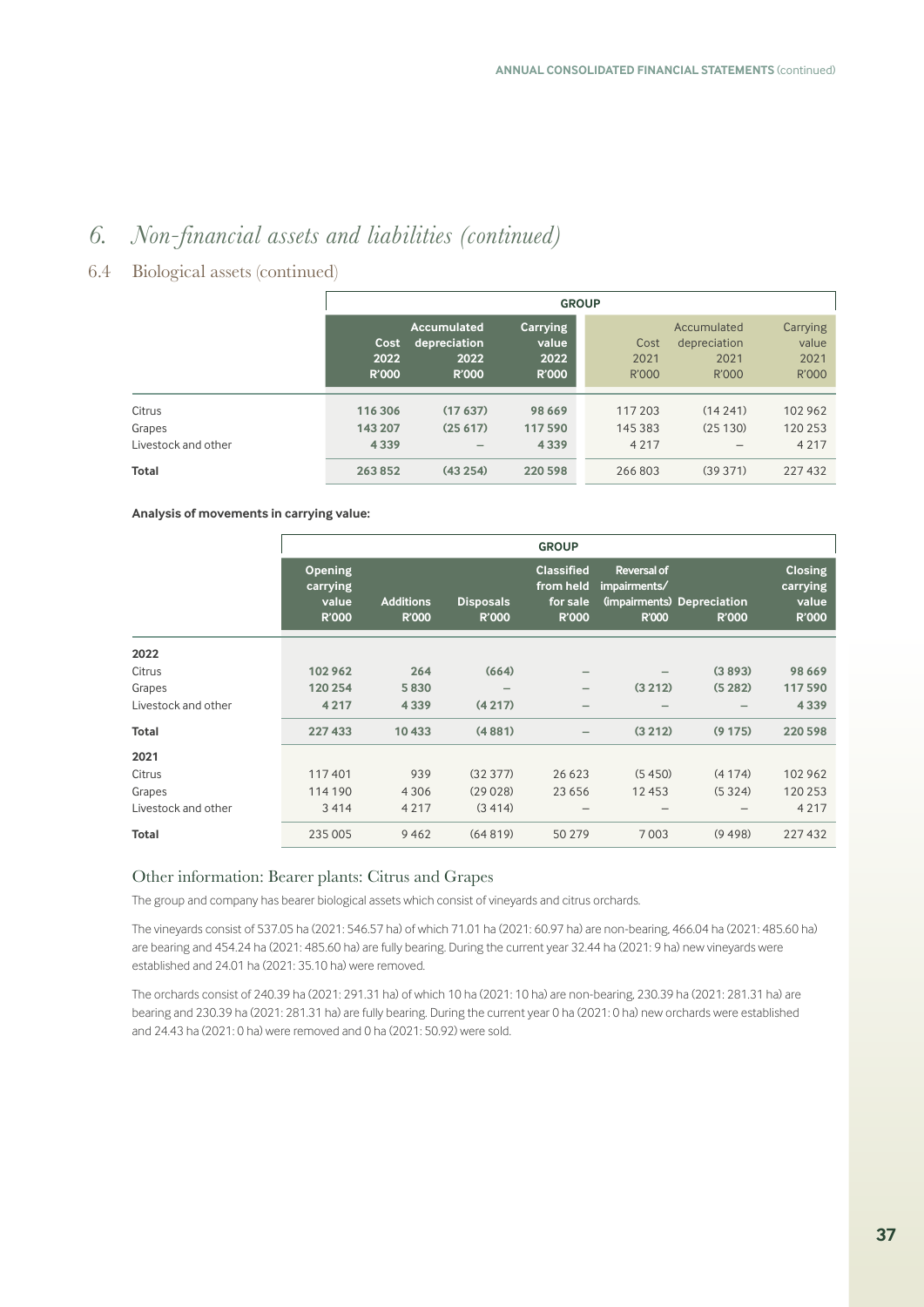# *6. Non-financial assets and liabilities (continued)*

## 6.5 Deferred tax

Deferred income tax is recognised, using the liability method, for calculated income tax losses and temporary differences arising between the tax bases of assets and liabilities and their carrying values for financial reporting purposes. However, the deferred income tax is not accounted for if it arises from initial recognition of an asset or liability in a transaction other than a business combination that, at the time of the transaction, affects neither accounting nor taxable profit nor loss. Deferred income tax is determined using tax rates and laws that have been enacted or substantially enacted by the statement of financial position date and are expected to apply when the related deferred income tax asset is realised or the deferred income tax liability is settled.

Deferred income tax assets are recognised only to the extent that it is probable that future taxable profit will be available against which temporary differences can be utilised. Management applies judgement to determine whether sufficient future taxable profit will be available after considering, amongst others, factors such as profit histories, forecasted cash flows and budgets.

### Deferred tax assets

Deferred tax assets are only recognised on tax losses which are expected to be offset against future taxable income in the foreseeable future.

|                                                                | <b>GROUP</b>  |                            | <b>COMPANY</b>       |               |  |  |
|----------------------------------------------------------------|---------------|----------------------------|----------------------|---------------|--|--|
|                                                                | 2022<br>R'000 | 2021<br>Restated*<br>R'000 | 2022<br><b>R'000</b> | 2021<br>R'000 |  |  |
| Accelerated wear and tear allowances for tax purposes          | (162549)      | (153437)                   |                      |               |  |  |
| Intangible assets                                              | (154918)      | (26015)                    |                      |               |  |  |
| <b>Biological assets</b>                                       | (80147)       | (79234)                    |                      |               |  |  |
| Tax losses available for set-off against future taxable income | 240 061       | 233 517                    |                      |               |  |  |
| Provisions                                                     | 59 224        | 48 511                     |                      |               |  |  |
| Deferred revenue                                               | 1349          | 1707                       |                      |               |  |  |
| Other financial assets                                         |               | (5751)                     |                      |               |  |  |
| Operating lease liabilities                                    | R             | 15                         |                      |               |  |  |
| Prepayments                                                    | (385)         |                            |                      |               |  |  |
| Investment property - fair value adjustment                    | (5580)        | (6789)                     |                      |               |  |  |
|                                                                | (102937)      | 12 5 24                    |                      |               |  |  |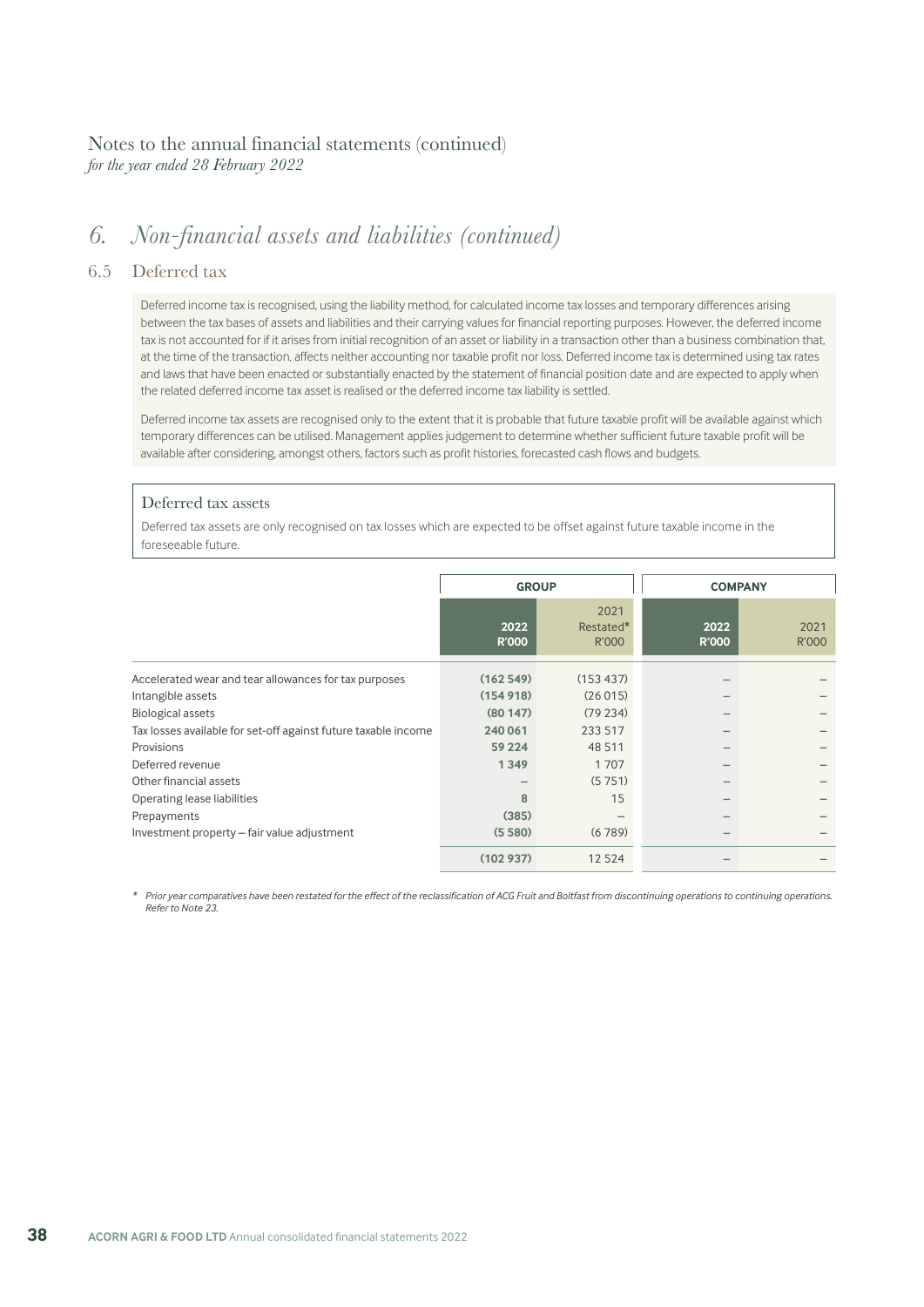# *6. Non-financial assets and liabilities (continued)*

## 6.5 Deferred tax (continued)

#### **Analysis of movement in deferred tax balance:**

|                                                                   | <b>GROUP</b>  |                       |                 |                   |                      |                        |                 |                  |              |  |                                  |        |             |       |
|-------------------------------------------------------------------|---------------|-----------------------|-----------------|-------------------|----------------------|------------------------|-----------------|------------------|--------------|--|----------------------------------|--------|-------------|-------|
|                                                                   |               | February 2021*        |                 |                   | Recognised           | February 2022          |                 |                  |              |  |                                  |        |             |       |
|                                                                   | Assets        | Liabilities           | Total           | (Note 16)         |                      |                        | <b>Business</b> |                  | acquisitions |  | in profit<br>or loss<br>(Note 5) | Assets | Liabilities | Total |
| Accelerated wear and tear<br>allowances for tax purposes          | (14686)       | (138751)              | (153437)        | 824               | (9936)               | (14854)                | (147695)        | (162549)         |              |  |                                  |        |             |       |
| Intangible assets                                                 | 886           | (26901)               | (26015)         | (137165)          | 8 2 6 2              | (1146)                 | (153772)        | (154918)         |              |  |                                  |        |             |       |
| <b>Biological assets</b>                                          | (78297)       | (937)                 | (79234)         |                   | (913)                | (79148)                | (999)           | (80147)          |              |  |                                  |        |             |       |
| Tax losses available for set-off<br>against future taxable income | 216 206       | 17311                 | 233 517         |                   | 6 5 4 4              | 227810                 | 12 2 5 1        | 240 061          |              |  |                                  |        |             |       |
| Provisions                                                        | 31 340        | 17 17 1               | 48 5 11<br>1707 | 7 2 5 8           | 3455                 | 41713                  | 17511           | 59 2 2 4<br>1349 |              |  |                                  |        |             |       |
| Deferred revenue<br>Other financial assets                        | 498<br>(8775) | 1 2 0 9<br>3024<br>15 | (5751)<br>15    | $\qquad \qquad -$ | (358)<br>5751<br>(7) | 1073                   | 276<br>8        | 8                |              |  |                                  |        |             |       |
| Operating lease liabilities<br>Prepayments                        |               |                       |                 | $\qquad \qquad -$ | (385)                | $\qquad \qquad -$<br>— | (385)           | (385)            |              |  |                                  |        |             |       |
| Investment property – fair value<br>adjustment                    | 458           | (7247)                | (6789)          |                   | 1 2 0 9              | 1552                   | (7132)          | (5580)           |              |  |                                  |        |             |       |
| Total                                                             | 147 630       | (135106)              | 12 5 24         | (129083)          | 13 6 22              | 177000                 | (279937)        | (102937)         |              |  |                                  |        |             |       |

*\* Prior year comparatives have been restated for the effect of the reclassification of ACG Fruit and Boltfast from discontinuing operations to continuing operations. Refer to Note 23.*

Deferred taxation is calculated on all temporary differences according to the liability method and at a normal taxation rate of 28.00% (2021: 28.00%) for temporary differences expected to realise within 12 months from 28 February 2022 and 27.00% for temporary differences expected to realise after 28 February 2023, and capital gains tax rate of 22.40% (2021: 22.40%).

On 23 February 2022, the Finance Minister noted in the Budget Speech (as announced in the 2021 Budget Speech) that there will be a reduction in the corporate income tax rate from 28% to 27% for years of assessment ending on or after 31 March 2023.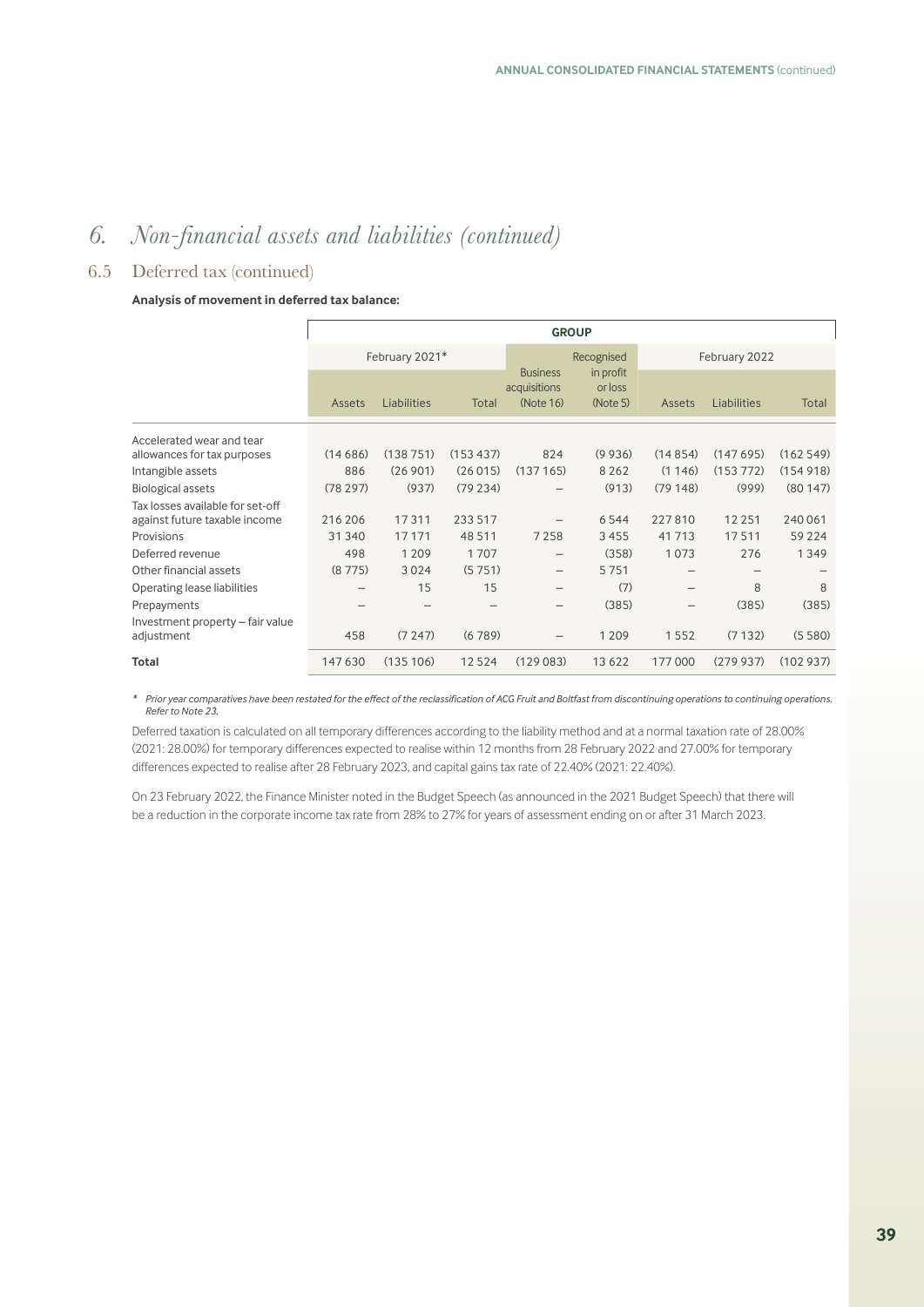# *6. Non-financial assets and liabilities (continued)*

### 6.6 Inventory

Inventories are measured at lower of cost and net realisable value.

The cost of the inventories is assigned using the average cost price method.

The cost price of finished products and work in process comprises raw materials, direct labour, other direct costs and related production overheads (based on normal operating capacity). Borrowing costs are capitalised against inventory under the provisions of IAS 23. Net realisable value is the estimated selling price in the ordinary course of business, less applicable variable selling costs.

#### Provision for stock obsolescence

The provision for slow-moving and obsolete stock is continuously calculated by Management on the various segments of stock in the Group according to an ageing method, and adjusted accordingly. Implements are considered individually by Management for provision of obsolete stock.

|                                                                         |               | <b>GROUP</b>               | <b>COMPANY</b>       |                      |
|-------------------------------------------------------------------------|---------------|----------------------------|----------------------|----------------------|
|                                                                         | 2022<br>R'000 | 2021<br>Restated*<br>R'000 | 2022<br><b>R'000</b> | 2021<br><b>R'000</b> |
| The amounts attributable to the different categories<br>are as follows: |               |                            |                      |                      |
| Grain and other products                                                | 83 5 52       | 63064                      |                      |                      |
| Work-in-progress                                                        | 17943         | 12089                      |                      |                      |
| Raw materials, components                                               | 53 908        | 6 3 5 1                    |                      |                      |
| Finished goods                                                          | 665 205       | 429 642                    |                      |                      |
| Consumable inventories                                                  | 33 188        | 26 1 24                    |                      |                      |
|                                                                         | 853796        | 537 270                    |                      |                      |
| Allowance for inventory obsolescence:                                   |               |                            |                      |                      |
| Finished goods                                                          | (20732)       | (10893)                    |                      |                      |
|                                                                         | 833064        | 526 377                    |                      |                      |

*\* Prior year comparatives have been restated for the effect of the reclassification of ACG Fruit and Boltfast from discontinuing operations to continuing operations. Refer to Note 23.*

Inventory write-off to net realisable value amounted to R4.7 million (2021: R4.2 million) and was included in "cost of sales" in the statement of profit or loss.

Borrowing costs to the value of R1.2 million (2021: R1.2 million) have been capitalised and included in the seed value at an interest rate of prime less 1.80% (2021: prime less 1.80%). Refer to note 4.6.

Inventory amounting to R155.5 million has been ceded to Rand Merchant Bank, a division of FirstRand Bank Limited as security for the bridge finance with an outstanding amount of R355.7 million as at 28 February 2022. Refer to note 7.3.5.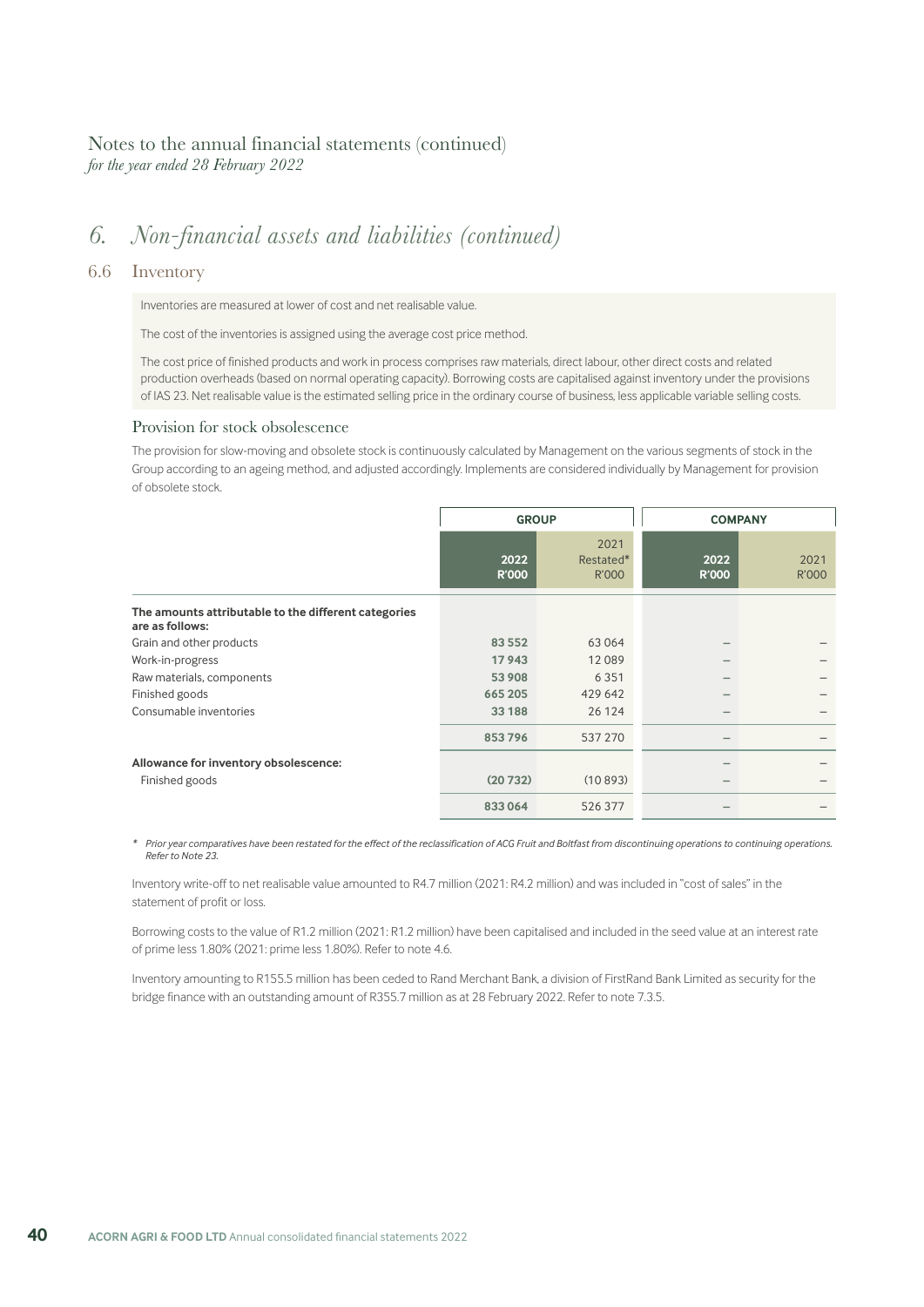# *6. Non-financial assets and liabilities (continued)*

## 6.7 Biological assets: consumables

Agricultural produce is initially recognised at fair value less cost to sell at the point of harvest. Agricultural produce is subsequently measured at cost or net realisable value, whichever is the lowest.

Fair values are based on future estimations of income, expenses, and profit margins obtained in the ACG Fruit Group of companies. The actual results could differ from accounting estimates and management considers it has used its best estimates to arrive at the fair value. Where market determined prices or values for fruit on trees are not available and alternative estimates of fair value are determined to be clearly unreliable, the consumable biological assets are measured at cost. The cost of consumable biological assets is determined as the direct crop input costs incurred since the end of the previous year's harvest to date of the annual financial statements.

|        | <b>GROUP</b>         |                            | <b>COMPANY</b>       |                                 |
|--------|----------------------|----------------------------|----------------------|---------------------------------|
|        | 2022<br><b>R'000</b> | 2021<br>Restated*<br>R'000 | 2022<br><b>R'000</b> | 2021<br><b>R'000</b>            |
| Citrus | 23756                | 26 671                     |                      |                                 |
| Grape  | 144 858              | 129 809                    |                      | $\hspace{0.1mm}-\hspace{0.1mm}$ |
|        | 168 614              | 156 480                    |                      | $\qquad \qquad \blacksquare$    |

Consumable biological assets are classified as a level 3 fair value estimation.

The fair value of consumable biological assets is based on estimated future cash flows related to the produce growing on bearer assets at year-end. Estimated future cash flows include assumptions relating to expected yields, fruit prices and costs to be incurred in growing the fruit to maturity. The fair value estimates differentiate between citrus export, citrus local, citrus juice, grape export, grape local and raisins. The fair value estimates are sensitive to unobservable inputs. The fair value of the consumable biological assets will change based on changes to these unobservable inputs.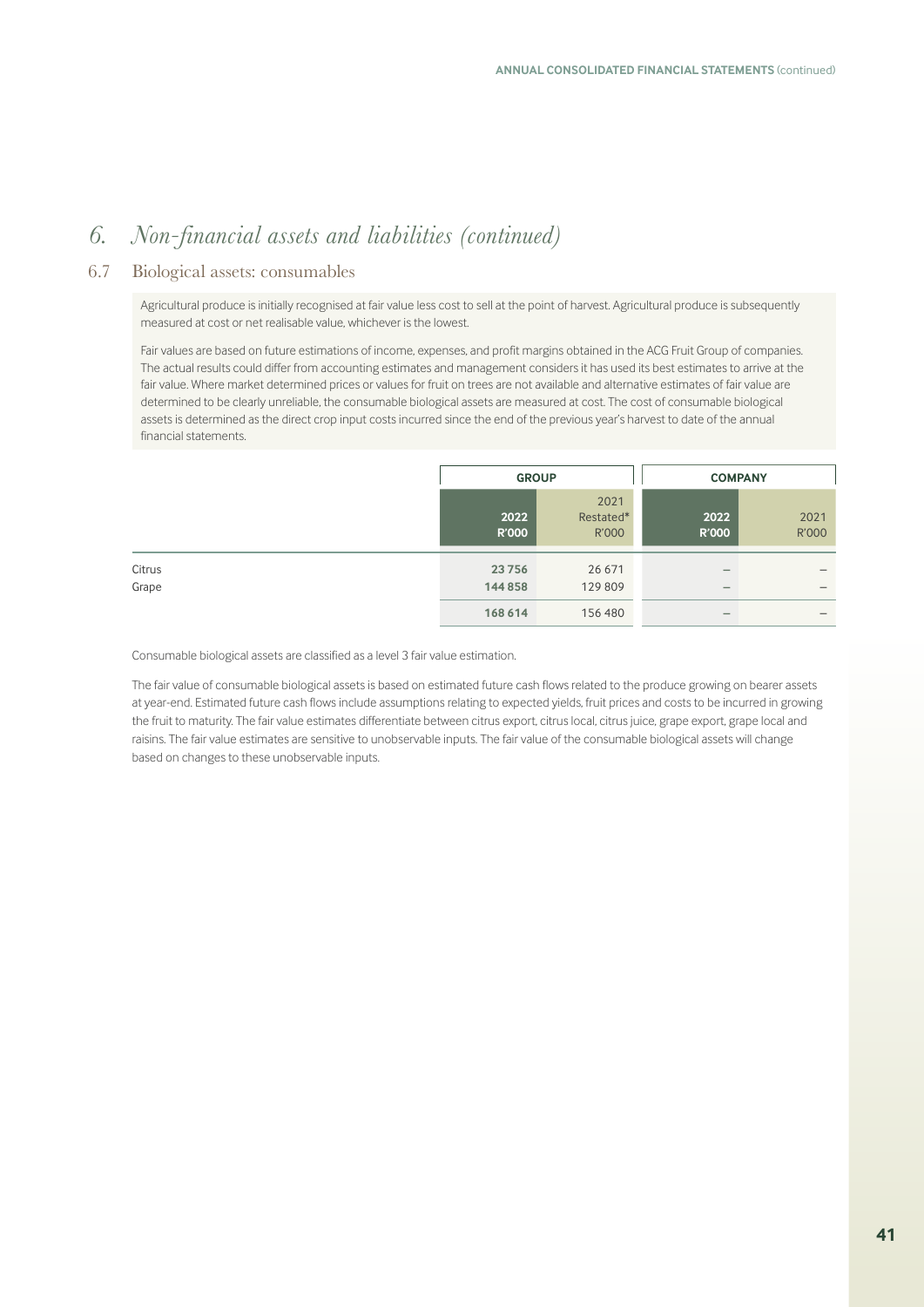## *6. Non-financial assets and liabilities (continued)*

### 6.8 Provisions

#### Provisions are recognised when:

(i) The Group has a current legal or constructive liability due to events in the past;

(ii) It is more probable than not that an outflow of economic benefits will be required to settle the liability; and

(iii) The amount has been reliably estimated.

Provisions are measured against the current value of the expenditure expected to be required to settle the liability, measured according to a pre-tax rate reflecting current market conditions of the time value of money and the specific risk of the liability. In the case of dates of maturity exceeding twelve months after the reporting date they are classified as non-current liabilities. The increase in the provision due to the lapse of time is recognised as an interest expense.

#### Rehabilitation costs

Provision has been made for rehabilitation costs and expected accrued liabilities, based on the Group's estimate of environmental and legal requirements, to show the net current value of the current expected cost of repairing the disturbance to the environment as at reporting date.

#### *Environmental rehabilitation provisions*

Estimated long-term environmental provisions, comprising pollution control, rehabilitation and mine closure, are based on the Group's environmental policy taking into account current technological, environmental and regulatory requirements. The provision for rehabilitation is recognised as and when the environmental liability arises. To the extent that the obligations relate to the construction of an asset, they are capitalised as part of the cost of those assets. The effect of subsequent changes to assumptions in estimating an obligation for which the provision was recognised as part of the cost of the asset is adjusted against the asset.

#### *Decommissioning costs of plant and equipment*

The estimated present value of future decommissioning costs, taking into account current environmental and regulatory requirements, is capitalised as part of property, plant and equipment, to the extent that they relate to the construction of the asset, and the related provisions are raised. These estimates are reviewed at least annually. The effect of subsequent changes to assumptions in estimating an obligation for which the provision was recognised as part of the cost of the asset is adjusted against the asset. Any subsequent changes to an obligation which did not relate to the initial construction of a related asset are charged to the Statement of profit or loss.

#### *The unwinding of the discount*

The unwinding of the discount is not a borrowing cost for the purposes of IAS 23 *Borrowing Costs*, and may thus not be capitalised under the allowed alternative treatment of capitalisation, as the decommissioning liability does not fall within this description since it does not reflect funds (i.e. cash) borrowed.

Hence, the unwinding of the discount is expenditure and is charged to the Statement of profit or loss.

Additionally, future changes to environmental laws and regulations, life of mine estimates and discount rates could affect the carrying amount of this provision.

Such changes could similarly impact the useful lives of assets depreciated on a straight-line-basis, where those lives are limited to the life of mine.

|                                    | <b>GROUP</b>                             |                           |
|------------------------------------|------------------------------------------|---------------------------|
|                                    |                                          |                           |
|                                    | Environmental<br>rehabilitation<br>R'000 | Total provisions<br>R'000 |
|                                    |                                          |                           |
| Balance at 1 March 2020            | 1094                                     | 1094                      |
| Additions                          | 763                                      | 763                       |
| <b>Balance at 1 March 2021</b>     | 1857                                     | 1857                      |
| Additions                          | 106                                      | 106                       |
| <b>Balance at 28 February 2022</b> | 1963                                     | 1963                      |

#### Rehabilitation of mining land

Nedbank provided a guarantee on behalf of a subsidiary of the Group to the Department of Minerals and Energy for the estimated future rehabilitation cost. It is possible that the estimate of the rehabilitation liability could change as a result of changes in regulations or cost estimations. The carrying amount of the rehabilitation obligations for the Group at 28 February 2022 was R2 million (2021: R1.9 million).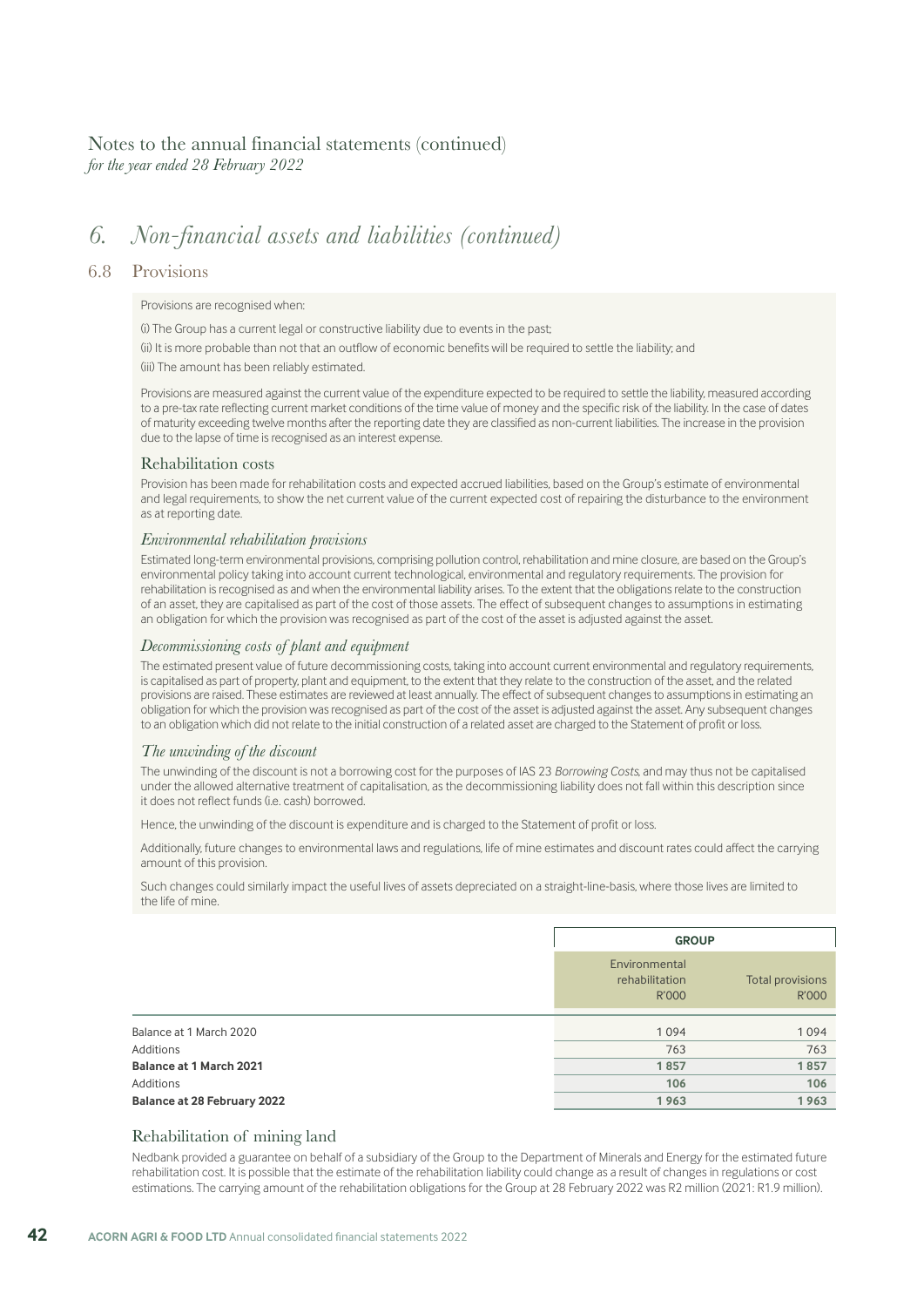# *7. Financial assets and liabilities*

|                                                                                             | <b>GROUP</b>  |                            |               | <b>COMPANY</b>       |
|---------------------------------------------------------------------------------------------|---------------|----------------------------|---------------|----------------------|
|                                                                                             | 2022<br>R'000 | 2021<br>Restated*<br>R'000 | 2022<br>R'000 | 2021<br><b>R'000</b> |
| <b>Financial assets</b>                                                                     |               |                            |               |                      |
| Financial assets at fair value through other comprehensive<br>income (refer to note 7.1)    |               | 3 1 0 8                    |               |                      |
| Financial assets at fair value through profit or loss<br>(refer to note 7.2)                | 68 432        | 32 140                     |               |                      |
|                                                                                             | 68 432        | 35 248                     |               |                      |
| Financial assets at amortised cost (refer to note 7.3)                                      | 2444948       | 2 128 219                  |               |                      |
|                                                                                             | 2513380       | 2 163 467                  |               |                      |
| Reconciliation of financial assets through other<br>comprehensive income and profit or loss |               |                            |               |                      |
| Opening balance                                                                             | 35 248        | 30 377                     |               |                      |
| Investments acquired                                                                        | 40 000        | 8 3 8 2                    |               |                      |
| Investments derecognised/sold                                                               | (3108)        | (2277)                     |               |                      |
| Fair value adjustments                                                                      | (3708)        | (1234)                     |               |                      |
| Transfer to non-current assets held for sale                                                |               |                            |               |                      |
|                                                                                             | 68 432        | 35 248                     |               |                      |

#### *\* Prior year comparatives have been restated for the effect of the reclassification of ACG Fruit and Boltfast from discontinuing operations to continuing operations. Refer to Note 23.*

The Group classifies its financial assets in categories dependent on the purpose for which the financial assets were acquired. Management determines the classification of its financial assets at initial recognition.

### 7.1 Financial assets at fair value through other comprehensive income

Financial assets at fair value through other comprehensive income comprise of equity securities not held for trading.

The Company may make an irrevocable election, on an instrument basis, and on initial recognition, to designate certain investments in equity instruments as at fair value through other comprehensive income.

Investments in equity instruments measured at fair value through other comprehensive income are recognised when the Company becomes a party to the contractual provisions of the instrument. The investments are measured, at initial recognition at fair value. Transactions costs are added to the initial carrying amount for those investments. Investments in equity instruments are subsequently measured at fair value recognised in other comprehensive income.

The gains or losses which accumulated in equity in the "fair value reserve" for equity investments at fair value through comprehensive income are not reclassified to profit or loss on derecognition. Instead, the cumulative amount is transferred directly to retained earnings.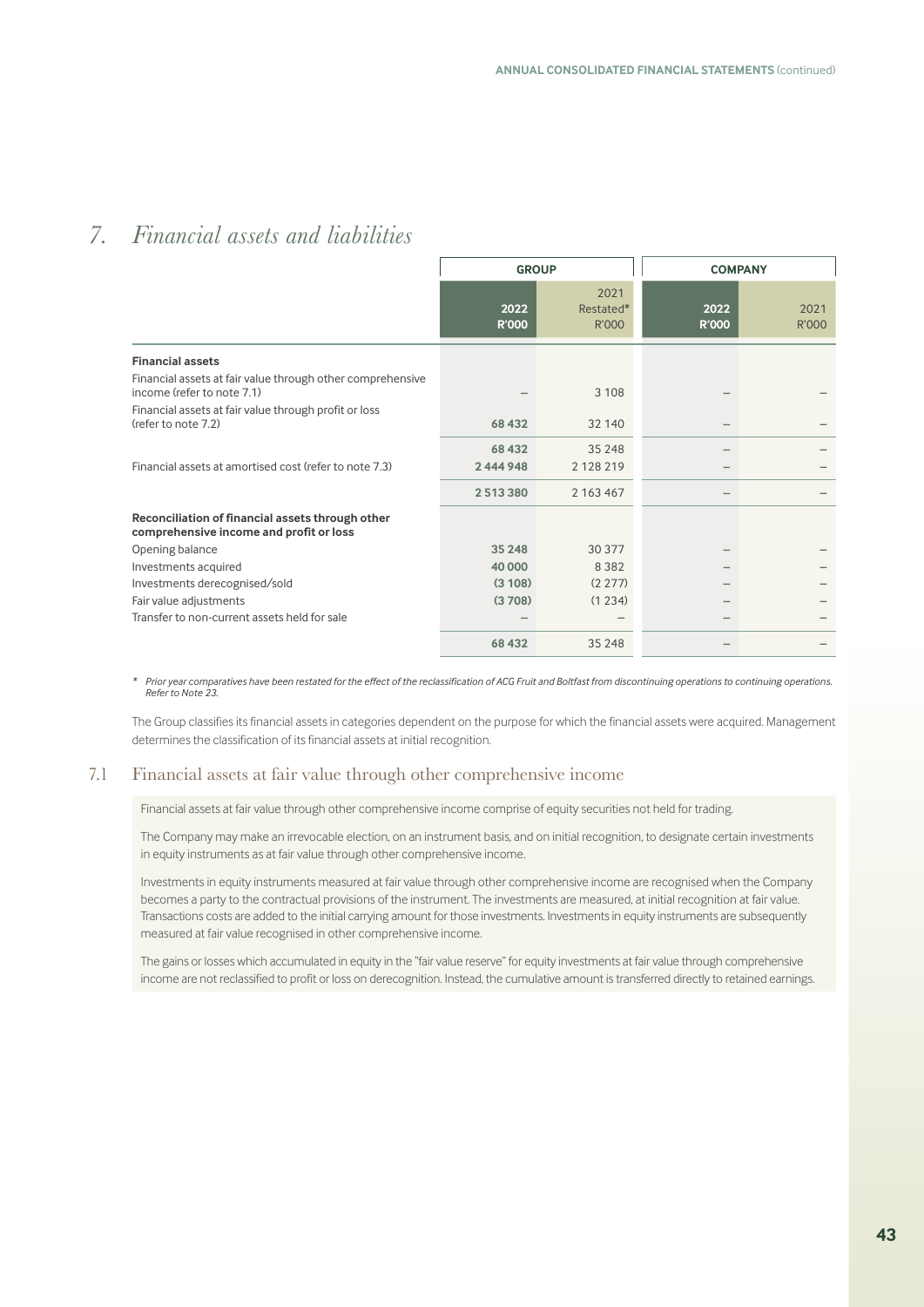## *7. Financial assets and liabilities (continued)*

## 7.1 Financial assets at fair value through other comprehensive income (continued)

|                                                                                                   | <b>GROUP</b>         |                            | <b>COMPANY</b>       |               |
|---------------------------------------------------------------------------------------------------|----------------------|----------------------------|----------------------|---------------|
|                                                                                                   | 2022<br><b>R'000</b> | 2021<br>Restated*<br>R'000 | 2022<br><b>R'000</b> | 2021<br>R'000 |
| Non-current assets                                                                                |                      |                            |                      |               |
| Unit trust investments                                                                            |                      |                            |                      |               |
| Momentum Consult (Pty) Ltd - ABSA Absolute Fund (B)<br>(2021: 9 485.76 units at R327.68 per unit) |                      | 3 1 0 8                    |                      |               |
| Total financial assets at fair value through other<br>comprehensive income                        |                      | 3 1 0 8                    |                      |               |

*\* Prior year comparatives have been restated for the effect of the reclassification of ACG Fruit and Boltfast from discontinuing operations to continuing operations. Refer to Note 23.*

Refer to note 22 for details of fair value estimation.

### 7.2 Financial assets at fair value through profit or loss

Financial assets at fair value through profit or loss comprise of:

- Equity investments held for trading; and
- Equity investments for which the entity has not elected to recognise fair value gains and losses through OCI.

Investments in equity instruments measured at fair value through profit or loss are recognised when the Company becomes a party to the contractual provisions of the instrument. The investments are measured, at initial recognition at fair value. Transactions costs are recognised through profit or loss. Investments in equity instruments are subsequently measured at fair value through profit or loss.

Changes in the fair value of financial assets at FVPL are recognised in profit or loss and presented net within capital items.

|                                                             | <b>GROUP</b>         |                            | <b>COMPANY</b>       |                      |
|-------------------------------------------------------------|----------------------|----------------------------|----------------------|----------------------|
|                                                             | 2022<br><b>R'000</b> | 2021<br>Restated*<br>R'000 | 2022<br><b>R'000</b> | 2021<br><b>R'000</b> |
| Non-current assets                                          |                      |                            |                      |                      |
| Fruitspec Ltd (12.67% interest) (2021: 16.67%)              |                      |                            |                      |                      |
| – Cost                                                      | 31 287               | 31 287                     |                      |                      |
| - Cumulative fair value adjustments                         | (6268)               | (2047)                     |                      |                      |
| ABAX Investments (Pty) Ltd                                  | 40 585               |                            |                      |                      |
| Investments in allied and secondary processing companies    | 2828                 | 2 9 0 0                    |                      |                      |
| Total financial assets at fair value through profit or loss | 68 432               | 32 140                     |                      |                      |

*\* Prior year comparatives have been restated for the effect of the reclassification of ACG Fruit and Boltfast from discontinuing operations to continuing operations. Refer to Note 23.*

Refer to note 22 for details of fair value estimation.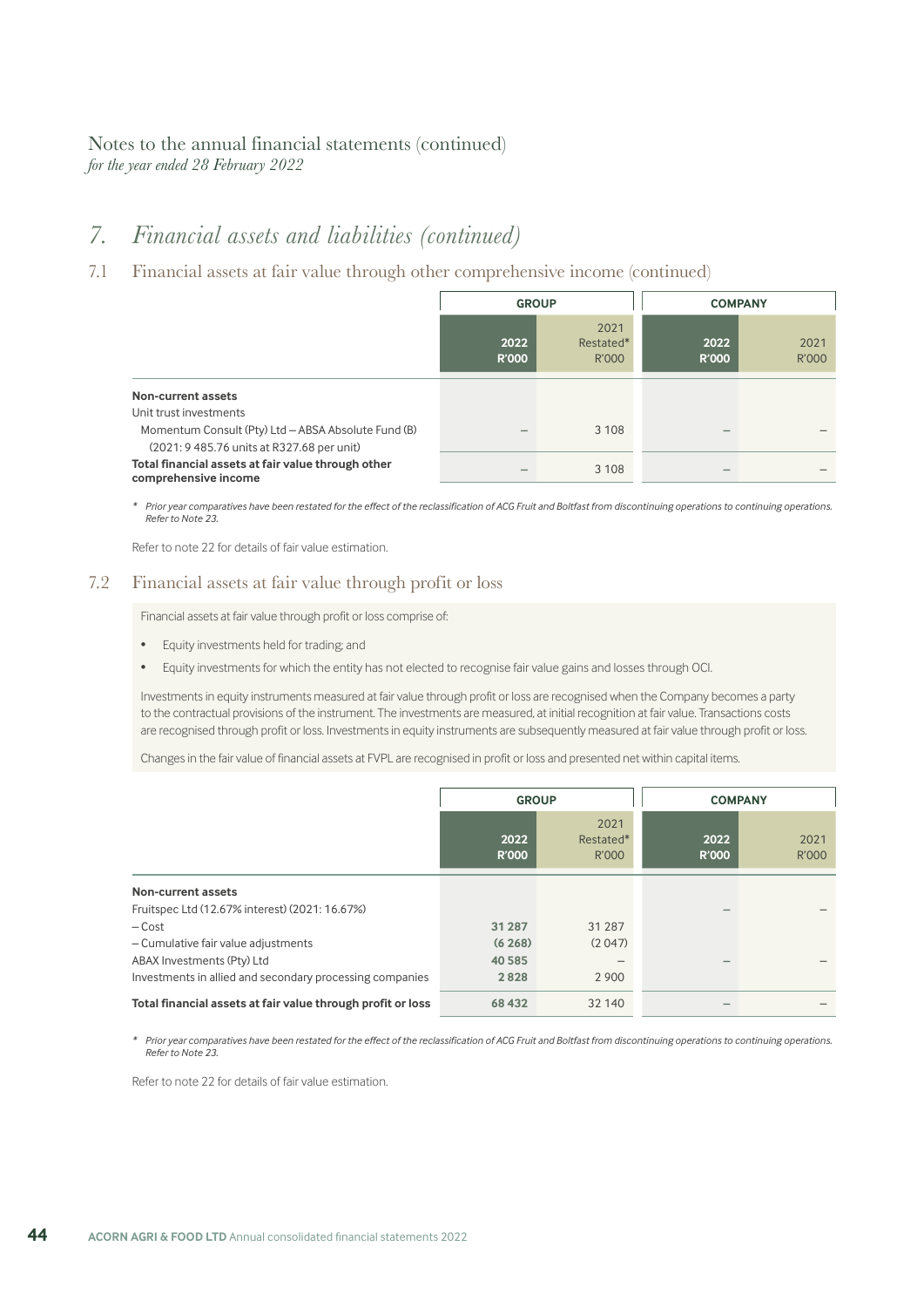## *7. Financial assets and liabilities (continued)*

### 7.3 Financial assets and liabilities at amortised cost

Financial assets at amortised cost comprise assets held for collection of contractual cash flow comprising solely payments of principal and interest.

Loans receivable are recognised when the Group becomes a party to the contractual provisions of the loan. The loans are measured, at initial recognition, at fair value plus direct transaction costs, if any.

Interest on these financial assets is calculated using the effective interest method and recognised in the statement of profit or loss as part of "finance income".

#### Impairment

The Group assesses on a forward looking basis the expected credit losses associated with its debt instruments carried at amortised cost and FVOCI. The impairment methodology applied depends on whether there has been a significant increase in credit risk.

- (i) For trade receivables only, the Group applies the simplified approach permitted by IFRS 9, which requires expected lifetime losses to be recognised from initial recognition of the receivables.
- (ii) For instalment sale receivables, the Group applies the general model due to the significant finance component.
- (iii) For loans to customers, as these are classified as loan receivables, the Group applies the general model for expected credit losses.

### 7.3.1 Trade and other receivables

Trade receivables are amounts due from customers for goods sold or services performed in the ordinary course of business. If collection is expected in one year or less, they are classified as current assets. They are subsequently measured at amortised costs using the effective interest method, because their contractual terms give rise, on specified dates to cash flows that are solely payments of principal and interest on the principal outstanding, and the Group's business model is to collect the contractual cash flows on trade and other receivables.

An impairment gain or loss is recognised in profit or loss with a corresponding adjustment to the carrying amount of trade and other receivables, through use of a loss allowance account. The impairment loss is included in "other operating expenses" in profit or loss as a movement in credit loss allowance.

The normal credit terms of trade receivables are as follows:

| Production accounts:              | $<$ 365 days           |
|-----------------------------------|------------------------|
| Renegotiated production accounts: | $> 365$ days           |
| Other receivables:                | Between 30 and 60 days |
| Instalment sale agreements:       | Between 3 and 6 years  |

The Group writes off a receivable when there is information indicating that the counterparty is in severe financial difficulty and there is no realistic prospect of recovery, e.g. when the counterparty has been placed under liquidation or has entered into bankruptcy proceedings. Receivables written off may still be subject to enforcement activities under the Group recovery procedures, taking into account legal advice where appropriate. Any recoveries made are recognised in profit or loss.

#### *Trade and other receivables: Expected credit losses*

Impairment of trade and other receivables requires the consideration of historical default rates and forward-looking information on macro-economic factors, including gross domestic product (GDP), interest rates and inflation. The Group applies the following models in relation to the impairment pertaining to trade and other receivables:

- For trade receivables only, the Group applies the simplified approach permitted by IFRS 9, which requires expected lifetime losses to be recognised from initial recognition of the receivables.
- For instalment sale receivables, the Group applies the general model due to the significant finance component.
- For loans to customers, as these are classified as loan receivables, the Group applies the general model for expected credit losses.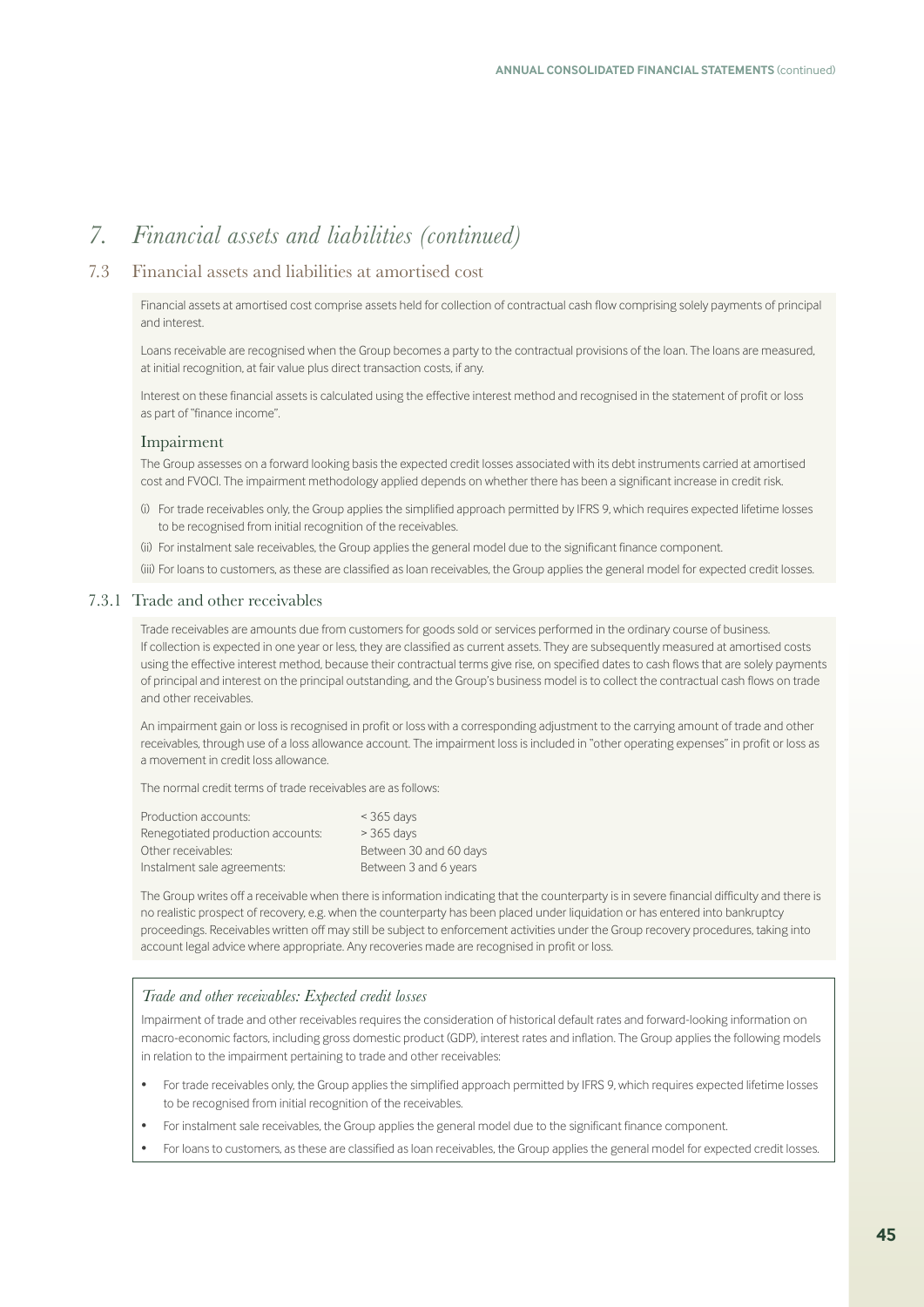## *7. Financial assets and liabilities (continued)*

## 7.3 Financial assets and liabilities at amortised cost (continued)

### 7.3.1 Trade and other receivables (continued)

|                                                                                                                        | <b>GROUP</b>  |                            | <b>COMPANY</b> |               |
|------------------------------------------------------------------------------------------------------------------------|---------------|----------------------------|----------------|---------------|
|                                                                                                                        | 2022<br>R'000 | 2021<br>Restated*<br>R'000 | 2022<br>R'000  | 2021<br>R'000 |
| Trade receivables at amortised cost (refer to 7.3.1.1 below)<br>Instalment sale agreements at amortised cost (refer to | 1411485       | 1151480                    |                |               |
| 7.3.1.2 below)                                                                                                         | 447731        | 276998                     |                |               |
| Less: Allowances for credit losses                                                                                     | (20789)       | (65388)                    |                |               |
| Trade receivables - net                                                                                                | 1838427       | 1 3 6 3 0 9 0              |                |               |
| Loans to related parties                                                                                               | 3 0 0 9       | 11 2 8 4                   |                |               |
| Other receivables                                                                                                      | 50 328        | 122871                     |                |               |
| Trade and other receivables - financial assets<br>(refer note 10)                                                      | 1891764       | 1497245                    |                |               |
| Prepayments and value-added taxation                                                                                   | 44730         | 49 452                     |                |               |
| Total trade and other receivables                                                                                      | 1936494       | 1546697                    |                |               |
| Classification of trade and other receivables                                                                          |               |                            |                |               |
| Non-current portion of instalment sale agreements                                                                      | (292556)      | (174757)                   |                |               |
| Non-current portion of prepayments                                                                                     | (13655)       | (12570)                    |                |               |
| Non-current portion of deposits                                                                                        | (8083)        | (5718)                     |                |               |
| <b>Current asset</b>                                                                                                   | 1622200       | 1 3 5 3 6 5 2              |                |               |

*\* Prior year comparatives have been restated for the effect of the reclassification of ACG Fruit and Boltfast from discontinuing operations to continuing operations. Refer to Note 23.*

#### *Classification of trade receivables*

Trade receivables are amounts due from customers for goods sold or services performed in the ordinary course of business. They are generally due for settlement within 30 days and therefore are all classified as current. Trade receivables are recognised initially at the amount of consideration that is unconditional unless they contain significant financing components, when they are recognised at fair value. The Group holds the trade receivables with the objective to collect the contractual cash flows and therefore measures them subsequently at amortised cost using the effective interest method.

#### *Classification of instalment sale agreements*

Instalment sale agreements are classified as other receivables carried at amortised cost, with the objective of collecting contractual cash flows.

#### *Exposure to credit risk*

Trade receivables inherently expose the Group to credit risk, being the risk that the Group will incur financial loss if customers fail to make payments as they fall due.

In order to mitigate the risk of financial loss from defaults, the Group only deals with reputable customers with consistent payment histories. Sufficient collateral or guarantees are also obtained when appropriate. Each customer is analysed individually for creditworthiness before terms and conditions are offered. Customer credit limits are in place and are reviewed and approved by credit management committees. The exposure to credit risk and the creditworthiness of customers, are continuously monitored.

There have been no significant changes in the credit risk management policies and processes since the prior reporting period.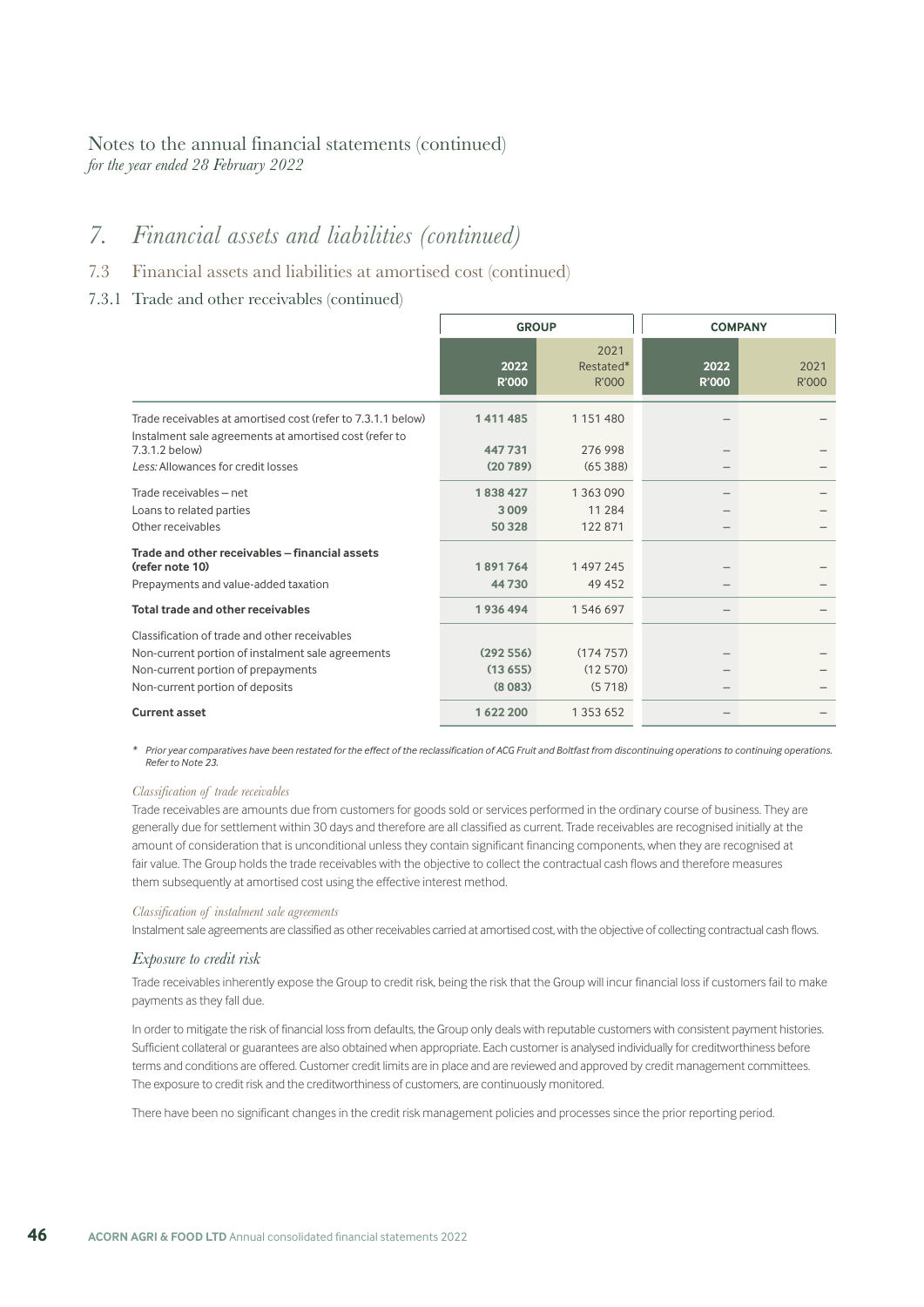# *7. Financial assets and liabilities (continued)*

## 7.3 Financial assets and liabilities at amortised cost (continued)

### 7.3.1 Trade and other receivables (continued)

The Group's historical credit loss experience does not show significantly different loss patterns for different customer segments. The provision for credit losses is therefore based on past due status without disaggregating into further risk profiles. The loss allowance provision is determined taking into account the securities below:

|                                                                                                                                                                                                                  | <b>GROUP</b>         |               |
|------------------------------------------------------------------------------------------------------------------------------------------------------------------------------------------------------------------|----------------------|---------------|
|                                                                                                                                                                                                                  | 2022<br><b>R'000</b> | 2021<br>R'000 |
| Securities on trade and other receivables                                                                                                                                                                        |                      |               |
| The Group holds the following types of securities, other than the underlying assets* that<br>serve as security, that are taken into account in determining any provision for impairment<br>of trade receivables: |                      |               |
| Mortgages over property                                                                                                                                                                                          | 733541               | 564 625       |
| Notarial bonds                                                                                                                                                                                                   | 15 1 68              | 17357         |
| Cession of shares                                                                                                                                                                                                | 528933               | 480 900       |
|                                                                                                                                                                                                                  | 1 277 642            | 1062882       |

*\* Underlying assets serve as security for instalment sale agreements.*

Only R402 million (2021: R432 million) of these securities are considered in determining the loss allowance.

Trade receivables amounting to R77.2 million has been ceded to Rand Merchant Bank, a division of FirstRand Bank Limited as security for the bridge finance with an outstanding amount of R355.7 million as at 28 February 2022. Refer to note 7.3.5.

### *7.3.1.1 Trade receivables*

The Group applies the simplified approach to providing for expected credit losses prescribed by IFRS 9, which permits the use of the lifetime expected loss provision for all trade receivables. The loss allowance provision as at 28 February 2022 is determined as follows; the expected credit losses below also incorporate forward looking information.

|                                              | 28 February 2022                                           |                                                                        | 28 February 2021*                                   |                                                                |
|----------------------------------------------|------------------------------------------------------------|------------------------------------------------------------------------|-----------------------------------------------------|----------------------------------------------------------------|
|                                              | <b>Estimated</b><br>gross carrying<br>amount at<br>default | <b>Loss allowance</b><br><b>(Lifetime)</b><br>expected<br>credit loss) | Estimated<br>gross carrying<br>amount at<br>default | Loss allowance<br><b>(Lifetime</b><br>expected<br>credit loss) |
| Expected credit loss rate:                   |                                                            |                                                                        |                                                     |                                                                |
| Not past due: 0.62% (2021: 0.47%)            | 857825                                                     | (5277)                                                                 | 525493                                              | (2, 468)                                                       |
| More than 30 days due: 0.53% (2021: 0.51%)   | 270 977                                                    | (1427)                                                                 | 226 545                                             | (1160)                                                         |
| More than 60 days due: 1.42% (2021: 2.24%)   | 95 472                                                     | (1357)                                                                 | 66 691                                              | (1492)                                                         |
| More than 120 days due: 6.80% (2021: 18.11%) | 187 211                                                    | (12728)                                                                | 332751                                              | (60268)                                                        |
| Total:                                       | 1411485                                                    | (20789)                                                                | 1151480                                             | (65388)                                                        |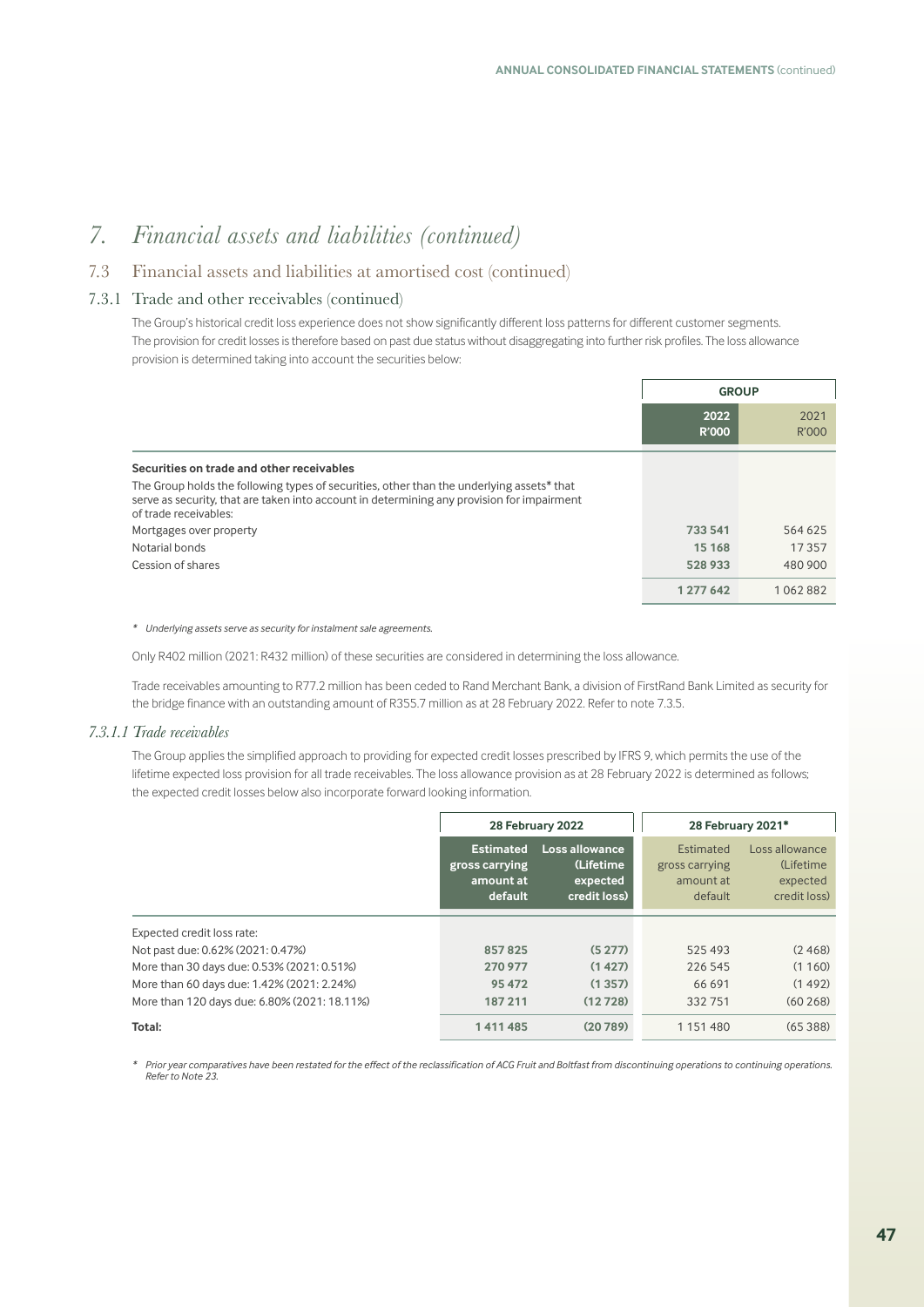## *7. Financial assets and liabilities (continued)*

## 7.3 Financial assets and liabilities at amortised cost (continued)

- 7.3.1 Trade and other receivables (continued)
- *7.3.1.1 Trade receivables (continued)*

|                                                                                                    | <b>GROUP</b>         |                                   |
|----------------------------------------------------------------------------------------------------|----------------------|-----------------------------------|
|                                                                                                    | 2022<br><b>R'000</b> | 2021<br>Restated*<br><b>R'000</b> |
| The following table shows the movement in the loss allowance (lifetime ECL) for trade receivables: |                      |                                   |
| Opening balance                                                                                    | 65388                | 107 640                           |
| Amounts recovered                                                                                  |                      |                                   |
| Amounts written off against provision                                                              | (57088)              | (54478)                           |
| <b>Business acquisition</b>                                                                        | 821                  |                                   |
| Provision raised on new trade receivables                                                          | 11987                | 12931                             |
| Provisions reversed on settled trade receivables                                                   | (319)                | (705)                             |
| <b>Closing balance</b>                                                                             | 20789                | 65388                             |

*\* Prior year comparatives have been restated for the effect of the reclassification of ACG Fruit and Boltfast from discontinuing operations to continuing operations. Refer to Note 23.*

#### *7.3.1.2 Instalment sale agreements*

Over the term of the instalment sale agreement, the Group accounts for its credit risk by appropriately providing for expected credit losses on a timely basis. In calculating the expected credit loss rates, the company considers historical loss rates for each category of customers, and adjusts for forward looking macro-economic data.

The Group provides for credit losses against instalment sale agreement as follows:

| Group internal rating | <b>Criteria</b>   | <b>Basis of recognition</b> | Basis of calculation of interest revenue |
|-----------------------|-------------------|-----------------------------|------------------------------------------|
| Performing            | Not past due      | 12 month                    | Gross carrying value                     |
| Underperforming       | Default + 30 days | Lifetime expected           | Gross carrying value                     |
| Non-performing        | Default + 60 days | Lifetime expected           | Net of credit allowance                  |

The gross carrying value of the instalment sale receivables, and thus the maximum exposure to loss, is as follows:

|                              |                          | <b>GROUP</b>         |  |
|------------------------------|--------------------------|----------------------|--|
|                              | 2022<br><b>R'000</b>     | 2021<br><b>R'000</b> |  |
| <b>Group internal rating</b> |                          |                      |  |
| Performing                   | 447731                   | 276998               |  |
| Underperforming              |                          |                      |  |
| Non-performing               | $\overline{\phantom{a}}$ |                      |  |
|                              | 447731                   | 276998               |  |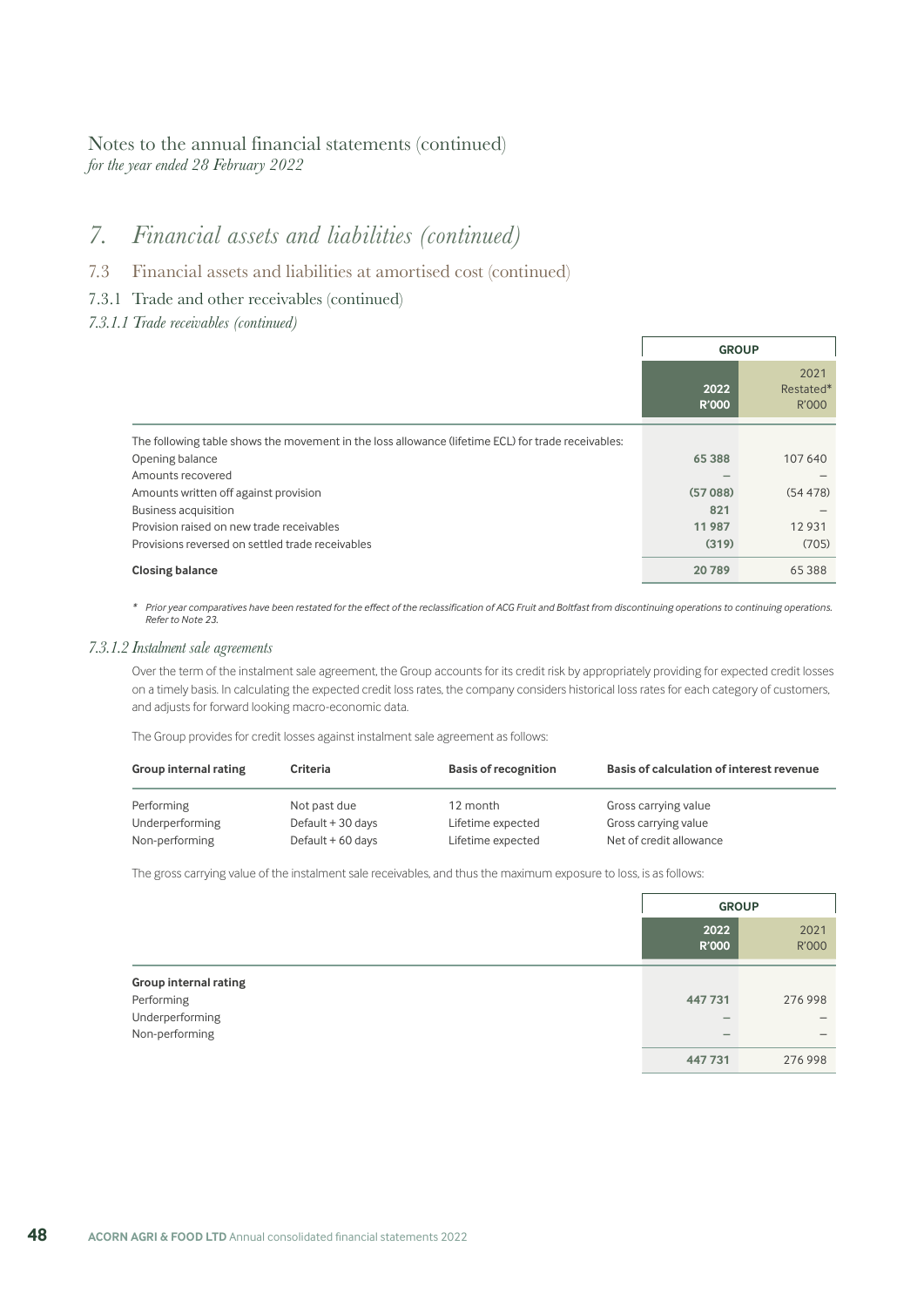# *7. Financial assets and liabilities (continued)*

## 7.3 Financial assets and liabilities at amortised cost (continued)

### 7.3.1 Trade and other receivables (continued)

### *7.3.1.2 Instalment sale agreements (continued)*

All instalment sale agreements are receivable within six years of the reporting date. The effective interest rate of the instalment sale agreements is linked to the prime interest rate, based on the debtors' risk profile. The dates of maturity of instalment sale agreements are as follows:

|                       |                         | <b>GROUP</b>                         |                             |
|-----------------------|-------------------------|--------------------------------------|-----------------------------|
|                       | Capital<br><b>R'000</b> | <b>Finance costs</b><br><b>R'000</b> | <b>Instalments</b><br>R'000 |
| At 28 February 2022   |                         |                                      |                             |
| Within one year       | 155 175                 | 27 189                               | 182364                      |
| Between 1 and 2 years | 128 377                 | 23010                                | 151387                      |
| Between 2 and 3 years | 84922                   | 12734                                | 97 656                      |
| Between 3 and 4 years | 54 008                  | 6093                                 | 60 101                      |
| Between 4 and 5 years | 25 249                  | 2 1 0 3                              | 27 3 52                     |
|                       | 447731                  | 71 129                               | 518860                      |
| At 28 February 2021   |                         |                                      |                             |
| Within one year       | 97888                   | 15 3 45                              | 113 233                     |
| Between 1 and 2 years | 82315                   | 12487                                | 94 802                      |
| Between 2 and 3 years | 57 687                  | 6666                                 | 64353                       |
| Between 3 and 4 years | 27638                   | 2634                                 | 30 27 2                     |
| Between 4 and 5 years | 11470                   | 833                                  | 12 3 0 3                    |
|                       | 276 998                 | 37965                                | 314 963                     |

At floating interest rates averaging 9.01% (2021: 7.39%).

### 7.3.2 Loans to Customers

|                      |                      | <b>GROUP</b>  |                      | <b>COMPANY</b>       |
|----------------------|----------------------|---------------|----------------------|----------------------|
|                      | 2022<br><b>R'000</b> | 2021<br>R'000 | 2022<br><b>R'000</b> | 2021<br><b>R'000</b> |
| Loans to customers   | 56854                | 76 553        |                      |                      |
| Less: Loss allowance |                      |               |                      |                      |
|                      | 56854                | 76 553        |                      |                      |

These loans are secured, bear interest at Prime-linked interest rates and have fixed repayment terms.

Over the term of the loans to customers, the Group accounts for its credit risk by appropriately providing for expected credit losses on a timely basis. In calculating the expected credit loss rates, the company considers historical loss rates for each category of customers, and adjusts for forward looking macro-economic data.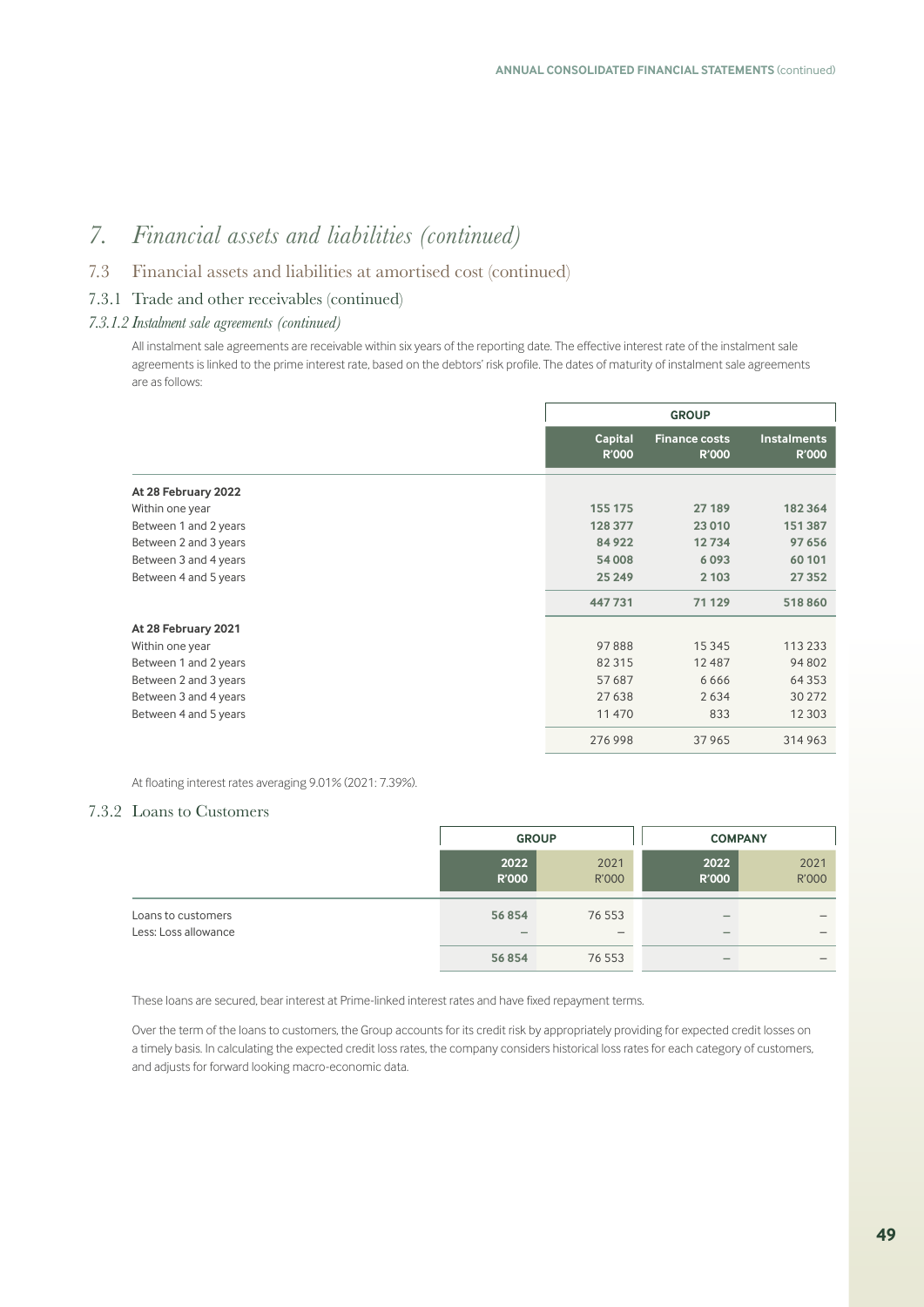# *7. Financial assets and liabilities (continued)*

## 7.3 Financial assets and liabilities at amortised cost (continued)

#### 7.3.2 Loans to Customers (continued)

The Group provides for credit losses against loans to customers as follows:

| Group internal rating | <b>Criteria</b>   | <b>Basis of recognition</b> | Basis of calculation of interest revenue |
|-----------------------|-------------------|-----------------------------|------------------------------------------|
| Performing            | Not past due      | 12 month                    | Gross carrying value                     |
| Underperforming       | Default + 30 days | Lifetime expected           | Gross carrying value                     |
| Non-performing        | Default + 60 days | Lifetime expected           | Net of credit allowance                  |

The gross carrying value of the loans to customers, and thus the maximum exposure to loss, is as follows:

|                              | <b>GROUP</b>             |                      |
|------------------------------|--------------------------|----------------------|
|                              | 2022<br><b>R'000</b>     | 2021<br><b>R'000</b> |
| <b>Group internal rating</b> |                          |                      |
| Performing                   | 56854                    | 76 5 53              |
| Underperforming              |                          |                      |
| Non-performing               | $\overline{\phantom{a}}$ |                      |
|                              | 56854                    | 76 5 53              |

### 7.3.3 Cash and cash equivalents

Cash and cash equivalents are short-term, highly liquid investments that are readily convertible to known amounts of cash and are subject to insignificant risk in change in value; these are classified as financial assets measured at amortised cost.

For purposes of the cash flow statements, cash and cash equivalents comprise cash and cash equivalents defined above, net of outstanding bank overdrafts.

Bank overdrafts are classified as financial liabilities at amortised cost.

|                                       | <b>GROUP</b>         |                            | <b>COMPANY</b>       |                      |
|---------------------------------------|----------------------|----------------------------|----------------------|----------------------|
|                                       | 2022<br><b>R'000</b> | 2021<br>Restated*<br>R'000 | 2022<br><b>R'000</b> | 2021<br><b>R'000</b> |
| Cash and cash equivalents consist of: |                      |                            |                      |                      |
| Bank balances and cash on hand        | 333961               | 410 521                    |                      |                      |
| Short-term bank deposits              | 56 138               | 43782                      |                      |                      |
| Bank overdraft                        | (147161)             | (20562)                    |                      |                      |
|                                       | 242 938              | 433 741                    |                      |                      |
| Current assets                        | 390099               | 454 303                    |                      |                      |
| <b>Current liabilities</b>            | (147161)             | (20562)                    |                      |                      |
|                                       | 242 938              | 433741                     |                      |                      |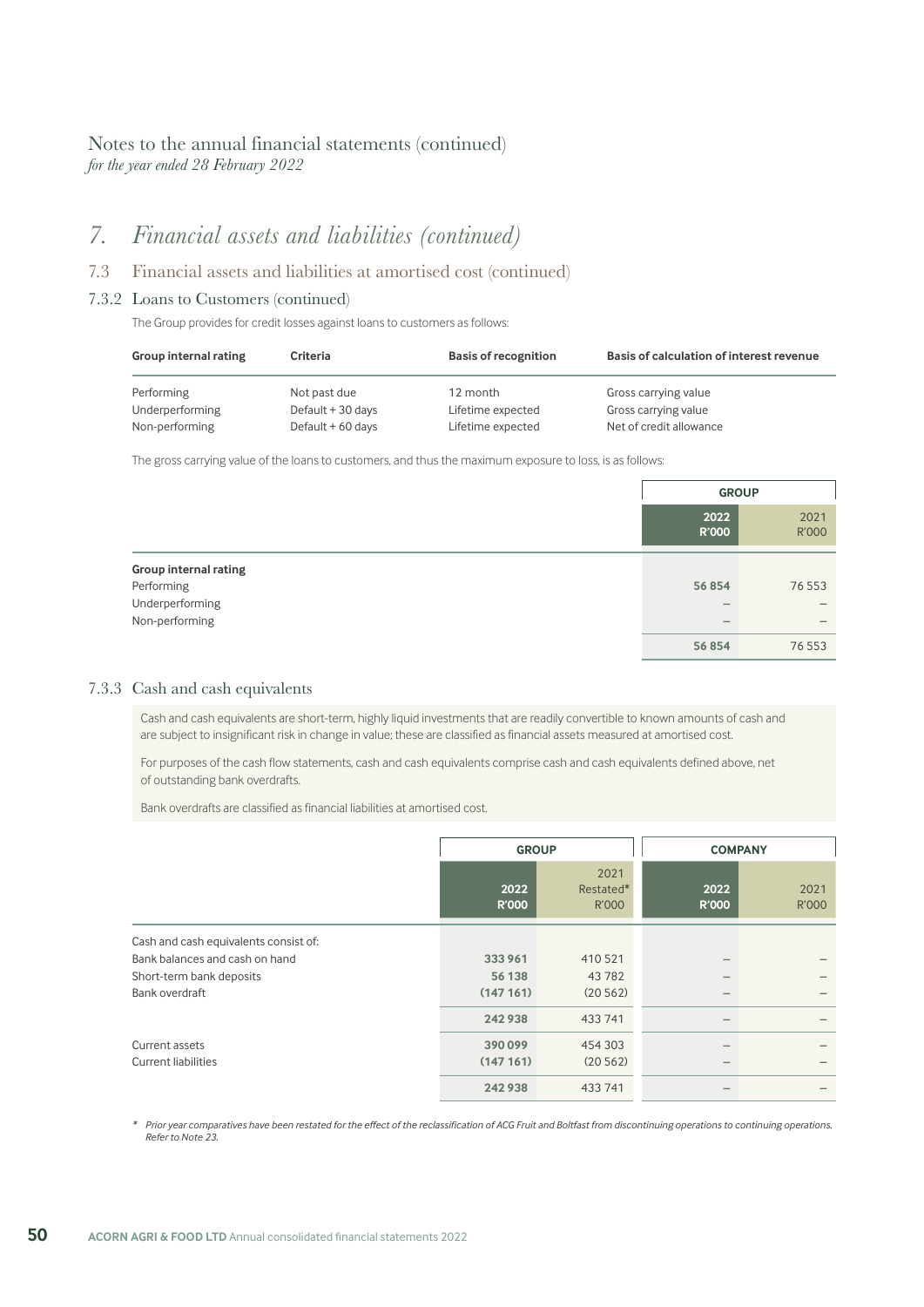## *7. Financial assets and liabilities (continued)*

### 7.3 Financial assets and liabilities at amortised cost (continued)

### 7.3.3 Cash and cash equivalents (continued)

### *Restricted cash*

Short-term bank deposits amounting to R17.2 million (2021: R8.5 million) are held in terms of SAFEX trade agreements and is not accessible other than for this purpose.

#### *Cash and cash equivalents pledged as security*

Bank balances amounting to R60 million pertaining to Kyron Group has been ceded to Rand Merchant Bank, a division of FirstRand Bank Limited as security for the bridge finance. Refer to note 7.3.5.

Bank balances amounting to R84 million pertaining to AAF Invest (Pty) Ltd has been ceded to Rand Merchant Bank, a division of FirstRand Bank Limited as security for the general banking facility. This facility has not been drawn upon as at 28 February 2022.

#### *Bank overdrafts and facilities available*

The Group has overdraft facilities with several financial institutions. The facilities bear interest as determined from time to time by these financial institutions (currently 7.25% – 7.75% [2021: 6.75% – 7.25%]).

#### *Bank overdraft facility: ACG Fruit (Pty) Ltd: First National Bank – R165 million*

The following repayment terms and securities are provided to the bank for the obligations of ACG Fruit (Pty) Ltd towards First National Bank Ltd:

- Interest is charged at prime minus 0.5%;
- Repayment on demand and subject to annual review;
- Suretyship provided by AAF Invest (Pty) Ltd limited to R49 million and limited cross suretyship limited to R225 million each entity plus any further amounts for interest, costs, fees, and/or such other monies or amounts as may be provided for in the suretyship given by the following parties: Copperzone Packers (Pty) Ltd; Rodash 114 (Pty) Ltd; Ouberg Boerdery (Pty) Ltd; Superlane 124 (Pty) Ltd; ACG Fruit (Pty) Ltd; Copperzone 108 (Pty) Ltd; Galactic deals 160 (Pty) Ltd and Riverfresh (Pty) Ltd;
- Cessions pertaining to Short-term insurance together with the mortgaged properties of Ouberg Boerdery (Pty) Ltd; Galactic Deals 160 (Pty) Ltd and Copperzone 108 (Pty) Ltd; Debtors provided in ACG Fruit (Pty) Ltd; lease agreement between Riverfresh (Pty) Ltd and Blue Tulip Farming (Pty) Ltd and credit balances held by ACG Fruit (Pty) Ltd for an unlimited amount; and
- A general bond covering R65 million over the land held by Galactic Deals 160 (Pty) Ltd.

#### *Bank overdraft facility: Oberholzer en Seuns Boerdery (Pty) Ltd: First National Bank – R6 million facility*

The following repayment terms and securities are provided to the bank for the obligations of Oberholzer en Seuns Boerdery (Pty) Ltd towards First National Bank Ltd:

- Interest is charged at prime;
- Repayment on demand and subject to annual review;
- Suretyship provided by Atalia Boerdery (Pty) Ltd and Andre Oberholzer limited to R15 900 000 (plus further costs, interest and fees) and R15 900 000 (plus further costs, interest and fees) respectively; and
- General covering bond over all immovable property.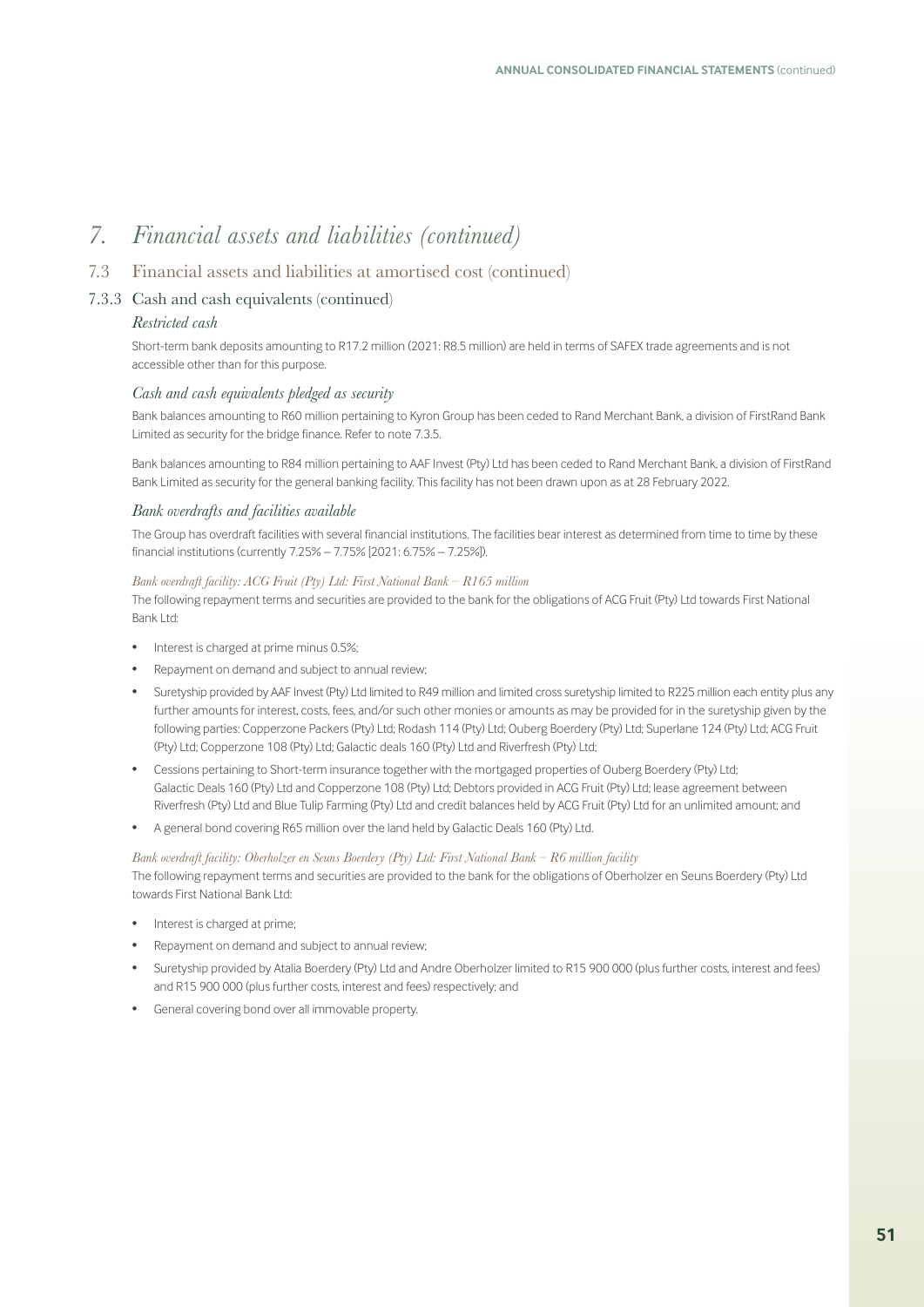## *7. Financial assets and liabilities (continued)*

- 7.3 Financial assets and liabilities at amortised cost (continued)
- 7.3.3 Cash and cash equivalents (continued)

*Bank overdrafts and facilities available (continued)*

*Bank overdraft facility: AAF Invest (Pty) Ltd: Rand Merchant Bank – R100 million facility* AAF Invest (Pty) Ltd has approved facilities available amounting to R100 million (of which R50 million is uncommitted and R50 million committed). This facility has not been drawn upon as at 28 February 2022.

The general banking facility has the following terms:

- Security provided in terms of a revisionary pledge of shares in Kyron Holdings (Pty) Ltd and its equity interests;
- Cession and pledge on cash or receivable balances of AAF Invest (Pty) Ltd; and
- Acorn Agri & Food Limited remains publicly traded and Acorn Agri & Food Limited remains the sole shareholder of AAF Invest (Pty) Ltd.

*Bank overdraft facility: Montagu Dried Fruit & Nuts (Pty) Ltd: Nedbank Limited – R35 million facility* The general banking facility has the following terms:

- General cession of trade receivables pertaining to Montagu Dried Fruit & Nuts (Pty) Ltd
- First notarial bond over moveable assets worth R15 million; and
- A security cession of insurance policy.

Refer to note 10 for details on the credit quality of cash and cash equivalents.

#### 7.3.4 Loans to related parties

|                                                                                                                           | <b>GROUP</b>  |                                   |               | <b>COMPANY</b> |  |
|---------------------------------------------------------------------------------------------------------------------------|---------------|-----------------------------------|---------------|----------------|--|
|                                                                                                                           | 2022<br>R'000 | 2021<br>Restated*<br><b>R'000</b> | 2022<br>R'000 | 2021<br>R'000  |  |
| Berekisanang Empowerment Farm (Pty) Ltd                                                                                   | 141 216       | 111 435                           |               |                |  |
| Green Living Ventures (Pty) Ltd                                                                                           | 3472          | 3472                              |               |                |  |
| Overberg Dreams (Pty) Ltd                                                                                                 |               | 323                               |               |                |  |
| Overberg Speciality Foods (Pty) Ltd                                                                                       |               | 469                               |               |                |  |
| Enterprise Development OA Energy Loan                                                                                     | 732           | 732                               |               |                |  |
| Durbieland (Pty) Ltd                                                                                                      | 825           |                                   |               |                |  |
| Oberholzer Family Enterprizes (Pty) Ltd                                                                                   | 5 1 3 0       | 5 1 3 0                           |               |                |  |
| Other                                                                                                                     | 1385          | 1322                              |               |                |  |
|                                                                                                                           | 152760        | 122883                            |               |                |  |
| Less: Accumulated provision for impairment of loans to<br>related parties<br>Less: Accumulated provision for Berekisanang | (4470)        | (4470)                            |               |                |  |
| Empowerment Farm (Pty) Ltd                                                                                                | (42059)       | (18295)                           |               |                |  |
|                                                                                                                           | 106 231       | 100 118                           |               |                |  |
| Classification of loans to related parties                                                                                |               |                                   |               |                |  |
| Non-current asset                                                                                                         | (42306)       | (68989)                           |               |                |  |
| <b>Current asset</b>                                                                                                      | 63925         | 31 1 29                           |               |                |  |
| Reconciliation of related party loan receivables:                                                                         |               |                                   |               |                |  |
| Opening balance                                                                                                           | 100 118       | 129 320                           |               |                |  |
| Capital draw downs                                                                                                        | 23 4 61       |                                   |               |                |  |
| Repayments                                                                                                                | (729)         | (40277)                           |               |                |  |
| Interest charges                                                                                                          | 7 1 4 5       | 8065                              |               |                |  |
| Impairment (note 4.3)                                                                                                     | (29681)       | (18294)                           |               |                |  |
| Impairment reversal (note 4.3)                                                                                            | 5917          | 21 304                            |               |                |  |
|                                                                                                                           | 106 231       | 100 118                           |               |                |  |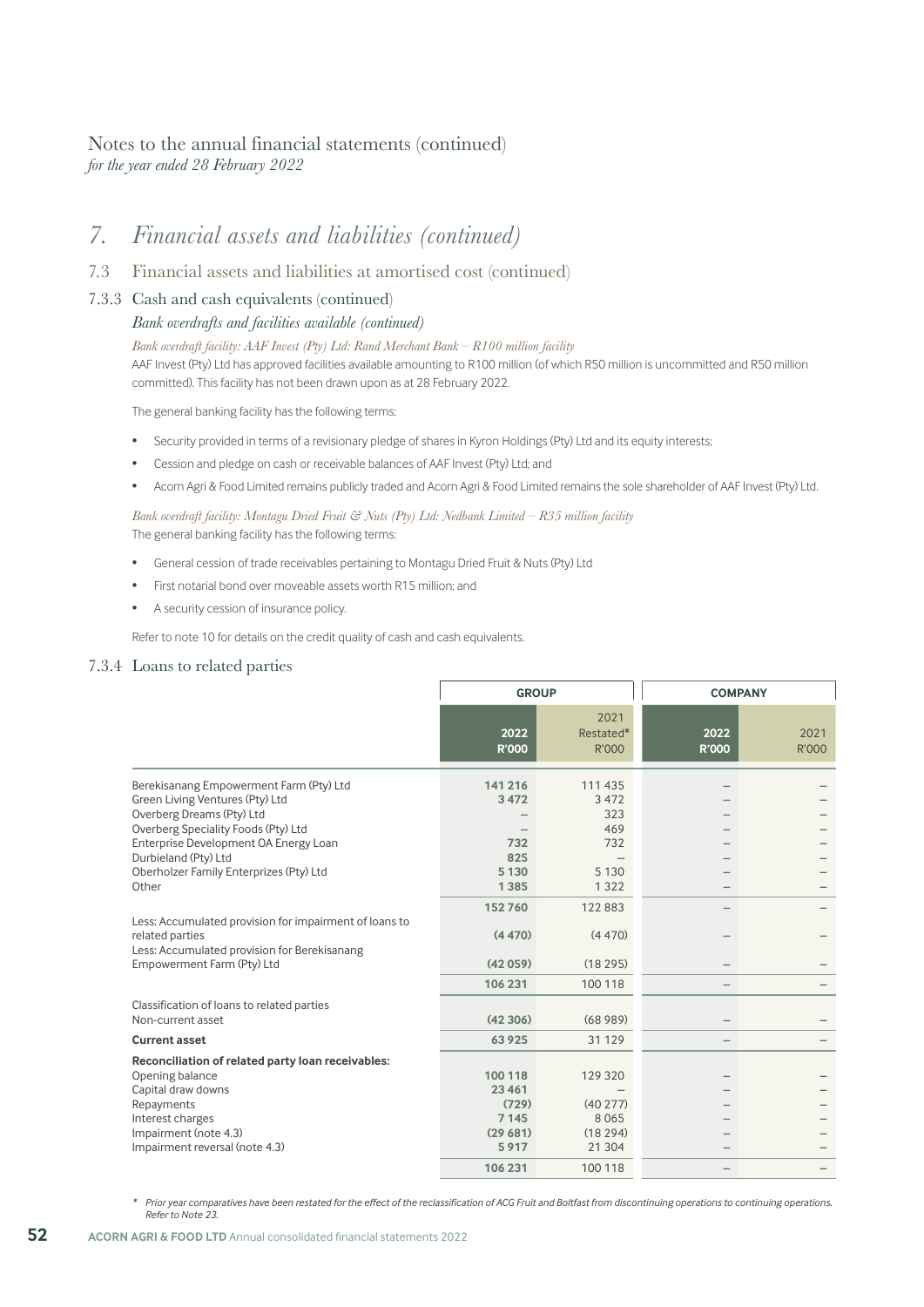## *7. Financial assets and liabilities (continued)*

## 7.3 Financial assets and liabilities at amortised cost (continued)

### 7.3.4 Loans to related parties (continued)

#### *Berekisanang Empowerment Farm (Pty) Ltd*

Loan 1: R70.7 million: The ACG Fruit Proprietary Limited loan to Berekisanang Empowerment Farm Proprietary Limited bears interest at the prime bank overdraft plus 3% (2021: prime bank overdraft plus 3%). The loan is repayable on demand.

Loan 2: R70.5 million: A portion of the Galactic Deals 160 Proprietary Limited loan to Berekisanang Empowerment Farm Proprietary Limited, amounting to R35.5 million (2021: R28 million) bears interest at the prime bank overdraft rate per annum. The Galactic Deals 160 Proprietary Limited loan to Berekisanang Empowerment Farm Proprietary Limited has been ceded in favour of the Industrial Development Corporation of South Africa Limited (IDC) for the loan advanced to Berekisanang Empowerment Farm Proprietary Limited. Joint 39.1% guarantee was provided with ACG Fruit Group for the IDC loan to Berekisanang Empowerment Farm Proprietary Limited.

#### *Green Living Ventures (Pty) Ltd*

The loan is unsecured, bears no interest and is repayable on demand. This loan was impaired in the previous financial year.

#### *Overberg Dreams (Pty) Ltd)*

The loan was unsecured, bears interest at a prime-linked interest rate and is repayable on demand.

#### *Overberg Speciality Foods (Pty) Ltd*

A short term interest free loan, was granted 14 December 2020 to Overberg Speciality Foods (Pty) Ltd, a company that is created for the planned joint venture from 1 March 2021 to finance the pre-operational expenses. The loan has been converted into a joint venture investment during the year.

#### *Enterprise Development OA Energy Loan*

The loan is unsecured, bears no interest and is repayable in monthly instalments.

#### *Durbieland (Pty) Ltd*

The loan is unsecured and interest free. The loan is repayable on 30 November 2024.

### 7.3.5 Borrowings

Borrowings are classified as financial liabilities subsequently measured at amortised cost. The liabilities are measured, at initial recognition, at fair value plus transaction costs, if any.

They are subsequently measured at amortised cost using the effective interest rate method.

The effective interest rate method is a method of calculating the amortised cost of a financial liability and of allocating interest expense over the relevant period. The effective interest rate is the rate that exactly discounts estimated future cash payments (including all fees and points paid or received that form an integral part of the effective interest rate, transaction costs and other premiums or discounts) through the expected life of the financial liability, or (where appropriate) a shorter period, to the amortised cost of a financial liability.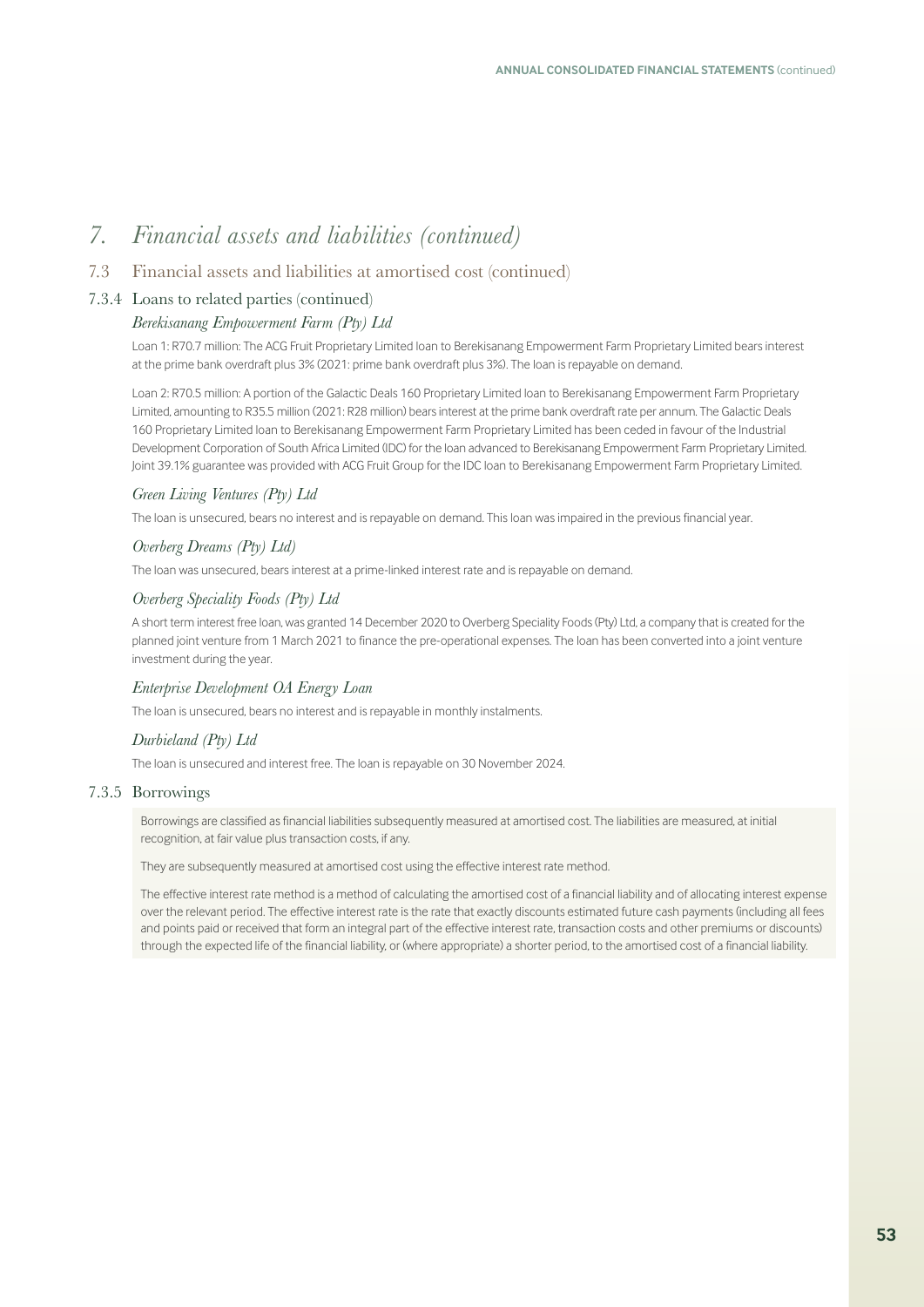# *7. Financial assets and liabilities (continued)*

## 7.3 Financial assets and liabilities at amortised cost (continued)

### 7.3.5 Borrowings (continued)

|                                                 |               | <b>GROUP</b>               | <b>COMPANY</b> |               |
|-------------------------------------------------|---------------|----------------------------|----------------|---------------|
|                                                 | 2022<br>R'000 | 2021<br>Restated*<br>R'000 | 2022<br>R'000  | 2021<br>R'000 |
| <b>Non-current liabilities</b>                  |               |                            |                |               |
| Medium-term loans (refer to 7.3.5.1 below)      | 264 560       | 293 460                    |                |               |
| Bank borrowings (refer to 7.3.5.2 below)        |               |                            |                |               |
| Other debt instruments (refer to 7.3.5.3 below) |               |                            |                |               |
|                                                 | 264 560       | 293 460                    |                |               |
| <b>Current liabilities</b>                      |               |                            |                |               |
| Medium-term loans (refer to 7.3.5.1 below)      | 68 496        | 51732                      |                |               |
| Bank borrowings (refer to 7.3.5.2 below)        | 949 962       | 604 099                    |                |               |
| Other debt instruments (refer to 7.3.5.3 below) | 388 240       | 282707                     |                |               |
|                                                 | 1406698       | 938 538                    |                |               |
| <b>Total borrowings</b>                         | 1671258       | 1 2 3 1 9 9 8              |                |               |

*\* Prior year comparatives have been restated for the effect of the reclassification of ACG Fruit and Boltfast from discontinuing operations to continuing operations. Refer to Note 23.*

#### *7.3.5.1 Medium-term loans*

|                                                                                             | <b>GROUP</b>             |                                   |  |
|---------------------------------------------------------------------------------------------|--------------------------|-----------------------------------|--|
|                                                                                             | 2022<br><b>R'000</b>     | 2021<br>Restated*<br><b>R'000</b> |  |
| First National Bank – term and mortgage bonds<br>Nedbank - term and mortgage bonds<br>Other | 268 113<br>61934<br>3009 | 247 654<br>97538                  |  |
|                                                                                             | 333056                   | 345 192                           |  |
| Less: Current portion of medium term borrowings                                             | (68496)                  | (51732)                           |  |
|                                                                                             | 264 560                  | 293 460                           |  |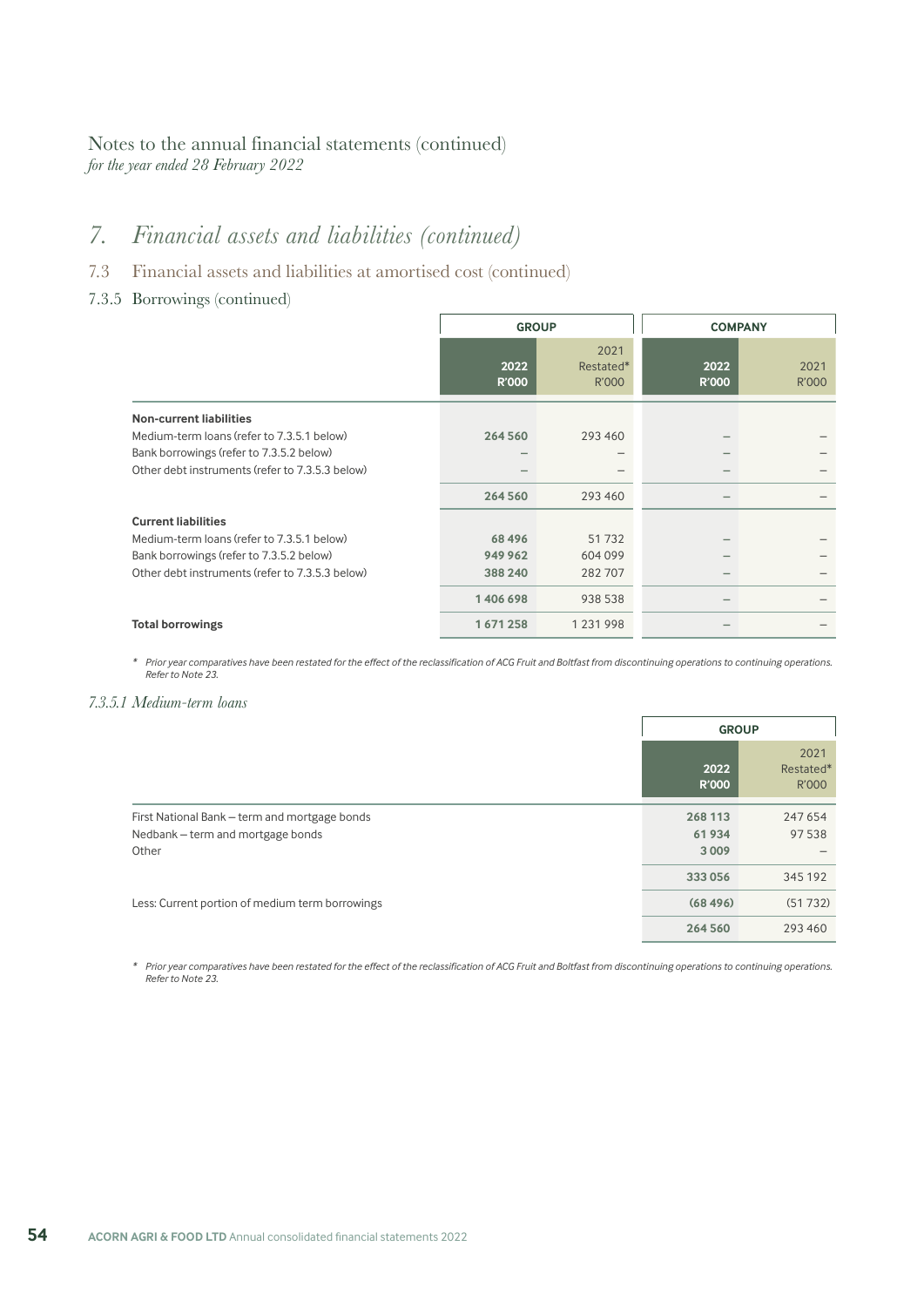## *7. Financial assets and liabilities (continued)*

### 7.3 Financial assets and liabilities at amortised cost (continued)

### 7.3.5 Borrowings (continued)

#### *7.3.5.1 Medium-term loans (continued)*

#### *Nedbank: Bontebok Limeworks (Pty) Ltd*

The Nedbank term loan is repayable in monthly instalments over a period of five to 11 years. The term loan has been secured by plant and equipment with a book value of R139 million (2021: R147 million) (note 6.1). There is a first mortgage of R80 000 000 held over land with a book value of R16 million (2021: R7 million) and a first special notarial bond of R100 000 000 held over plant and equipment with a book value of R62 million (2021: R65 million) registered in favour of Nedbank Ltd. These serve as security for the facility.

"The securities in favour of Nedbank impose certain covenants on one of the subsidiaries in the Group, Bontebok Limeworks (Pty) Ltd, stating that the subsidiary will ensure that the following financial ratios are met:

- the all-in gearing on a company basis will not be more than 1.20:1, and
- the annual Cash to Debt Service cover will be a minimum of 1.3 or more.

During the year Bontebok Limeworks (Pty) Ltd was in compliance with all the financial covenants relating to its borrowings.

#### *First National Bank: Moov Fuel (Pty) Ltd*

The First National Bank term loans bear interest at prime-linked rates and is repayable in monthly instalments over a period of 10 years. The term loans are secured by general suretyship of R123 000 000 given by Acorn Agri and Food Ltd, general suretyship of R14 500 000 given by DJ Erasmus Vervoer (Pty) Ltd, an unlimited general cession over receivables of R386 million (2021: R225 million) (note 7.3.1), a cession of two Momentum life insurance policies of Rnil (2021: R20 million each), a cession over the loan accounts of Remus Trust, DJ Erasmus Trust and the Platinum Trust (note 7.3.4), a cession and pledge of credit balances by Moov Fuel (Pty) Ltd totalling R12.5 million (2021: R12.5 million), a deed of negative pledge in respect of Moov Fuel (Pty) Ltd and DJ Erasmus Vervoer (Pty) Ltd's fuel distribution licences, a general notarial bond over moveable assets of R52.5 million (2021: R52.5 million), covering bonds to the value of R101 million over selected land and buildings (2021: R101 million) (note 6.2), and a guarantee to the value of R10.5 million (2021: R10.5 million) provided in favour of Astron South Africa (Pty) Ltd with an expiry date of 31 December 2025.

#### *7.3.5.2 Bank borrowings*

|                                                                                  | <b>GROUP</b>         |                                   |
|----------------------------------------------------------------------------------|----------------------|-----------------------------------|
|                                                                                  | 2022<br><b>R'000</b> | 2021<br>Restated*<br><b>R'000</b> |
| Nedbank - Production borrowings<br>Nedbank - General facility<br>RMB-Bridge loan | 594 251<br>355711    | 492099<br>112 000                 |
|                                                                                  | 949 962              | 604099                            |
| Less: Current portion of bank borrowings                                         | (949962)             | (604099)                          |
| Non-current portion of bank borrowings                                           |                      |                                   |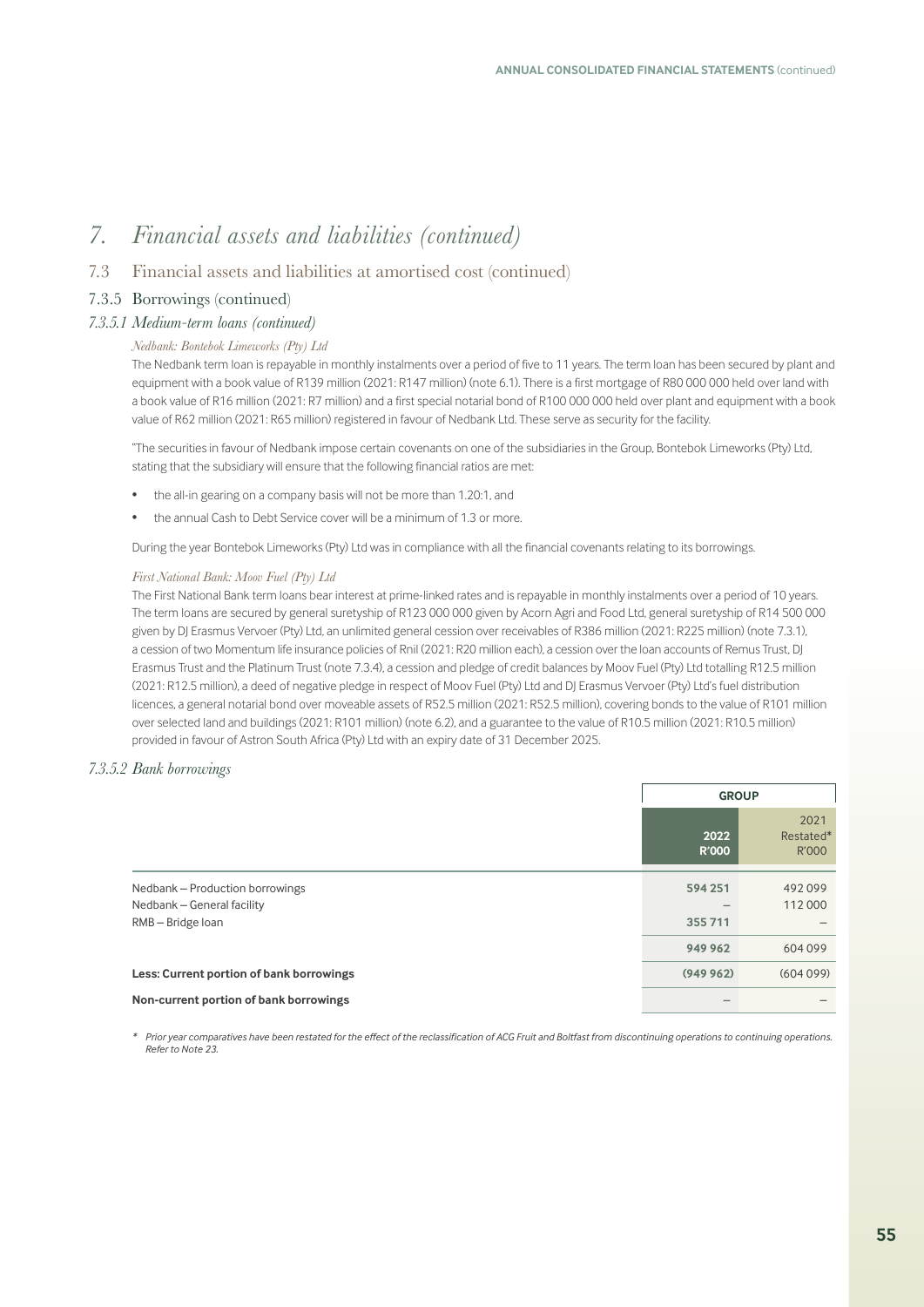## *7. Financial assets and liabilities (continued)*

## 7.3 Financial assets and liabilities at amortised cost (continued)

### 7.3.5 Borrowings (continued)

#### *7.3.5.2 Bank borrowings (continued)*

#### *Nedbank: Overberg Agri Bedrywe (Pty) Ltd*

The Group has Nedbank borrowings with a revolving credit facility of R2.250 million (2021: R2.250 million) using a Special Purpose Vehicle through which debtors are securitised. The facility bears interest at a sub-prime-linked interest rate. The loan is secured in the prior year by a limited suretyship of R450 million and in the current and prior years by a negative pledge over unencumbered stock of R395 million (2021: R347 million) in conjunction with an undertaking from the borrower not to encumber unencumbered assets prior to written consent from Nedbank.

The facility is provided by Nedbank Ltd, Bank of China and ABSA. Any draw downs from the facility are repayable as and when the monies are received by Overberg Agri Finance (RF) Ltd in the normal course of business. The remaining balance (if any) will be repaid on or before 28 February 2023. The loan facility bears interest as determined from time to time at prime linked interest rates. The loan facility was effective on 1 March 2016.

## *Rand Merchant Bank: Kyron Holdings (Pty) Ltd*

The terms of the bridge loan is as follows:

- The bridge loan is repayable by 30 April 2022.
- Kyron Holdings Proprietary Limited have implemented a debt restructure on 30 April 2022 by incurring term debt to the value of R320 million in Kyron Group Proprietary Limited, a wholly owned subsidiary of Kyron Holdings Proprietary Limited, and utilising the proceeds to partly settle the intercompany loan between Kyron Holdings Proprietary Limited and Kyron Group Proprietary Limited to facilitate settlement of the bridge loan.
- The remaining settlement has been funded from own cash resources.

The following have been pledged as security in respect of the bridge loan:

- All rights and claims to Kyron Holdings (Pty) Ltd and its subsidiaries bank accounts;
- All Kyron Holdings (Pty) Ltd shares, securities and other ownership interests it holds;
- All Kyron Holdings (Pty) Ltd and its subsidiaries present and future claims against any member of the Kyron Holdings (Pty) Ltd group;
- All Kyron Holdings (Pty) Ltd and its subsidiaries trade receivables; and
- All insurance claims taken out by or for the benefit of Kyron Holdings Proprietary Limited or a subsidiary.

#### *7.3.5.3 Other debt instruments*

|                                                            | <b>GROUP</b>         |                                   |
|------------------------------------------------------------|----------------------|-----------------------------------|
|                                                            | 2022<br><b>R'000</b> | 2021<br>Restated*<br><b>R'000</b> |
| Shareholder loans<br>Loan from Goede Hoop Sitrus (Pty) Ltd | 384 222<br>4018      | 282 557<br>150                    |
|                                                            | 388 240              | 282707                            |

*\* Prior year comparatives have been restated for the effect of the reclassification of ACG Fruit and Boltfast from discontinuing operations to continuing operations. Refer to Note 23.*

The shareholders loans represent deposits made by shareholders of Acorn Agri and Food Ltd and are unsecured. The number of shareholders with deposits amounted to 189 in 2022 (2021: 180). The loans bear interest as determined from time to time at prime‑linked interest rates. The loans are payable on demand.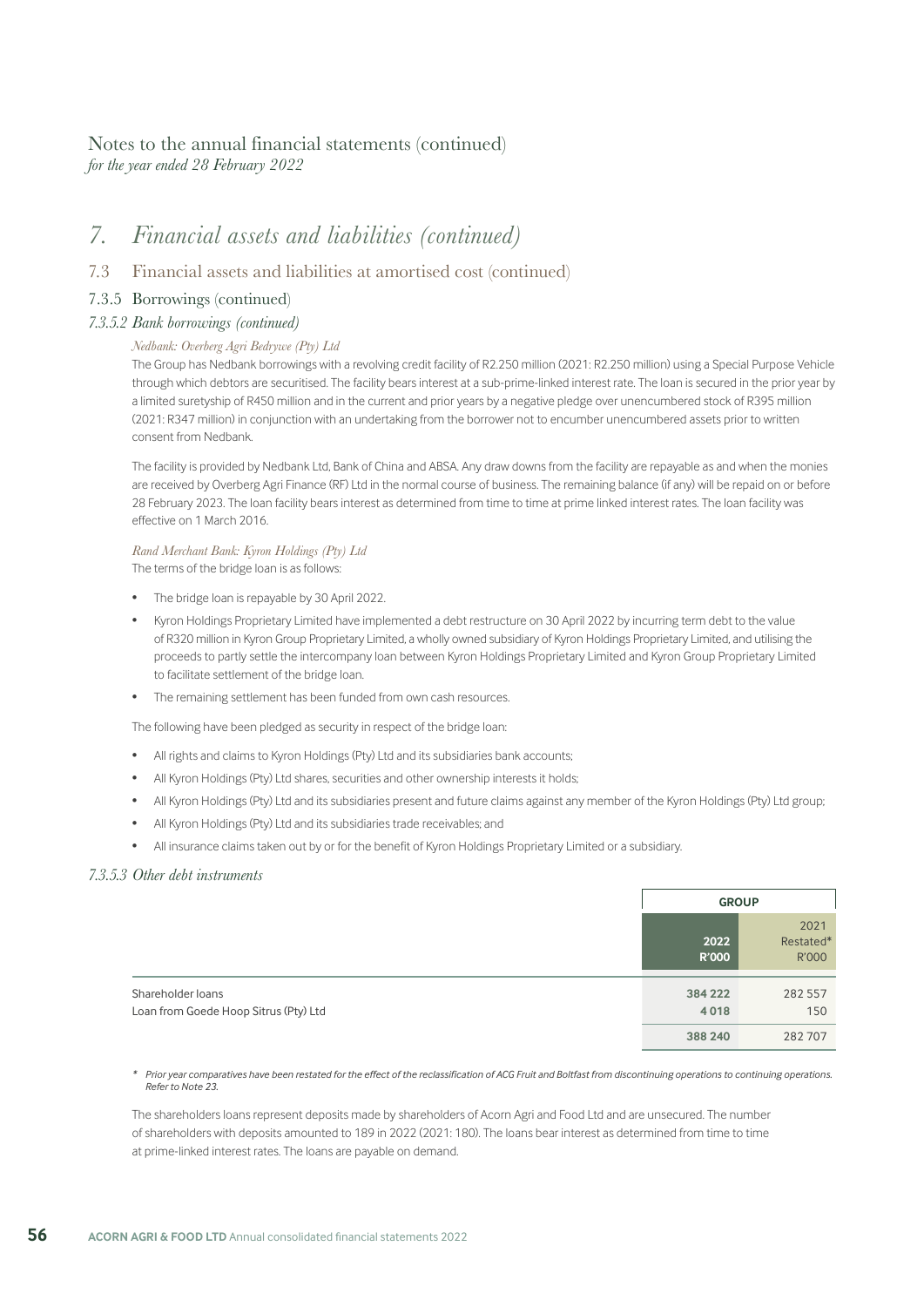# *7. Financial assets and liabilities (continued)*

## 7.3 Financial assets and liabilities at amortised cost (continued)

7.3.5 Borrowings (continued)

### *7.3.5.3 Other debt instruments (continued)*

|                                          | <b>GROUP</b>         |                            | <b>COMPANY</b>       |               |
|------------------------------------------|----------------------|----------------------------|----------------------|---------------|
|                                          | 2022<br><b>R'000</b> | 2021<br>Restated*<br>R'000 | 2022<br><b>R'000</b> | 2021<br>R'000 |
| Analysis as per statement of cash flows: |                      |                            |                      |               |
| Total opening balance - Borrowings       | 1 2 3 1 9 9 8        | 1 7 6 5 1 1 7              |                      |               |
| Borrowings raised                        | 3480358              | 6 153 723                  |                      |               |
| Repayments                               | (3041098)            | (6686842)                  |                      |               |
| Total closing balance - Borrowings       | 1671258              | 1 2 3 1 9 9 8              |                      | —             |

*\* Prior year comparatives have been restated for the effect of the reclassification of ACG Fruit and Boltfast from discontinuing operations to continuing operations. Refer to Note 23.*

Cash flow movement on the Nedbank production borrowings are shown as part of working capital movement (note 9.1).

The exposure of the Group's borrowings to interest rate changes and the contractual repricing dates at the reporting dates are as follows:

|                                                                               | <b>GROUP</b>         |                            | <b>COMPANY</b>       |                      |
|-------------------------------------------------------------------------------|----------------------|----------------------------|----------------------|----------------------|
|                                                                               | 2022<br><b>R'000</b> | 2021<br>Restated*<br>R'000 | 2022<br><b>R'000</b> | 2021<br><b>R'000</b> |
| Within 1 year                                                                 | 1409617              | 938 388                    |                      |                      |
| Within 1 to 5 years                                                           | 244 799              | 246 126                    |                      |                      |
| 5 years and longer                                                            | 16841                | 47483                      |                      |                      |
| At floating rates                                                             | 1671257              | 1 2 3 1 9 9 7              |                      |                      |
| The Group's total borrowing facilities available amount to:<br>Floating rate: |                      |                            |                      |                      |
| - Facility available                                                          | 3 135 297            | 2 6 5 3 7 4 1              |                      |                      |

*\* Prior year comparatives have been restated for the effect of the reclassification of ACG Fruit and Boltfast from discontinuing operations to continuing operations. Refer to Note 23.*

The fair value of borrowings equals their carrying amount. The carrying amounts of the Group's borrowings are all denominated in South African Rand.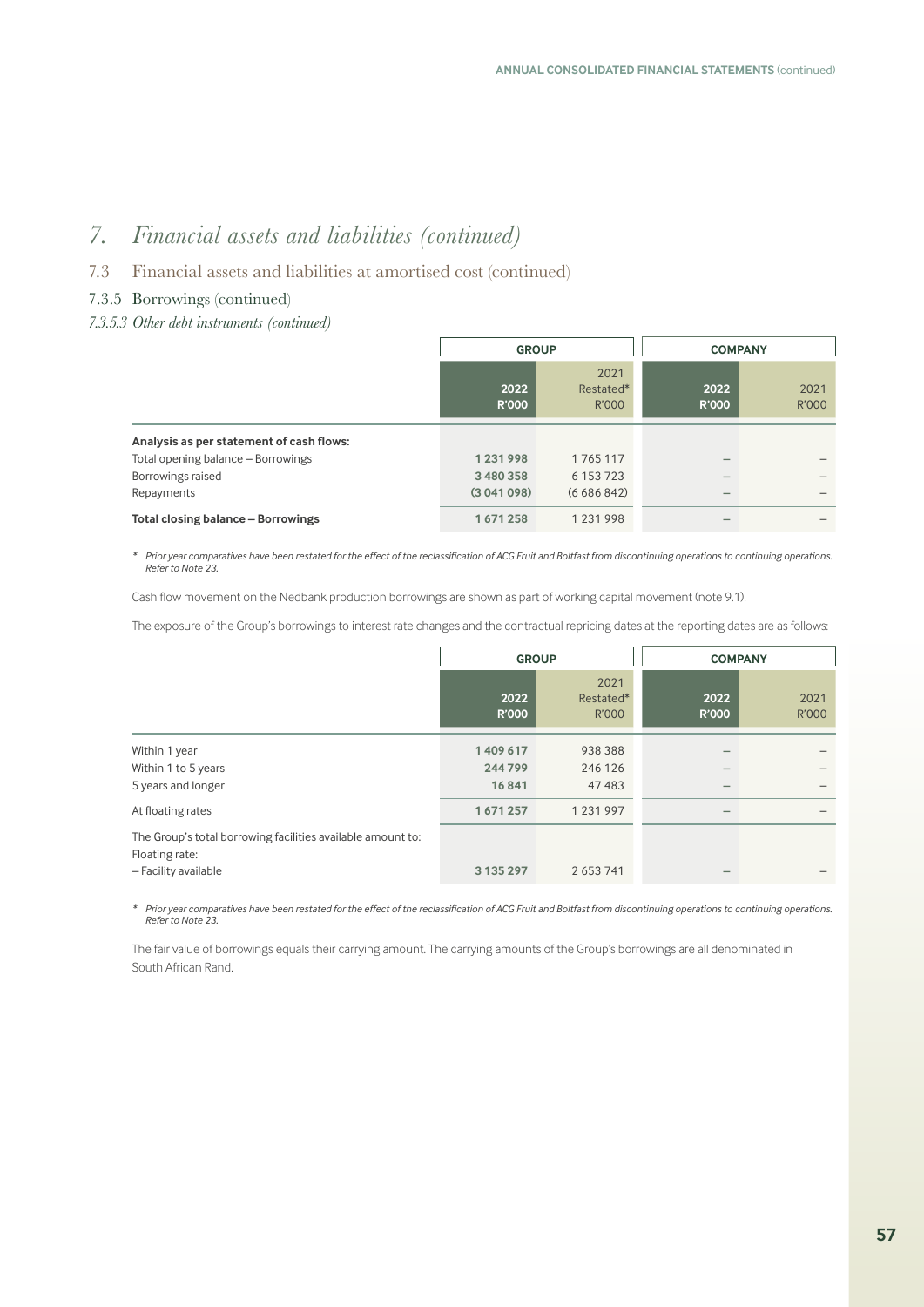## *7. Financial assets and liabilities (continued)*

### 7.3 Financial assets and liabilities at amortised cost (continued)

#### 7.3.6 Lease liabilities

The Group assesses whether a contract is, or contains a lease, at the inception of the contract.

A contract is, or contains a lease if the contract conveys the right to control the use of an identified asset for a period of time in exchange for consideration.

In order to assess whether a contract is, or contains a lease, management determines whether the asset under consideration is "identified", which means that the asset is either explicitly or implicitly specified in the contract and that the supplier does not have a substantial right of substitution throughout the period of use. Once management has concluded that the contract deals with an identified asset, the right to control the use thereof is considered. To this end, control over the use of an identified asset only exists when the Group has the right to substantially all of the economic benefits from the use of the asset as well as the right to direct the use of the asset.

In circumstances where the determination of whether the contract is or contains a lease required a significant judgement, the relevant disclosures are provided in the critical accounting assumptions and judgements section of these accounting policies.

#### *Group as the lessee*

A lease liability and corresponding right-of-use asset are recognised at the lease commencement date, for all lease agreements for which the Group is a lessee, except for short-term leases of 12 months or less, or leases of low value assets. For these leases, the Group recognises the lease payments as an operating expense (note 4.4) on a straight-line basis over the term of the lease unless another systematic basis is more representative of the time pattern in which economic benefits from the leased asset are consumed.

Details of leasing arrangements where the Group is a lessee are presented in note 7.3.6 (Group as lessee).

Lease liabilities are initially measured on a present value basis. Lease liabilities include the net present value of the following lease payments:

- fixed payments less any lease incentives receivable;
- exclude variable lease payments:
- amounts expected to be payable by the Group under residual value guarantees;
- the exercise price of a purchase option if the Group is reasonably certain to exercise that option; and
- payments of penalties for terminating the lease, if the lease term reflects the Group exercising that option.

Lease payments to be made under reasonably certain extension options are also included in the measurement of the liability.

Variable rents that do not depend on an index or rate are not included in the measurement of the lease liability (or right-of-use asset). The related payments are recognised as an expense in the period incurred and are included in operating expenses.

The lease liability is subsequently measured by increasing the carrying amount to reflect interest on the lease liability (using the effective interest method) and by reducing the carrying amount to reflect lease payments made. Interest charged on the lease liability is included in finance costs (note 4.6).

The lease payments are discounted using the interest rate implicit in the lease. If that rate cannot be readily determined, which is generally the case for leases in the Group, the lessee's incremental borrowing rate is used, being the rate that the individual lessee would have to pay to borrow the funds necessary to obtain an asset of similar value to the right-of-use asset in a similar economic environment with similar terms, security and conditions.

The Group remeasures the lease liability (and makes a corresponding adjustment to the related right-of-use asset) when:

- there has been a change to the lease term, in which case the lease liability is remeasured by discounting the revised lease payments using a revised discount rate;
- there has been a change in the assessment of whether the Group will exercise a purchase, termination or extension option, in which case the lease liability is remeasured by discounting the revised lease payments using a revised discount rate;
- there has been a change to the lease payments due to a change in an index or a rate, in which case the lease liability is remeasured by discounting the revised lease payments using the initial discount rate (unless the lease payments change is due to a change in a floating interest rate, in which case a revised discount rate is used);
- there has been a change to the lease payments due to a change in an index or a rate, in which case the lease liability is remeasured by discounting the revised lease payments using the initial discount rate (unless the lease payments change is due to a change in a floating interest rate, in which case a revised discount rate is used); and
- a lease contract has been modified and the lease modification is not accounted for as a separate lease, in which case the lease liability is remeasured by discounting the revised payments using a revised discount rate.

When the lease liability is remeasured in this way, a corresponding adjustment is made to the carrying amount of the right-of-use asset, or is recognised in profit or loss if the carrying amount of the right-of-use asset has been reduced to zero.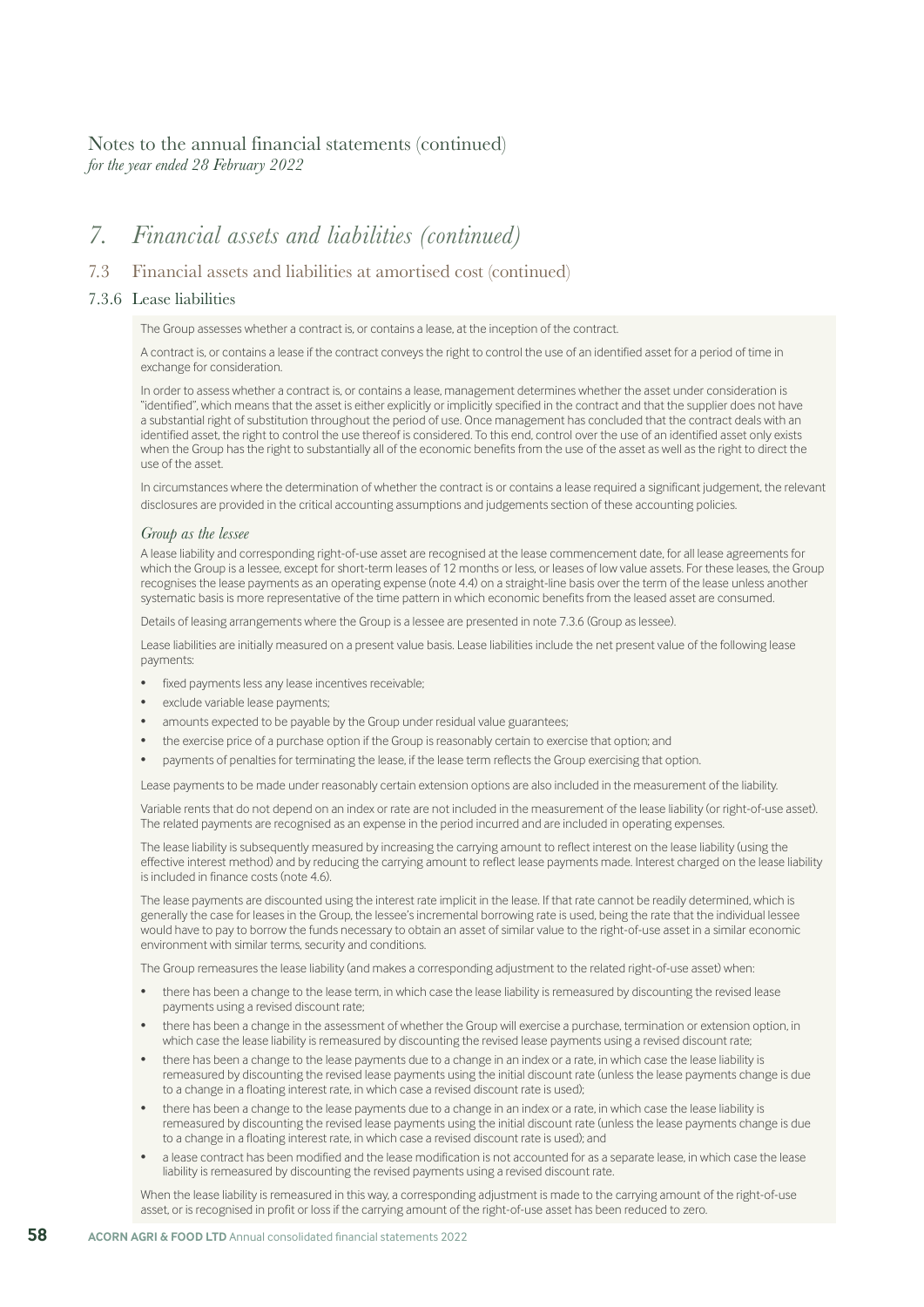īг

# *7. Financial assets and liabilities (continued)*

## 7.3 Financial assets and liabilities at amortised cost (continued)

 $\mathbf{r}$ 

7.3.6 Lease liabilities (continued)

|                                                                                                                                                                                                                                                                        |                                                            | <b>GROUP</b>                                     |               | <b>COMPANY</b> |
|------------------------------------------------------------------------------------------------------------------------------------------------------------------------------------------------------------------------------------------------------------------------|------------------------------------------------------------|--------------------------------------------------|---------------|----------------|
|                                                                                                                                                                                                                                                                        | 2022<br>R'000                                              | 2021<br>Restated*<br>R'000                       | 2022<br>R'000 | 2021<br>R'000  |
| <b>Non-current liabilities</b><br>Lease liabilities                                                                                                                                                                                                                    | 156 736                                                    | 145 521                                          |               |                |
| <b>Current liabilities</b><br>Lease liabilities                                                                                                                                                                                                                        | 51 573                                                     | 48 088                                           |               |                |
| <b>Total lease liabilities</b>                                                                                                                                                                                                                                         | 208 309                                                    | 193 609                                          |               |                |
| Minimum payments due on lease liabilities are as follows:<br>Within one year<br>In second to fifth year inclusive<br>More than five years                                                                                                                              | 64 904<br>166 455<br>82 617                                | 56 681<br>166 546<br>100 292                     |               |                |
| Future finance charges                                                                                                                                                                                                                                                 | 313 976<br>(105667)                                        | 323 519<br>(129910)                              |               |                |
| Present value of minimum payments                                                                                                                                                                                                                                      | 208 309                                                    | 193 609                                          |               |                |
| Analysis of present value of minimum payments due:<br>Non-current liability<br><b>Current liability</b>                                                                                                                                                                | 156 736<br>51 573<br>208 309                               | 145 521<br>48 088<br>193 609                     |               |                |
| Details pertaining to leasing arrangements, where the Group<br>is lessee are presented below:<br><b>Right of Use asset</b><br>The carrying amounts of right-of-use assets are as follows:<br>Plant and Machinery<br>Land and Buildings<br>Motor vehicles and Equipment | 931<br>106 428<br>54                                       | 1 3 3 2<br>114 700<br>78                         |               |                |
| <b>Other disclosures</b><br>Interest expense<br>Expenses on short term leases included in operating<br>expenses<br>Leases of low value assets included in operating expenses<br>Total cash outflow from leases                                                         | 107 413<br>13521<br>629<br>89<br>(53973)                   | 116 110<br>14852<br>9923<br>543<br>(40260)       |               |                |
| Capital reconciliation of instalment purchase agreements<br>was as follows:<br>Opening balance<br>New lease liabilities raised<br>Additions through business combination<br>Finance cost<br>Lease payments<br><b>Closing balance</b>                                   | 193 609<br>35 081<br>20 071<br>13521<br>(53973)<br>208 309 | 206 875<br>12 142<br>14852<br>(40260)<br>193 609 |               |                |
|                                                                                                                                                                                                                                                                        |                                                            |                                                  |               |                |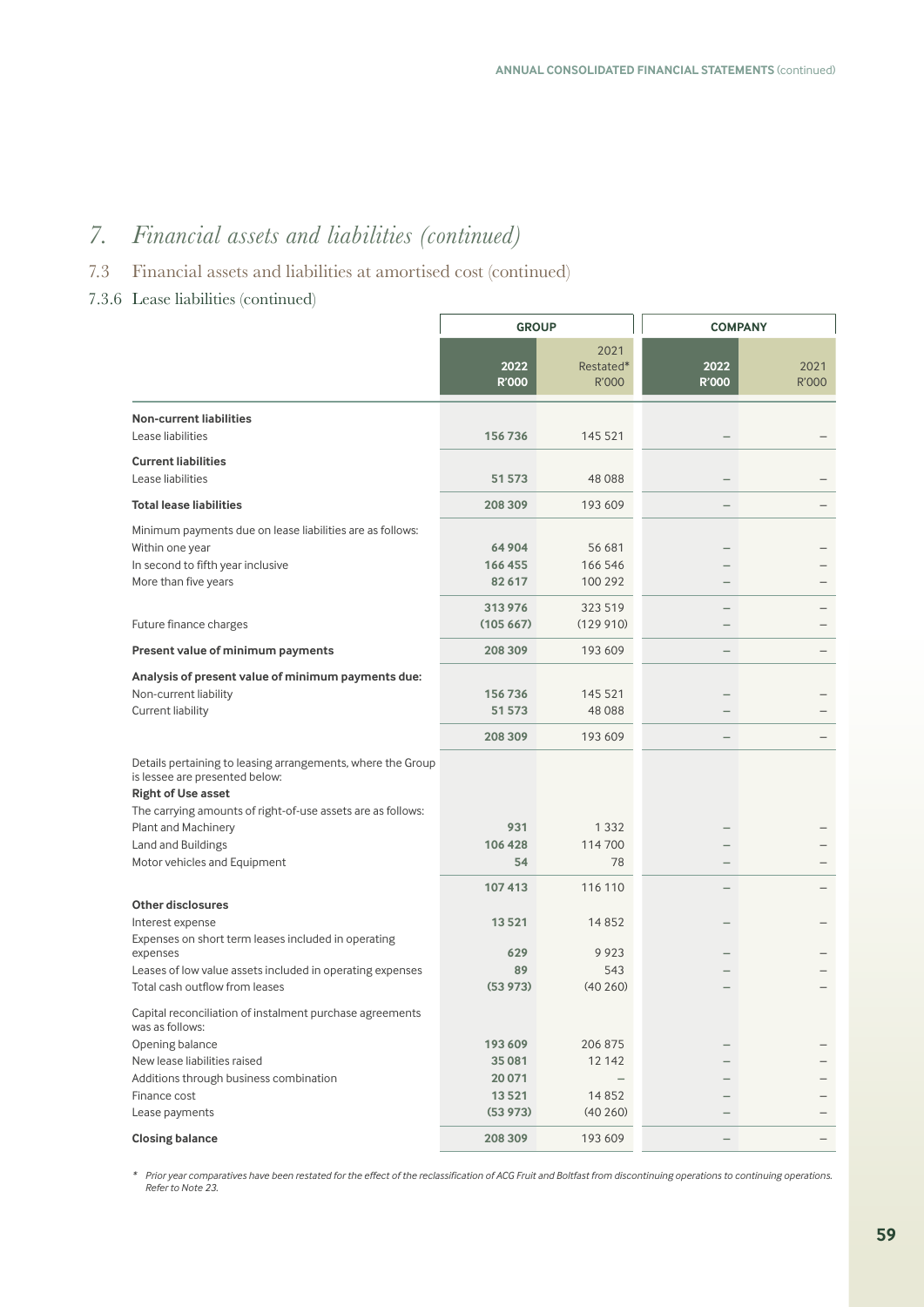# *7. Financial assets and liabilities (continued)*

## 7.3 Financial assets and liabilities at amortised cost (continued)

### 7.3.7 Trade and other payables

Trade payables are obligations to pay for goods or services that have been acquired in the ordinary course of business from suppliers. Trade and other payables are initially recognised at fair value and are subsequently measured at amortised cost.

|                                                                  | <b>GROUP</b>  |                                   |               | <b>COMPANY</b>       |  |
|------------------------------------------------------------------|---------------|-----------------------------------|---------------|----------------------|--|
|                                                                  | 2022<br>R'000 | 2021<br>Restated*<br><b>R'000</b> | 2022<br>R'000 | 2021<br><b>R'000</b> |  |
| Trade payables<br>Accrued expenses                               | 926 388       | 425 638                           |               |                      |  |
| - audit fees                                                     | 7 2 2 8       | 4065                              |               |                      |  |
| $-\mathsf{leave}$                                                | 20798         | 16 132                            |               |                      |  |
| - performance incentive schemes                                  | 26969         | 4896                              |               |                      |  |
| $-$ other                                                        | 78 434        | 26 7 7 7                          | 3481          | 3481                 |  |
| Deferred revenue                                                 | 64 624        | 79 494                            |               |                      |  |
| Loans from related parties                                       | 6734          | 6759                              |               |                      |  |
| Other payables                                                   | 2557          | 704                               |               |                      |  |
| Trade and other payables - financial liabilities (refer note 10) | 1 133 732     | 564 465                           | 3481          | 3481                 |  |
| Taxes and other statutory liabilities                            | 6 3 4 5       | 1905                              |               |                      |  |
| Employee related accruals                                        |               |                                   |               |                      |  |
| Total trade and other payables                                   | 1 140 077     | 566370                            | 3481          | 3481                 |  |
| Classification of trade and other payables                       |               |                                   |               |                      |  |
| Non-current portion of deferred revenue                          | (5245)        | (5798)                            |               |                      |  |
| Non-current portion of loans from related parties                | (936)         |                                   |               |                      |  |
| <b>Current liability</b>                                         | 1 133 896     | 560 572                           | 3481          | 3481                 |  |

*\* Prior year comparatives have been restated for the effect of the reclassification of ACG Fruit and Boltfast from discontinuing operations to continuing operations. Refer to Note 23.*

Deferred revenue relates to storage levies raised in the current financial year which will only accrue in the next financial year as the grain costs are incurred.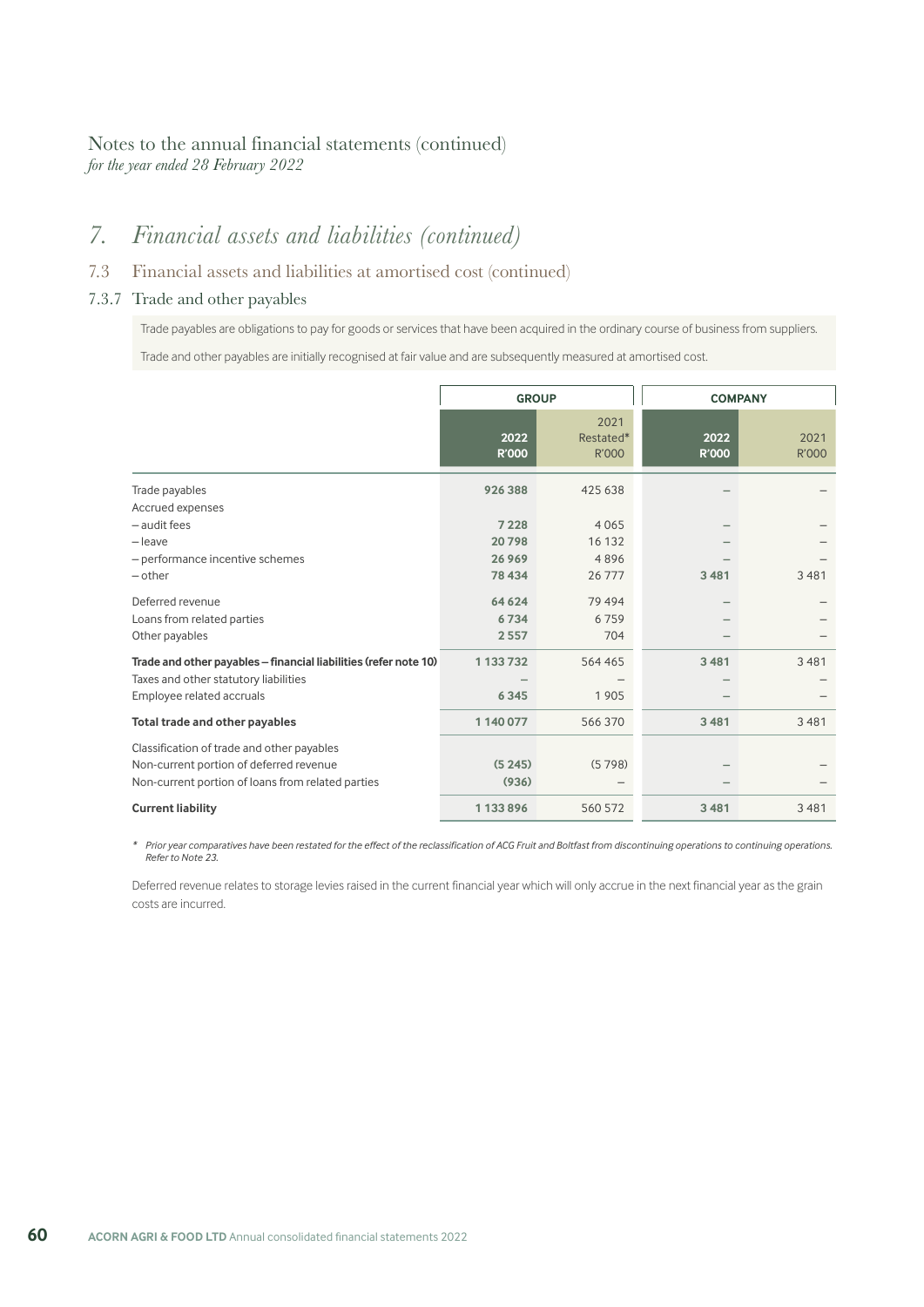# *8. Equity – including earnings per share*

## 8.1 Stated capital

An equity instrument is any contract that evidences a residual interest in the assets of an entity after deducting all of its liabilities.

Incremental costs directly attributable to the issue of new shares or options are shown as a decrease, after the deduction of income tax, of the returns in equity. Incremental costs directly attributable to the issue of new shares, or for the acquisition of a business, are recognised as a decrease of equity.

Ordinary shares are classified as equity.

|                                                                                                 | <b>GROUP</b>         |               | <b>COMPANY</b>       |                      |
|-------------------------------------------------------------------------------------------------|----------------------|---------------|----------------------|----------------------|
|                                                                                                 | 2022<br><b>R'000</b> | 2021<br>R'000 | 2022<br><b>R'000</b> | 2021<br><b>R'000</b> |
| <b>Authorised</b><br>10 000 000 000 (2021: 10 000 000 000) ordinary shares<br>with no par value |                      |               |                      |                      |
| <b>Issued</b><br>144 687 400 (2021: 144 687 400) ordinary shares with<br>no par value           | 1720 671             | 1720671       | 1720671              | 1720671              |

|                                                    | <b>GROUP</b> |             | <b>COMPANY</b> |             |
|----------------------------------------------------|--------------|-------------|----------------|-------------|
|                                                    | 2022         | 2021        | 2022           | 2021        |
| Analysis of movement in number of ordinary shares: |              |             |                |             |
| Opening balance                                    | 144 687 400  | 144 687 400 | 144 687 400    | 144 687 400 |
| Issued during the year                             |              |             |                |             |
| Purchased during the year                          |              |             |                |             |
| <b>Closing balance</b>                             | 144 687 400  | 144 687 400 | 144 687 400    | 144 687 400 |

All shares issued by the Company were fully paid.

## 8.2 Treasury shares

|                                                                                                                                     | <b>GROUP</b>         |               | <b>COMPANY</b>       |               |
|-------------------------------------------------------------------------------------------------------------------------------------|----------------------|---------------|----------------------|---------------|
|                                                                                                                                     | 2022<br><b>R'000</b> | 2021<br>R'000 | 2022<br><b>R'000</b> | 2021<br>R'000 |
| Value of treasury shares                                                                                                            |                      |               |                      |               |
| Shares held by AAF Invest (Pty) Ltd, subsidiary of the Group                                                                        | (52000)              | (52000)       |                      |               |
| Shares held by Acorn Manco 1 (Pty) Ltd and Acorn<br>Manco 2 (Pty) Ltd<br>Shares held by Overberg Agri Bedrywe (Pty) Ltd, subsidiary | (234 156)            | (234156)      | (234 156)            | (234 156)     |
| of the Group                                                                                                                        | (6037)               | —             |                      |               |
|                                                                                                                                     | (292193)             | (286156)      | (234 156)            | (234156)      |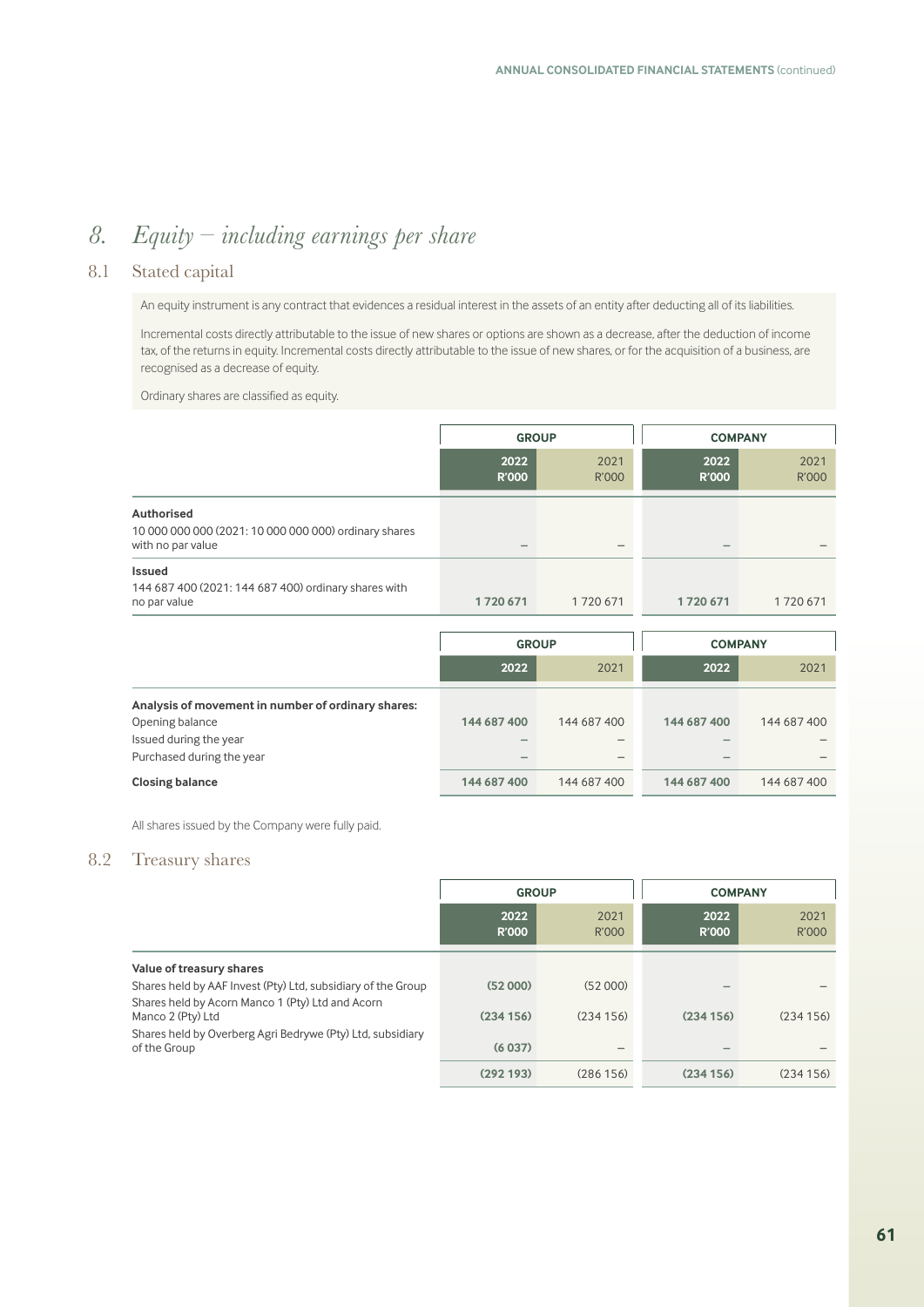# *8. Equity – including earnings per share (continued)*

### 8.2 Treasury shares (continued)

|                                                                       | <b>GROUP</b> |            | <b>COMPANY</b> |            |
|-----------------------------------------------------------------------|--------------|------------|----------------|------------|
|                                                                       | 2022         | 2021       | 2022           | 2021       |
| Analysis of movement in number of treasury shares:<br>Opening balance | 13872368     | 11 936 046 | 10 689 548     | 10 689 548 |
| Issued during the year<br>Purchased during the year                   | 409 177      | 1936322    |                |            |
| Closing number of treasury shares                                     | 14 281 545   | 13872368   | 10 689 548     | 10 689 548 |

As part of the amalgamation between Overberg Agri Ltd and Acorn Agri (Pty) Ltd on 2 May 2018 two structured entities ("Acorn Manco 1 & 2"), owned by the new executive management of Acorn Agri and Food Limited (AAF Group), purchased shares (approximating 7.5% of issued share capital at date of amalgamation). Acorn Manco 1 & 2 funded this purchase by issuing preference shares that were subscribed to by the AAF Group at the same price as the share issue of R25.60 per share. The funding, in the form of preference shares, provides for a cumulative preference share dividend at a coupon rate of 6% per annum and redeemed at the nominal value over a set period of 10 years.

For IFRS disclosure purposes, AAF Group has in substance given the shareholders of Acorn Manco 1 & 2 an option to acquire shares in the AAF Group as part of a long term incentive strategy. Due to the limitation of the recovery of the preference share funding provided by the AAF Group that the shareholders of Acorn Manco 1 & 2 are exposed to, the risks and rewards of the AAF shares do not, according to IFRS disclosure requirements, transfer to the shareholders of Acorn Manco 1 & 2. The AAF shares held by Manco 1&2 is therefore shown as treasury shares and the preference share funding are shown against the treasury shares in the AAF Group financial statements resulting in no financial implication for the AAF Group for disclosure purposes.

Additionally, AAF Invest (Pty) Ltd and Overberg Agri Bedrywe (Pty) Ltd, both 100% subsidiaries of the company holds shares in AAF Group that gives rise to additional treasury shares in the consolidated financial statements. During the current and previous year the board approved a share repurchase scheme whereby company shares to the value of R6 million (2021: R30 million) was repurchased from shareholders.

### 8.3 Earnings per share

#### a) Basic earnings per share

Basic earnings per share is calculated by dividing the profit attributable to owners of the Group by the weighted average number of ordinary shares outstanding during the financial year.

### b) Headline earnings per share

Headline earnings per share is calculated in terms of Circular 1/2021 issued by the South African Institute of Chartered Accountants (SAICA) and disclosed voluntarily by the Group as a more detailed reconciliation of basic earnings per share.

|                                                                  | <b>GROUP</b> |             |  |
|------------------------------------------------------------------|--------------|-------------|--|
|                                                                  | 2022<br>000  | 2021<br>000 |  |
| Number of weighted shares in issue                               |              |             |  |
| Total shares in issue - weighted                                 | 144 687      | 144 687     |  |
| Treasury shares - weighted                                       | (14106)      | (13075)     |  |
| Net weighted shares in issue                                     | 130581       | 131 612     |  |
| Weighted average number of net shares in issue                   | 130581       | 131 612     |  |
| Adjusted for effect of future share-based compensation payments* |              |             |  |
| Diluted weighted average number of shares                        | 130 581      | 131612      |  |

*\* Acorn Manco (Pty) Ltd and Acorn Manco 2 (Pty) Ltd dilutive impact has not been disclosed due to the fact that these companies are currently in a net liability position and would thus not result in a dilutive event as at 28 February 2022.*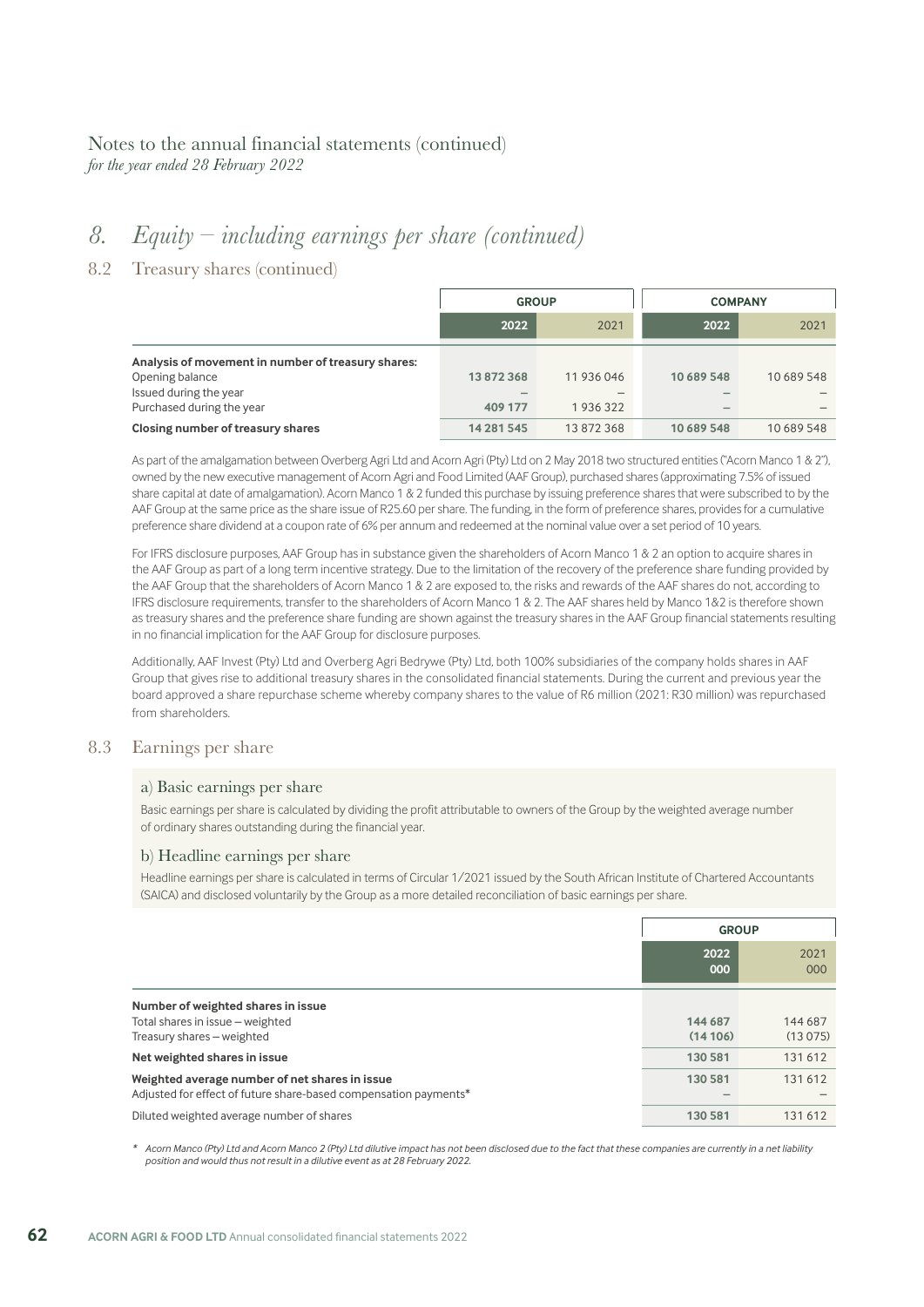# *8. Equity – including earnings per share (continued)*

- 8.3 Earnings per share (continued)
- 8.3.1 Earnings per share

|                                                                                                                                                                                                                                                                                                                                                                                                                                                                                                       | <b>GROUP</b>                                                     |                                                                                  |  |
|-------------------------------------------------------------------------------------------------------------------------------------------------------------------------------------------------------------------------------------------------------------------------------------------------------------------------------------------------------------------------------------------------------------------------------------------------------------------------------------------------------|------------------------------------------------------------------|----------------------------------------------------------------------------------|--|
|                                                                                                                                                                                                                                                                                                                                                                                                                                                                                                       | 2022<br>R'000                                                    | 2021<br>Restated*<br><b>R'000</b>                                                |  |
| Profit attributable to ordinary shareholders (rand)<br>Earnings per ordinary share (cents)                                                                                                                                                                                                                                                                                                                                                                                                            | 124 004<br>95.0                                                  | 155 297<br>118.0                                                                 |  |
| 8.3.2<br>Headline earnings per share<br>Profit attributable to ordinary shareholders - continuing operations<br>Profit on disposal of property, plant and equipment<br>Profit on sale of investment in subsidiary<br>Loss on sale of investments<br>Impairment on investment in associate<br>Impairment on other financial assets<br>Impairment/(impairment reversal) on biological assets<br>Other<br>Tax effect on headline earnings adjustments<br>Non-controlling interest effects on adjustments | 124 004<br>(2040)<br>(825)<br>986<br>3212<br>301<br>(343)<br>496 | 155 297<br>(28 224)<br>(334)<br>10094<br>2047<br>(13246)<br>1 1 3 4<br>7903<br>1 |  |
| Headline earnings<br>Headline earnings per share (HEPS) (cents)<br>Adjusted headline earnings per share<br>Impairment on loan to Berekisanang Empowerment Farm (Pty) Ltd                                                                                                                                                                                                                                                                                                                              | 125791<br>96.3<br>23765                                          | 134 672<br>102.0                                                                 |  |
| <b>Adjusted Headline Earnings</b><br>Adjusted headline earnings per share (HEPS) (cents)                                                                                                                                                                                                                                                                                                                                                                                                              | 149 556<br>114.5                                                 | 134 672<br>102.0                                                                 |  |

*\* Prior year comparatives have been restated for the effect of the reclassification of ACG Fruit and Boltfast from discontinuing operations to continuing operations. Refer to Note 23.*

## 8.4 Net asset value (NAV) per share

|                                                                                                                                                |                      | <b>GROUP</b>             |
|------------------------------------------------------------------------------------------------------------------------------------------------|----------------------|--------------------------|
|                                                                                                                                                | 2022<br>000          | 2021<br>Restated*<br>000 |
| Number of shares in issue<br>Total shares in issue<br>Treasury shares                                                                          | 144 687<br>(14282)   | 144 687<br>(13872)       |
| Net shares in issue - at year-end                                                                                                              | 130 405              | 130815                   |
| Shareholders' funds attributable to owners of the parent (rand)                                                                                | 3014652              | 2933259                  |
| Total NAV per share (cents)                                                                                                                    | 2312                 | 2 2 4 2                  |
| Tangible net asset value (TNAV) per share<br>Shareholders' funds attributable to owners of the parent (rand)<br>Intangible assets and goodwill | 3014652<br>(1120101) | 2933259<br>(306 216)     |
|                                                                                                                                                | 1894551              | 2 6 2 7 0 4 3            |
| Total TNAV per share (cents)                                                                                                                   | 1448                 | 2008                     |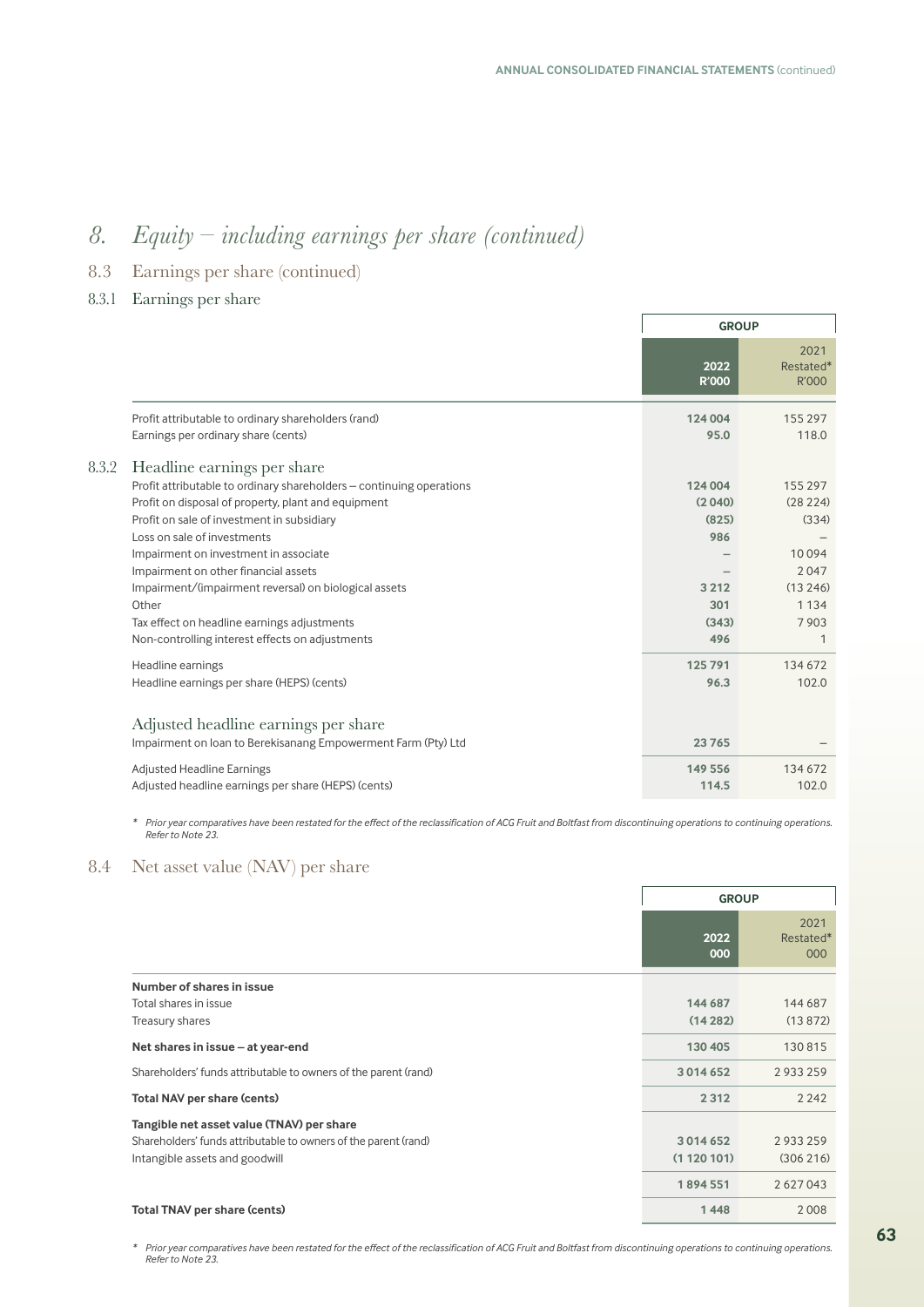# *8. Equity – including earnings per share (continued)*

## 8.5 Dividends paid

Dividends declared to the Group's shareholders are recognised in the Group's financial statements in the period in which dividends are approved by the Group's directors.

|                                                                                                                                                                 | <b>GROUP</b>         |                      | <b>COMPANY</b>       |                      |
|-----------------------------------------------------------------------------------------------------------------------------------------------------------------|----------------------|----------------------|----------------------|----------------------|
|                                                                                                                                                                 | 2022<br><b>R'000</b> | 2021<br>R'000        | 2022<br><b>R'000</b> | 2021<br><b>R'000</b> |
| Balance at the beginning of the year<br>Distribution to shareholders<br>Balance at the end of the year                                                          | (48723)<br>(48723)   | (99, 487)<br>(99487) | (43406)<br>(43406)   | (86812)<br>(86812)   |
| The company has declared the following cash<br>distributions to shareholders:<br>Ordinary dividend (cents) (net of treasury shares)<br>Special dividend (cents) |                      |                      | 30.0                 | 60.0                 |
| Distributions paid (cents)                                                                                                                                      |                      |                      | 30.0                 | 60.0                 |

### 8.6 Non-controlling interests

|                                                                                                                                              | Moov Fuel (Pty) Ltd                      |                                            | <b>Grassroots Group</b><br>Holdings (Pty) Ltd |                                                        | <b>Bontebok</b><br>Limeworks (Pty) Ltd |                                                     | <b>Matrix Software</b><br>(Pty) Ltd |                                                      | Other<br>non-controlling<br>interests |                          | Total<br>non-controlling<br>interest |                      |
|----------------------------------------------------------------------------------------------------------------------------------------------|------------------------------------------|--------------------------------------------|-----------------------------------------------|--------------------------------------------------------|----------------------------------------|-----------------------------------------------------|-------------------------------------|------------------------------------------------------|---------------------------------------|--------------------------|--------------------------------------|----------------------|
|                                                                                                                                              | 2022<br>R'000                            | 2021<br>R'000                              | 2022<br>R'000                                 | 2021<br>R'000                                          | 2022<br>R'000                          | 2021<br><b>R'000</b>                                | 2022<br>R'000                       | 2021<br><b>R'000</b>                                 | 2022<br>R'000                         | 2021<br>R'000            | 2022<br>R'000                        | 2021<br><b>R'000</b> |
| Carrying amount of<br>non-controlling<br>interest                                                                                            | 141 595                                  | 110 291                                    | 80710                                         | 84084                                                  | 44588                                  | 39 1 58                                             | 33937                               |                                                      | 45 236                                | 43 3 3 9                 | 346 066                              | 276872               |
| <b>Total non-controlling</b><br>interest                                                                                                     | 141 595                                  | 110 291                                    | 80710                                         | 84084                                                  | 44588                                  | 39 1 58                                             | 33937                               | $\equiv$                                             | 45 236                                | 43 3 3 9                 | 346 066                              | 276872               |
| <b>Effective non-</b><br>controlling interest<br>percentage                                                                                  | 30.88%                                   | 27.46%                                     | 34.98%                                        | 34.98%                                                 | 26.00%                                 | 26.00%                                              | 40.00%                              |                                                      |                                       |                          |                                      |                      |
| <b>Summarised financial</b><br>information:<br>Non-current assets<br>Current assets<br>Non-current liabilities<br><b>Current liabilities</b> | 654877<br>688717<br>(335712)<br>(530415) | 572 669<br>349 871<br>(297311)<br>(231019) | 146 245<br>107828<br>(5406)<br>(17920)        | 78866<br>171 323<br>$\overline{\phantom{a}}$<br>(9853) | 229772<br>53959<br>(40729)             | 223700<br>54 297<br>$(90686)$ $(107744)$<br>(38824) | 84578<br>16076<br>(10283)<br>(5529) | $\overline{\phantom{0}}$<br>$\overline{\phantom{0}}$ |                                       |                          |                                      |                      |
| Net assets/<br>(liabilities)                                                                                                                 | 477467                                   | 394 210                                    | 230747                                        | 240 336                                                | 152316                                 | 131429                                              | 84842                               |                                                      |                                       |                          |                                      |                      |
| Revenue                                                                                                                                      | 5879 661 3651 302                        |                                            | 104 155                                       | 86 402                                                 | 189594                                 | 156 994                                             | 31770                               |                                                      |                                       |                          |                                      |                      |
| Profit/(loss) after<br>taxation included in<br>results<br>Other comprehensive<br>income                                                      | 67 123<br>(395)                          | 52 616<br>164                              | (9376)<br>(214)                               | (681)<br>190                                           | 23 655                                 | 13840                                               | 6741                                | $\overline{\phantom{0}}$<br>$\qquad \qquad -$        |                                       |                          |                                      |                      |
| <b>Total comprehensive</b><br>income/(loss)                                                                                                  | 66728                                    | 52780                                      | (9590)                                        | (491)                                                  | 23 655                                 | 13840                                               | 6741                                | $\overline{\phantom{m}}$                             |                                       |                          |                                      |                      |
| Profit/(loss) after<br>taxation, allocated to<br>non-controlling<br>interest<br>Other comprehensive<br>income, allocated to                  | 20 349                                   | 14 1 11                                    | (3299)                                        | (238)                                                  | 6150                                   | 3598                                                | 2696                                | $\equiv$                                             | 11342                                 | 5549                     | 37 239                               | 23021                |
| non-controlling<br>interest                                                                                                                  | (122)                                    | 45                                         | (75)                                          | 157                                                    |                                        |                                                     |                                     | $\overline{\phantom{0}}$                             |                                       | $\overline{\phantom{0}}$ | (197)                                | 202                  |
|                                                                                                                                              | 20227                                    | 14 15 6                                    | (3374)                                        | (81)                                                   | 6150                                   | 3598                                                | 2696                                | $\overline{\phantom{m}}$                             | 11342                                 | 5549                     | 37042                                | 23 2 23              |
| Dividends paid to<br>non-controlling<br>interest                                                                                             | (2659)                                   |                                            |                                               | (17541)                                                | (720)                                  | (90)                                                | (2800)                              | $\overline{\phantom{0}}$                             | (3300)                                | (2205)                   | (9479)                               | (19836)              |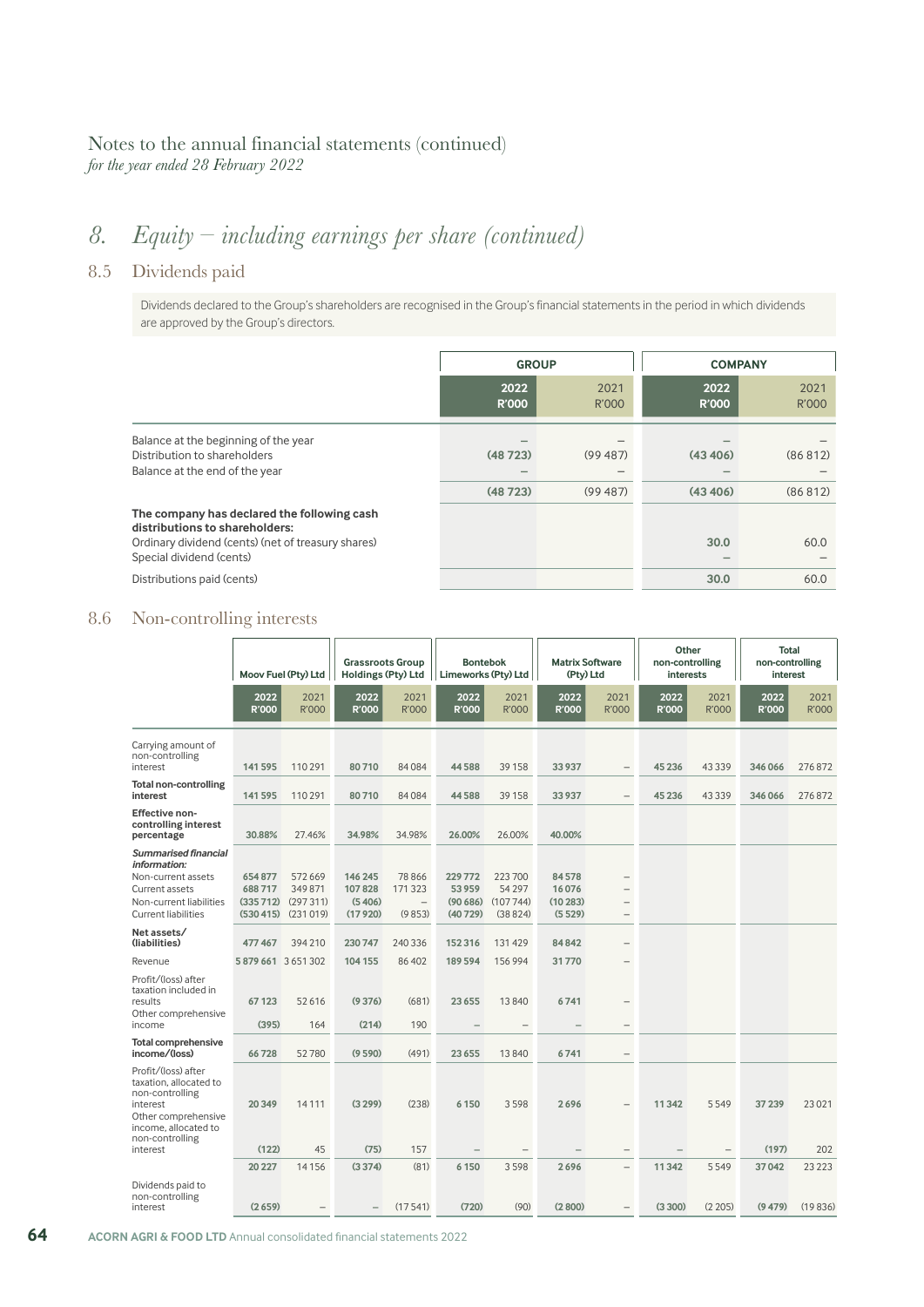# *9. Notes to the cash flow statements*

# 9.1 Cash generated from operations

 $9.2$ 

|                                                                                                                      |                      | <b>GROUP</b>                      | <b>COMPANY</b> |                      |  |
|----------------------------------------------------------------------------------------------------------------------|----------------------|-----------------------------------|----------------|----------------------|--|
|                                                                                                                      | 2022<br><b>R'000</b> | 2021<br>Restated*<br><b>R'000</b> | 2022<br>R'000  | 2021<br><b>R'000</b> |  |
| Profit before tax                                                                                                    | 199 684              | 216 171                           | 13548          | 13548                |  |
| Adjustments for:                                                                                                     |                      |                                   |                |                      |  |
| Depreciation and amortisation                                                                                        | 147785               | 142 355                           |                |                      |  |
| Loss (profit) on sale of assets                                                                                      | (2040)               | (28 224)                          |                |                      |  |
| Fair value adjustments                                                                                               | 3 1 2 9              |                                   |                |                      |  |
| Profit on sale of investment in subsidiary                                                                           |                      | (334)                             |                |                      |  |
| Income from equity accounted investments                                                                             | (2534)               | (7879)                            |                |                      |  |
| Finance income received                                                                                              | (22557)              | (22564)                           |                |                      |  |
| Finance costs                                                                                                        | 129 561              | 119 461                           |                |                      |  |
| Impairment on other financial assets                                                                                 |                      | 2047                              |                |                      |  |
| Impairment/reversal of impairment on biological assets                                                               | 3 2 1 2              | (13246)                           |                |                      |  |
| Impairment/reversal of impairment on loans                                                                           | 23765                | (3336)                            |                |                      |  |
| Change in fair value of biological assets                                                                            | (12134)              | 39 440                            |                |                      |  |
| Provision for post-employment medical benefits                                                                       | 105                  | (612)                             |                |                      |  |
| Accrual for performance incentive                                                                                    | 22083                | 1 2 3 7                           |                |                      |  |
| Accrual for profit bonus                                                                                             | 4061                 | 235                               |                |                      |  |
| Provision for impairment of receivables                                                                              | (44599)              | (42533)                           |                |                      |  |
| Bad debts written off                                                                                                | 60 470               | 54 297                            |                |                      |  |
| Provision for rehabilitation of mining land                                                                          | 106                  | 763                               |                |                      |  |
| Foreign exchange gains                                                                                               | (7803)               | (953)                             |                |                      |  |
| Provision for stock write-offs                                                                                       | 9839                 | (6382)                            |                |                      |  |
| Other non-cash flow items                                                                                            | 3616                 | (10924)                           |                |                      |  |
| Changes in working capital:                                                                                          |                      |                                   |                |                      |  |
| (Increase)/decrease in inventories                                                                                   | (179146)             | 117345                            |                |                      |  |
| (Increase)/decrease in trade and other receivables                                                                   | (214974)             | 66 194                            |                | 13 500               |  |
| Increase in trade and other payables                                                                                 | 307 023              | 24 278                            |                |                      |  |
| Production borrowings                                                                                                | 102 152              | (162354)                          |                |                      |  |
|                                                                                                                      | 530 804              | 484 482                           | 13548          | 27048                |  |
| Tax paid                                                                                                             |                      |                                   |                |                      |  |
| Opening balance as per statement of financial position<br>Current tax for the year recognised in statement of profit | 52924                | 130868                            |                |                      |  |
| or loss (refer note 5)                                                                                               | (52063)              | (21394)                           |                | 52                   |  |
| Acquired through business combination                                                                                | (16818)              |                                   |                |                      |  |
| Closing balance in statement of financial position                                                                   | (15408)              | (52924)                           |                |                      |  |
|                                                                                                                      | (31365)              | 56 550                            |                | 52                   |  |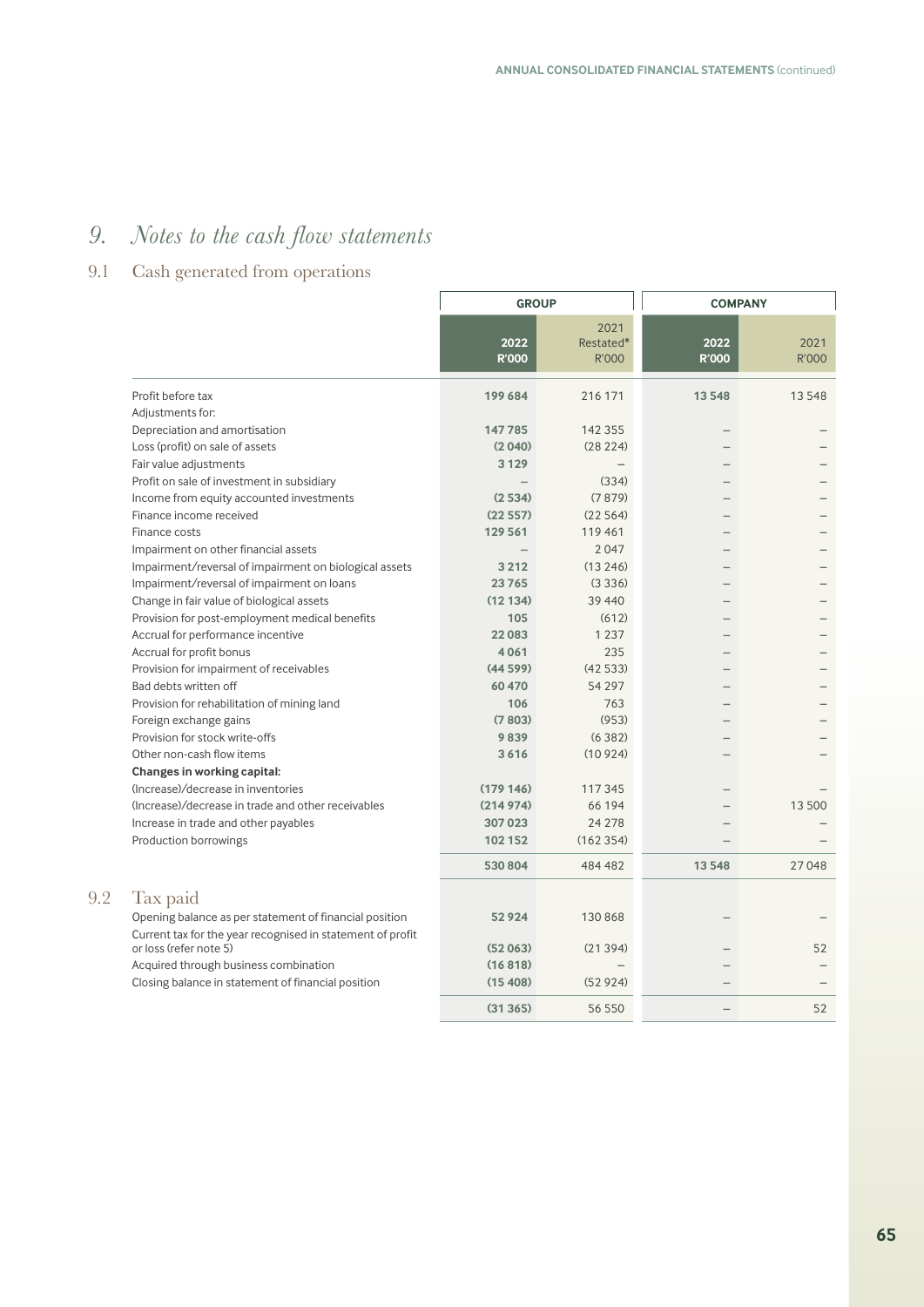# *Risk*

# *10. Financial Risk Management*

The Group's activities expose it to a variety of financial risks: market risk (including cash flow interest rate risk and price risk), credit risk and liquidity risk. The Group's overall risk management programme focuses on the unpredictability of financial markets and seeks to minimise potential adverse effects on the Group's financial performance.

Risk management is carried out by a central treasury department (Group treasury) under policies approved by the board of directors. Group treasury identifies and evaluates financial risks, when beneficial, with prior approval from the board. The board provides guidance on overall risk management, as well as on written policies covering specific areas, such as foreign exchange risk, interest rate risk, credit risk and investment of excess liquidity. The Audit and risk committee oversees how management monitors compliance with these risks and control policies.

There has been no change in the Group's objectives, policies and processes for managing its financial risks or the methods to measure them.

|                                                                                               |                      | <b>GROUP</b>               |                      | <b>COMPANY</b> |
|-----------------------------------------------------------------------------------------------|----------------------|----------------------------|----------------------|----------------|
|                                                                                               | 2022<br><b>R'000</b> | 2021<br>Restated*<br>R'000 | 2022<br><b>R'000</b> | 2021<br>R'000  |
| Financial instruments by category                                                             |                      |                            |                      |                |
| Assets as per statement of financial position                                                 |                      |                            |                      |                |
| Financial assets at fair value through other comprehensive<br>income (FVOCI) (refer note 7.1) |                      | 3 1 0 8                    |                      |                |
| Financial assets at fair value through profit or loss (FVPL)<br>(refer note 7.2)              | 68 432               | 32 140                     |                      |                |
| Financial assets at amortised cost                                                            |                      |                            |                      |                |
| Trade and other receivables (refer note 7.3.1)                                                | 1891764              | 1497245                    |                      |                |
| Cash and cash equivalents (refer note 7.3.3)                                                  | 390099               | 454 303                    |                      |                |
| Loans to related parties (refer note 7.3.4)                                                   | 106 231              | 100 118                    |                      |                |
| Loans to subsidiaries (refer note 12)                                                         |                      |                            | 882824               | 923025         |
| Loans to customers (refer to note 7.3.2)                                                      | 56854                | 76 553                     |                      |                |
| <b>Total financial assets</b>                                                                 | 2513380              | 2 163 467                  | 882824               | 923025         |
| Liabilities as per statement of financial position                                            |                      |                            |                      |                |
| Financial liabilities at amortised cost                                                       |                      |                            |                      |                |
| Medium-term loans (refer to note 7.3.5.1)                                                     | 333056               | 345 192                    |                      |                |
| Bank borrowings (refer to note 7.3.5.2)                                                       | 949 962              | 604 099                    |                      |                |
| Other debt instruments (refer to note 7.3.5.3)                                                | 388 240              | 282707                     |                      |                |
| Lease liability (refer to note 7.3.6)                                                         | 208 309              | 193 609                    |                      |                |
| Loans from subsidiaries (refer note 12)                                                       |                      |                            |                      |                |
| Trade and other payables (refer note 7.3.7)                                                   | 1 133 732            | 564 465                    | 3482                 | 3 4 8 1        |
| Bank overdraft (refer note 7.3.3)                                                             | 147 161              | 20562                      |                      |                |
| <b>Total financial liabilities</b>                                                            | 3 160 460            | 2010634                    | 3482                 | 3481           |

*\* Prior year comparatives have been restated for the effect of the reclassification of ACG Fruit and Boltfast from discontinuing operations to continuing operations. Refer to Note 23.*

#### (a) Market risk

Market risk is the risk that the fair value or future cash flows of a financial instrument will fluctuate because of market prices. Market risk comprises equity price risk, interest rate risk, currency risk and commodity price risk. Financial instruments affected by market risk include other financial assets, trade and other receivables, cash and cash equivalents and borrowings.

Hedging is conducted in very limited circumstances.

### *(i) Equity price risk*

The Group is exposed to equity price risk in respect of the investments held in shares. Refer to note 7.1 and 7.2.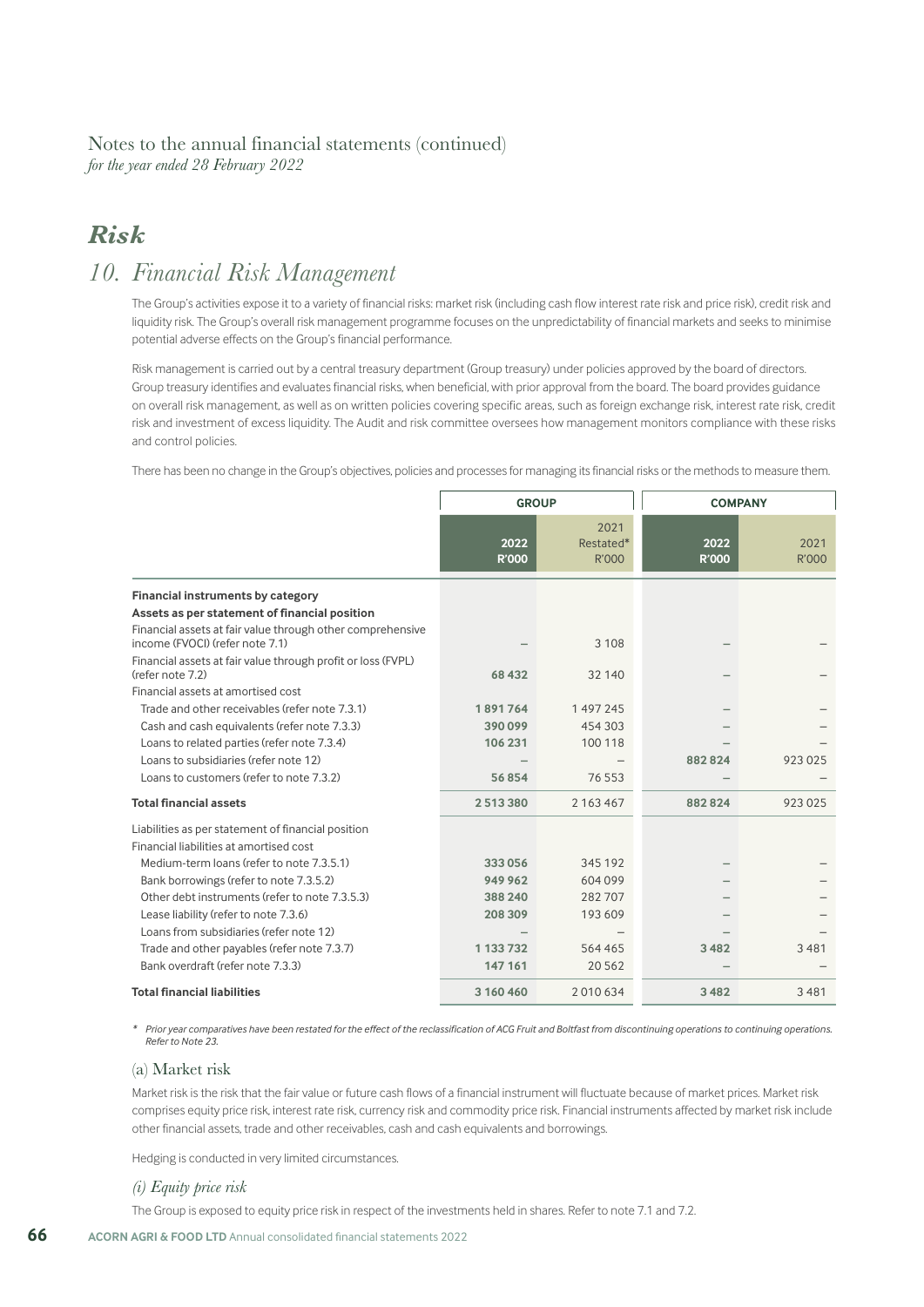# *10. Financial Risk Management (continued)*

### Sensitivity analysis

A variation of 20% change in the carrying amount of the following investments would result in the following effect on total comprehensive income:

|                                                                                               | <b>Statement of</b><br>financial position | Statement of<br>comprehensive income |                                                                             |
|-----------------------------------------------------------------------------------------------|-------------------------------------------|--------------------------------------|-----------------------------------------------------------------------------|
|                                                                                               | R'000                                     | <b>Movement in</b><br>basis points   | <b>Effect on total</b><br>comprehensive<br>income after tax<br><b>R'000</b> |
| 2022                                                                                          |                                           |                                      |                                                                             |
| Group                                                                                         |                                           |                                      |                                                                             |
| Financial assets at fair value through other comprehensive income (FVOCI)<br>(refer note 7.1) |                                           | $+20%$                               |                                                                             |
|                                                                                               |                                           | $-20%$                               |                                                                             |
| Financial assets at fair value through profit or loss (FVPL) (refer note 7.2)                 | 68 432                                    | $+20%$                               | 9854                                                                        |
|                                                                                               |                                           | $-20%$                               | (9854)                                                                      |
| 2021                                                                                          |                                           |                                      |                                                                             |
| Group                                                                                         |                                           |                                      |                                                                             |
| Financial assets at fair value through other comprehensive income (FVOCI)                     |                                           |                                      |                                                                             |
| (refer note 7.1)                                                                              | 3 1 0 8                                   | $+20%$                               | 448                                                                         |
|                                                                                               |                                           | $-20%$                               | (448)                                                                       |
| Financial assets at fair value through profit or loss (FVPL) (refer note 7.2)                 | 32 140                                    | $+20%$                               | 4628                                                                        |
|                                                                                               |                                           | $-20%$                               | (4628)                                                                      |

### *(ii) Interest rate risk*

The Group's interest rate risk arises from other loans receivable, cash and cash equivalents, borrowings and other financial liabilities as set out in notes 7.3.1, 7.3.3, 7.3.4 and 7.3.5. Cash and cash equivalents invested and borrowings obtained at variable interest rates expose the Group to cash flow interest rate risk.

The Group's policy is to invest cash and cash equivalents and to obtain borrowings at variable interest rates and not to make use of any interest rate derivatives, which expose the Group to cash flow interest rate risk in South Africa.

### Sensitivity analysis

Interest rate risks are presented by way of sensitivity analysis in accordance with IFRS 7. These show the effects of changes in market interest rates on interest payments, interest income and expense, other income components and, if appropriate, shareholders' equity.

The Group measures sensitivity to interest rates as the effect of a change in the Reserve Bank repo rate on the profit after tax based on the Group's exposure at reporting date. The Group regards a 100 basis points (2021: 100 basis points) change in the Reserve Bank repo rate as being reasonably possible at the end of the reporting periods.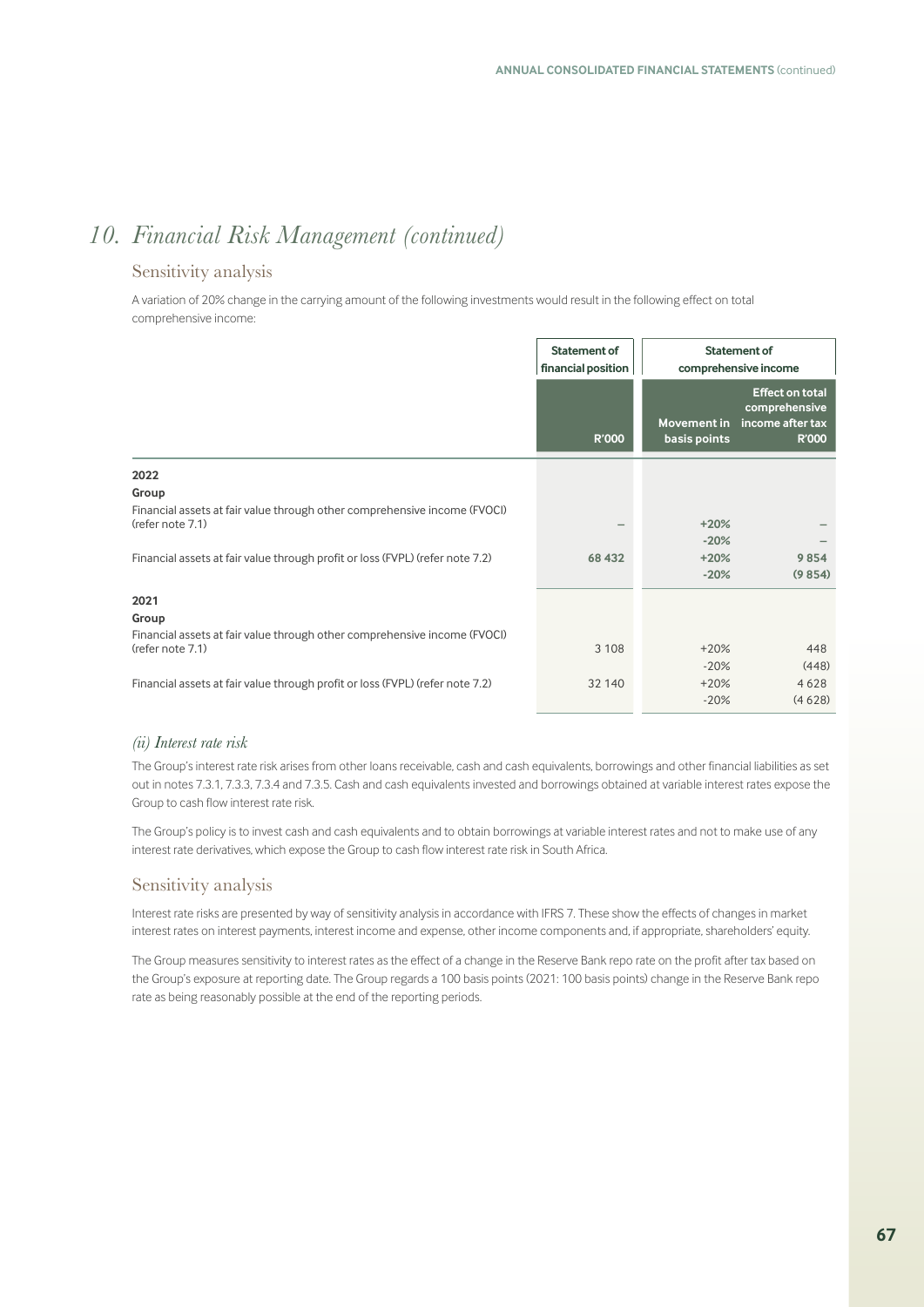#### **Statement of financial position Statement of comprehensive income R'000 Movement in basis points Effect on profit after tax R'000 2022 Group** Loans to related parties **152 760 +100 1 100 -100 (1 100)** Cash and cash equivalents **390 099 +100 2 809 -100 (2 809)** Borrowings **(1 671 258) +100 (12 033) -100 12 033** Bank overdraft **(147 161) +100 (1 060) -100 1 060 Total +100 (9 184) -100 9 184 2021\* Group** Loans to related parties and the control of the control of the control of the control of the control of the control of the control of the control of the control of the control of the control of the control of the control o -100 (885) Cash and cash equivalents and the contract of the contract of the 454 303 +100 3 271 -100 (3 271) Borrowings (1 231 998) +100 (8 870) -100 8 870 Bank overdraft (20 562) +100 (148) -100 148 **Total** +100 (4 863) -100 4 863

## *10. Financial Risk Management (continued)*

*\* Prior year comparatives have been restated for the effect of the reclassification of ACG Fruit and Boltfast from discontinuing operations to continuing operations. Refer to Note 23.*

### *(iii) Foreign exchange risk*

The Group imports products from abroad and is exposed to a foreign exchange rate risk arising from various currency exposures, mainly the US Dollar, British Pound and Euro. Foreign exchange rate risk arises when imports of products realise at another exchange rate as the one at which the order took place for products which have already been contracted at an agreed price.

The functional currency is ZAR and Management has prepared a policy stipulating how the foreign exchange risk will be managed. To manage the foreign exchange rate risk, the Group makes use of exchange rate hedging instruments which commence when predetermined exchange rate levels are reached. The exchange rate hedging instruments are concluded with a financial institution.

On 28 February 2022, if the exchange rate changed by R1, the effect on the profit after taxation would be R0.2 million (2021: R0.6 million). All exposure to foreign currency are hedged by forward exchange contracts (FEC's). Refer to note 4.2 and 4.4 for foreign exchange gains and losses.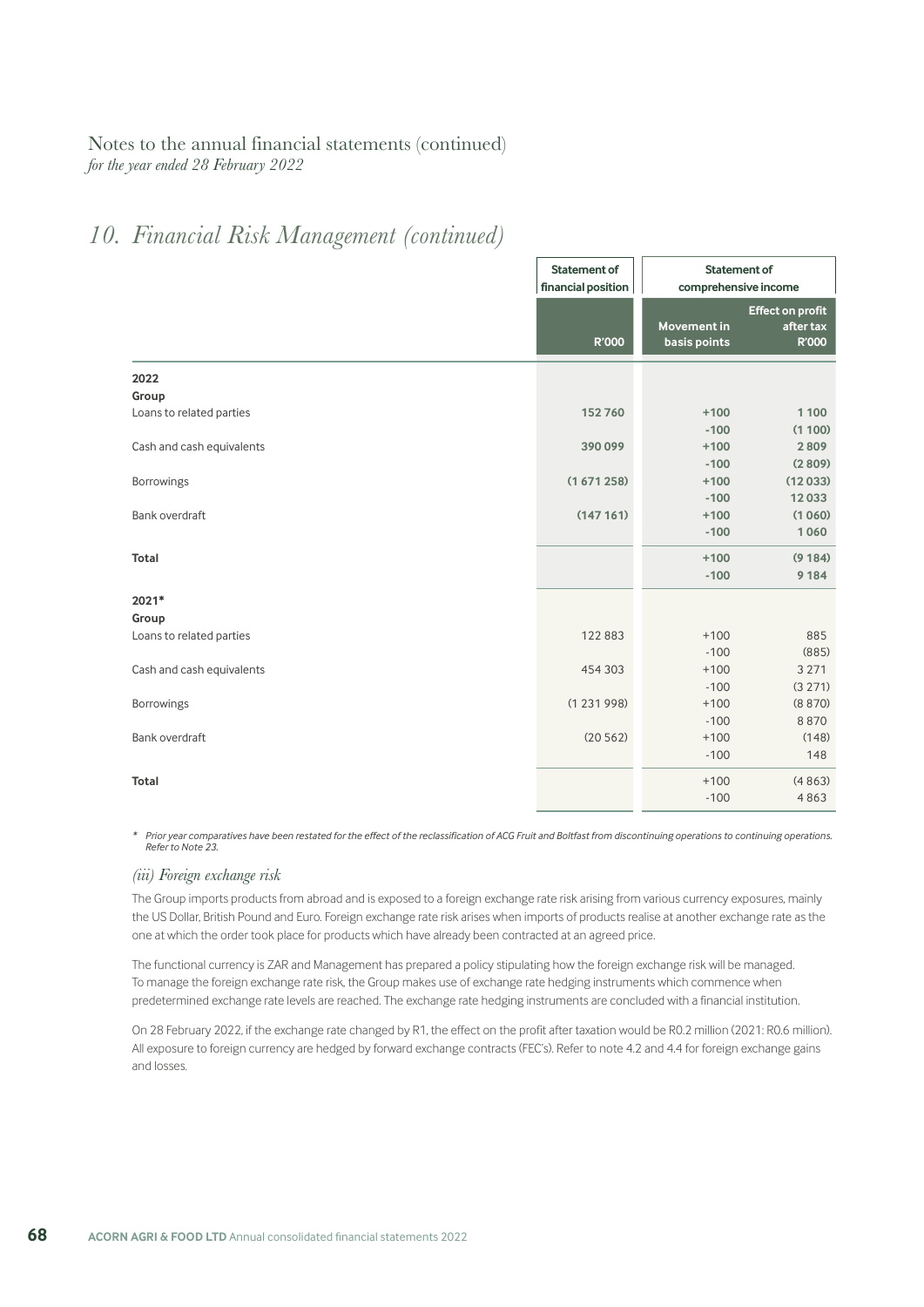# *10. Financial Risk Management (continued)*

### (b) Credit risk

Credit risk refers to the risk that a counterparty will default on its contractual obligations resulting in financial loss to the Group. The Group is exposed to credit risks from its operating activities. Credit risk arises principally from accounts receivable and, to a lesser extent, from other third-party contractual financial obligations such as other financial assets and short-term bank deposits in note 7.

The Group did not consider there to be any significant credit risk exposure which has not been adequately provided for.

The maximum exposure to credit risk is presented in the table below:

|                                                                                      | 2022                               |                                            |                                         |                                 | 2021<br>Restated*                                                      |                                  |  |
|--------------------------------------------------------------------------------------|------------------------------------|--------------------------------------------|-----------------------------------------|---------------------------------|------------------------------------------------------------------------|----------------------------------|--|
|                                                                                      | <b>Gross</b><br>Carrying<br>amount | <b>Credit loss</b><br>allowance            | <b>Amortised</b><br>cost/<br>fair value | Gross<br>Carrying<br>amount     | <b>Credit loss</b><br>allowance                                        | Amortised<br>cost/<br>fair value |  |
| Total financial assets at<br>amortised cost                                          | 2408883                            | (20789)                                    | 2388094                                 | 2 117 0 54                      | (65, 388)                                                              | 2051666                          |  |
| Trade and other receivables<br>Cash and cash equivalents<br>Loans to related parties | 1912553<br>390099<br>106 231       | (20789)<br>$\hspace{0.1mm}-\hspace{0.1mm}$ | 1891764<br>390099<br>106 231            | 1 562 633<br>454 303<br>100 118 | (65388)<br>$\overline{\phantom{m}}$<br>$\hspace{0.1mm}-\hspace{0.1mm}$ | 1497245<br>454 303<br>100 118    |  |

*\* Prior year comparatives have been restated for the effect of the reclassification of ACG Fruit and Boltfast from discontinuing operations to continuing operations. Refer to Note 23.*

The Group's concentration of credit risk is limited to South Africa.

#### *(i) Trade receivables*

For exposure to credit risk identified by the Company, refer to note 7.3.3 for further details disclosed.

#### *(ii) Cash and cash equivalents*

The Group limits its counterparty exposure arising from bank accounts/call deposits by only dealing with well-established financial institutions of high credit standing. Credit exposure is controlled by counterparty limits that are reviewed and approved by the board annually.

The Group invests surplus cash with approved Ba1 national short-term rated (according to Moody's short-term rating) financial institutions:

|                               |             | <b>Credit rating</b> |           | Amount            |
|-------------------------------|-------------|----------------------|-----------|-------------------|
|                               | 2022        | 2021                 | 2022      | 2021<br>Restated* |
| <b>Financial Institution:</b> |             |                      |           |                   |
| ABSA Group Limited            | Ba1         | Ba1                  | 5833      | 6859              |
| Standard Bank                 | Ba1         | Ba1                  | 45 6 16   | 19 2 36           |
| <b>First National Bank</b>    | Ba1         | Ba1                  | (68, 480) | 51488             |
| Nedbank                       | Ba1         | Ba1                  | 214736    | 240 555           |
| Foreign bank balances         |             |                      | 8 3 4 7   | $\overline{4}$    |
| Cash and other                | <b>None</b> | None                 | 36886     | 115 598           |
|                               |             |                      | 242938    | 433740            |

*\* Prior year comparatives have been restated for the effect of the reclassification of ACG Fruit and Boltfast from discontinuing operations to continuing operations. Refer to Note 23.*

#### *(iii) Financial guarantees*

Credit risk arises in relation to financial guarantees given to certain parties.

Refer to note 18 for details of guarantees provided.

#### *(iv) Other financial assets*

Refer to note 7.3.1 for details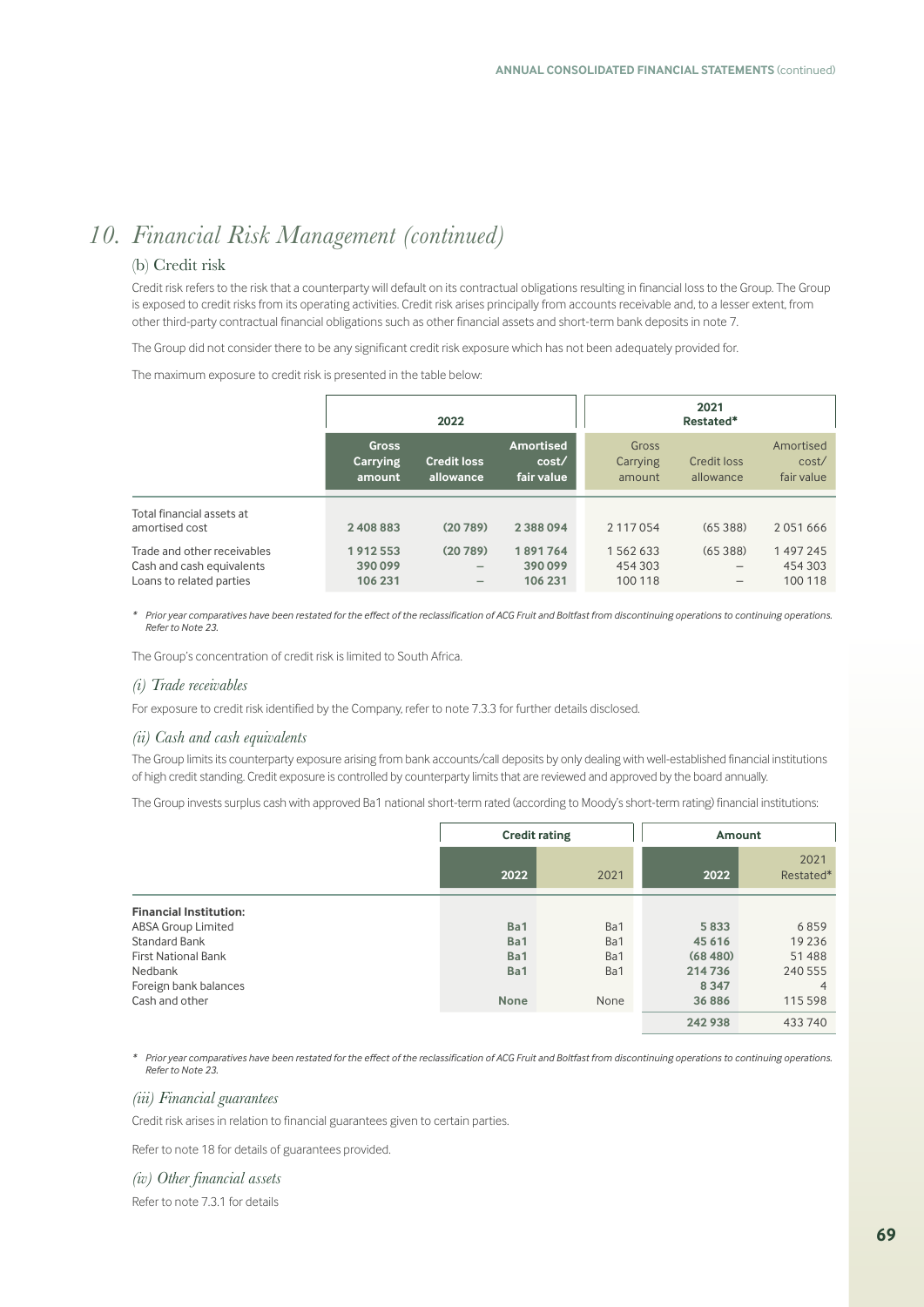# *10. Financial Risk Management (continued)*

#### (c) Liquidity risk

Liquidity risk is the risk that the Group will not be able to meet its financial obligations as they fall due. The Group's approach to managing liquidity is to ensure, as far as possible, that it will always have sufficient liquidity to meet its liabilities, when due, under both normal and stressed conditions, without incurring unacceptable losses or risking damage to the Group's reputation.

The Group monitors its cash flow requirements through monthly cash forecasts which includes the servicing of financial obligations, but excludes the potential impact of extreme circumstances that cannot reasonably be predicted. To assist, strict credit control and debt monitoring processes are applied.

Surplus cash over and above the balance required for working capital management, is transferred to the Group treasury. Group treasury invests surplus cash in interest-bearing current accounts and call deposits to provide sufficient headroom as determined by the abovementioned forecasts.

Balances due within 12 months equal their carrying balances as the impact of discounting is not significant. The following table details the Group's undiscounted contractual maturities for its financial liabilities:

|                          | <b>GROUP</b>                       |                                            |                                     |                                                 |                                      |
|--------------------------|------------------------------------|--------------------------------------------|-------------------------------------|-------------------------------------------------|--------------------------------------|
|                          | Carrying<br>values<br><b>R'000</b> | <b>Total</b><br>cash flows<br><b>R'000</b> | Less than<br>1 year<br><b>R'000</b> | <b>Between 1</b><br>and 5 years<br><b>R'000</b> | More than 5<br>years<br><b>R'000</b> |
| At 28 February 2022      |                                    |                                            |                                     |                                                 |                                      |
| <b>Borrowings</b>        | 1671258                            | 1683861                                    | 1413154                             | 254851                                          | 15856                                |
| Lease liabilities        | 208 309                            | 313976                                     | 64 904                              | 166 455                                         | 82617                                |
| Trade and other payables | 1 140 077                          | 1 140 077                                  | 1 140 077                           |                                                 |                                      |
| Bank overdraft           | 147 161                            | 147 161                                    | 147 161                             |                                                 |                                      |
|                          | 3 166 805                          | 3 282 075                                  | 2765296                             | 421 306                                         | 98 473                               |
| At 28 February 2021*     |                                    |                                            |                                     |                                                 |                                      |
| <b>Borrowings</b>        | 1 2 3 1 9 9 8                      | 1 266 061                                  | 953 581                             | 263027                                          | 49 453                               |
| Lease liabilities        | 193 609                            | 323 519                                    | 56 681                              | 166 546                                         | 100 292                              |
| Trade and other payables | 566370                             | 566370                                     | 566370                              |                                                 |                                      |
| Bank overdraft           | 20 5 6 2                           | 20 5 6 2                                   | 20 5 6 2                            |                                                 |                                      |
|                          | 2012539                            | 2 176 512                                  | 1597194                             | 429 573                                         | 149 745                              |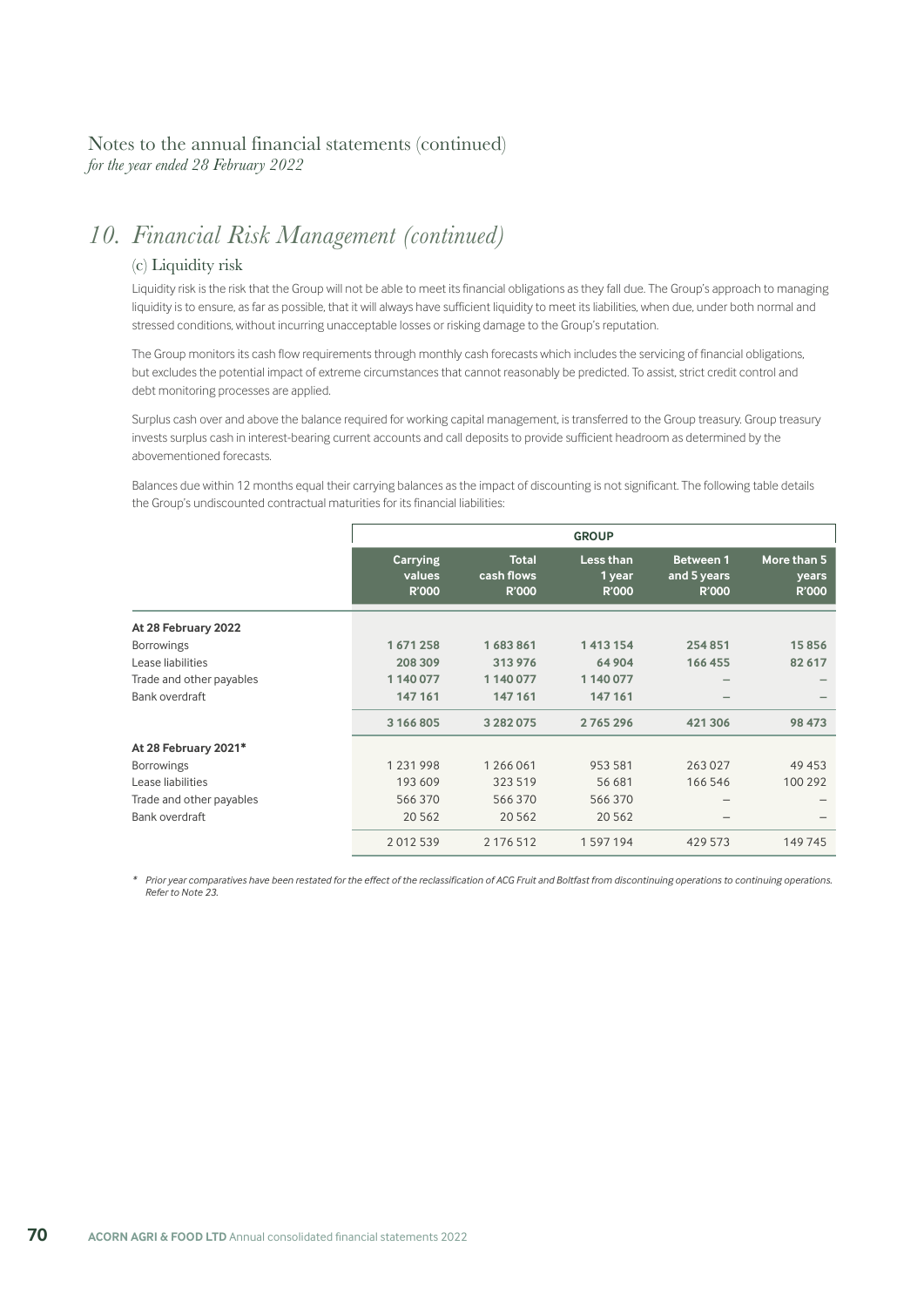### *11. Capital Risk Management*

The Group's objectives when managing capital are to safeguard the Group's ability to continue as a going concern in order to provide returns for shareholders and benefits for other stakeholders and to maintain an optimal capital structure to reduce the cost of capital.

The directors meet regularly to review the capital structure. As part of this review the directors consider the availability of funding within the Group to fund the Group's capital requirements. The directors also consider the cost of capital and the risks associated with each class of capital.

In order to maintain or adjust the capital structure, the Group may adjust the amount of dividends paid to shareholders, return capital to shareholders, buy back its own shares or reduce debt.

The Group is required, by means of covenants provided to financiers, to maintain certain solvency and profitability ratios which are monitored monthly via management accounts and cash flow forecasts. The Group monitors capital on the basis of the net debt:equity ratio. This ratio is calculated as net debt divided by total equity. Net debt is calculated as total borrowings and loans from Group companies less cash and cash equivalents as shown in the statement of financial position.

The Group's strategy is to maintain the net debt:equity ratio to below 25%. The net debt:equity ratios at reporting date were as follows:

|                                                                                                                                        |                                 | <b>GROUP</b>                      |  |
|----------------------------------------------------------------------------------------------------------------------------------------|---------------------------------|-----------------------------------|--|
|                                                                                                                                        | 2022<br><b>R'000</b>            | 2021<br>Restated*<br><b>R'000</b> |  |
| Total borrowings and loans from subsidiaries<br>Less: production borrowings<br>Overdraft less cash and cash equivalents/(surplus cash) | 1671258<br>(594251)<br>(242938) | 1231998<br>(49209)<br>(433741)    |  |
| Net debt<br>Total equity                                                                                                               | 834069<br>3360718               | 306 158<br>3 2 1 0 1 3 0          |  |
| Total capital                                                                                                                          | 4 194 787                       | 3516288                           |  |
| Net debt: equity ratio (%)                                                                                                             | 24.8                            | 9.5                               |  |

*\* Prior year comparatives have been restated for the effect of the reclassification of ACG Fruit and Boltfast from discontinuing operations to continuing operations. Refer to Note 23.*

There were no changes in the Group's approach to capital maintenance during the year.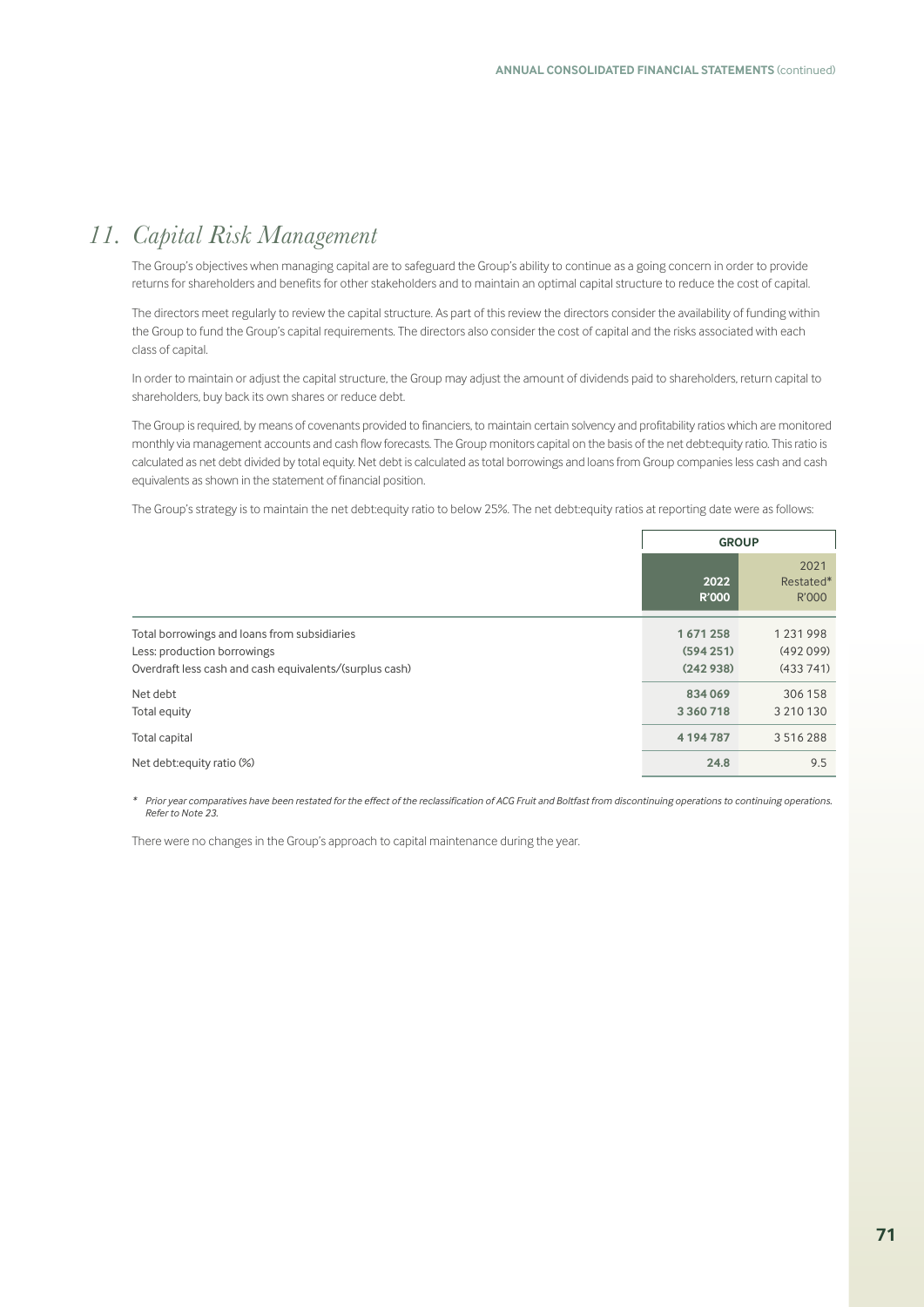### *Group structure*

### *12. Investment in subsidiaries*

### Basis of consolidation

#### (a) Basis of consolidation

#### *Group financial statements*

Subsidiaries are all entities (including structured entities) over which the Group has control. Subsidiaries are fully consolidated from the date on which control is transferred to the Group. They are deconsolidated from the date that control ceases.

Associates are all entities over which the Group has significant influence but not control. Investments in associates are accounted for using the equity method of accounting and are initially recognised at cost.

The Group's share of its associates' post-acquisition profits or losses is recognised in the Statement of profit or loss, and its share of post acquisition movements in other comprehensive income of the investee is recognised in other comprehensive income. The cumulative post-acquisition movements are adjusted against the carrying amount of the investment. Dividends received or receivable from associates are recognised as a reduction in the carrying amount of the investment. When the Group's share of losses in an associate equals or exceeds its interest in the associate, including any other unsecured receivables, the Group does not recognise further losses, unless it has incurred obligations or made payments on behalf of the associate.

In some cases, the group has a joint arrangement in which it is involved by assessing its rights and obligations and accounts for those rights and obligations with that type of joint arrangement. A joint arrangement is either a joint operation or a joint venture. A joint operation is an arrangement whereby the parties have joint control where decisions about the relevant activities requires unanimous consent of the parties sharing control and have rights to the assets, and obligations for the liabilities relating to the arrangement. A joint venture is whereby the parties that have joint control of the arrangement have rights to the net assets of the arrangement. Management applies significant judgement in determining this classification. A joint operation accounts for the assets, liabilities, revenues and expenses relating to its involvement in a joint operation. A joint venture recognises its interest in a joint venture as an investment and account for that investment using the equity method in accordance with IAS 28, *Investments in Associates and Joint Ventures*.

Intergroup transactions, balances and unrealised surpluses on transactions between Group companies are eliminated. The accounting policies of the subsidiaries are in line with the Company. Similar transactions within the Group are accounted for in the same manner.

The financial statements of the parent and its subsidiaries used in the preparation of the consolidated financial statements shall have the same reporting date. When the end of the reporting period of the parent is different from that of a subsidiary, the subsidiary prepares, for consolidation purposes, additional financial information as of the same date as the financial statements of the parent to enable the parent to consolidate the financial information of the subsidiary, unless it is impracticable to do so. If it is impracticable to do so, the parent shall consolidate the financial information of the subsidiary using the most recent financial statements of the subsidiary adjusted for the effects of significant transactions or events that occur between the date of those financial statements and the date of the consolidated financial statements. In any case, the difference between the date of the subsidiary's financial statements and that of the consolidated financial statements shall be no more than three months, and the length of the reporting periods and any difference between the dates of the financial statements shall be the same from period to period.

#### *Company financial statements*

Investments in subsidiaries are initially recognised at cost.

Investments in subsidiaries are subsequently measured at cost less any accumulated impairment.

#### (b) Changes in ownership interests in subsidiaries without change of control

Transactions with non-controlling interests that do not result in loss of control are accounted for as equity transactions. The difference between the share acquired of the carrying value of net assets of the subsidiary and the purchase consideration is recorded in retained earnings within equity.

Gains or losses on disposals of ownership interests to non-controlling interests are also recorded in retained earnings within equity.

#### (c) Disposal of subsidiaries

When the Group ceases to have control any retained interest in the entity is remeasured to its fair value at the date when control is lost, with the change in carrying amount recognised in profit or loss. The fair value is the initial carrying amount for the purposes of subsequently accounting for the retained interest as an associate, joint venture or financial asset. In addition, any amounts previously recognised in other comprehensive income in respect of that entity are accounted for as if the Group had directly disposed of the related assets or liabilities. This may mean that amounts previously recognised in other comprehensive income are reclassified to profit or loss.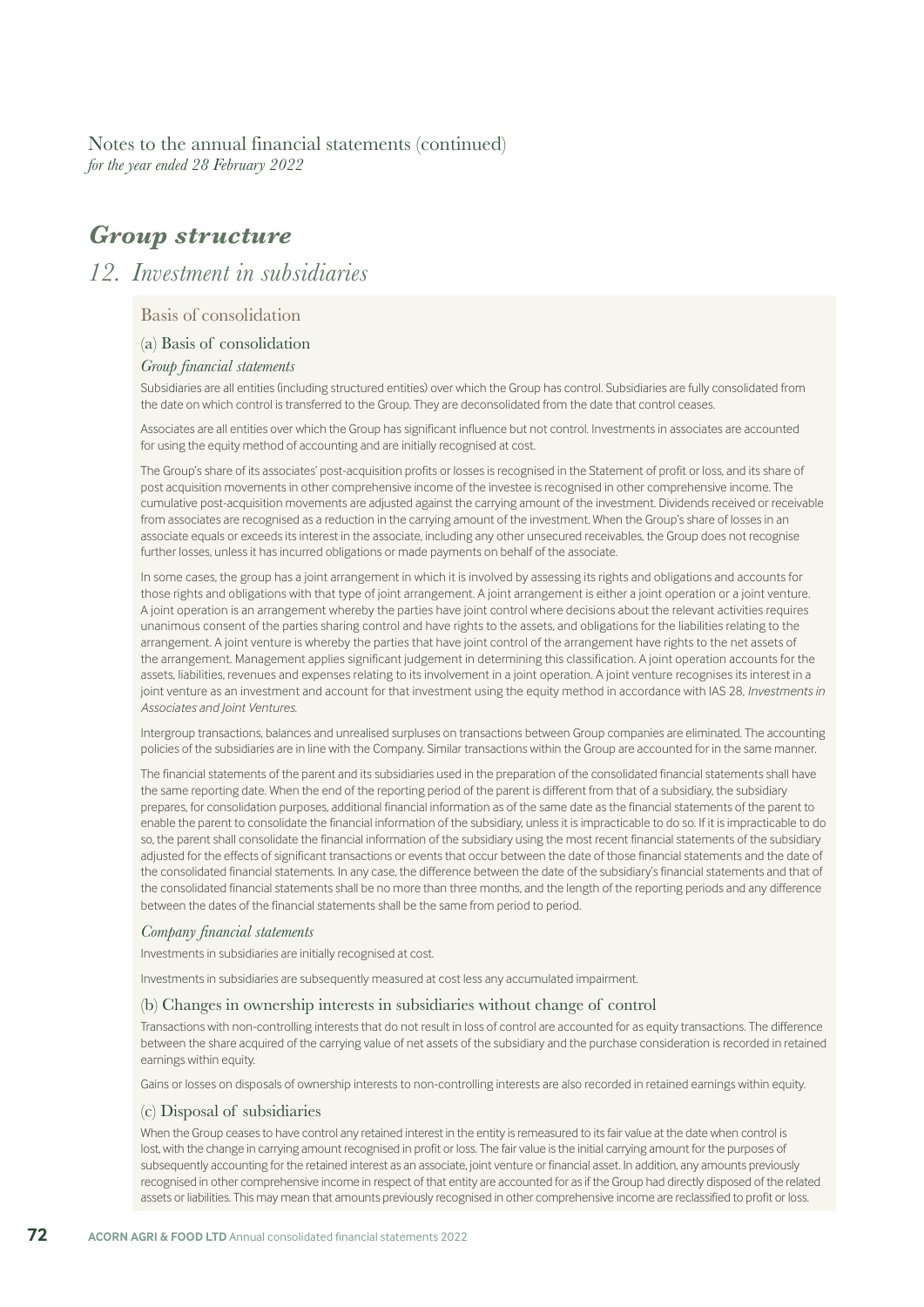# *12. Investment in subsidiaries (continued)*

### Interests in consolidated controlled entities

The Group has effective control of the Overberg Agri Development Trust, Woza Phambili Enterprises (Pty) Ltd, W Create (Pty) Ltd, Acorn Manco (Pty) Ltd, Acorn Manco 2 (Pty) Ltd, Umti Umkhulu Industrial Fund, AEE Fund and Overberg Agri Finance (RF) (Pty) Ltd. The assets, liabilities and results of these entities are consolidated with those of the Group.

### Accounting for different reporting periods within the Group

The financial year-end date of ACG Fruit (Pty) Ltd is 30 November. The reason for the year-end date being different to the rest of the Group, is that ACG Fruit's harvest season is in February/March and it is therefore not practical to move their year-end to February. The financial statements of ACG Fruit (Pty) Ltd for the year ended 30 November is used for consolidation purposes, and appropriate adjustments are made for the effects of significant transactions between that date and 28 February.

Significant transactions include all related party balances and transactions, as well as material movements in the Statement of Financial Position and Statement of profit or loss of ACG Fruit (Pty) Ltd.

|                                                                          | %<br>holding<br>2022 | %<br>holding<br>2021 | Carrying<br>amount shares<br>2022<br><b>R'000</b> | Carrying<br>amount shares<br>2021<br><b>R'000</b> |
|--------------------------------------------------------------------------|----------------------|----------------------|---------------------------------------------------|---------------------------------------------------|
| Name of entity                                                           |                      |                      |                                                   |                                                   |
| Investments held directly by the company                                 |                      |                      |                                                   |                                                   |
| AAF Invest (Pty) Ltd                                                     | 100%                 | 100%                 | 1439900                                           | 1439900                                           |
| Investments held indirectly by the company                               |                      |                      |                                                   |                                                   |
| AAF Services (Pty) Ltd                                                   | 100%                 | 100%                 |                                                   |                                                   |
| ACG Fruit (Pty) Ltd                                                      | 100%                 | 100%                 |                                                   |                                                   |
| Boltfast (Pty) Ltd                                                       | 74%                  | 74%                  |                                                   |                                                   |
| Bontebok Limeworks (Pty) Ltd                                             | 74%                  | 74%                  |                                                   |                                                   |
| Grassroots Group Holdings (Pty) Ltd                                      | 65%                  | 65%                  |                                                   |                                                   |
| Montagu Dried Fruit and Nuts (Pty) Ltd                                   | 100%                 | 100%                 |                                                   |                                                   |
| Moov Fuel (Pty) Ltd                                                      | 69%                  | 73%                  |                                                   |                                                   |
| Moov Holdings (Pty) Ltd                                                  | 82%                  | 82%                  |                                                   |                                                   |
| Overberg Agri Bedrywe (Pty) Ltd                                          | 100%                 | 100%                 |                                                   |                                                   |
| Overberg Agri Management Services (Pty) Ltd                              | 100%                 | 100%                 |                                                   |                                                   |
| Overberg Dreams (Pty) Ltd                                                | 50%                  | 50%                  |                                                   |                                                   |
| Overberg Meat (Pty) Ltd                                                  | 100%                 | 100%                 |                                                   |                                                   |
| Overberg Wealth and Risk Management (Pty) Ltd                            | 70%                  | 70%                  |                                                   |                                                   |
| The Health Food Group (Pty) Ltd                                          | 100%                 | 100%                 |                                                   |                                                   |
| Kyron Holdings (Pty) Ltd*                                                | 100%                 | 0%                   |                                                   |                                                   |
| Analysis of non-current assets and current assets:<br>Non-current assets |                      |                      |                                                   |                                                   |
| Investments in subsidiaries                                              |                      |                      | 1439900                                           | 1439900                                           |
| <b>Current assets</b>                                                    |                      |                      |                                                   |                                                   |
| Loans to subsidiaries                                                    |                      |                      | 882824                                            | 923025                                            |
| - AAF Invest (Pty) Ltd                                                   |                      |                      | 851210                                            | 891411                                            |
| - AAF Services (Pty) Ltd                                                 |                      |                      | 31 6 14                                           | 31 614                                            |
|                                                                          |                      |                      | 2322724                                           | 2 3 6 2 9 2 5                                     |

*\* The shares in Kyron Holdings Proprietary Limited has been ceded to Rand Merchant Bank, a division of FirstRand Bank Limited. Refer to note 7.3.3 and note 7.3.5.*

These loans are unsecured, interest-free and have no terms of repayment. The carrying value represents the fair value of the loans.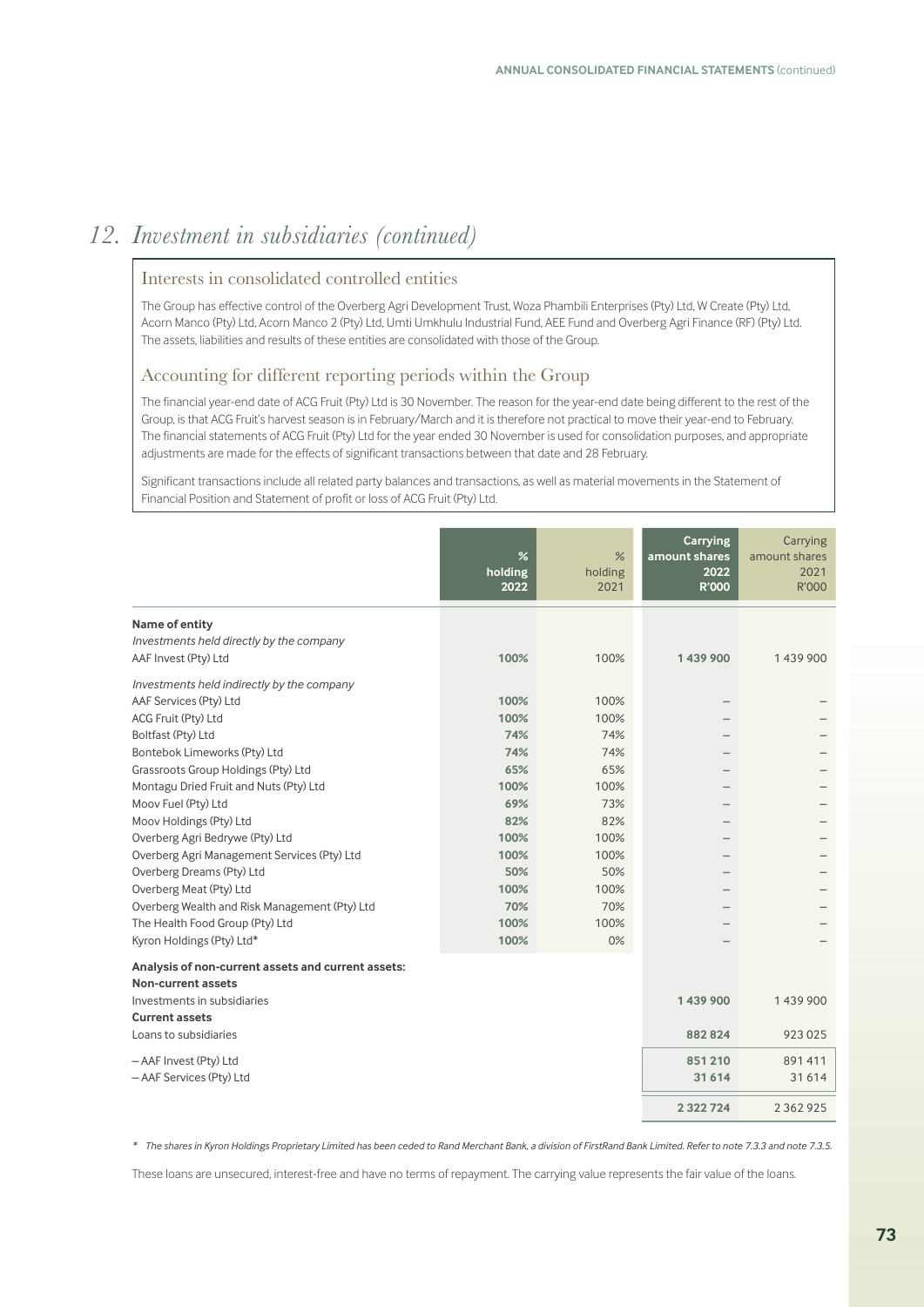# *13. Investment in associates and joint ventures*

### Group financial statements

The Group's associate and joint venture is accounted for using the equity method, after initially being recognised at cost in the consolidated statement of financial position.

Under the equity method of accounting, the investments are initially recognised at cost and adjusted thereafter to recognise the Group's share of the post-acquisition profits or losses of the investee in profit or loss.

When the Group's share of losses in the joint venture equals or exceeds its interests in joint ventures (which includes any long-term interests that, in substance, form part of the Group's net investment in the joint venture), the Group does not recognise further losses, unless it has incurred obligations or made payments on behalf of the joint ventures.

### Company financial statements

Investments in associates and joint ventures are initially recognised at cost.

Investments in associates and joint ventures are subsequently measured at cost less any accumulated impairment.

### Classification of joint venture: Berekisanang Empowerment Farm (Pty) Ltd

Management applied significant judgement in classifying Berekisanang Empowerment Farm (Pty) Ltd as a joint venture in accordance with IFRS 11. ACG Fruit (Pty) Ltd has a 86% (2021: 39.1%) interest in the entity, but the shareholding is not indicative of the voting rights within the entity. The minority shareholder, and also the financier to a large extent, has certain critical rights per shareholder agreement that indicates this entity to be accounted for as a joint venture.

|                                               | <b>GROUP</b>         |                            | <b>COMPANY</b>       |                      |
|-----------------------------------------------|----------------------|----------------------------|----------------------|----------------------|
|                                               | 2022<br><b>R'000</b> | 2021<br>Restated*<br>R'000 | 2022<br><b>R'000</b> | 2021<br><b>R'000</b> |
| Lesotho Milling Company (Pty) Ltd (33.99%)    | 62772                | 76 642                     |                      |                      |
| Overberg Dreams (Pty) Ltd (50%)**             | 204                  | 62                         |                      |                      |
| Skudu (Pty) Ltd (30%)***                      | 4776                 | 5 1 7 9                    |                      |                      |
| Overberg Speciality Foods (Pty) Ltd (50%)**** | 2893                 |                            |                      |                      |
| Berekisanang Empowerment Farm (Pty) Ltd (86%) |                      |                            |                      |                      |
| <b>Total</b>                                  | 70 645               | 81883                      |                      |                      |

*\* Prior year comparatives have been restated for the effect of the reclassification of ACG Fruit and Boltfast from discontinuing operations to continuing operations. Refer to Note 23.*

*\*\* Acquired during the prior year through the Group's intermediary holding company, Overberg Wealth and Risk Management (Pty) Ltd.*

*\*\*\* Acquired during the prior year through the Group's intermediary holding company, AgVentures (Pty) Ltd.*

*\*\*\*\* Acquired during the current year through the Group's subsidiary company, Overberg Meat (Pty) Ltd.*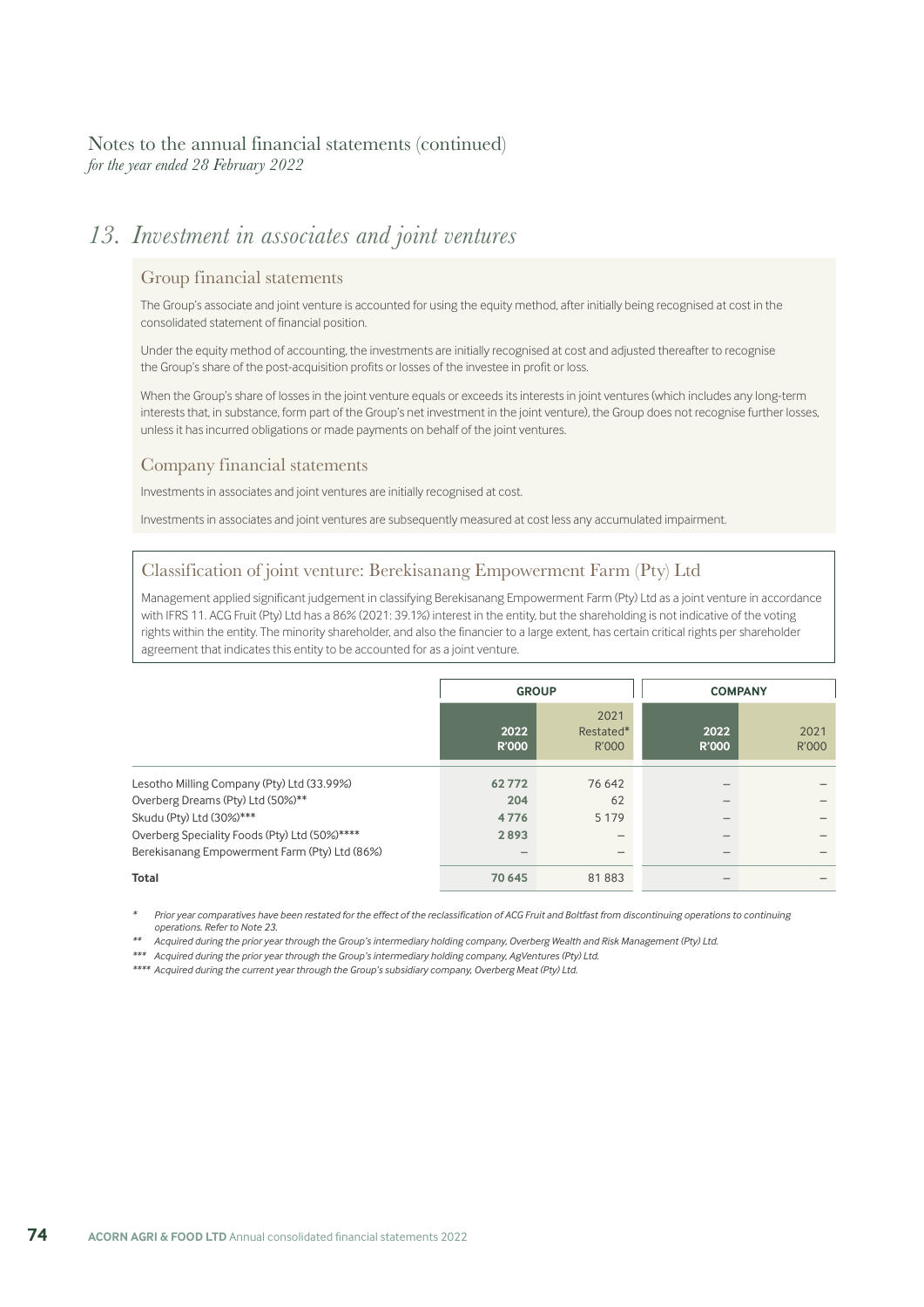# *13. Investment in associates and joint ventures (continued)*

|                                                                                 |                      | <b>GROUP</b>               |
|---------------------------------------------------------------------------------|----------------------|----------------------------|
|                                                                                 | 2022<br><b>R'000</b> | 2021<br>Restated*<br>R'000 |
| Reconciliation of investments in associates and joint ventures:                 |                      |                            |
| Opening balance                                                                 | 81883                | 68744                      |
| Acquisition of investment in associate – Skudu (Pty) Ltd                        |                      | 5 2 6 0                    |
| Acquisition of investment in associate - Overberg Speciality Foods (Pty) Ltd    | 3322                 |                            |
| Dividends received from associates                                              | (17094)              |                            |
| Share of losses in associate - Skudu (Pty) Ltd                                  | (984)                | (81)                       |
| Share of profit in associate - Overberg Dreams (Pty) Ltd                        | 141                  | 62                         |
| Share of profit in associate – Lesotho Milling Company (Pty) Ltd                | 3806                 | 7898                       |
| Share of losses in associate – Overberg Speciality Foods (Pty) Ltd              | (429)                |                            |
| Share of profit in joint venture – Berekisanang Empowerment Farm (Pty) Ltd      |                      | 10094                      |
| Impairment of investment in associate – Berekisanang Empowerment Farm (Pty) Ltd |                      | (10094)                    |
| <b>Closing balance</b>                                                          | 70 645               | 81883                      |

*\* Prior year comparatives have been restated for the effect of the reclassification of ACG Fruit and Boltfast from discontinuing operations to continuing operations. Refer to Note 23.*

The Group's share of the results of its associates and joint ventures, which are unlisted, and the Group's share of their aggregated assets and liabilities, are as follows:

|                    | <b>Berekisanang</b><br><b>Empowerment</b><br>Farm (Pty) Ltd<br>(86%) | <b>Lesotho Milling</b><br>Company (Pty)<br>Ltd (33.99%) | Overberg<br><b>Dreams</b><br>(Pty) Ltd<br>(50%) | <b>Skudu</b><br>(Pty) Ltd<br>(30%) | Overberg<br><b>Speciality Foods</b><br>(Pty) Ltd<br>(50%) |
|--------------------|----------------------------------------------------------------------|---------------------------------------------------------|-------------------------------------------------|------------------------------------|-----------------------------------------------------------|
| 28 February 2022   |                                                                      |                                                         |                                                 |                                    |                                                           |
| Financial year-end | 31 November                                                          | 30 September                                            | 28 February                                     | 28 February                        | 28 February                                               |
| Assets             | 468 300                                                              | 160 496                                                 | 1034                                            | 10 477                             | 7 2 2 0                                                   |
| Liabilities        | (507726)                                                             | (32653)                                                 | (920)                                           | (1103)                             | (1065)                                                    |
| Revenues           | 118836                                                               | 251 117                                                 | 3447                                            | 364                                | 9468                                                      |
| Profit/(Loss)      | (29796)                                                              | 19878                                                   | 283                                             | (3279)                             | (838)                                                     |
| 28 February 2021   |                                                                      |                                                         |                                                 |                                    |                                                           |
| Assets             | 460886                                                               | 149 142                                                 | 521                                             | 11931                              |                                                           |
| Liabilities        | (470516)                                                             | (7321)                                                  | (691)                                           | (94)                               |                                                           |
| Revenues           | 209 113                                                              | 112876                                                  | 774                                             | 787                                |                                                           |
| Profit             | 43 0 15                                                              | 24 132                                                  | 123                                             | (737)                              |                                                           |

### Guarantees

The Group guarantees some of the external borrowings relating to Berekisanang Empowerment Farm Proprietary Limited. Refer to note 18.

### Unrecognised share of losses of associate

The Group has recognised its share of the profits and losses of Berekisanang Empowerment Farm Proprietary Limited. The investment was impaired in the previous financial period as the joint venture is in a net liability financial position. The total unrecognised losses for the current period amount to R26 million (2021: R Nil). The accumulated unrecognised losses to date amount to R26 million (2021: R Nil).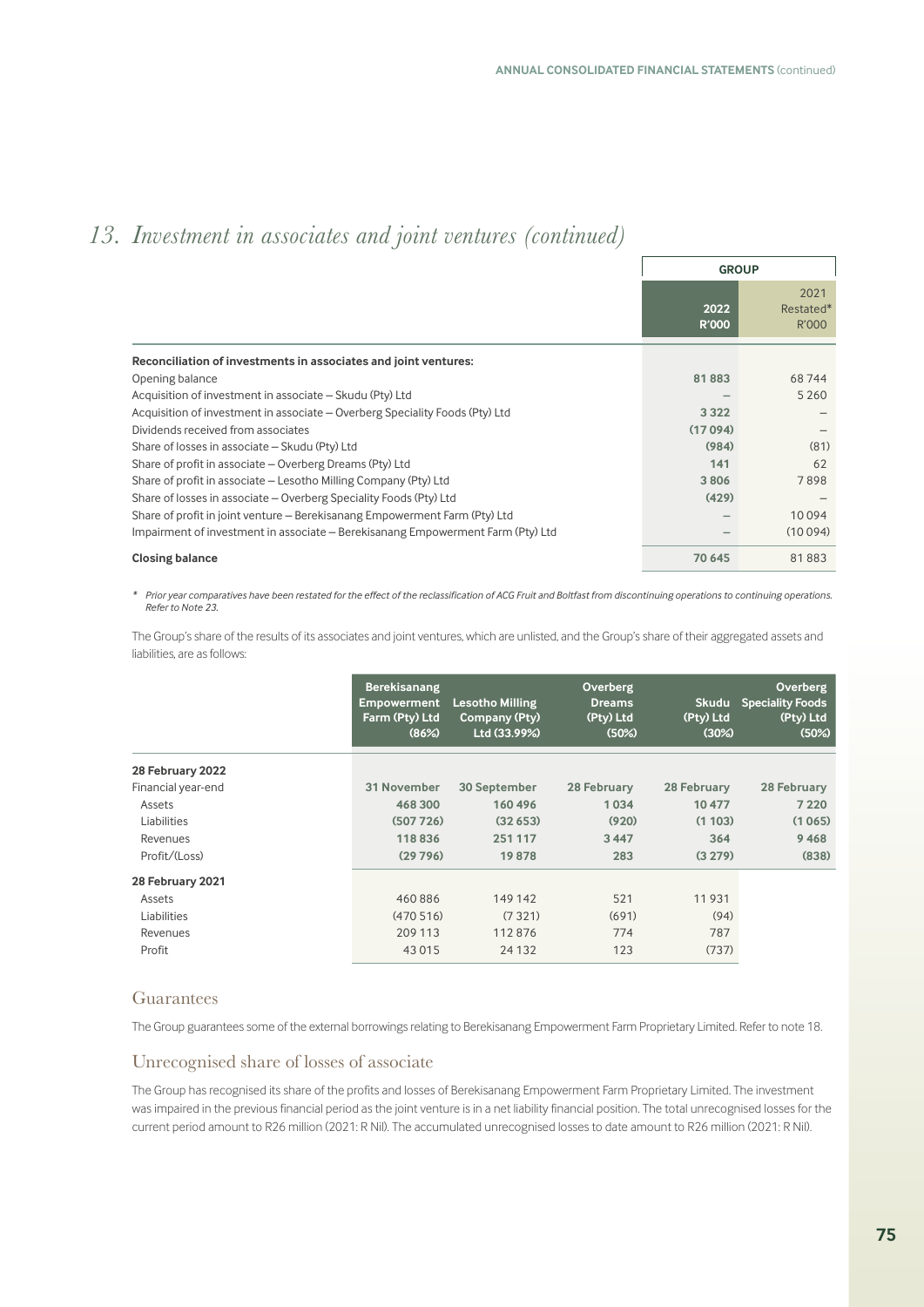# *14. Related parties*

### Subsidiaries, associates and related trusts

During the year under review, the Company and its subsidiaries, in the ordinary course of business, entered into various sale and purchase transactions with related parties. For a list of the Group's subsidiaries, associates, joint ventures and related trusts, refer to notes 12 and 13, respectively.

|                                                               | <b>GROUP</b>         |                      | <b>COMPANY</b>       |                      |
|---------------------------------------------------------------|----------------------|----------------------|----------------------|----------------------|
|                                                               | 2022<br><b>R'000</b> | 2021<br><b>R'000</b> | 2022<br><b>R'000</b> | 2021<br><b>R'000</b> |
| <b>Related party balances</b>                                 |                      |                      |                      |                      |
| Loans (from)/to related parties                               |                      |                      |                      |                      |
| AAF Invest (Pty) Ltd                                          |                      |                      | 851210               | 891411               |
| AAF Services (Pty) Ltd                                        |                      |                      | 31 6 14              | 31 6 14              |
| Berekisanang Empowerment Farm (Pty) Ltd (note 7.3.4)          | 99 157               | 93 140               |                      |                      |
| Minority shareholders of the subsidiary companies             | 7074                 | 6978                 |                      |                      |
| Shareholders                                                  | (373919)             | (276059)             |                      |                      |
| Shareholders (also directors of the company)                  | (10303)              | (6498)               |                      |                      |
|                                                               | (277991)             | (182439)             | 882824               | 923025               |
| Investment in subsidiaries                                    |                      |                      |                      |                      |
| AAF Invest (Pty) Ltd                                          |                      |                      | 1439900              | 1439900              |
|                                                               |                      |                      | 1439900              | 1439900              |
| Balances due from sales/purchases of goods and/or<br>services |                      |                      |                      |                      |
| Berekisanang Empowerment Farm (Pty) Ltd - payable             | (2345)               | (1, 583)             |                      |                      |
| Berekisanang Empowerment Farm (Pty) Ltd - receivable          | 1454                 | 434                  |                      |                      |
| Directors - receivable                                        | 3611                 | 4 1 2 9              |                      |                      |
| <b>Related party transactions</b>                             |                      |                      |                      |                      |
| Sale of goods and services                                    |                      |                      |                      |                      |
| <b>Directors</b>                                              | 12772                | 10 6 19              |                      |                      |
| <b>Commission received</b>                                    |                      |                      |                      |                      |
| Berekisanang Empowerment Farm (Pty) Ltd - payable             | 10973                | 11829                |                      |                      |
| Key personnel remuneration                                    |                      |                      |                      |                      |
| Short term employee benefits                                  | 3827                 | 3799                 |                      |                      |
| Dividends received from subsidiaries                          |                      |                      |                      |                      |
| Intergroup dividends received on shareholding                 |                      |                      | 13548                | 13548                |
| Interest paid                                                 |                      |                      |                      |                      |
| Shareholders                                                  | 17 344               | 11 138               |                      |                      |
| Interest received                                             |                      |                      |                      |                      |
| Berekisanang Empowerment Farm (Pty) Ltd                       | 7 1 4 5              | 7084                 |                      |                      |
| <b>Administration fees received</b>                           |                      |                      |                      |                      |
| Berekisanang Empowerment Farm (Pty) Ltd                       | 1497                 | 1432                 |                      |                      |

### **Directors**

#### Remuneration

Details relating to executive and non-executive directors' remuneration are disclosed in note 21.

### Associates and joint ventures

Details regarding the Group's associates and joint ventures are set out in note 13. Transactions with the associate is entered into at the prevailing market rates.

#### Treasury shares

Refer to Note 8.2.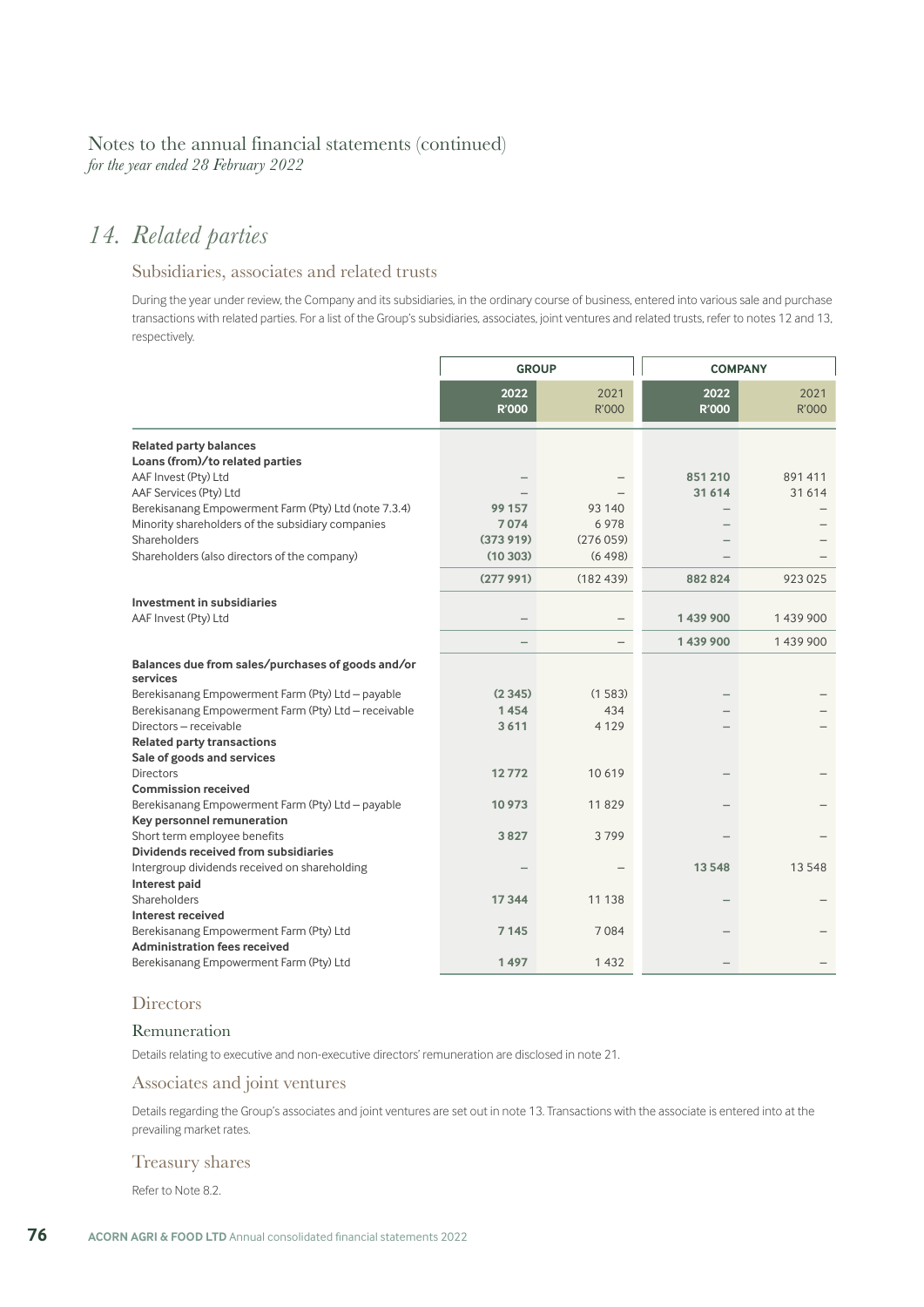### *15. Discontinued operations*

The Group has classified the following as discontinued operations for the period:

• Rodash 114 (Pty) Ltd, a subsidiary of ACG Fruit (Pty) Ltd, has been sold during the period under review. The assets has been presented as non-current assets held for sale for the prior period.

Financial information relating to the asset held for sale for the period to the date of disposal is set out below:

|                               | <b>GROUP</b>         |                      |
|-------------------------------|----------------------|----------------------|
|                               | 2022<br><b>R'000</b> | 2021<br><b>R'000</b> |
| Assets and liabilities        |                      |                      |
| <b>Assets</b>                 |                      |                      |
| Property, plant and equipment |                      | 51025                |
| <b>Biological assets</b>      |                      | 62927                |
| Assets of disposal group      |                      | 113 952              |

### *16. Business Combinations*

The cost of acquisition is measured at the fair value of the acquired assets, equity instruments that are issued or liabilities which are acquired at the date of acquisition, plus cost that can be directly attributed to the acquisition. Identifiable assets acquired, liabilities and contingent liabilities acquired in the business combination is initially valued at fair value on acquisition date, irrespective of the extent of minority interests.

The surplus that can result, if the cost of acquisition is more than the fair value of the net assets of the business acquired, is accounted for as goodwill. If the cost of the acquisition is less than the fair value of the net assets of the acquired business, the difference is accounted for in the income statement.

Non-controlling interest is measured at the non-controlling interests proportionate share of the acquiree's identifiable net assets.

The Group acquired the following businesses during the year:

- The Group acquired assets and liabilities of Meat Matrix (Pty) Ltd, though an intermediary wholly owned subsidiary, Ambalagi Citrus (Pty) Ltd (renamed to Matrix Software (Pty) Ltd) effective 1 June 2021. The consideration was settled in cash and 40% share issue to non-controlling shareholders in Matrix Software (Pty) Ltd. Matrix Software (Pty) Ltd offers a complete software solution for the Meat, Food and Beverage Industry.
- The Group acquired 100% interest in four target companies (Ascendis Animal Health (Pty) Ltd, Ascendis Vet (Pty) Ltd, Kyron Laboratories (Pty) Ltd and Kyron Prescriptions (Pty) Ltd) collectively referred to as the Animal Health businesses (renamed to the Kyron Group) effective 1 December 2021. The consideration was settled in cash, financed partly from own reserves and external borrowings. The Group manufactures and markets a wide range of products in the animal health field.
- The Group acquired a 51% interest, through its subsidiaries Moov Fuel (Pty) Ltd, in Bachmus Oil and Fuel Supplies (Pty) Ltd (a company incorporated in the Republic of Namibia) effective 1 January 2022. The consideration was settled with own cash. The company sells bunker fuel, automotive diesel, marine oil and automotive lubricants.
- The net assets of Eden FreshStop was acquired by the company effectively on 1 March 2021. The company purchased the operations and all the assets and liabilities and thereby obtained control over Eden FreshStop.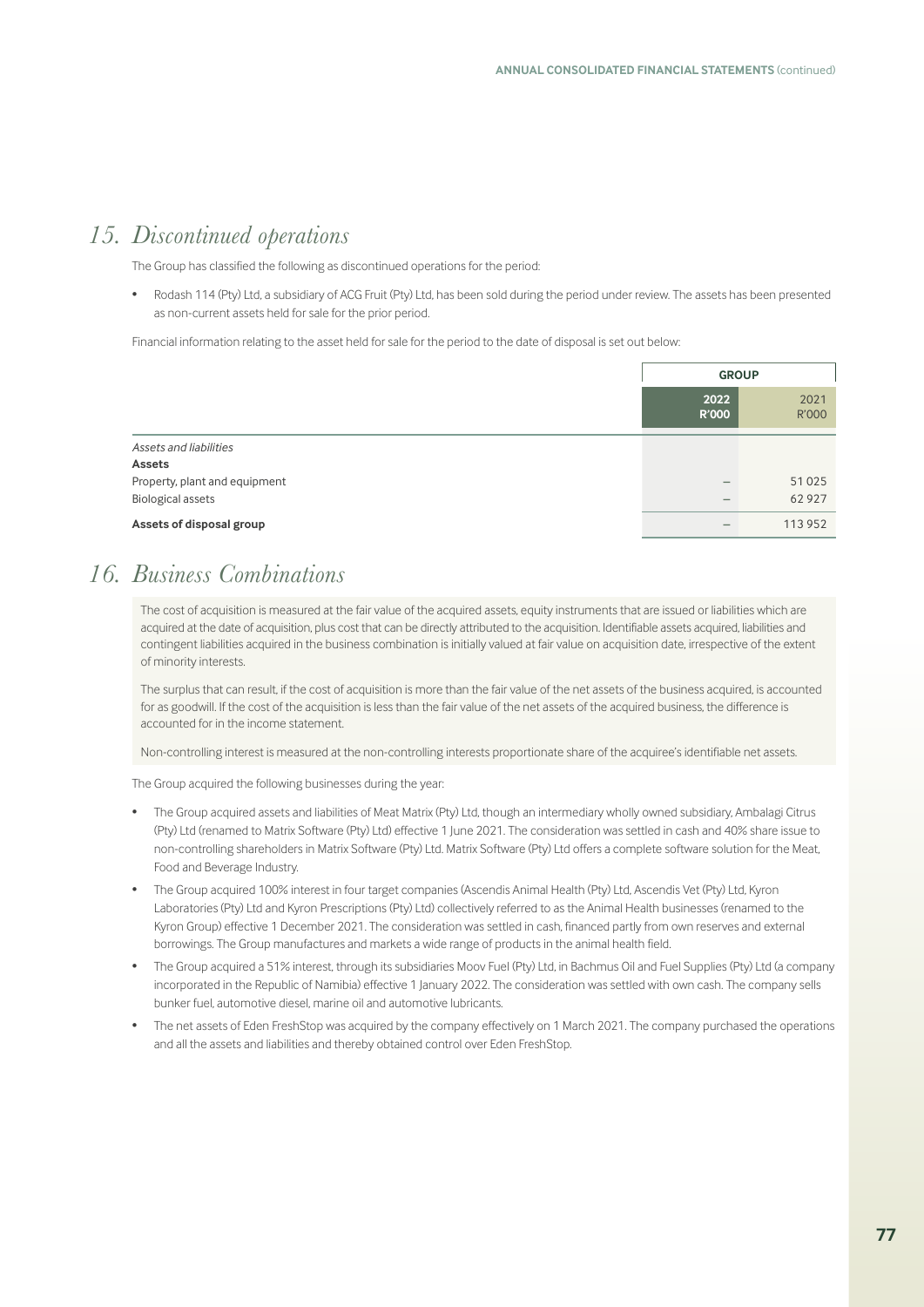# Notes to the annual financial statements (continued)

*for the year ended 28 February 2022*

# *16. Business Combinations (continued)*

Goodwill arose on these business acquisition in respect of, inter alia, the high profitability of the acquired businesses and synergies expected to arise after the Group's acquisition.

Goodwill is not deductible for tax purposes.

Aggregate business combination:

|                                      | <b>Matrix</b><br><b>Software</b><br>(Pty) Ltd<br>2022<br><b>R'000</b> | <b>Kyron Group</b><br>2022<br><b>R'000</b> | <b>Bachmus Oil</b><br>and<br><b>Fuel Supplies</b><br>(Pty) Ltd<br>2022<br><b>R'000</b> | Eden<br>Freshstop<br>2022<br><b>R'000</b> | Group<br>2022<br><b>R'000</b> |
|--------------------------------------|-----------------------------------------------------------------------|--------------------------------------------|----------------------------------------------------------------------------------------|-------------------------------------------|-------------------------------|
| Assets and Liabilities acquired      |                                                                       |                                            |                                                                                        |                                           |                               |
| Property, plant and equipment        | 865                                                                   | 4910                                       | 7877                                                                                   | 1 1 2 8                                   | 14780                         |
| Right of use assets                  |                                                                       | 17 540                                     |                                                                                        |                                           | 17540                         |
| Intangible assets                    | 54 219                                                                | 401 097                                    | 30 238                                                                                 |                                           | 485 554                       |
| Derivative financial assets          |                                                                       | 733                                        |                                                                                        |                                           | 733                           |
| Inventory                            | 1729                                                                  | 130858                                     | 16927                                                                                  |                                           | 149 514                       |
| Trade and other receivables          |                                                                       | 76 210                                     | 103 334                                                                                |                                           | 179544                        |
| Cash and cash equivalents            | 4771                                                                  | 19 261                                     | 49893                                                                                  |                                           | 73925                         |
| Other assets                         |                                                                       | 35                                         |                                                                                        |                                           | 35                            |
| Current income tax receivable        |                                                                       |                                            | 9 1 7 4                                                                                |                                           | 9 1 7 4                       |
| Deferred tax                         | (15181)                                                               | (103783)                                   | (10119)                                                                                |                                           | (129083)                      |
| Lease liabilities                    |                                                                       | (19813)                                    |                                                                                        |                                           | (19813)                       |
| Current tax payable                  |                                                                       | (25992)                                    |                                                                                        |                                           | (25992)                       |
| Trade and other payables             |                                                                       | (74550)                                    | (162679)                                                                               |                                           | (237229)                      |
| Sub-Total                            | 46 403                                                                | 426 506                                    | 44 64 6                                                                                | 1 1 2 8                                   | 518 683                       |
| Non-controlling interest             |                                                                       |                                            | (21877)                                                                                |                                           | (21877)                       |
| Goodwill                             | 33 597                                                                | 311965                                     | 5 2 8 1                                                                                | 172                                       | 351015                        |
|                                      | 80 000                                                                | 738 471                                    | 28 0 50                                                                                | 1 300                                     | 847821                        |
| <b>Consideration paid</b>            |                                                                       |                                            |                                                                                        |                                           |                               |
| Cash                                 | (48000)                                                               | (388471)                                   | (28050)                                                                                | (1300)                                    | (465821)                      |
| Borrowings obtained to fund purchase |                                                                       | (350000)                                   |                                                                                        |                                           | (350000)                      |
| Share issue to non-controlling       |                                                                       |                                            |                                                                                        |                                           |                               |
| shareholders                         | (32000)                                                               |                                            |                                                                                        |                                           | (32000)                       |
|                                      | (80000)                                                               | (738471)                                   | (28050)                                                                                | (1300)                                    | (847821)                      |
| Net cash outflow on acquisition      |                                                                       |                                            |                                                                                        |                                           |                               |
| Cash consideration paid              | (48000)                                                               | (738471)                                   | (28050)                                                                                | (1300)                                    | (815821)                      |
| Cash acquired                        | 4771                                                                  | 19 261                                     | 49893                                                                                  |                                           | 73 9 25                       |
|                                      | (43229)                                                               | (719210)                                   | 21843                                                                                  | (1300)                                    | (741896)                      |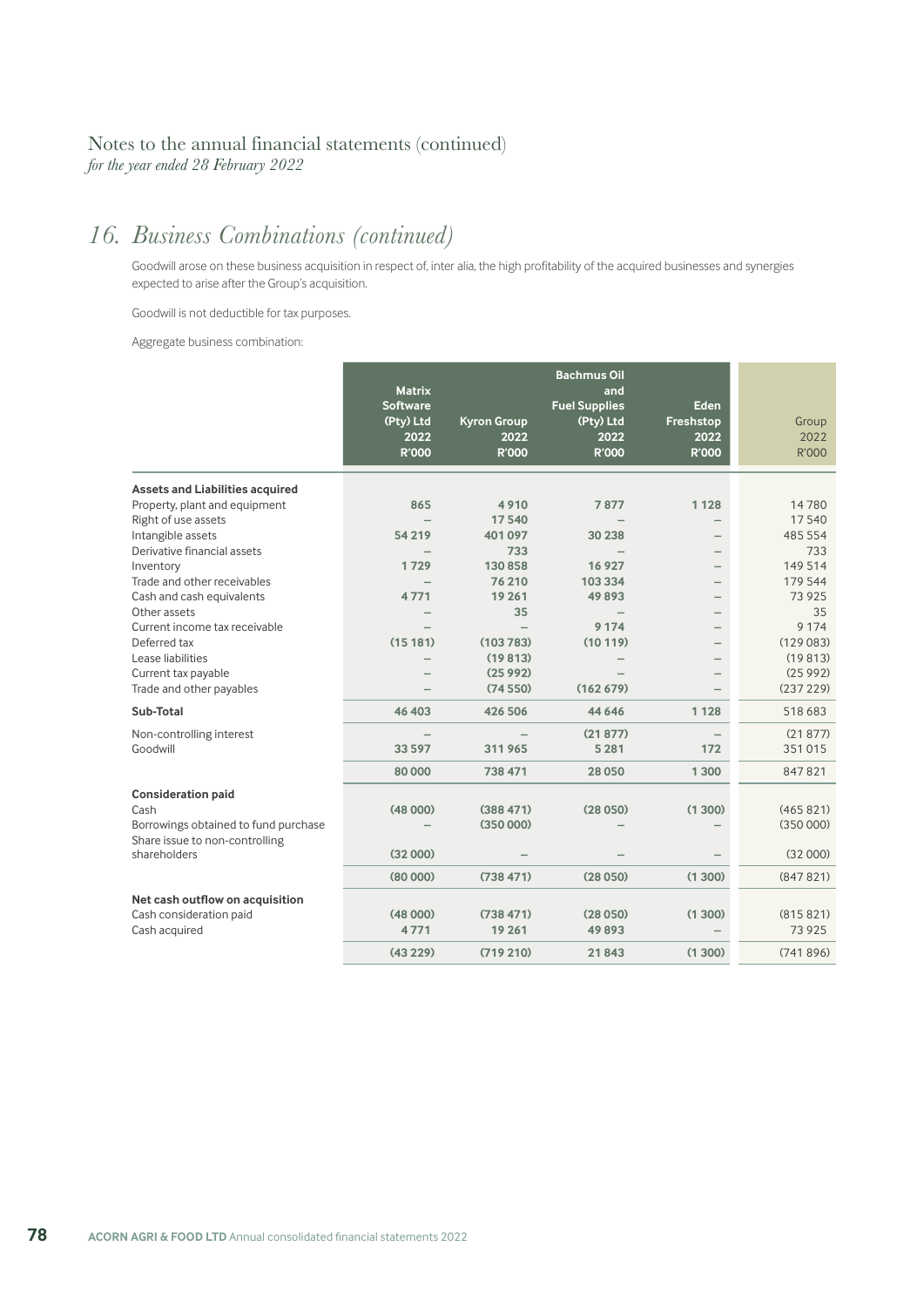# *Unrecognised items*

### *17. Commitments*

|                                              | <b>GROUP</b>         |                            | <b>COMPANY</b>       |                      |
|----------------------------------------------|----------------------|----------------------------|----------------------|----------------------|
|                                              | 2022<br><b>R'000</b> | 2021<br>Restated*<br>R'000 | 2022<br><b>R'000</b> | 2021<br><b>R'000</b> |
| Authorised capital expenditure               |                      |                            |                      |                      |
| Contracted at year-end, but not provided for |                      |                            |                      |                      |
| Property, plant and equipment                | 7565                 | 1 1 4 5                    |                      |                      |
| Not yet contracted for                       |                      |                            |                      |                      |
| Property, plant and equipment                | 150 670              | 132 568                    |                      |                      |
| Total authorised capital expenditure         | 158 235              | 133 713                    |                      | —                    |

*\* Prior year comparatives have been restated for the effect of the reclassification of ACG Fruit and Boltfast from discontinuing operations to continuing operations. Refer to Note 23.*

Authorised capital expenditure is to be funded from surplus cash and bank financing.

# *18. Contingencies*

#### Guarantees

The Group's associate, Berekisanang Empowerment Farm (Pty) Ltd, entered into financing agreements with the IDC. As part of the security provided in relation to the financing agreements, ACG Fruit (Pty) Ltd and its subsidiary Galactic Deals 160 (Pty) Ltd, guaranteed 39.1% of the majority debt owed by Berekisanang Empowerment Farm (Pty) Ltd. The group has considered the loss given default and probability of default, in conjunction with the current provision against the loan receivable, and considered the fair value of the guarantee to be zero.

# *19. Going concern*

The Group continues to expect a constrained retail environment and volatile primary agricultural market conditions going forward as a result of the longer term impact of COVID-19 on the South African economy. The Group's effectiveness and importance of its diversified business model has proven successful in navigating the economic climate over the last three years and our position in the agricultural sector continues to be increasingly relevant in addressing our customers' needs and supporting the industry as a whole.

Based on the financial statements, the present position of the Group budgets for the coming year and available financing facilities, the directors have no reason to believe that the Group will not be a going concern. The going concern principle is therefore accepted and applied in the preparation of the financial statements.

### *20. Events after the reporting period*

The board is not aware of any significant events after the reporting date that will have a material effect on the Group's results or financial position as presented in these financial statements.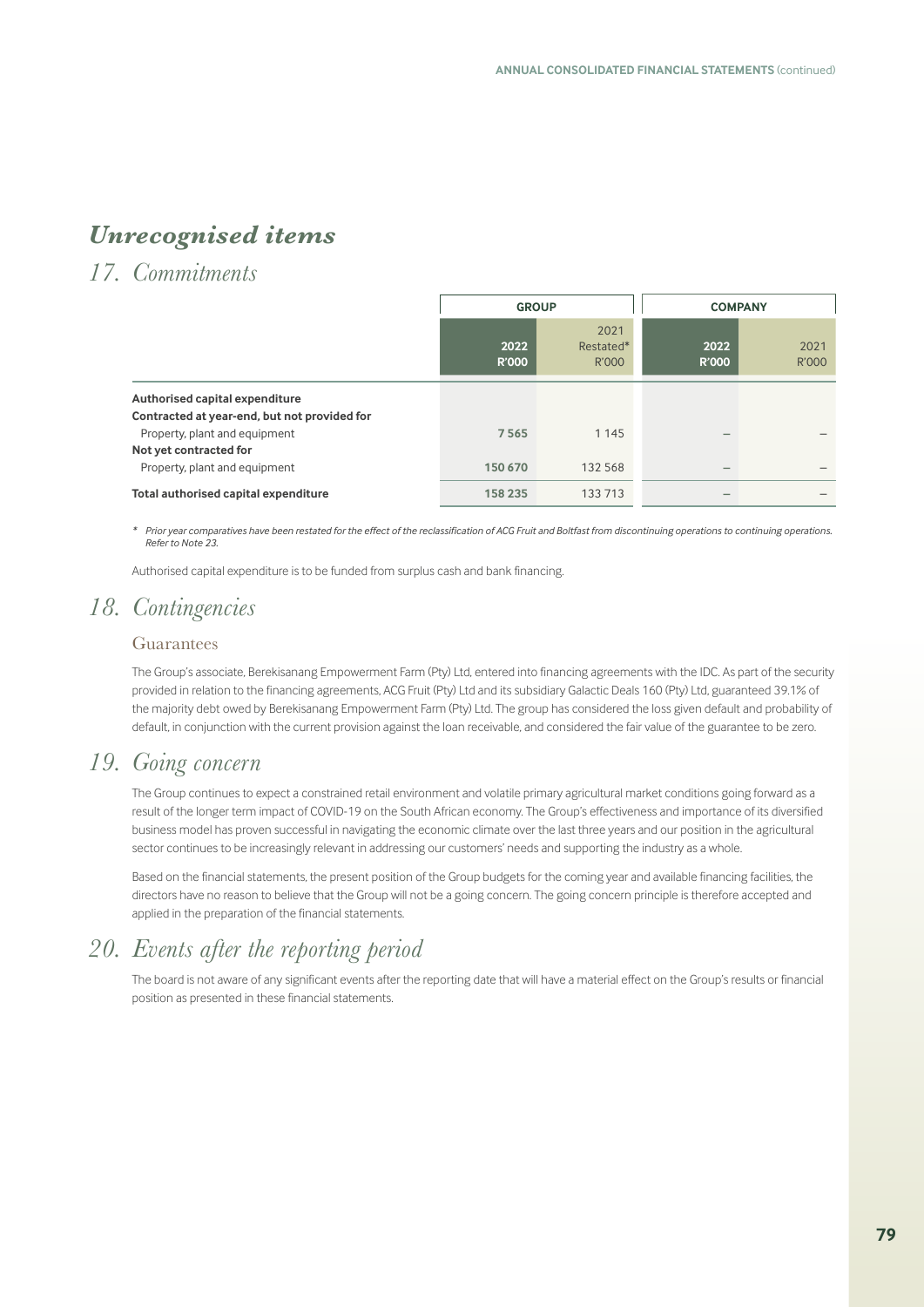# *21. Directors' and prescribed officers' emoluments*

Directors' and prescribed officers' basic salary and allowances

|                                     | <b>Guaranteed</b><br>package<br>R'000 | Performance<br>incentive*<br>R'000 | Other<br>allowances<br>R'000 | <b>Total</b><br>R'000 |
|-------------------------------------|---------------------------------------|------------------------------------|------------------------------|-----------------------|
| <b>Executive directors</b>          |                                       |                                    |                              |                       |
| 2022                                |                                       |                                    |                              |                       |
| <b>LE Coetzer</b>                   | 2595                                  | 577                                | 112                          | 3 2 8 4               |
| AL Geertsema                        | 1800                                  |                                    | 169                          | 1969                  |
| P Malan                             | 1764                                  | 147                                |                              | 1911                  |
| <b>AC Neethling</b>                 | 2016                                  | 246                                |                              | 2 2 6 2               |
| AJ Uys                              | 3526                                  | 1019                               | 126                          | 4671                  |
|                                     | 11701                                 | 1989                               | 407                          | 14 0 9 7              |
| 2021                                |                                       |                                    |                              |                       |
| <b>LE Coetzer</b>                   | 2543                                  |                                    | 134                          | 2677                  |
| AL Geertsema (appointed 01/01/2021) | 300                                   |                                    |                              | 300                   |
| P Malan                             | 1359                                  |                                    |                              | 1359                  |
| <b>AC Neethling</b>                 | 1830                                  | 220                                |                              | 2050                  |
| AJ Uys                              | 3462                                  | $\hspace{0.1mm}-\hspace{0.1mm}$    | 119                          | 3581                  |
|                                     | 9494                                  | 220                                | 253                          | 9967                  |

|                                         | <b>Fees for</b><br>services<br>R'000 | <b>Total</b><br>R'000 |
|-----------------------------------------|--------------------------------------|-----------------------|
| Non-executive directors                 |                                      |                       |
| 2022                                    |                                      |                       |
| DG de Kock                              | 496                                  | 496                   |
| CD Flemming                             | 266                                  | 266                   |
| RE Goff                                 | 236                                  | 236                   |
| CA Smith                                | 271                                  | 271                   |
| DCH Uys                                 | 272                                  | 272                   |
| MR van Breda                            | 353                                  | 353                   |
| AJ van der Merwe (appointed 03/01/2022) | 36                                   | 36                    |
| JHP van der Merwe                       | 215                                  | 215                   |
| YJ Visser                               | 491                                  | 491                   |
|                                         | 2636                                 | 2636                  |
| 2021                                    |                                      |                       |
| DG de Kock                              | 415                                  | 415                   |
| CD Flemming                             | 210                                  | 210                   |
| RE Goff                                 | 202                                  | 202                   |
| JB McGrath (stepped down 17/07/2020)    | 24                                   | 24                    |
| CA Smith                                | 263                                  | 263                   |
| DCH Uys                                 | 258                                  | 258                   |
| MR van Breda                            | 328                                  | 328                   |
| JHP van der Merwe                       | 154                                  | 154                   |
| YJ Visser                               | 451                                  | 451                   |
|                                         | 2 3 0 5                              | 2 3 0 5               |

As communicated during the prior financial year, all directors (non-executive and executive) as well as Acorn Private Equity (Pty) Ltd forgave 25% of their cash remuneration from August 2020 for a period of 12 months.

*\* Performance incentive is based on the financial results of the previous financial year*

#### Directors' shareholding

Please refer to the directors' report for further disclosure regarding the directors respective shareholding in the Company.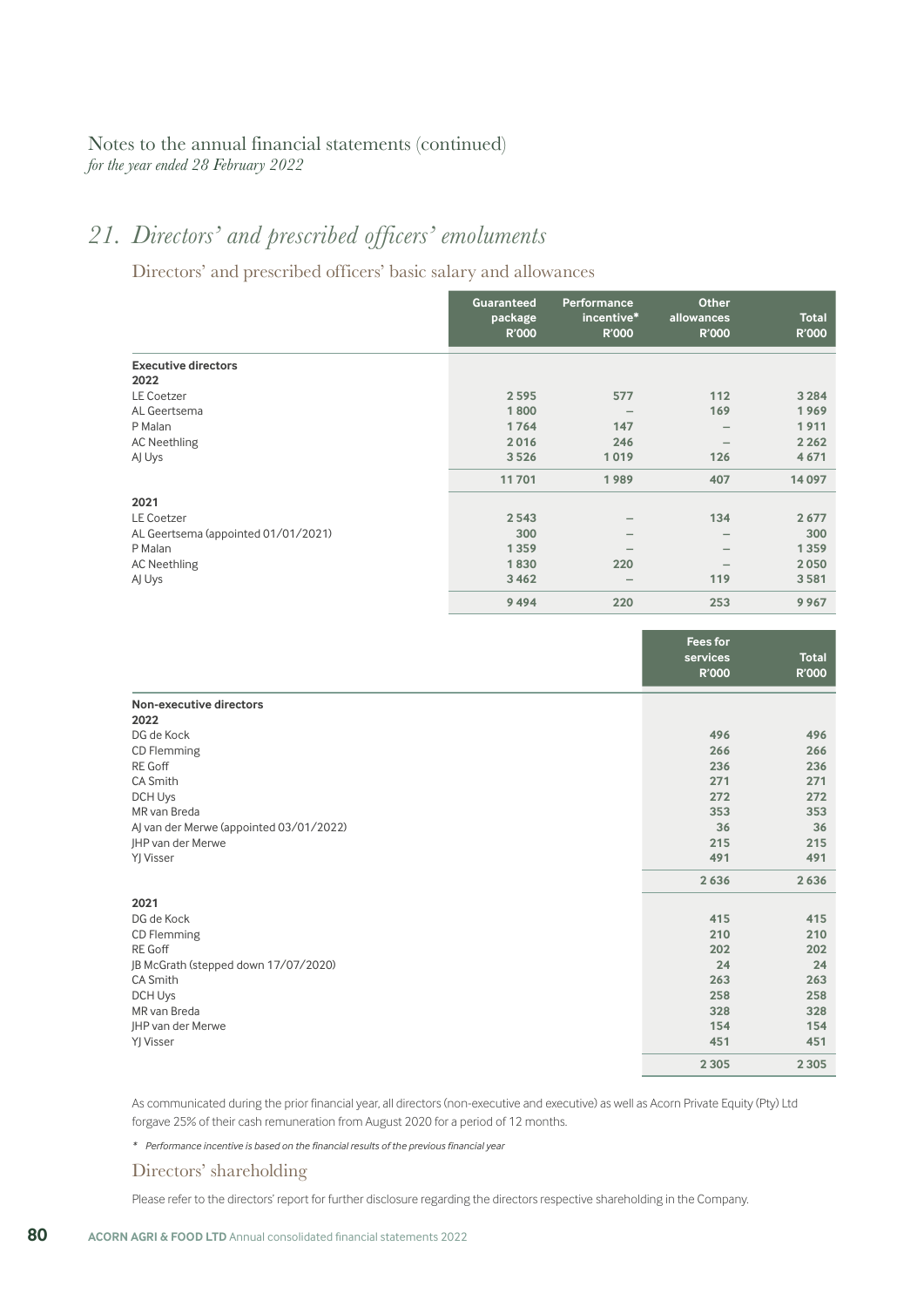### *Other*

# *22. Fair value estimation*

Items measured at fair value on the statement of financial position are classified according to a fair value hierarchy. The fair value hierarchy is identified in levels as follows:

Level 1 – Quoted prices (unadjusted) in active markets for identical assets or liabilities.

Level 2 – Inputs other than quoted prices included within Level 1 that are observable for the asset or liability, either directly (that is, as prices) or indirectly (that is, derived from prices).

Level 3 – Inputs for the asset or liability that are not based on observable market data (that is, unobservable inputs).

The following table presents the Group's assets and liabilities that are measured at fair value:

|                                                          |         | <b>GROUP</b>       |         |                         |
|----------------------------------------------------------|---------|--------------------|---------|-------------------------|
|                                                          | Level 1 | Level <sub>2</sub> | Level 3 | <b>Total</b><br>balance |
| At 28 February 2022                                      |         |                    |         |                         |
| <b>Assets</b>                                            |         |                    |         |                         |
| At fair value through other comprehensive income         |         |                    |         |                         |
| Equity securities                                        |         |                    |         |                         |
| At fair value through profit or loss                     |         |                    |         |                         |
| Fruitspec                                                |         |                    | 25019   | 25019                   |
| <b>ABAX Investments</b>                                  | 40 585  |                    |         | 40 5 8 5                |
| Investments in allied and secondary processing companies |         |                    | 2828    | 2828                    |
| <b>Biological assets</b>                                 |         | 4 3 3 9            |         | 4 3 3 9                 |
| <b>Biological consumables</b>                            |         |                    | 168 614 | 168 614                 |
| <b>Total assets</b>                                      | 40 585  | 4 3 3 9            | 196 461 | 241 385                 |
| At 28 February 2021*                                     |         |                    |         |                         |
| <b>Assets</b>                                            |         |                    |         |                         |
| At fair value through other comprehensive income         |         |                    |         |                         |
| Equity securities                                        | 3 1 0 8 |                    |         | 3 1 0 8                 |
| At fair value through profit or loss                     |         |                    |         |                         |
| Fruitspec                                                |         |                    | 29 240  | 29 240                  |
| Investments in allied and secondary processing companies |         |                    | 2 9 0 0 | 2 9 0 0                 |
| <b>Biological assets</b>                                 |         | 4 2 1 7            |         | 4 2 1 7                 |
| Biological consumables                                   |         |                    | 156 480 | 156 480                 |
| <b>Total assets</b>                                      | 3 1 0 8 | 4 2 1 7            | 188 620 | 195 945                 |

*\* Prior year comparatives have been restated for the effect of the reclassification of ACG Fruit and Boltfast from discontinuing operations to continuing operations. Refer to Note 23.*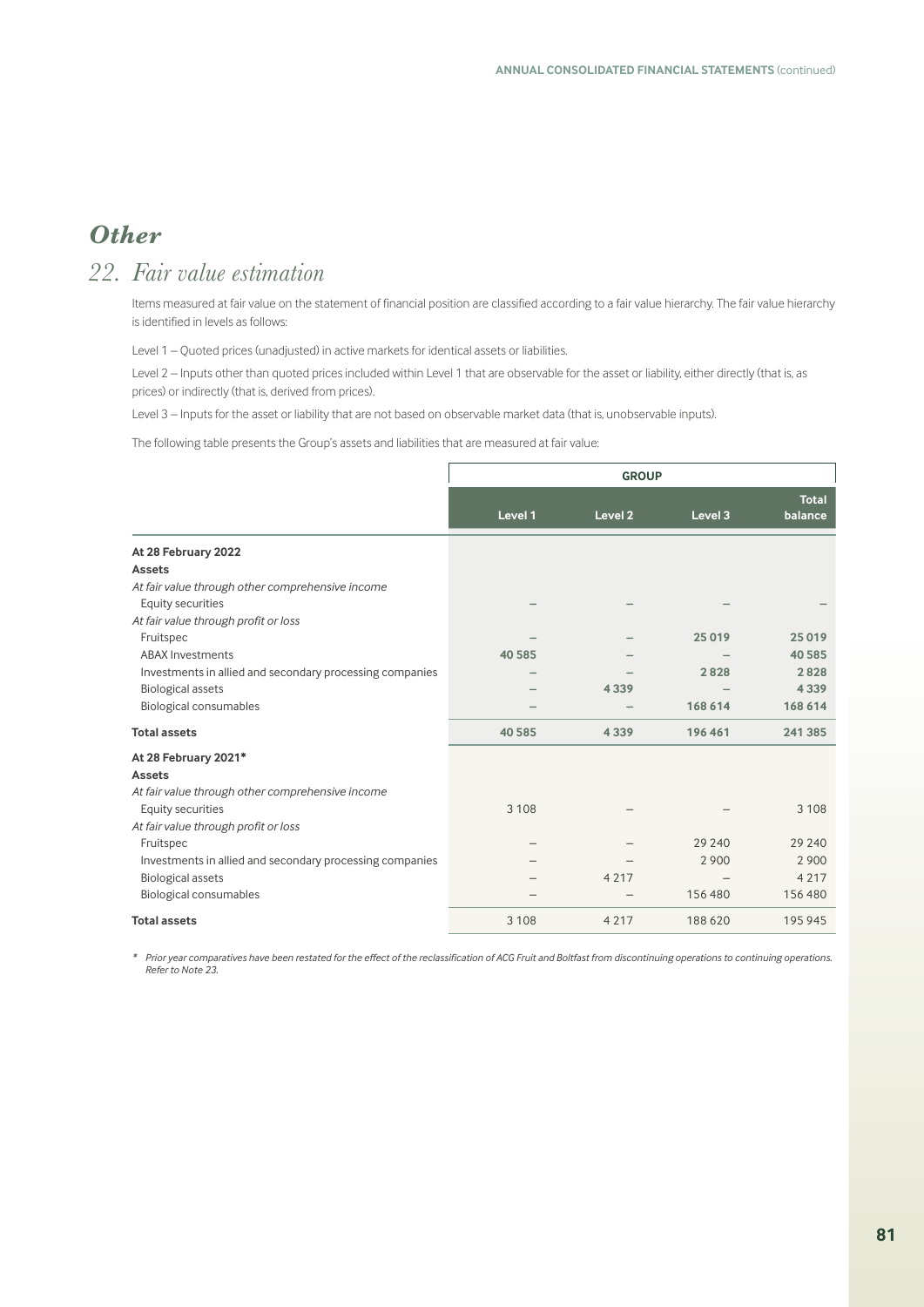### *23. Restatement of prior year comparatives*

#### 23.1 ACG Fruit and Boltfast restated as continuing operations

During the year the Group entered into a sale and purchase agreement with African Rainbow Capital for the purposes of the creation of a B-BBEE vehicle to capitalise on investments in the agricultural and food sectors ("the proposed transaction") communicated to shareholders by circular on or about 5 July 2021. This proposed transaction would have seen ACG Fruit (Pty) Ltd being realised as an asset held for sale. The Company received notices in terms of section 164(3) of the Companies Act, 71 of 2008 from dissenting shareholders prior to the date specified in the circular. The number of section 164(3)-notices (2.69%) was above the threshold set by the board, resulting in the Company terminating the proposed transaction as communicated to shareholders on 25 August 2021. Prior year comparative figures were restated from a discontinued operation to a continued operation to account for ACG Fruit (Pty) Ltd.

ACG Fruit (Pty) Ltd has reported a loss of R37 million for the period under review (prior year: profit of R59 million) in very challenging market conditions with a strong rand, significant rainfall experienced during our harvest in the Northern Cape and significant decreases in prices being obtained in the citrus market. The Group has made substantial progress to restructure (including restructuring of the head office) and consolidate the business while improving its strategic alignment, performance and profitability. During the year ACG Fruit (Pty) Ltd sold underperforming farms and the Group utilised the cash proceeds for investment activity such as the acquisition of Kyron.

The Group further reclassified Boltfast (Pty) Ltd as a continued operation as the board does not believe the current market prospects support a highly probable sale of this company at a reasonable and acceptable price within the next twelve months as required by IFRS.

While the disposal of ACG Fruit (Pty) Ltd and Boltfast (Pty) Ltd would have enabled the Group to streamline its portfolio of businesses, the Group is still committed to value creation for the Group shareholders.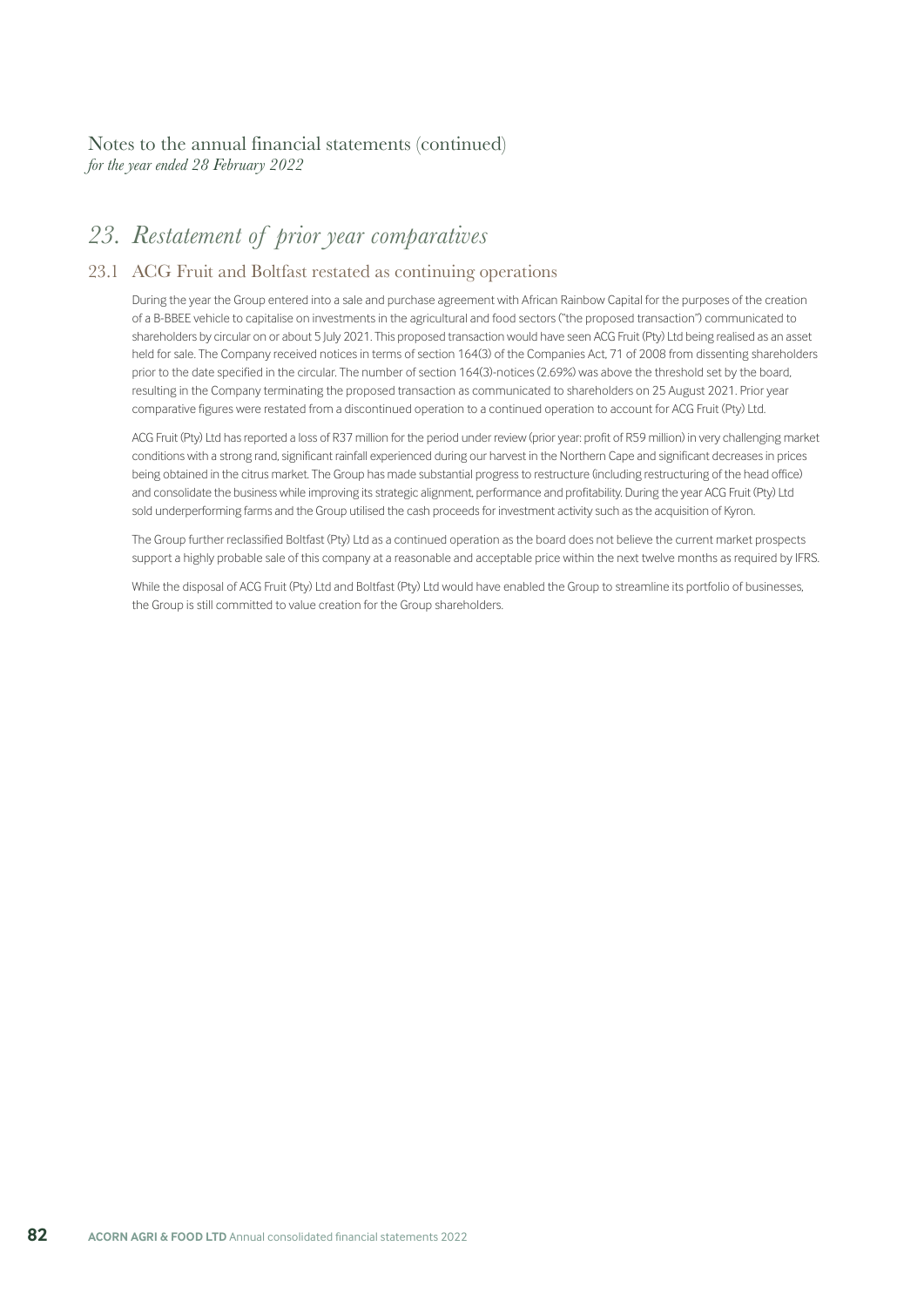# *23. Restatement of prior year comparatives (continued)*

### 23.1 ACG Fruit and Boltfast restated as continuing operations (continued)

### Consolidated income statement

|                                                      | Previously<br>reported<br>Year ended<br>28 February<br>2021<br><b>R'000</b> | Reclassification<br>of discontinued<br>to continuing<br>28 February<br>2021<br>R'000 | Amortisation on<br>intangible assets<br>28 February<br>2021<br><b>R'000</b> | <b>Restated</b><br>Year ended<br><b>28 February</b><br>2021<br>R'000 |
|------------------------------------------------------|-----------------------------------------------------------------------------|--------------------------------------------------------------------------------------|-----------------------------------------------------------------------------|----------------------------------------------------------------------|
| <b>Revenue</b>                                       | 7454663                                                                     | 575 656                                                                              |                                                                             | 8030319                                                              |
| Fair value adjustment - biological asset: consumable |                                                                             | (39292)                                                                              |                                                                             | (39 292)                                                             |
| Cost of Sales                                        | (6634440)                                                                   | (374456)                                                                             |                                                                             | (7008896)                                                            |
| <b>Gross profit</b>                                  | 820 223                                                                     | 161 908                                                                              |                                                                             | 982 131                                                              |
| Interest revenue                                     | 104 830                                                                     | 2 2 5 2                                                                              |                                                                             | 107082                                                               |
| Other income                                         | 25 4 5 5                                                                    | 58 960                                                                               |                                                                             | 84415                                                                |
| Sales and marketing costs                            | (20710)                                                                     | (124)                                                                                |                                                                             | (20834)                                                              |
| Administration costs                                 | (165769)                                                                    | (16411)                                                                              |                                                                             | (182 180)                                                            |
| Operating expenses                                   | (536054)                                                                    | (148801)                                                                             | (7227)                                                                      | (692082)                                                             |
| Operating profit before capital items                | 227 975                                                                     | 57784                                                                                | (7227)                                                                      | 278 532                                                              |
| Capital items                                        | (7296)                                                                      | 46 067                                                                               |                                                                             | 38771                                                                |
| <b>Operating profit</b>                              | 220 679                                                                     | 103 851                                                                              | (7227)                                                                      | 317303                                                               |
| Finance income                                       | 22 5 6 4                                                                    | 425                                                                                  |                                                                             | 22989                                                                |
| Finance costs                                        | (119461)                                                                    | (12539)                                                                              |                                                                             | (132000)                                                             |
| Share of net profit from associate                   | 7879                                                                        |                                                                                      |                                                                             | 7879                                                                 |
| <b>Profit before taxation</b>                        | 131 661                                                                     | 91737                                                                                | (7227)                                                                      | 216 171                                                              |
| Income tax expense                                   | (12786)                                                                     | (27091)                                                                              | 2024                                                                        | (37853)                                                              |
| Profit from continuing operations                    | 118875                                                                      | 64 64 6                                                                              | (5203)                                                                      | 178318                                                               |
| Profit/(Loss) from discontinued operations           | 64 645                                                                      | (64646)                                                                              |                                                                             |                                                                      |
| Profit/(loss) for the year                           | 183 520                                                                     |                                                                                      | (5203)                                                                      | 178318                                                               |
| Profit attributable to:                              |                                                                             |                                                                                      |                                                                             |                                                                      |
| Owners of the parent                                 | 160 499                                                                     |                                                                                      | (5203)                                                                      | 155 297                                                              |
| Non-controlling interests                            | 23 0 21                                                                     |                                                                                      |                                                                             | 23021                                                                |
|                                                      | 183 520                                                                     | $\overline{\phantom{0}}$                                                             | (5203)                                                                      | 178318                                                               |
| Profit attributable to owners of the parent:         |                                                                             |                                                                                      |                                                                             |                                                                      |
| Continuing operations                                | 99 4 4 6                                                                    | 61053                                                                                | (5203)                                                                      | 155 297                                                              |
| Discontinuing operations                             | 61053                                                                       | (61053)                                                                              |                                                                             |                                                                      |
|                                                      | 160 499                                                                     |                                                                                      | (5203)                                                                      | 155 297                                                              |
| Profit attributable to non-controlling interests:    |                                                                             |                                                                                      |                                                                             |                                                                      |
| Continuing operations                                | 19 4 29                                                                     | 3592                                                                                 |                                                                             | 23021                                                                |
| Discontinuing operations                             | 3592                                                                        | (3592)                                                                               |                                                                             |                                                                      |
|                                                      | 23 0 21                                                                     |                                                                                      |                                                                             | 23021                                                                |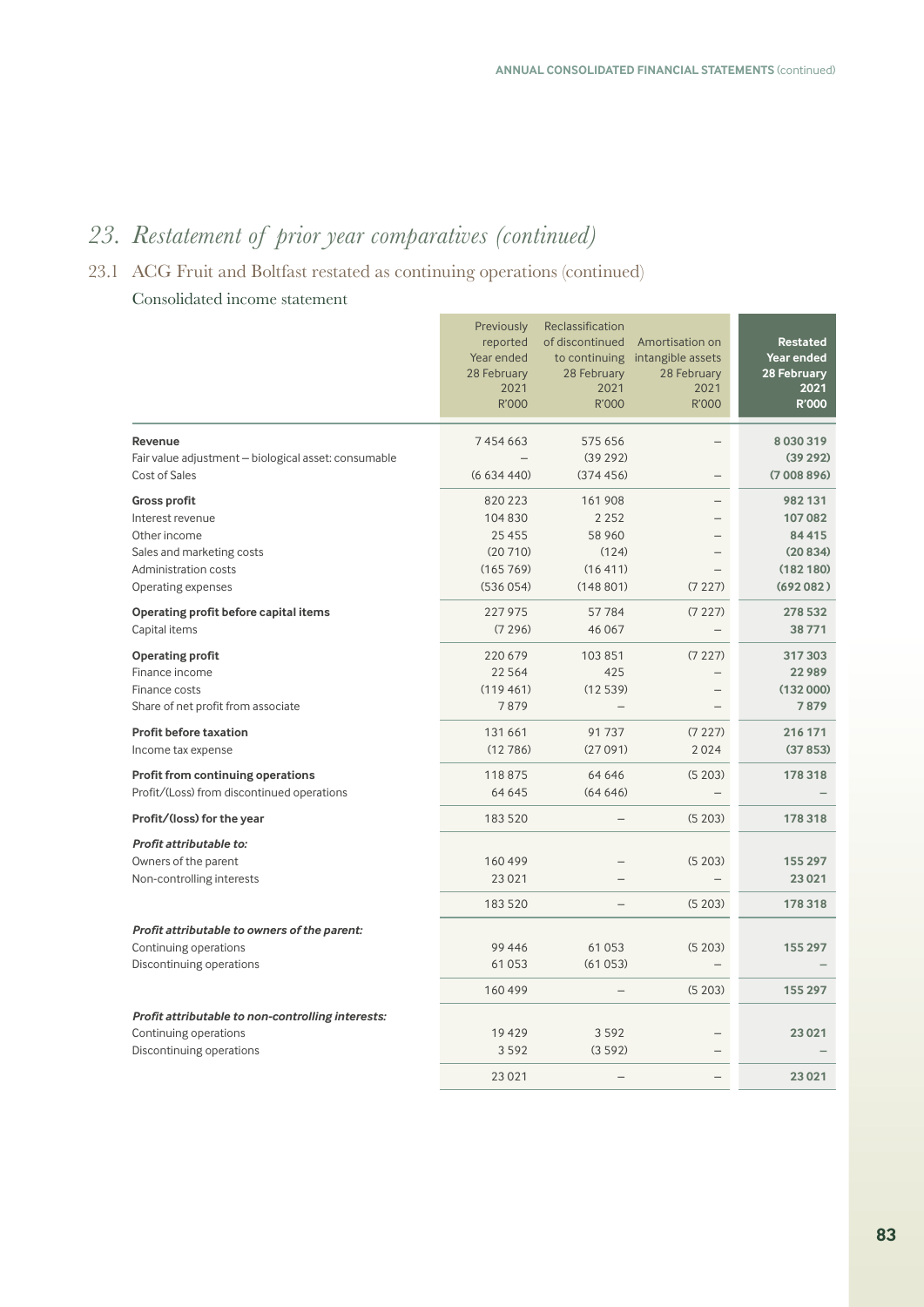# *23. Restatement of prior year comparatives (continued)*

### 23.1 ACG Fruit and Boltfast restated as continuing operations (continued)

### Earnings per share

|                                                                                                                                                      | Previously<br>reported<br>Year ended<br>28 February<br>2021 | Reclassification<br>of discontinued<br>to continuing<br>28 February<br>2021 | Amortisation on<br>intangible assets<br>28 February<br>2021 | <b>Restated</b><br>Year ended<br>28 February<br>2021 |
|------------------------------------------------------------------------------------------------------------------------------------------------------|-------------------------------------------------------------|-----------------------------------------------------------------------------|-------------------------------------------------------------|------------------------------------------------------|
| Continuing operations:                                                                                                                               |                                                             |                                                                             |                                                             |                                                      |
| Profit attributable to ordinary shareholders (rand) (R'000)<br>Earnings per ordinary share (cents)                                                   | 99 44 6<br>75.6                                             | 61 0 53<br>46.4                                                             | (5, 203)<br>(4.0)                                           | 155 297<br>118.0                                     |
| Discontinuing operations:<br>Profit attributable to ordinary shareholders (rand) (R'000)<br>Earnings per ordinary share (cents)                      | 61053<br>46.4                                               | (61053)<br>(46.4)                                                           |                                                             |                                                      |
| Total continuing and discontinuing operations:<br>Profit attributable to ordinary shareholders (rand) (R'000)<br>Earnings per ordinary share (cents) | 160499<br>121.9                                             |                                                                             | (5, 203)<br>(4.0)                                           | 155 297<br>118.0                                     |

#### Consolidated statement of financial position

|                                             | Previously<br>reported<br>Year ended<br>28 February<br>2021<br><b>R'000</b> | Reclassification<br>of discontinued<br>28 February<br>2021<br><b>R'000</b> | Amortisation on<br>to continuing intangible assets<br>28 February<br>2021<br>R'000 | <b>Restated</b><br>Year ended<br><b>28 February</b><br>2021<br><b>R'000</b> |
|---------------------------------------------|-----------------------------------------------------------------------------|----------------------------------------------------------------------------|------------------------------------------------------------------------------------|-----------------------------------------------------------------------------|
| Assets                                      |                                                                             |                                                                            |                                                                                    |                                                                             |
| <b>Non-current assets</b>                   |                                                                             |                                                                            |                                                                                    |                                                                             |
| Property, plant and equipment               | 981 443                                                                     | 292 081                                                                    |                                                                                    | 1 273 524                                                                   |
| Investment property                         | 276 140                                                                     |                                                                            |                                                                                    | 276 140                                                                     |
| Intangible assets                           | 211720                                                                      | 101723                                                                     | (7227)                                                                             | 306 216                                                                     |
| <b>Biological assets</b>                    | 4 2 1 7                                                                     | 223 215                                                                    |                                                                                    | 227 432                                                                     |
| Deferred tax asset                          | 30708                                                                       | 116 922                                                                    |                                                                                    | 147 630                                                                     |
| Trade and other receivables                 | 187327                                                                      | 5718                                                                       |                                                                                    | 193045                                                                      |
| Loans to related parties                    | 732                                                                         | 68 257                                                                     |                                                                                    | 68989                                                                       |
| Other financial assets                      | 32 349                                                                      | 2899                                                                       |                                                                                    | 35 248                                                                      |
| Investments in subsidiaries                 |                                                                             |                                                                            |                                                                                    |                                                                             |
| Investment in associates and joint ventures | 81883                                                                       |                                                                            |                                                                                    | 81883                                                                       |
| <b>Total non-current assets</b>             | 1806519                                                                     | 810815                                                                     | (7227)                                                                             | 2610107                                                                     |
| <b>Current assets</b>                       |                                                                             |                                                                            |                                                                                    |                                                                             |
| Inventories                                 | 462009                                                                      | 64 3 68                                                                    |                                                                                    | 526 377                                                                     |
| <b>Biological assets</b>                    |                                                                             | 156 480                                                                    |                                                                                    | 156 480                                                                     |
| Trade and other receivables                 | 1 1 8 4 1 8 1                                                               | 169 471                                                                    |                                                                                    | 1353652                                                                     |
| Loans to customers                          | 76 553                                                                      |                                                                            |                                                                                    | 76 553                                                                      |
| Cash and cash equivalents                   | 450 910                                                                     | 3 3 9 3                                                                    |                                                                                    | 454 303                                                                     |
| Loans to related parties                    | 792                                                                         | 30 337                                                                     |                                                                                    | 31 1 29                                                                     |
| Loans to group companies                    |                                                                             |                                                                            |                                                                                    |                                                                             |
| Current tax receivable                      | 52 9 24                                                                     |                                                                            | $\overline{\phantom{0}}$                                                           | 52924                                                                       |
| <b>Total current assets</b>                 | 2 2 2 7 3 6 9                                                               | 424 049                                                                    | $\overline{\phantom{m}}$                                                           | 2651418                                                                     |
| Assets classified as held for sale          | 1 3 6 4 0 4 9                                                               | (1250097)                                                                  | $\overline{\phantom{0}}$                                                           | 113952                                                                      |
| <b>Total assets</b>                         | 5 397 937                                                                   | (15233)                                                                    | (7227)                                                                             | 5375477                                                                     |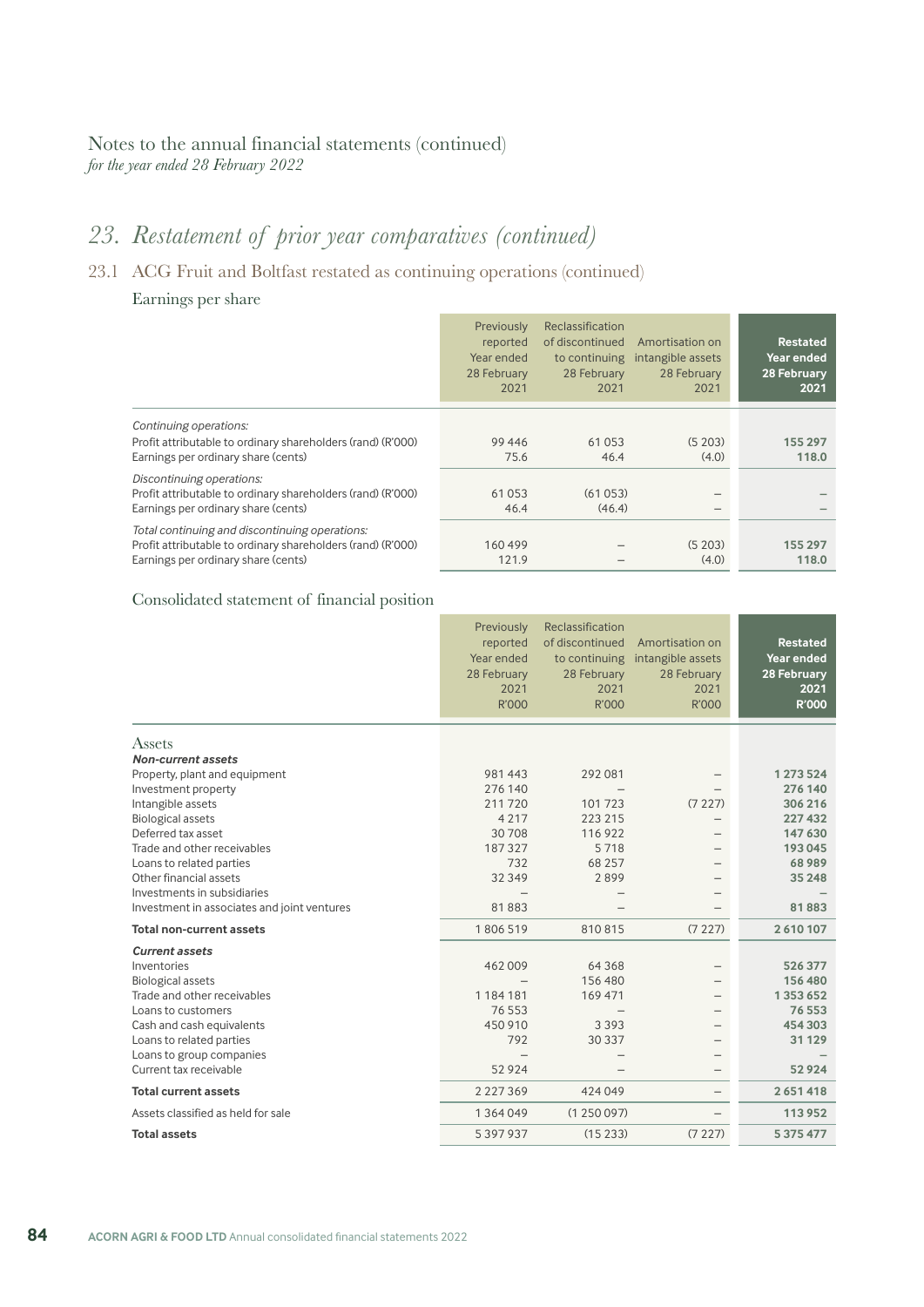# *23. Restatement of prior year comparatives (continued)*

### 23.1 ACG Fruit and Boltfast restated as continuing operations (continued) Consolidated statement of financial position (continued)

Reclassification

|                                                                                                                                                                                               | Previously<br>reported<br>Year ended<br>28 February<br>2021<br><b>R'000</b> | Reclassification<br>of discontinued<br>to continuing<br>28 February<br>2021<br>R'000 | Amortisation on<br>intangible assets<br>28 February<br>2021<br><b>R'000</b> | <b>Restated</b><br>Year ended<br>28 February<br>2021<br><b>R'000</b> |
|-----------------------------------------------------------------------------------------------------------------------------------------------------------------------------------------------|-----------------------------------------------------------------------------|--------------------------------------------------------------------------------------|-----------------------------------------------------------------------------|----------------------------------------------------------------------|
| Equity and liabilities<br>Equity                                                                                                                                                              |                                                                             |                                                                                      |                                                                             |                                                                      |
| Stated capital<br>Treasury shares                                                                                                                                                             | 1720671<br>(286156)                                                         |                                                                                      |                                                                             | 1720671<br>(286 156)                                                 |
| Net issued stated capital<br>Other reserves<br>Retained earnings                                                                                                                              | 1 434 515<br>(101740)<br>1605686                                            | $\overline{\phantom{0}}$                                                             | (5202)                                                                      | 1434515<br>(101740)<br>1600484                                       |
| Attributable to equity holders of the parent<br>Non-controlling interests                                                                                                                     | 2 9 3 8 4 6 1<br>276871                                                     |                                                                                      | (5202)                                                                      | 2933259<br>276871                                                    |
| <b>Total equity</b>                                                                                                                                                                           | 3 2 1 5 3 3 2                                                               |                                                                                      | (5202)                                                                      | 3 2 1 0 1 3 0                                                        |
| <b>Liabilities</b><br><b>Non-current liabilities</b><br><b>Borrowings</b><br>Lease liabilities<br>Post-retirement medical liability<br>Trade and other payables<br>Deferred tax<br>Provisions | 249 719<br>81 634<br>13 9 8 7<br>5798<br>105 400<br>1857                    | 43741<br>63887<br>31730                                                              | (2024)                                                                      | 293460<br>145 521<br>13987<br>5798<br>135 106<br>1857                |
| <b>Total non-current liabilities</b>                                                                                                                                                          | 458 395                                                                     | 139 358                                                                              | (2024)                                                                      | 595729                                                               |
| <b>Current liabilities</b><br><b>Borrowings</b><br>Lease liabilities<br>Post-retirement medical liability<br>Current tax payable<br>Trade and other payables<br>Bank overdraft                | 931 933<br>20456<br>1858<br>504 205<br>17557                                | 6 605<br>27 632<br>56 367<br>3 0 0 5                                                 |                                                                             | 938 538<br>48088<br>1858<br>560 572<br>20562                         |
| <b>Total current liabilities</b>                                                                                                                                                              | 1476009                                                                     | 93 609                                                                               |                                                                             | 1569618                                                              |
| Liabilities of disposal group                                                                                                                                                                 | 248 201                                                                     | (248 201)                                                                            |                                                                             |                                                                      |
| <b>Total liabilities</b>                                                                                                                                                                      | 2 182 605                                                                   | (15234)                                                                              | (2024)                                                                      | 2 165 347                                                            |
| <b>Total equity and liabilities</b>                                                                                                                                                           | 5 397 937                                                                   | (15234)                                                                              | (7226)                                                                      | 5375477                                                              |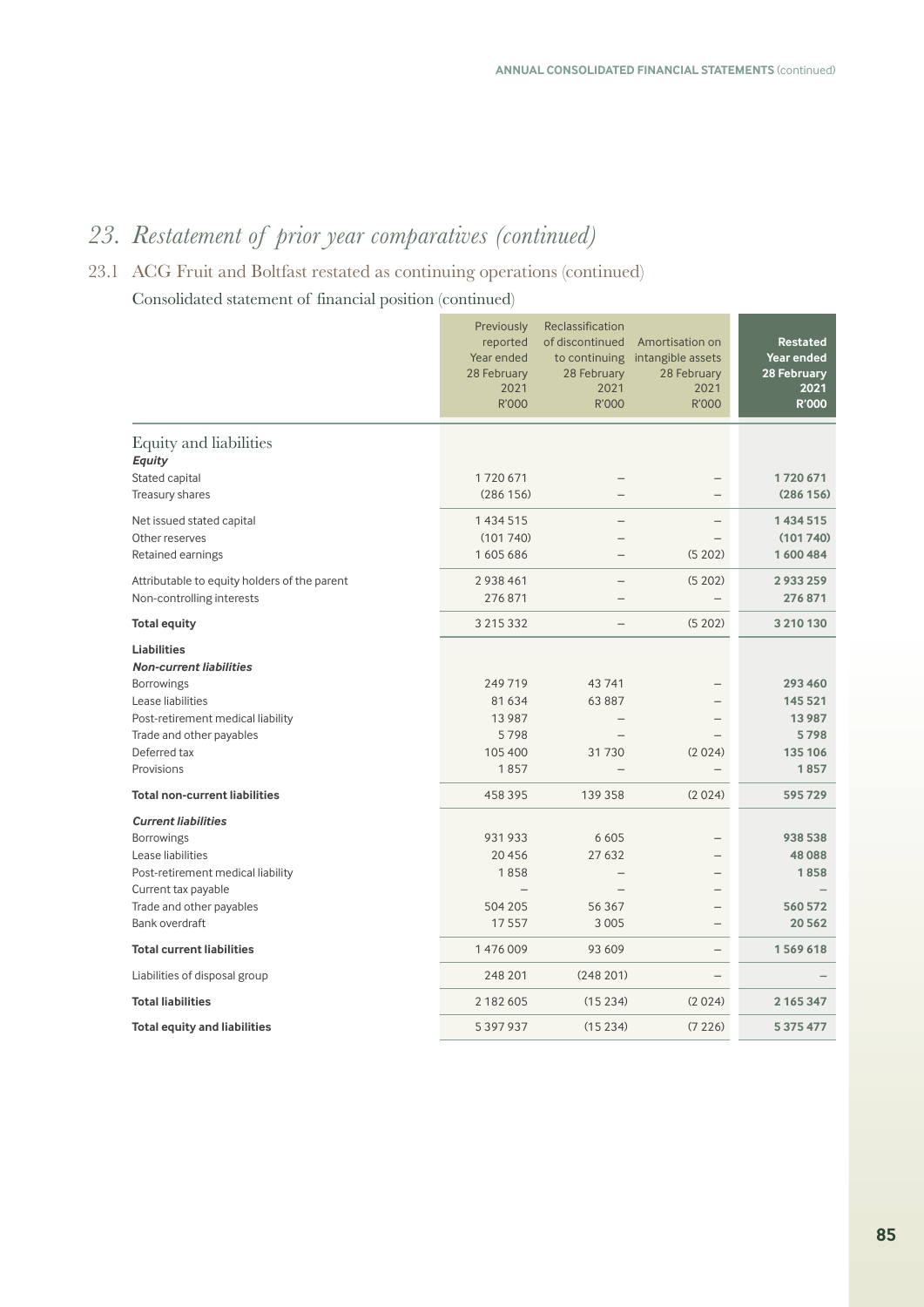### *24. New and amended standards*

### New standards and interpretations

#### Standards, interpretations and amendments to published standards effective in 2022

- IFRS 16, *Leases* COVID-19-Related Rent Concessions Amendment (effective from 1 June 2020). The IASB has provided lessees (but not lessors) with relief in the form of an optional exemption from assessing whether a rent concession related to COVID-19 is a lease modification, provided that the concession meets certain conditions. Lessees can elect to account for qualifying rent concessions in the same way as they would if they were not lease modifications. In many cases, this will result in accounting for the concession as a variable lease payment.
- Amendments to IFRS 9 *Financial Instruments*, IAS 39 *Financial Instruments: Recognition and Measurement*, IFRS 7 *Financial Instruments: Disclosures*, IFRS 4 *Insurance Contracts* and IFRS 16 *Leases* – interest rate benchmark (IBOR) reform (Phase 2) (effective for annual periods beginning on or after 1 June 2020). The Phase 2 amendments address issues that arise from the implementation of the reform of an interest rate benchmark, including the replacement of one benchmark with an alternative one.

The aggregate impact of the initial application of the new effective standards and interpretations on the Group's annual financial statements is immaterial.

#### Standards, interpretations and amendments to published standards not yet effective

The following standards, interpretations and amendments to published standards are compulsory for and applicable to the Group's future accounting periods beginning on or after 1 March 2022:

- Amendment to IAS 1, *Presentation of Financial Statements on Classification of Liabilities as Current or Non-current* (effective from 1 January 2022). The amendment clarifies that liabilities are classified as either current or non-current, depending on the rights that exist at the end of the reporting period. Classification is unaffected by expectations of the entity or events after the reporting date (for example, the receipt of a waiver or a breach of covenant).
- Amendments to IFRS 3, *Business combinations* (effective from 1 January 2022). The board has updated IFRS 3, *Business combinations*, to refer to the 2018 Conceptual Framework for Financial Reporting, in order to determine what constitutes an asset or a liability in a business combination. In addition, the board added a new exception in IFRS 3 for liabilities and contingent liabilities. The exception specifies that, for some types of liabilities and contingent liabilities, an entity applying IFRS 3 should instead refer to IAS 37, *Provisions, Contingent Liabilities and Contingent Asset*s, or IFRIC 21, *Levies*, rather that the 2018 Conceptual Framework. The board has also clarified that the acquirer should not recognise contingent assets, as defined in IAS 37, at the acquisition date.
- Amendments to IAS 16, *Property, Plant and Equipment*, on Proceeds before Intended Use (effective from 1 January 2022). The amendment to IAS 16 prohibits an entity from deducting from the cost of an item of PPE any proceeds received from selling items produced while the entity is preparing the asset for its intended use (for example, the proceeds from selling samples produced when testing a machine to see if it is functioning properly). The proceeds from selling such items, together with the costs of producing them, are recognised in profit or loss.
- Amendments to IAS 37, *Provisions, Contingent Liabilities and Contingent Assets on Onerous Contracts Cost of Fulfilling a Contract* (effective from 1 January 2022). The amendment clarifies which costs an entity includes in assessing whether a contract will be loss-making. This assessment is made by considering unavoidable costs, which are the lower of the net cost of exiting the contract and the costs to fulfil the contract. The amendment clarifies the meaning of "costs to fulfil a contract". Under the amendment, costs to fulfil a contract include incremental costs and the allocation of other costs that relate directly to fulfilling the contract.
- Annual improvements to IFRS's 2018-20 cycle (effective on or after 1 January 2022). These amendments include minor changes to: 1) IFRS 1, *First Time Adoption of IFRS*, has been amended for a subsidiary that becomes a first-time adopter after its parent. The subsidiary may elect to measure cumulative translation differences for foreign operations using the amounts reported by the parent at the date of the parent's transition to IFRS. 2) IFRS 9, *Financial Instruments*, has been amended to include only those costs or fees paid between the borrower and the lender in the calculation of "the 10% test" for derecognition of a financial liability. Fees paid to third parties are excluded from this calculation. 3) IFRS 16, *Leases*, amendment to the Illustrative Example 13 that accompanies IFRS 16 to remove the illustration of payments from the lessor relating to leasehold improvements. The amendment intends to remove any potential confusion about the treatment of lease incentives. 4) IAS 41, *Agriculture*, has been amended to align the requirements for measuring fair value with those of IFRS 13. The amendment removes the requirement for entities to exclude cash flows for taxation when measuring fair value.
- Amendments to IAS 12, *Income Taxes* (effective on or after 1 January 2023). The amendments require companies to recognise deferred tax on transactions that, on initial recognition give rise to equal amounts of taxable and deductible temporary differences.
- Narrow scope amendments to IAS 1 *Presentation of Financial Statements*, Practice statement 2 and IAS 8, Accounting Policies, *Changes in Accounting Estimates and errors* (effective 1 January 2023). Earlier application is permitted. (Published February 2021.) The amendments aim to improve accounting policy disclosures and to help users of the financial statements to distinguish changes in accounting, policies from changes in accounting estimates.

Management do not anticipate that any of these changes would have a material impact on the financial statements of the Group, however management will consider the full impact of these standards published but not yet effective up until the date of adoption.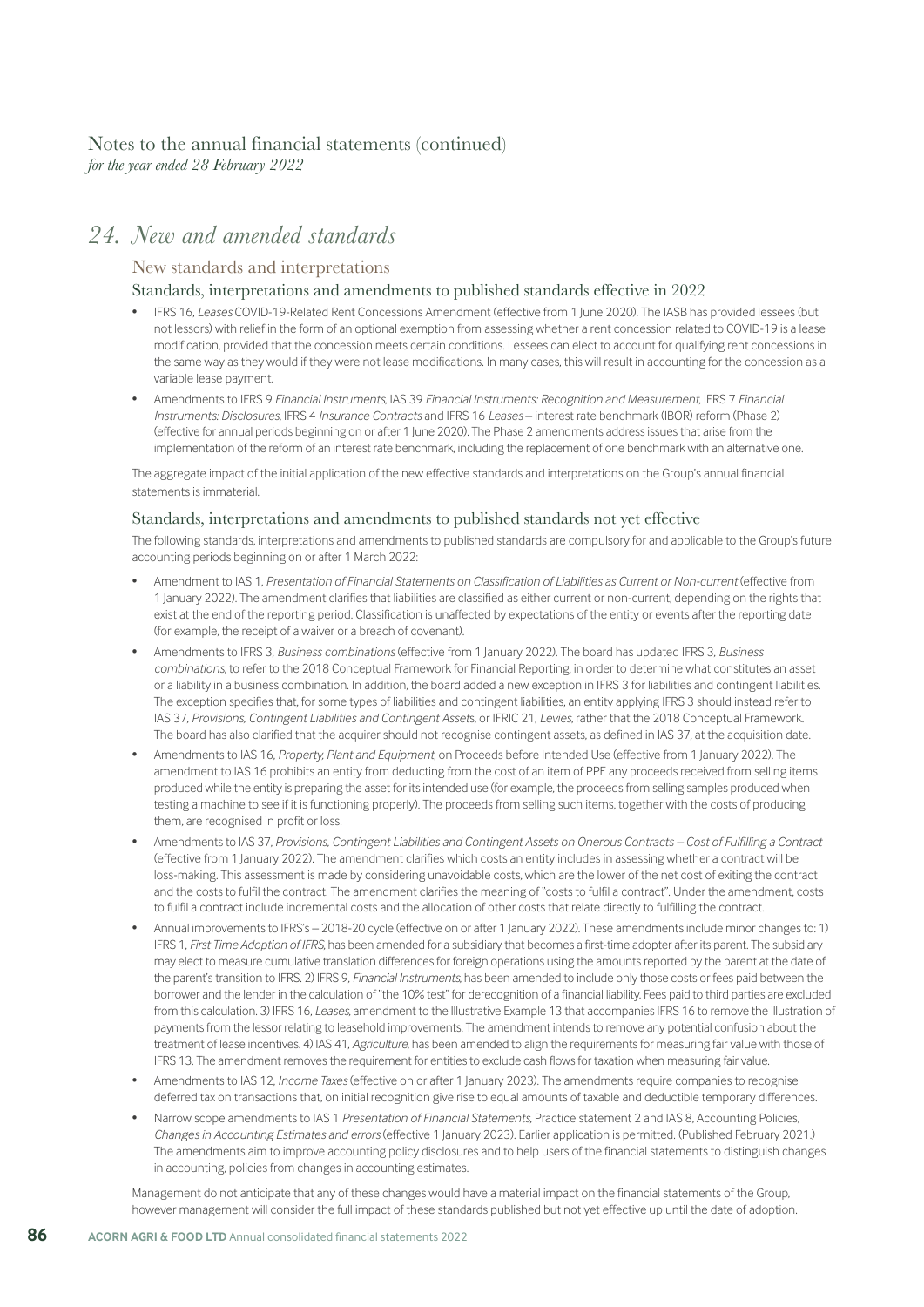# Shareholders Information

*Shareholder distribution*

| Public shareholders                | 85.13% |
|------------------------------------|--------|
| Non-public shareholders            | 14.87% |
| Non-executive directors            | 1.66%  |
| Executive directors and employees* | 10.73% |
| Shares held by subsidiaries**      | 2.48%  |

*\* Including shares held via Acorn Manco (Pty) Ltd and Acorn Manco 2 (Pty) Ltd.*

*\*\* AAF Invest (Pty) Ltd and Overberg Agri Bedrywe (Pty) Ltd*

*Major beneficial shareholders*

The following beneficial shareholders and fund managers owned 5% or more of the issued ordinary shares of 28 February 2022:

| Agulhas Nominees (Pty) Ltd                                                   | 15.91% |
|------------------------------------------------------------------------------|--------|
| UBI General Partner (in its capacity as the General Partner of the ARC Fund) | 10.24% |
| Emfam Beleggings (Pty) Ltd                                                   | 6.91%  |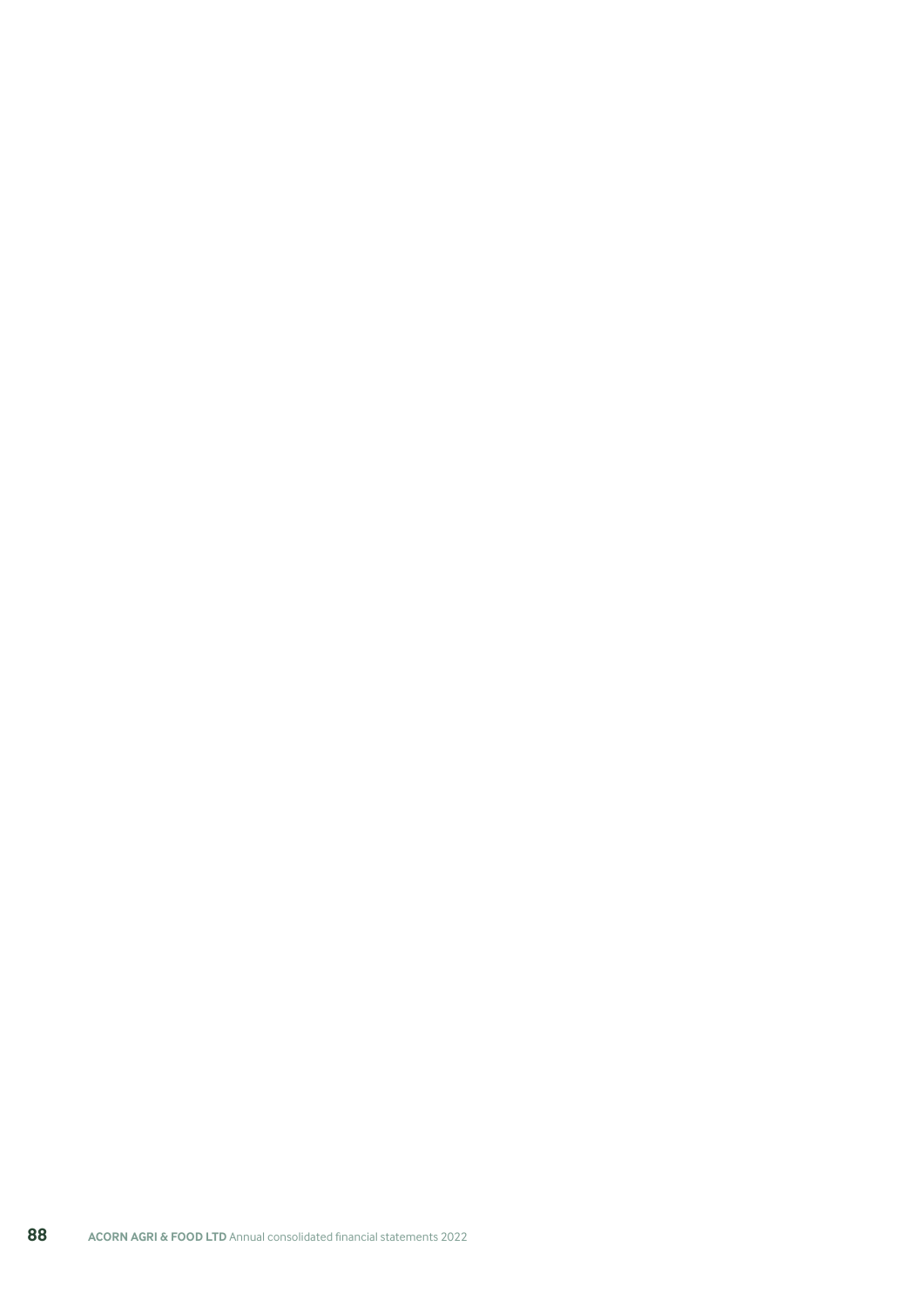GREYMATTERFINCH # 16181